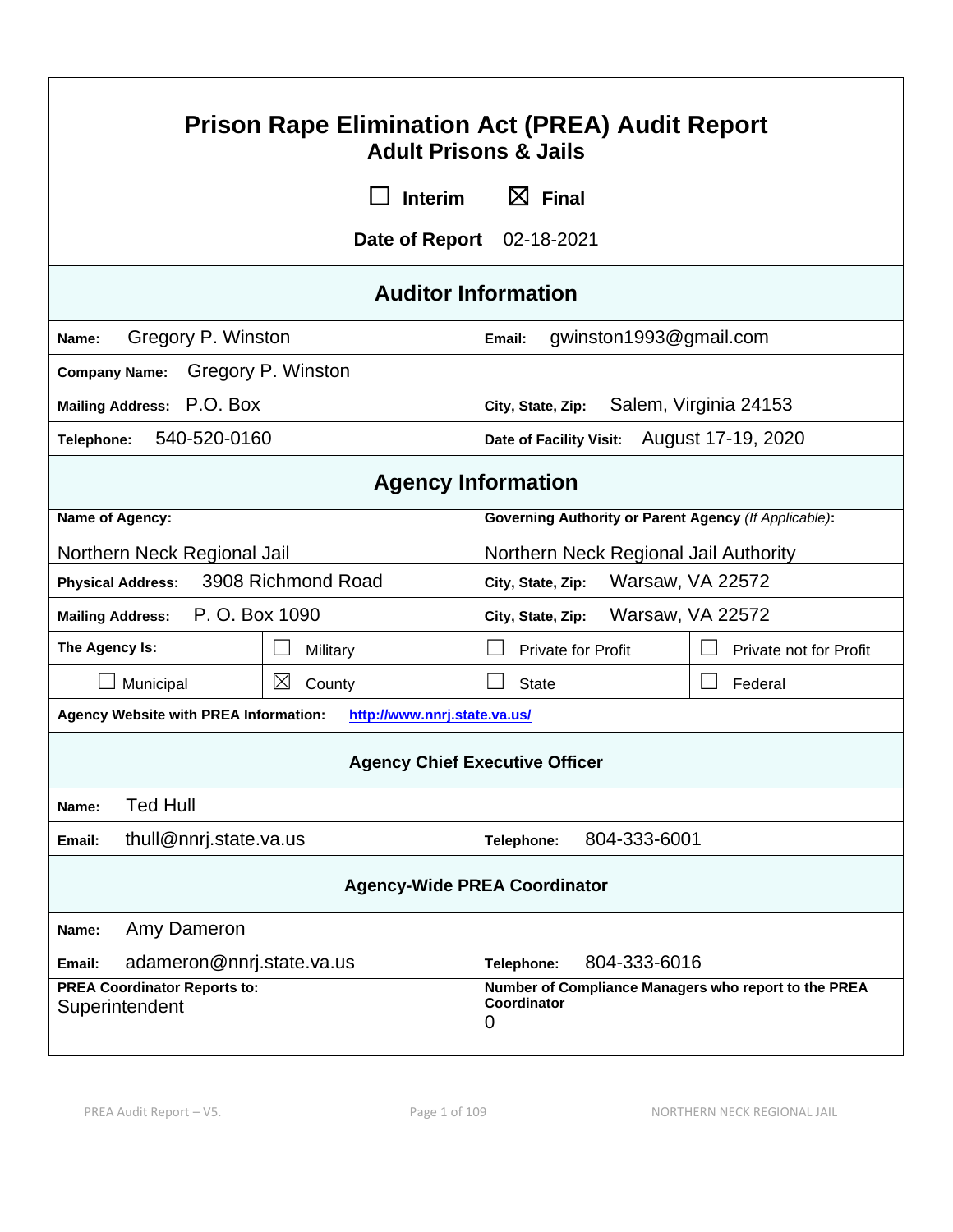| <b>Facility Information</b>                                                                                                                                                                                                               |                                                                                            |            |  |                |                           |                        |
|-------------------------------------------------------------------------------------------------------------------------------------------------------------------------------------------------------------------------------------------|--------------------------------------------------------------------------------------------|------------|--|----------------|---------------------------|------------------------|
| Name of Facility:                                                                                                                                                                                                                         | Northern Neck Regional Jail                                                                |            |  |                |                           |                        |
| Physical Address: 3908 Richmond Road<br>Warsaw, VA 22572<br>City, State, Zip:                                                                                                                                                             |                                                                                            |            |  |                |                           |                        |
| P. O. Box 1090                                                                                                                                                                                                                            | Mailing Address (if different from above):<br><b>Warsaw, VA 22572</b><br>City, State, Zip: |            |  |                |                           |                        |
| The Facility Is:                                                                                                                                                                                                                          | Military                                                                                   |            |  |                | <b>Private for Profit</b> | Private not for Profit |
| Municipal                                                                                                                                                                                                                                 | $\boxtimes$<br>County                                                                      |            |  | <b>State</b>   |                           | Federal                |
| <b>Facility Type:</b>                                                                                                                                                                                                                     |                                                                                            | Prison     |  |                | $\boxtimes$               | Jail                   |
| <b>Facility Website with PREA Information:</b>                                                                                                                                                                                            | http://www.nnrj.state.va.us/                                                               |            |  |                |                           |                        |
| Has the facility been accredited within the past 3 years?                                                                                                                                                                                 |                                                                                            | Yes        |  | $\boxtimes$ No |                           |                        |
| If the facility has been accredited within the past 3 years, select the accrediting organization(s) - select all that apply (N/A if<br>the facility has not been accredited within the past 3 years):                                     |                                                                                            |            |  |                |                           |                        |
| <b>ACA</b>                                                                                                                                                                                                                                |                                                                                            |            |  |                |                           |                        |
| <b>NCCHC</b>                                                                                                                                                                                                                              |                                                                                            |            |  |                |                           |                        |
| $\sqcup$ CALEA                                                                                                                                                                                                                            |                                                                                            |            |  |                |                           |                        |
| Other (please name or describe: Click or tap here to enter text.                                                                                                                                                                          |                                                                                            |            |  |                |                           |                        |
| $\times$ N/A                                                                                                                                                                                                                              |                                                                                            |            |  |                |                           |                        |
| If the facility has completed any internal or external audits other than those that resulted in accreditation, please describe:<br>USMS Inspection, 2020 three-year DOC inspection, 2019 Annual DOC Life Health and Safety audit<br>(LHS) |                                                                                            |            |  |                |                           |                        |
| Warden/Jail Administrator/Sheriff/Director                                                                                                                                                                                                |                                                                                            |            |  |                |                           |                        |
| <b>Ted Hull</b><br>Name:                                                                                                                                                                                                                  |                                                                                            |            |  |                |                           |                        |
| thull@nnrj.state.va.us<br>Email:                                                                                                                                                                                                          |                                                                                            | Telephone: |  |                | 804-333-6001              |                        |
| <b>Facility PREA Compliance Manager</b>                                                                                                                                                                                                   |                                                                                            |            |  |                |                           |                        |
| Click or tap here to enter text.<br>Name:                                                                                                                                                                                                 |                                                                                            |            |  |                |                           |                        |
| Click or tap here to enter text.<br>Click or tap here to enter text.<br>Telephone:<br>Email:                                                                                                                                              |                                                                                            |            |  |                |                           |                        |
| Facility Health Service Administrator L N/A                                                                                                                                                                                               |                                                                                            |            |  |                |                           |                        |
| <b>Anne Ailor</b><br>Name:                                                                                                                                                                                                                |                                                                                            |            |  |                |                           |                        |
| aailor@nnrj.state.va.us<br>Email:                                                                                                                                                                                                         |                                                                                            | Telephone: |  |                | 804-333-6032              |                        |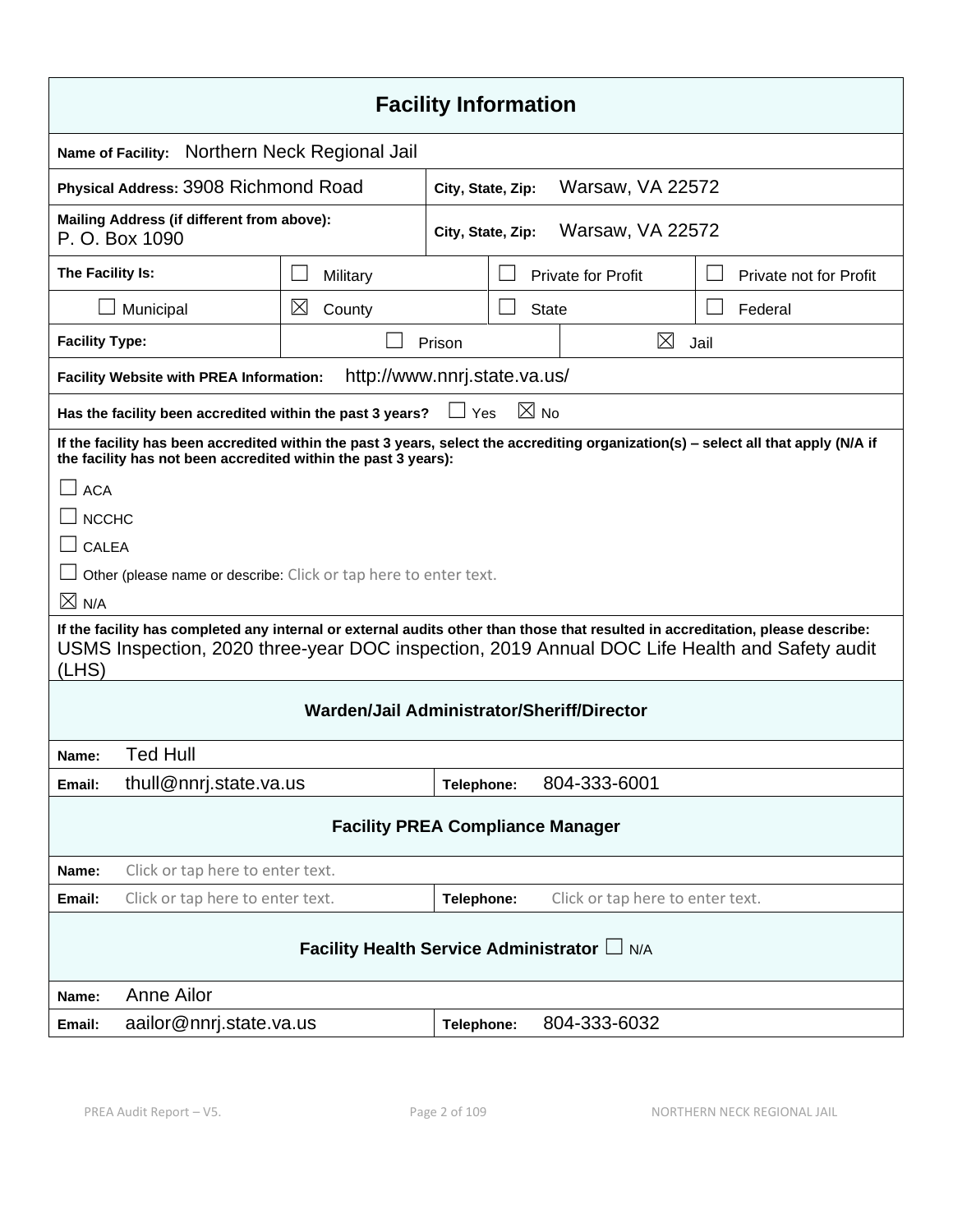| <b>Facility Characteristics</b>                                                                                                                                                                            |                                                                                              |                                    |  |  |
|------------------------------------------------------------------------------------------------------------------------------------------------------------------------------------------------------------|----------------------------------------------------------------------------------------------|------------------------------------|--|--|
| <b>Designated Facility Capacity:</b>                                                                                                                                                                       | 496                                                                                          |                                    |  |  |
| <b>Current Population of Facility:</b>                                                                                                                                                                     | 430                                                                                          |                                    |  |  |
| Average daily population for the past 12 months:                                                                                                                                                           | 439                                                                                          |                                    |  |  |
| Has the facility been over capacity at any point in the<br>past 12 months?                                                                                                                                 | $\boxtimes$ No<br>$\Box$ Yes                                                                 |                                    |  |  |
| Which population(s) does the facility hold?                                                                                                                                                                | Females<br>Males                                                                             | $\boxtimes$ Both Females and Males |  |  |
| Age range of population:                                                                                                                                                                                   | 18-81                                                                                        |                                    |  |  |
| Average length of stay or time under supervision:                                                                                                                                                          | 44.67 days                                                                                   |                                    |  |  |
| Facility security levels/inmate custody levels:                                                                                                                                                            | minimum, medium, maximum                                                                     |                                    |  |  |
| Number of inmates admitted to facility during the past 12 months:                                                                                                                                          |                                                                                              | 3239                               |  |  |
| Number of inmates admitted to facility during the past 12 months whose length of stay<br>in the facility was for 72 hours or more:                                                                         |                                                                                              | 2429                               |  |  |
| Number of inmates admitted to facility during the past 12 months whose length of stay<br>in the facility was for 30 days or more:                                                                          |                                                                                              | 793                                |  |  |
| $\boxtimes$ Yes<br>Does the facility hold youthful inmates?<br><b>No</b>                                                                                                                                   |                                                                                              |                                    |  |  |
| $\overline{2}$<br>Number of youthful inmates held in the facility during the past 12 months: (N/A if the<br>facility never holds youthful inmates)<br>N/A                                                  |                                                                                              |                                    |  |  |
| Does the audited facility hold inmates for one or more other agencies (e.g. a State<br>correctional agency, U.S. Marshals Service, Bureau of Prisons, U.S. Immigration and<br><b>Customs Enforcement)?</b> | $\boxtimes$ Yes<br>No                                                                        |                                    |  |  |
|                                                                                                                                                                                                            | <b>Federal Bureau of Prisons</b>                                                             |                                    |  |  |
|                                                                                                                                                                                                            | $\boxtimes$ U.S. Marshals Service                                                            |                                    |  |  |
|                                                                                                                                                                                                            | $\Box$ U.S. Immigration and Customs Enforcement                                              |                                    |  |  |
|                                                                                                                                                                                                            | <b>Bureau of Indian Affairs</b>                                                              |                                    |  |  |
| Select all other agencies for which the audited                                                                                                                                                            | U.S. Military branch                                                                         |                                    |  |  |
| facility holds inmates: Select all that apply (N/A if the                                                                                                                                                  | $\boxtimes$ State or Territorial correctional agency                                         |                                    |  |  |
| audited facility does not hold inmates for any other<br>agency or agencies):                                                                                                                               | County correctional or detention agency                                                      |                                    |  |  |
|                                                                                                                                                                                                            | Judicial district correctional or detention facility                                         |                                    |  |  |
|                                                                                                                                                                                                            | City or municipal correctional or detention facility (e.g. police lockup or<br>city jail)    |                                    |  |  |
|                                                                                                                                                                                                            | Private corrections or detention provider                                                    |                                    |  |  |
|                                                                                                                                                                                                            | Other - please name or describe: Click or tap here to enter text.                            |                                    |  |  |
|                                                                                                                                                                                                            | N/A                                                                                          |                                    |  |  |
|                                                                                                                                                                                                            | 101<br>Number of staff currently employed by the facility who may have contact with inmates: |                                    |  |  |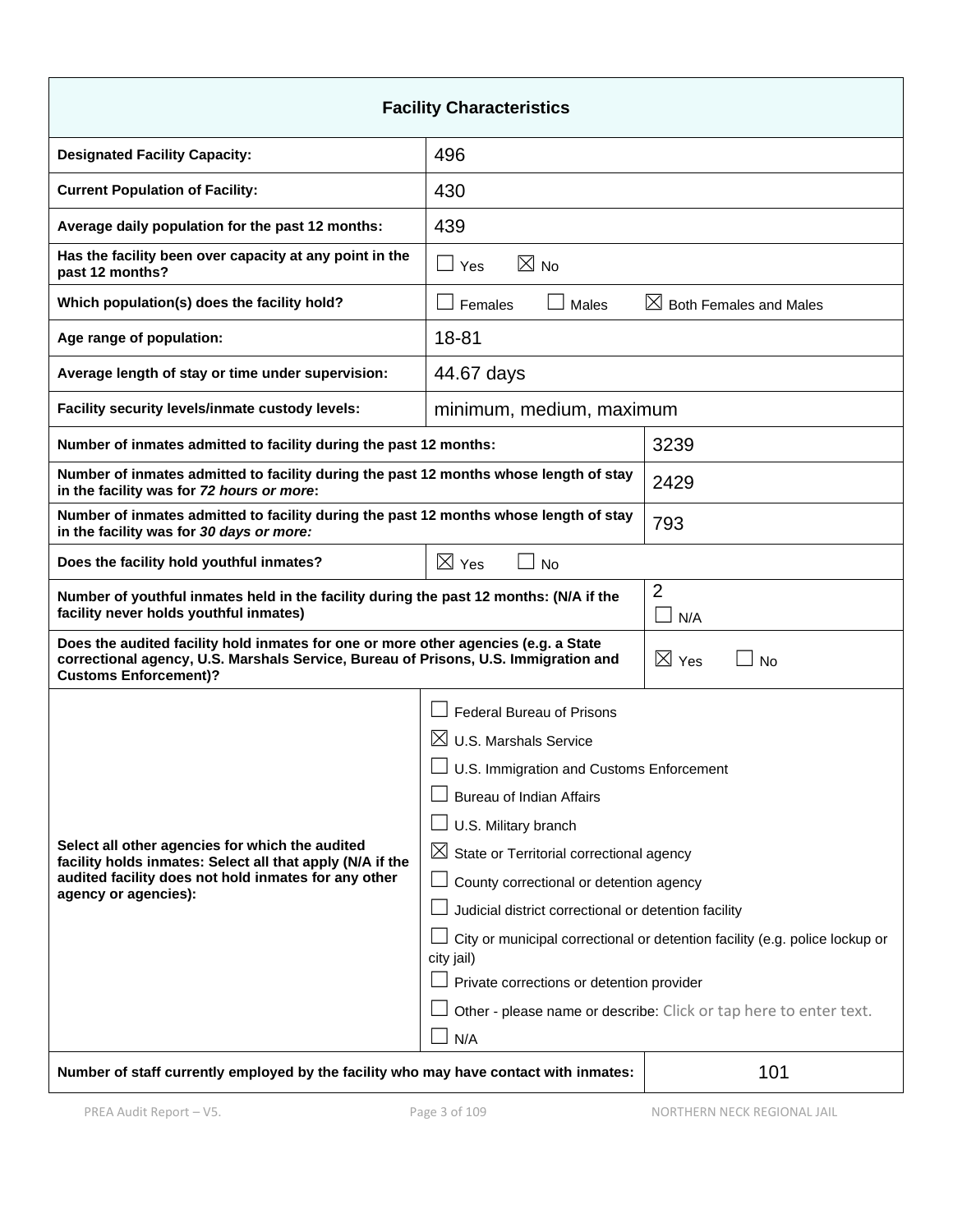| Number of staff hired by the facility during the past 12 months who may have contact<br>with inmates:                                                                                                                                                                                                                                                                                                                                                                                                                                                                                                                                                                                                                                                                                                                                                                                                                                                                                                                                                                                                                                                                                                                                                                                                                                                                                                                                                                                                                                                                                                                                                                                                                                                                                         | 42                                                                                                                                                                                               |
|-----------------------------------------------------------------------------------------------------------------------------------------------------------------------------------------------------------------------------------------------------------------------------------------------------------------------------------------------------------------------------------------------------------------------------------------------------------------------------------------------------------------------------------------------------------------------------------------------------------------------------------------------------------------------------------------------------------------------------------------------------------------------------------------------------------------------------------------------------------------------------------------------------------------------------------------------------------------------------------------------------------------------------------------------------------------------------------------------------------------------------------------------------------------------------------------------------------------------------------------------------------------------------------------------------------------------------------------------------------------------------------------------------------------------------------------------------------------------------------------------------------------------------------------------------------------------------------------------------------------------------------------------------------------------------------------------------------------------------------------------------------------------------------------------|--------------------------------------------------------------------------------------------------------------------------------------------------------------------------------------------------|
| Number of contracts in the past 12 months for services with contractors who may<br>have contact with inmates:                                                                                                                                                                                                                                                                                                                                                                                                                                                                                                                                                                                                                                                                                                                                                                                                                                                                                                                                                                                                                                                                                                                                                                                                                                                                                                                                                                                                                                                                                                                                                                                                                                                                                 | 14                                                                                                                                                                                               |
| Number of individual contractors who have contact with inmates, currently authorized<br>to enter the facility:                                                                                                                                                                                                                                                                                                                                                                                                                                                                                                                                                                                                                                                                                                                                                                                                                                                                                                                                                                                                                                                                                                                                                                                                                                                                                                                                                                                                                                                                                                                                                                                                                                                                                | 14                                                                                                                                                                                               |
| Number of volunteers who have contact with inmates, currently authorized to enter the<br>facility:                                                                                                                                                                                                                                                                                                                                                                                                                                                                                                                                                                                                                                                                                                                                                                                                                                                                                                                                                                                                                                                                                                                                                                                                                                                                                                                                                                                                                                                                                                                                                                                                                                                                                            | 22 Active                                                                                                                                                                                        |
| <b>Physical Plant</b>                                                                                                                                                                                                                                                                                                                                                                                                                                                                                                                                                                                                                                                                                                                                                                                                                                                                                                                                                                                                                                                                                                                                                                                                                                                                                                                                                                                                                                                                                                                                                                                                                                                                                                                                                                         |                                                                                                                                                                                                  |
| <b>Number of buildings:</b><br>Auditors should count all buildings that are part of the facility, whether inmates are<br>formally allowed to enter them or not. In situations where temporary structures have<br>been erected (e.g., tents) the auditor should use their discretion to determine whether<br>to include the structure in the overall count of buildings. As a general rule, if a<br>temporary structure is regularly or routinely used to hold or house inmates, or if the<br>temporary structure is used to house or support operational functions for more than a<br>short period of time (e.g., an emergency situation), it should be included in the overall<br>count of buildings.                                                                                                                                                                                                                                                                                                                                                                                                                                                                                                                                                                                                                                                                                                                                                                                                                                                                                                                                                                                                                                                                                        | 1 Facility - A/B building<br>(includes inmate housing,<br>Medical, Food service,<br>Records Dept, and Laundry)<br>C-Building (Inmate Housing),<br>D Building (Inmate Housing,<br>and CCCA/Admin) |
| Number of inmate housing units:                                                                                                                                                                                                                                                                                                                                                                                                                                                                                                                                                                                                                                                                                                                                                                                                                                                                                                                                                                                                                                                                                                                                                                                                                                                                                                                                                                                                                                                                                                                                                                                                                                                                                                                                                               |                                                                                                                                                                                                  |
| Enter 0 if the facility does not have discrete housing units. DOJ PREA Working Group<br>FAQ on the definition of a housing unit: How is a "housing unit" defined for the<br>purposes of the PREA Standards? The question has been raised in particular as it<br>relates to facilities that have adjacent or interconnected units. The most common<br>concept of a housing unit is architectural. The generally agreed-upon definition is a<br>space that is enclosed by physical barriers accessed through one or more doors of<br>various types, including commercial-grade swing doors, steel sliding doors,<br>interlocking sally port doors, etc. In addition to the primary entrance and exit,<br>additional doors are often included to meet life safety codes. The unit contains<br>sleeping space, sanitary facilities (including toilets, lavatories, and showers), and a<br>dayroom or leisure space in differing configurations. Many facilities are designed with<br>modules or pods clustered around a control room. This multiple-pod design provides<br>the facility with certain staff efficiencies and economies of scale. At the same time, the<br>design affords the flexibility to separately house inmates of differing security levels, or<br>who are grouped by some other operational or service scheme. Generally, the control<br>room is enclosed by security glass, and in some cases, this allows inmates to see into<br>neighboring pods. However, observation from one unit to another is usually limited by<br>angled site lines. In some cases, the facility has prevented this entirely by installing<br>one-way glass. Both the architectural design and functional use of these multiple pods<br>indicate that they are managed as distinct housing units. | Total 22<br>A building 5<br>B building 5<br>C building 6<br>D building 6                                                                                                                         |
| Number of single cell housing units:                                                                                                                                                                                                                                                                                                                                                                                                                                                                                                                                                                                                                                                                                                                                                                                                                                                                                                                                                                                                                                                                                                                                                                                                                                                                                                                                                                                                                                                                                                                                                                                                                                                                                                                                                          | 3                                                                                                                                                                                                |
| Number of multiple occupancy cell housing units:                                                                                                                                                                                                                                                                                                                                                                                                                                                                                                                                                                                                                                                                                                                                                                                                                                                                                                                                                                                                                                                                                                                                                                                                                                                                                                                                                                                                                                                                                                                                                                                                                                                                                                                                              | 12                                                                                                                                                                                               |
| Number of open bay/dorm housing units:                                                                                                                                                                                                                                                                                                                                                                                                                                                                                                                                                                                                                                                                                                                                                                                                                                                                                                                                                                                                                                                                                                                                                                                                                                                                                                                                                                                                                                                                                                                                                                                                                                                                                                                                                        | 7                                                                                                                                                                                                |
| Number of segregation cells (for example, administrative, disciplinary, protective<br>custody, etc.):                                                                                                                                                                                                                                                                                                                                                                                                                                                                                                                                                                                                                                                                                                                                                                                                                                                                                                                                                                                                                                                                                                                                                                                                                                                                                                                                                                                                                                                                                                                                                                                                                                                                                         | 16                                                                                                                                                                                               |
| In housing units, does the facility maintain sight and sound separation between<br>youthful inmates and adult inmates? (N/A if the facility never holds youthful inmates)                                                                                                                                                                                                                                                                                                                                                                                                                                                                                                                                                                                                                                                                                                                                                                                                                                                                                                                                                                                                                                                                                                                                                                                                                                                                                                                                                                                                                                                                                                                                                                                                                     | $\boxtimes$ Yes<br>N/A<br><b>No</b>                                                                                                                                                              |
| Does the facility have a video monitoring system, electronic surveillance system, or<br>other monitoring technology (e.g. cameras, etc.)?                                                                                                                                                                                                                                                                                                                                                                                                                                                                                                                                                                                                                                                                                                                                                                                                                                                                                                                                                                                                                                                                                                                                                                                                                                                                                                                                                                                                                                                                                                                                                                                                                                                     | $\boxtimes$ Yes<br>No                                                                                                                                                                            |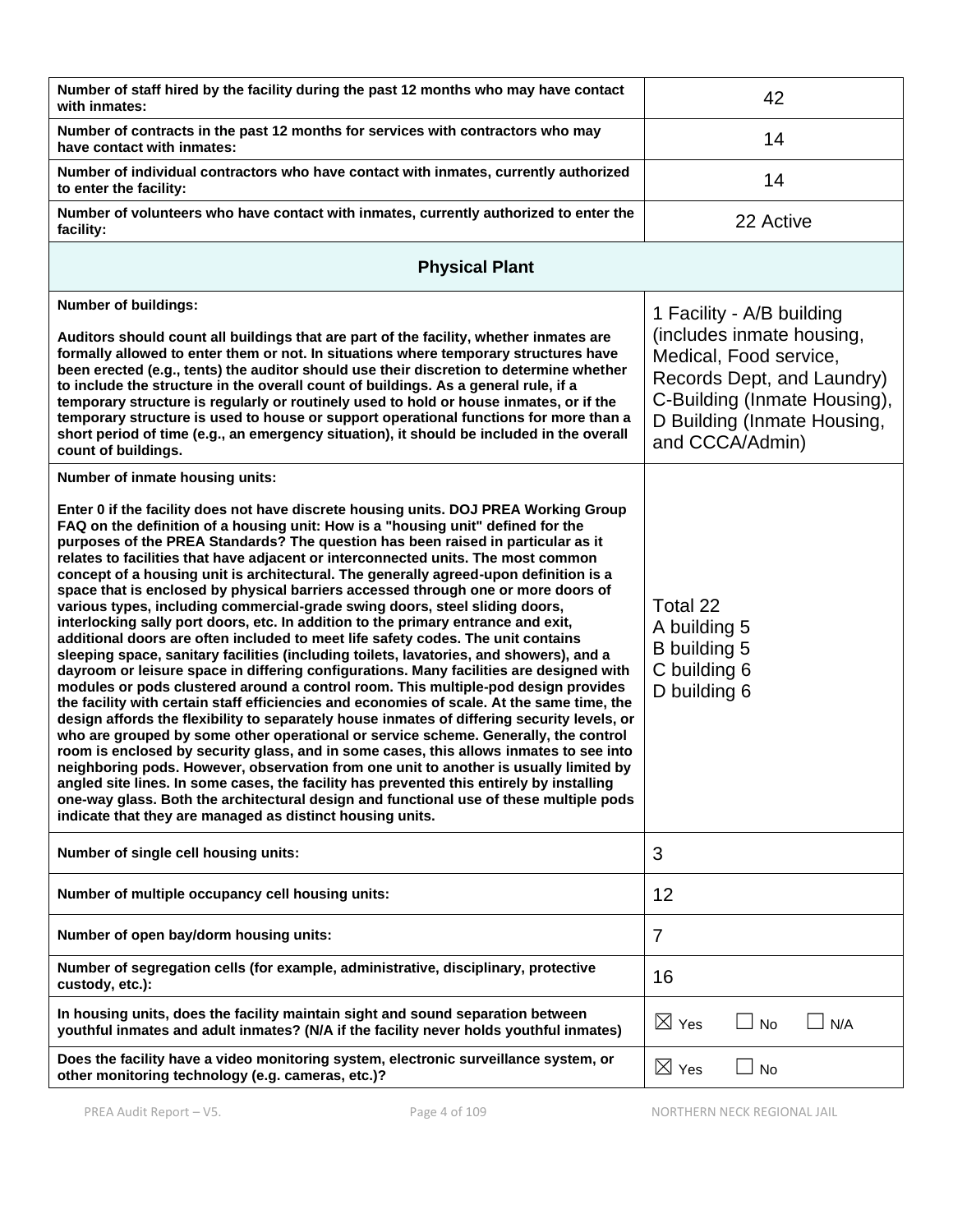| Has the facility installed or updated a video monitoring system, electronic surveillance |
|------------------------------------------------------------------------------------------|
| system, or other monitoring technology in the past 12 months?                            |

| <b>Medical and Mental Health Services and Forensic Medical Exams</b>                                                                                                                                                                                                                                                             |                                                                                                                                         |                                                                                                   |  |  |
|----------------------------------------------------------------------------------------------------------------------------------------------------------------------------------------------------------------------------------------------------------------------------------------------------------------------------------|-----------------------------------------------------------------------------------------------------------------------------------------|---------------------------------------------------------------------------------------------------|--|--|
| Are medical services provided on-site?                                                                                                                                                                                                                                                                                           | $\boxtimes$ Yes<br>$\mathbf{I}$<br><b>No</b>                                                                                            |                                                                                                   |  |  |
| Are mental health services provided on-site?                                                                                                                                                                                                                                                                                     | $\boxtimes$ Yes<br><b>No</b>                                                                                                            |                                                                                                   |  |  |
| Where are sexual assault forensic medical exams<br>provided? Select all that apply.                                                                                                                                                                                                                                              | On-site<br>$\boxtimes$ Local hospital/clinic<br>Rape Crisis Center<br>Other (please name or describe: Click or tap here to enter text.) |                                                                                                   |  |  |
|                                                                                                                                                                                                                                                                                                                                  | Investigations                                                                                                                          |                                                                                                   |  |  |
|                                                                                                                                                                                                                                                                                                                                  | <b>Criminal Investigations</b>                                                                                                          |                                                                                                   |  |  |
| Number of investigators employed by the agency and/or facility who are responsible<br>for conducting CRIMINAL investigations into allegations of sexual abuse or sexual<br>harassment:                                                                                                                                           |                                                                                                                                         | 0                                                                                                 |  |  |
| When the facility received allegations of sexual abuse or sexual harassment (whether<br>staff-on-inmate or inmate-on-inmate), CRIMINAL INVESTIGATIONS are conducted by:<br>Select all that apply.                                                                                                                                |                                                                                                                                         | Facility investigators<br>Agency investigators<br>$\boxtimes$<br>An external investigative entity |  |  |
| Local police department<br>$\boxtimes$ Local sheriff's department<br>Select all external entities responsible for CRIMINAL<br>$\boxtimes$ State police<br>INVESTIGATIONS: Select all that apply (N/A if no<br>external entities are responsible for criminal<br>A U.S. Department of Justice component<br>investigations)<br>N/A |                                                                                                                                         | Other (please name or describe: Click or tap here to enter text.)                                 |  |  |
|                                                                                                                                                                                                                                                                                                                                  | <b>Administrative Investigations</b>                                                                                                    |                                                                                                   |  |  |
| Number of investigators employed by the agency and/or facility who are responsible<br>for conducting ADMINISTRATIVE investigations into allegations of sexual abuse or<br>3<br>sexual harassment?                                                                                                                                |                                                                                                                                         |                                                                                                   |  |  |
| When the facility receives allegations of sexual abuse or sexual harassment (whether<br>staff-on-inmate or inmate-on-inmate), ADMINISTRATIVE INVESTIGATIONS are<br>conducted by: Select all that apply                                                                                                                           |                                                                                                                                         | Facility investigators<br>⊠<br>Agency investigators<br>An external investigative entity           |  |  |
| Select all external entities responsible for<br><b>ADMINISTRATIVE INVESTIGATIONS: Select all that</b><br>apply (N/A if no external entities are responsible for<br>administrative investigations)                                                                                                                                | Local police department<br>Local sheriff's department<br>State police<br>A U.S. Department of Justice component<br>$\boxtimes$ N/A      | Other (please name or describe: Click or tap here to enter text.)                                 |  |  |
| PREA Audit Report - V5.                                                                                                                                                                                                                                                                                                          | Page 5 of 109                                                                                                                           | NORTHERN NECK REGIONAL JAIL                                                                       |  |  |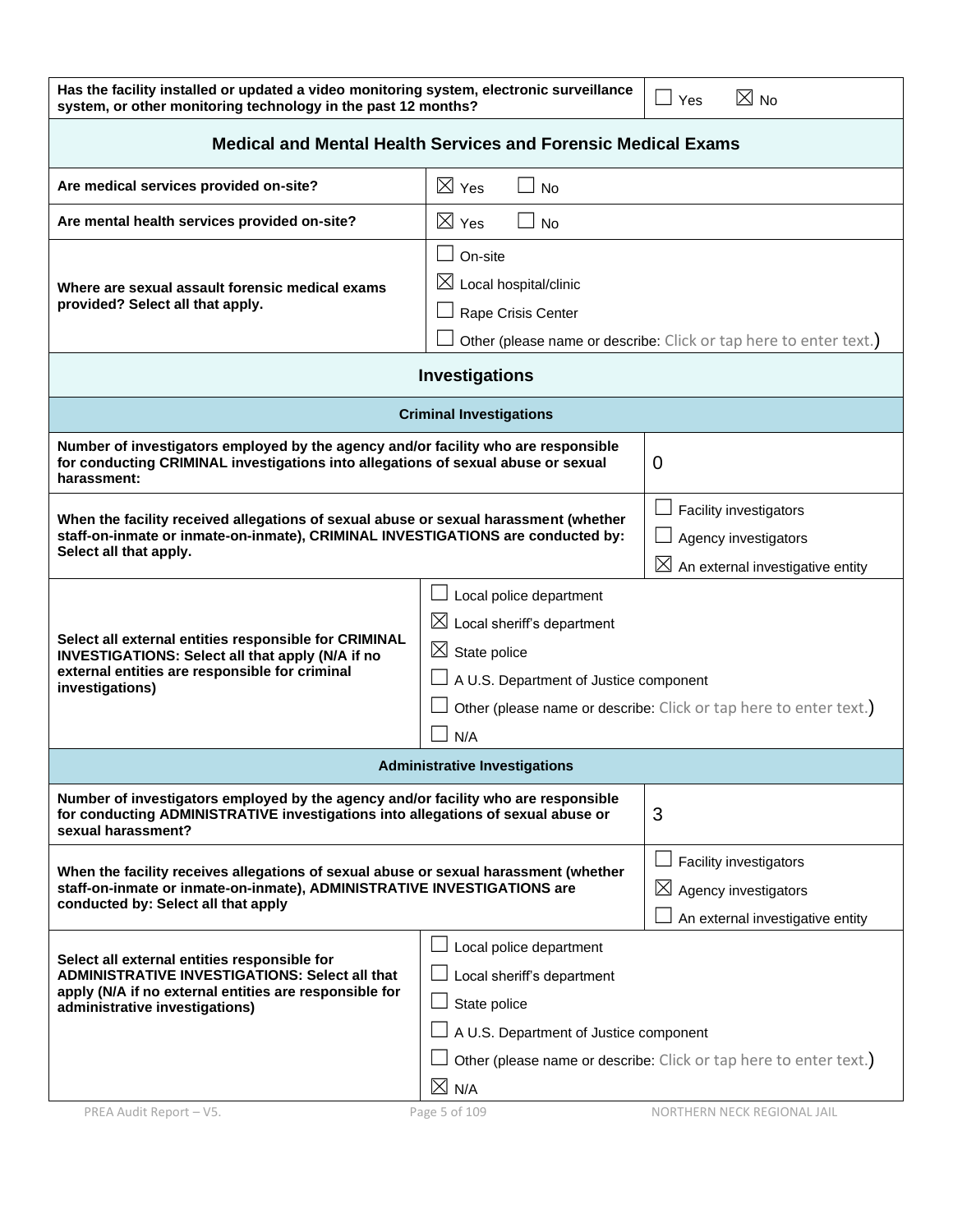# **Audit Findings**

## **Audit Narrative**

*The auditor's description of the audit methodology should include a detailed description of the following processes during the pre-onsite audit, onsite audit, and post-audit phases: documents and files reviewed, discussions and types of interviews conducted, number of days spent on-site, observations made during the site-review, and a detailed description of any follow-up work conducted during the post-audit phase. The narrative should describe the techniques the auditor used to sample documentation and select interviewees, and the auditor's process for the site review.*

On July 1<sup>st</sup>, 2020, the Northern Neck Regional Jail contracted with Gregory Winston, a Department of Justice PREA Auditor to conduct a PREA audit of the Northern Neck Regional Jail. The PREA audit was conducted in accordance with the contract by Gregory Winston.

On June 26<sup>th</sup>, 2020, I spoke with Superintendent Hull, the Jail's Executive Officer, and let him know that upon execution of the contract documents I would be sending a document request which would include a request for the pre-audit questionnaire. After execution of the contract documents, an introductory phone call was scheduled for July 8<sup>th</sup>, 2020.

On July  $8<sup>th</sup>$ , 2020 at 0900, the auditor conducted an introductory telephone call with PREA Coordinator, Amy Dameron. Earlier in the day, I emailed Ms. Dameron a number of documents, which included, the PREA Audit notices in both English and Spanish, which is the prevalent non-English language spoken in their area. The audit notices contained the Auditor's contact information, where to submit confidential information regarding sexual abuse and harassment, as well as the limits of confidentiality of the auditors in accordance with the law. I also sent her the contract documents, the PREA Audit Process Map, the PREA Audit Checklist of Documentation, the fillable PREA Compliance Tool, the PREA Standards for Prisons and Jails, the fillable version of the most recent iteration of the Pre-Audit Questionnaire, a document outlining my expectation for identifying prisoners and staff who, if available, should be available for targeted interviews. Finally, I included an introductory letter that outlined the agenda for the on-site portion of the audit. During the telephone call, we discussed the documents that will be required for review and outlined the agenda for the on-site audit. The auditor answered questions regarding the documents that needed to be provided along with the PAQ.

The Auditor requested for the PREA Coordinator to identify and, if possible, make the following available for targeted staff and prisoner interviews during the on-site portion of the audit:

#### PRISONERS:

- Youthful inmates/detainees confined in adult prisons, jails, and lockups
- Youthful inmates held in segregated housing to provide sight and sound separation
- Inmates with a physical or cognitive disability
- Inmates who are Limited English Proficient
- Transgender and intersex inmates
- Lesbian, gay, and bisexual inmates
- Inmates placed in segregated housing for their own protection from sexual victimization
- Inmates who reported sexual abuse that occurred in the facility
- Inmates who reported prior sexual victimization during risk screening

#### STAFF:

- Agency contract administrator
- Intermediate or higher-level facility staff responsible for conducting and documenting unannounced rounds
- Line staff who supervise youthful inmates, if any
- Education and program staff who work with youthful inmates, if any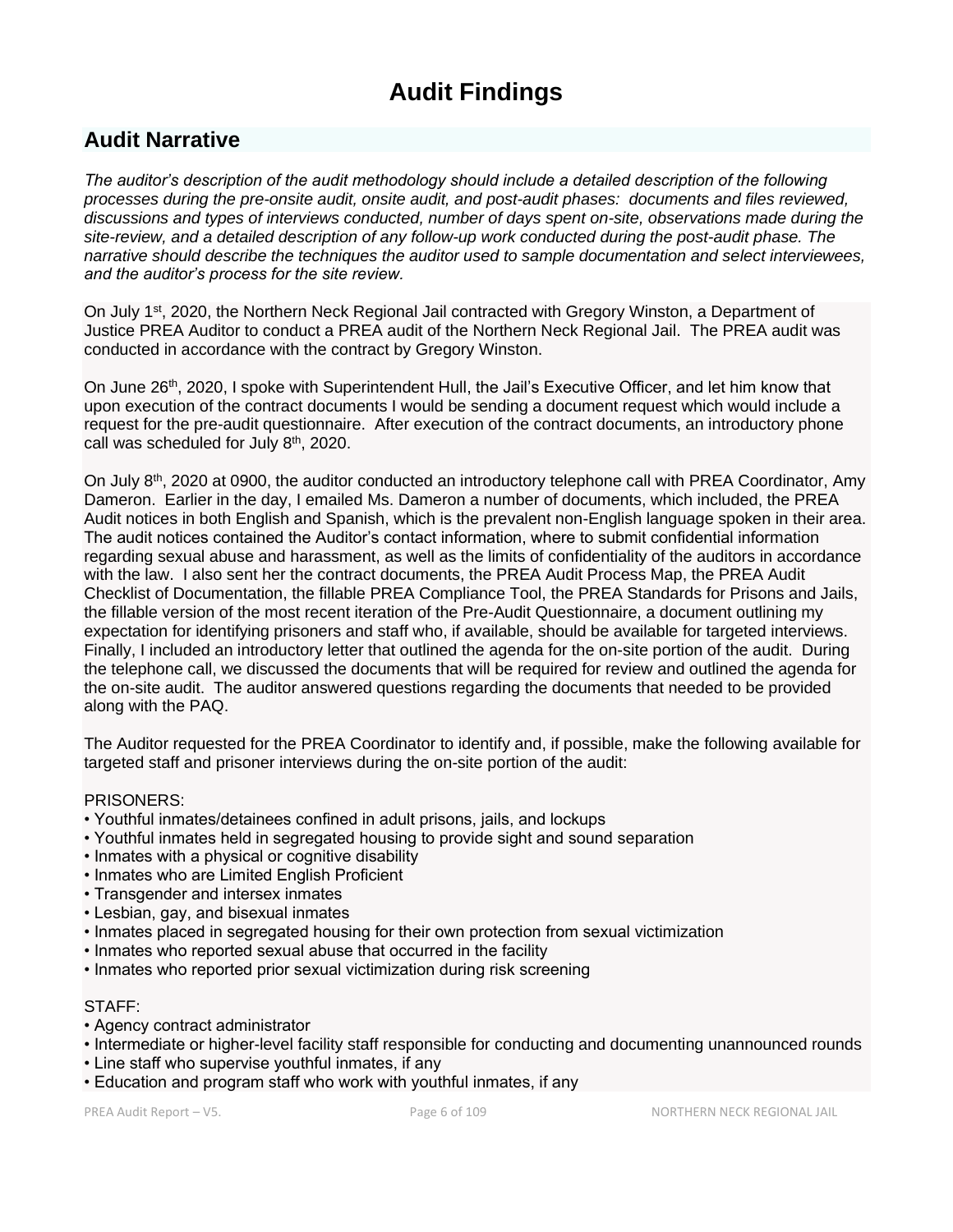- Medical and mental health staff
- Non-medical staff involved in cross-gender strip or visual searches
- Administrative (human resources) staff
- Sexual Assault Forensic Examiner (SAFE) and Sexual Assault Nurse Examiner (SANE) staff
- Volunteers and contractors who have contact with inmates
- Investigative staff
- Staff who perform screening for risk of victimization and abusiveness
- Staff who supervise inmates in segregated housing
- Staff on the sexual abuse incident review team
- Designated staff member charged with monitoring retaliation
- First responders, both security and non-security staff
- Intake staff
- Superintendent or designee
- PREA Coordinator

The Auditor requested that all documents be provided electronically, if at all possible, and that the PAQ and associated documents be provided on a removable storage device, that the device be password protected and sent as soon as possible via certified mail.

On the afternoon of July 1<sup>st</sup>, 2020, the Auditor received an email verifying that audit notices were posted in the following areas of the jail:

- 1. All inmate housing areas
- 2. All inmate classrooms
- 3. Kitchen
- 4. Laundry
- 5. Front Lobby (public and visitation area)
- 6. Intake/Booking
- 7. Watch Commander's Office
- 8. Medical Section
- 9. Employee Weight Room
- 10. Employee Muster Room

The Auditor received a removable storage device from Ms. Dameron. The device contained electronic files for each PREA Standard, as well as a facility schematic, the history of the jail, the facility mission statement, results of outside audits, daily population reports, as well as the requested PAQ.

During the Pre-Audit phase, the Auditor did not identify any current pending litigation or federal consent decrees related to sexual misconduct.

#### **Onsite Audit Phase:**

On August 17<sup>th</sup>, the auditor arrived at the NNRJ and conducted an entrance conference with the Superintendent and the PREA Coordinator. The auditor was given a secure office space in the administrative area of the jail. The population on the morning of the first day of the audit was 425. The auditor briefed the PREA Coordinator on the audit methodology, the proposed audit schedule and provided her with a list of documents that would be reviewed during the audit. In addition, the auditor informed the PREA Coordinator that there may be additional documents requested depending on any findings during the on-site portion of the audit.

The PREA Coordinator provided the auditor with a roster of all prisoners currently housed in the facility by housing unit, as well as staff rosters by shift for three days as well as a log for all PREA investigations conducted during the audit period.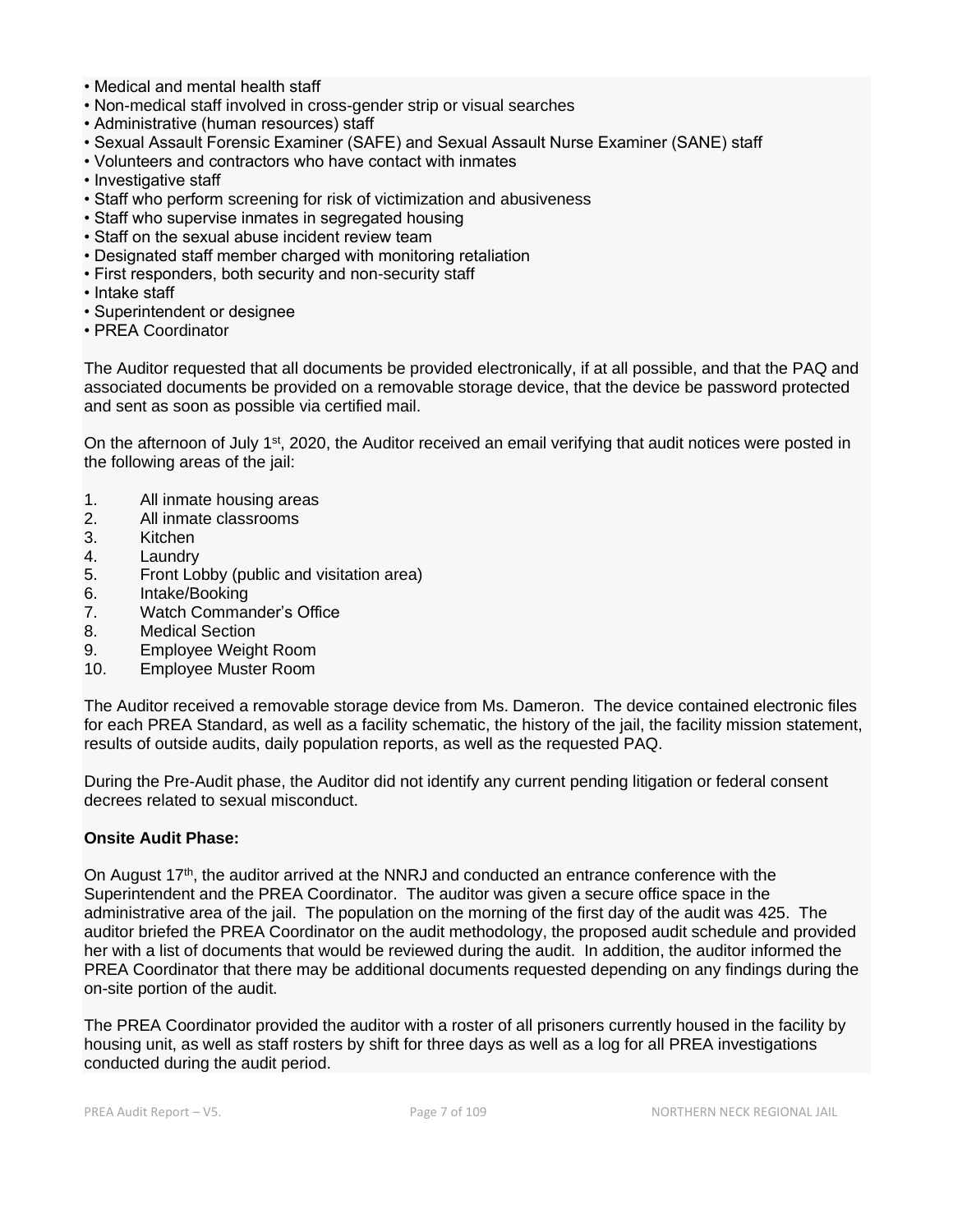The auditor was accompanied on the site-review by the PREA Coordinator. The site-review began in the public lobby area. PREA audit notices were present in the public lobby area as well as PREA informational poster in both English and Spanish. The notices contained information about the NNRJ zero-tolerance policy regarding sexual abuse as well as a third-party reporting telephone number and a method for reporting sexual abuse to jail officials.

The site review of the jail began in the administrative areas as well as the records office and prisoner file storage areas. The area is not under CCTV surveillance or recording and is not routinely visited by prisoners without supervision. Prisoner files are maintained in locked cabinets and only authorized records clerks, classification staff and supervisors have access to keys.

Adjacent to the records area and at this entrance to the secure area of the jail is the central control center, which is staffed 24 hours per day 7 days per week. The control center monitors all facility operations and has 76 recorded CCTV cameras. The area is manned by both female and male correctional officers. During the site review, the auditor often chose specific security cameras to review to ensure potential blinds spots were covered by CCTV as well as common bathrooms and prisoner shower areas. There were broad coverage areas by the CCTV, but the auditor did not observe any general population CCTV that would intentionally show a prisoner in a state of undress or in the shower or using the toilet. The auditor also observed the CCTV camera coverage in prisoners restrictive housing cells. In those cells, the CCTV cameras were not pointed toward the toilet areas of the cell. The common cell area was observable by CCTV in those cells and it was possible to see a prisoner in a state of undress in the course of routine security rounds/checks.

The staff roll call room is located in the secure area of the facility. I recommended that PREA information posters be prominent in all common areas. I reasoned that PREA also ensures that staff are encouraged to report instances of sexual abuse or harassment and informational posters reinforce the NNRJ's commitment to sexual safety and also it is important to provide and publicize direct and third-party reporting options to both prisoners and staff.

The NNRJ's Laundry facility is situated off of a main facility corridor. The Laundry room and corridor are both monitored by CCTV. The Auditor observed that the door to the laundry opens to the corridor and the corridor receives consistent staff traffic. Male inmate workers staff the laundry and at other times female inmate workers staff the laundry room. Male inmates and female inmates are never present at the same time. The laundry room is open and without blind spots and is not constantly manned by staff. There is no prisoner bathroom in the laundry. In addition, the auditor suggested that PREA informational posters could be placed inside the laundry as well.

The NNRJ booking and intake area is staffed 24 hours per day and seven days per week. They receive prisoners direct upon arrest as well as transfers from other facilities. It consists of holding cells that are utilized for prisoners who may be coming to and from court who have been screened and classified and preparing to move to longer term housing. There are two cells designated to house females and there is modesty shielding covering the barred front of the cells. The intake area has a vehicular sallyport that enters a walking sallyport with area for clothed pat searches as well as a private area for conducting strip searches of work release prisoners. This area is not currently used for strip searching detainees because there are currently no work release prisoners. The intake area also has individual cells for holding newly jailed prisoners as well as a booking and fingerprinting area, a common telephone area, individual booking counters, prisoner property and search area as well as a prisoner classification office. The area is broadly covered by CCTV. The auditor was able to observe a prisoner booking during the on-site portion of the audit, yet did not observe a prisoner classification. PREA information is available in the intake area. The informational brochures told the prisoners about the facility's no tolerance policy regarding sexual abuse and harassment. The brochures were in both English and Spanish. There brochures include third party reporting hotline number. In addition, upon admission, regardless of whether they are committed from another facility or upon arrest, each prisoner is provided a PREA orientation where they are informed of their right to be free from sexual abuse or harassment as well as their right to be free from retaliation for reporting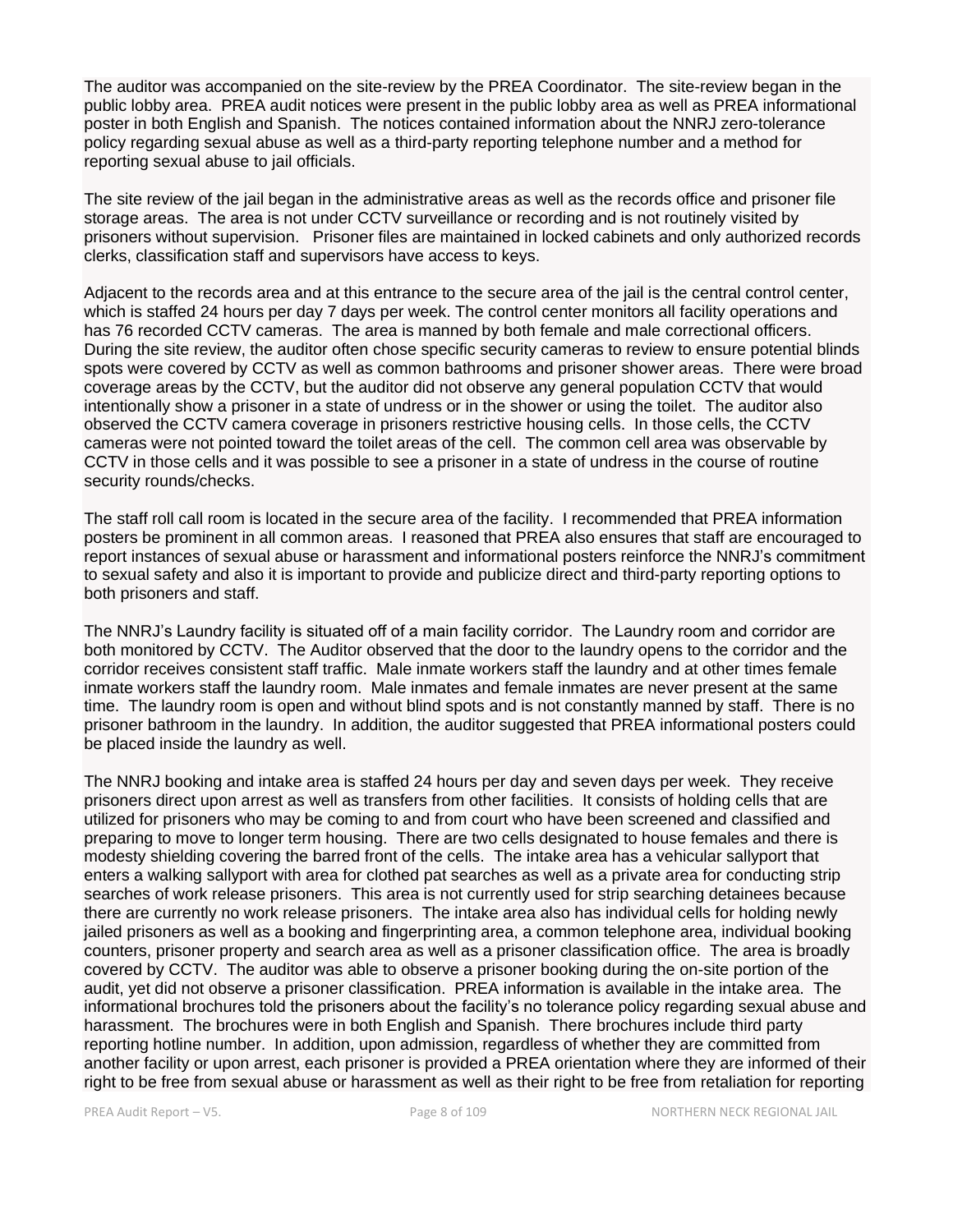such abuse as well as the ways to report such conduct. The auditor observed the booking officer explain the information to the newly booked prisoner. The auditor asked the booking officer how they would orient a prisoner who appeared to have or reported a disability that might impact his/her ability for effective communication. The officer explained that a form is readily available in Spanish, he also explained how to use a telephone based interpretive service, and that other disabilities are handled on a case by case basis, depending on the type of disability. He did explain to the auditor that if he did not have the available resources to orient the prisoner, he would notify the PREA Coordinator for assistance. The auditor viewed the property and search area. The search area is the booking area and private. There is no sign on the door to indicate the room's occupancy. Informal interviews with the booking staff verified that all searches are done by members of the same sex unless there are exigent circumstances; however, he had never witnessed or heard of such a search being conducted. The auditor reviewed the classification office in the booking area. The office was not adjacent to holding cells, but it provided a private area for PREA screenings to occur. The auditor was not able to observe a PREA screening, but the classification officer provided a description of the process. The classification officer explained that prisoners were administered the PREA risk assessment. They described that they evaluated the risk assessment before housing them with other prisoners in the booking area. The auditor also observed the medical office adjacent to the booking area. The exam areas are private, but are readily observed by security staff who are posted in the medical area. Exams are conducted prior to moving the prisoner to the jail population.

The Kitchen was an open space with no observable blind spots. There are CCTV cameras that cover working areas as well. The coolers and dry storage areas were locked. According to informal interviews with prisoner workers, they are not permitted into storage areas unless escorted by staff. The staff are civilian workers. Informal interview with two kitchen employees revealed that they recall being provided with PREA training before they started working with prisoners. The prisoner bathroom was located in an adjacent corridor and prisoners are allowed to use the toilet one at a time and only with approval from the staff. I recommended to the PREA Coordinator that the bathroom be locked unless in use by a prisoner. There were no PREA informational posters in the kitchen, and it was recommended that PREA informational posters be posted in all common prisoner areas. Food trays are delivered to the prisoner housing units for meal service.

The maintenance areas are not located in the secure area of the jail.

The medical clinic is staffed with a security officer anytime a prisoner is present in this area. There are prisoner treatment rooms in the clinic. The security staff is present in the clinic area during any inmate exams or treatment. According to informal discussions with staff and the PREA Coordinator, any crossgender examinations are conducted with two medical staff members and a security staff member in the immediate proximity. CCTV is present in the general clinic areas, but not in the treatment rooms. Informal interviews with the on duty medical staff confirmed that they do not conduct any forensic examinations on site at the jail. In addition, the two nurses with whom the auditor spoke said they would not perform a physical exam on a prisoner for the sole purpose of determining their genital status. In addition, the staff members told the auditor during their informal discussions that no body cavity or other similarly intrusive searches are conducted on site. Prisoners are pat searched by a staff member of the same sex upon admission and release from the medical clinic. There are no additional areas in the clinic that would provide an opportunity for cross-gender viewing, absent medical exigency.

The auditor reviewed all prisoner housing units as well as the booking area. PREA informational posters were not posted in the housing units. PREA audit notices were posted in all occupied prisoner housing units. The audit notices matched those sent by the auditor for posting and were in both English and Spanish. The audit notices were posted adjacent to the common entry corridors and at eye level. The auditor verified that the hotline number was active when called from the prisoner housing units. The auditor verified that each of the prisoners in restrictive housing received an inmate handbook, which contained the PREA hotline numbers and information about the facility's zero-tolerance policy.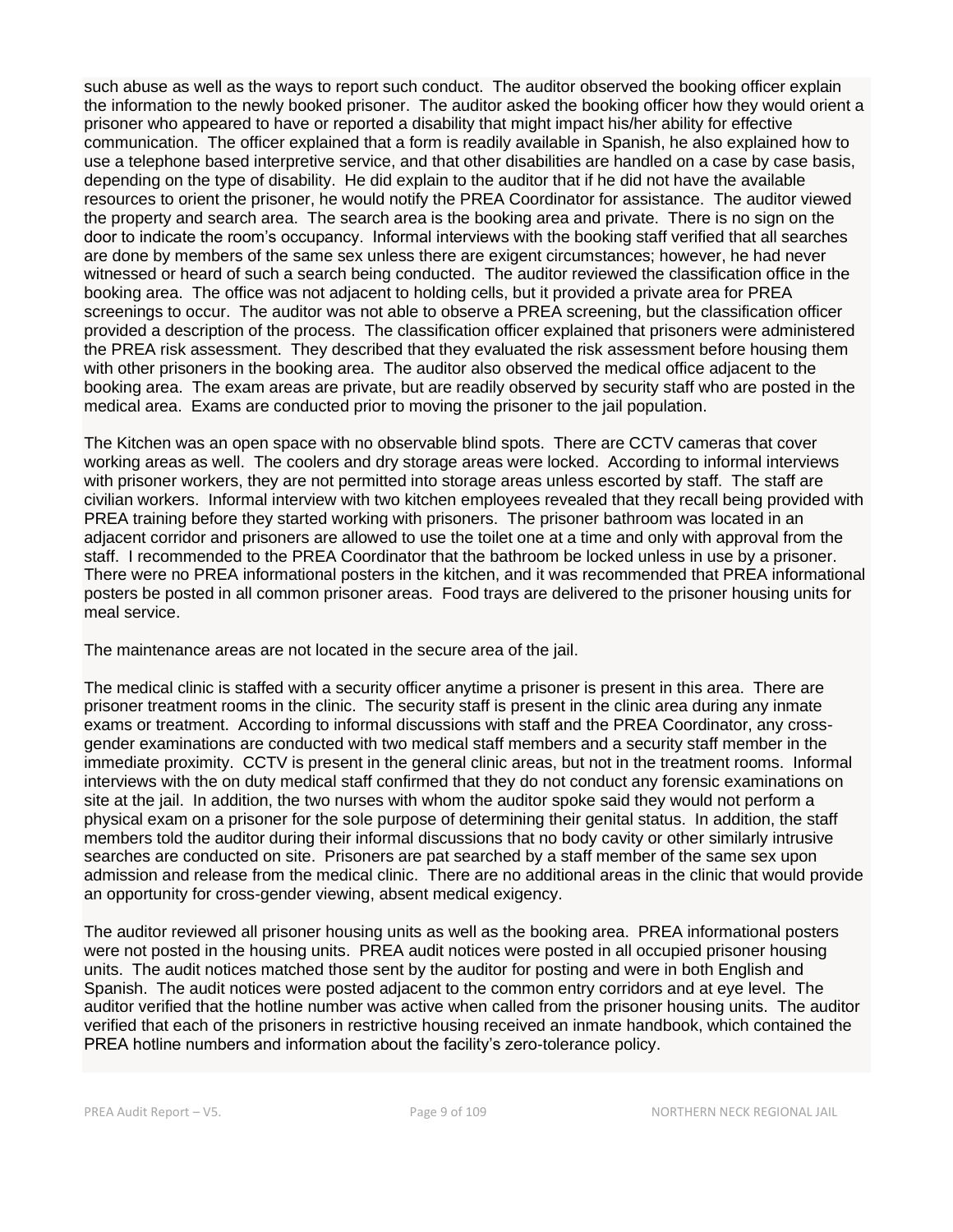All of the celled housing units were configured similarly with respect to the location of showers and common toilets. The restrictive housing areas were single cell and located adjacent to general population areas. Upon review of the housing units and placement of CCTV, there were no observed blind spots in the units. The units were all podular observation design with a central control room with large, tinted glazing and the ability to locally view CCTV of their housing units. The auditor viewed the CCTV feeds and observed that the cameras did not allow viewing of prisoners in a state of undress or performing bodily functions or showering. The showers in the housing units were all individual. The common toilets also had modesty shielding that prevented prisoners and staff making security rounds from seeing the prisoner's genitalia, but still allowed for them to observe the areas for security reasons. The jail design was constant throughout the facility. Common toilet and shower areas were viewable from outside the housing units through large security glazing. Despite the open views, the modesty screening preventing staff from seeing prisoners in a state of undress. In addition, each cell in the celled housing units had combi toilets and sanitary bubblers in the cells. Prisoners could be viewed in a state of undress or performing bodily functions in their cells, but only incident to normal security rounds or exigent circumstances.

The auditor reviewed dormitory housing located within the jail. There was one dorm with direct supervision style of supervision, others were podular observation style. Prisoners were not permitted to use partitions around their bunks to seclude them from casual observation by security staff. Common toilets and showers were not in the main, but in an alcove adjacent to the main prisoner dayroom. However, these areas were conveniently monitored by staff. The toilets and showers had modesty shielding as in celled housing units. The showers were individual cell and not gang showers. There were no observable blind spots and a reviews of CCTV coverage showed that they were not focused on prisoner toilets and showers and grooming stations in the bathroom area. Prisoners have areas where they may change clothes without being casually observed by other prisoners and security staff. Audit notices were present in the dorms as well.

The auditor reviewed 4 recreational areas throughout the facility. The recreation spaces were large open areas without blind spots. There are large glazing panels in each area. In addition, recreation is supervised by security staff.

During the site review of prisoner housing areas, the auditor had informal discussions with a number of prisoners. A majority of the prisoners with whom the auditor spoke recall the initial PREA screening upon classification. In addition, the majority of prisoners knew that they could make a complaint using the prisoner telephone and hotline and others said they would report an incident to a staff member.

There are two prisoner classrooms/programming spaces as well as a GED classroom available for congregate prisoner programming. These classrooms are multi-purpose and are open without blind spots. All classrooms have CCTV and transparent glazing which can be viewed from main corridors. The auditor was not able to observe any prisoner programming during the review; however, the PREA Coordinator explained the process. Males and females do not program together and neither do youthful offenders program with adult prisoners. Prisoners are pat searched to and from the programs by security staff of the same sex.

The main jail corridors are observed by CCTV and offices and toilets located off of the main jail corridors are kept locked and are designated for staff only. The auditor observed escorted prisoner movement and found toilets and offices to be locked.

During the site review, the auditor spoke informally with staff of a variety of disciplines. Staff with whom the auditor spoke confirmed that they had received PREA training and those who had been employed for several years recalled receiving annual refresher training and were in possession of a pocket-sized card that outlined first responder duties for sworn and medical staff.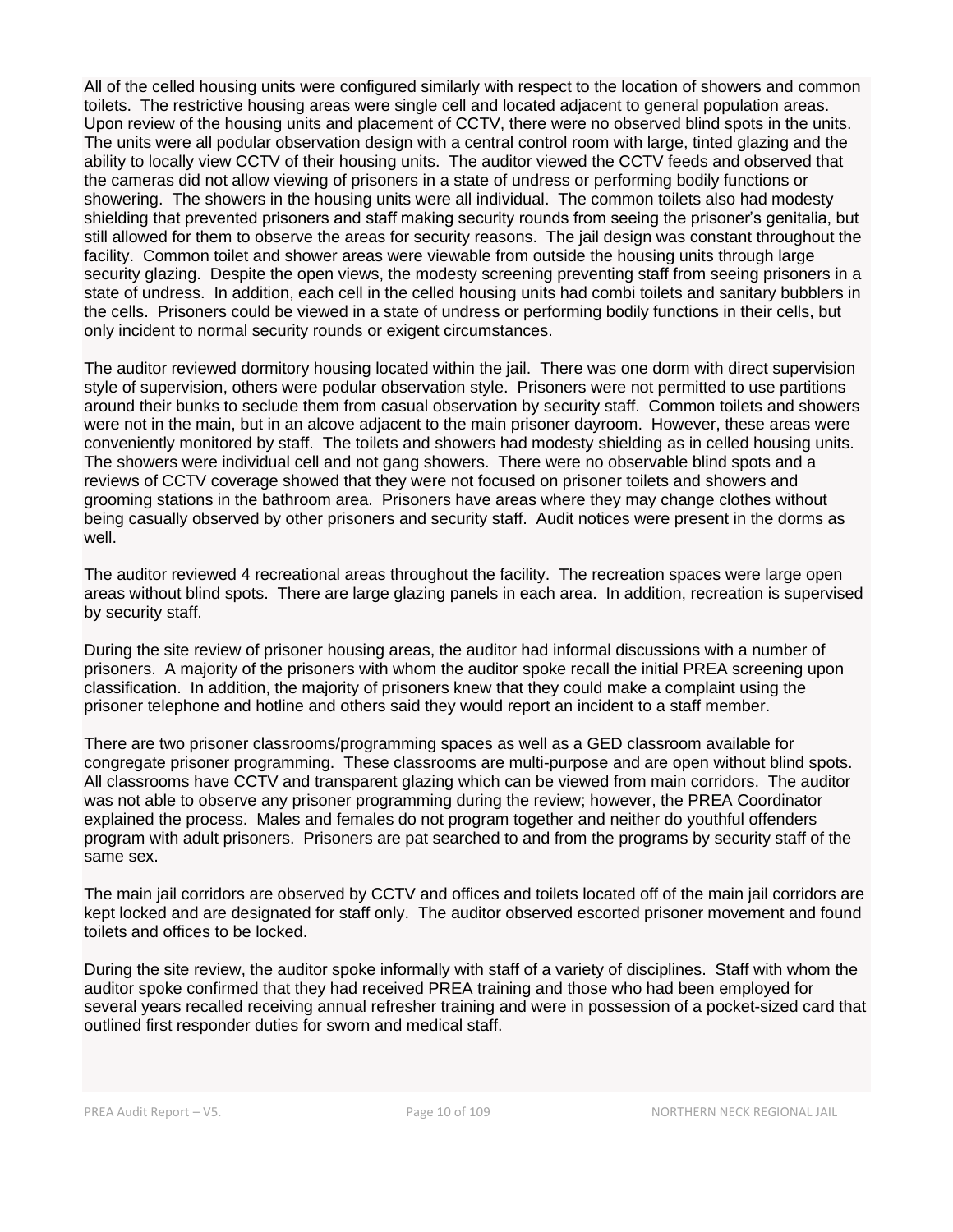#### **Prisoner Interviews:**

The auditor began conducting prisoner interviews on day two of the on-site portion of the audit. Based upon the prisoner population on day one of the audit (425), the PREA Auditor Handbook required that the auditor interview a minimum of 26 prisoners, 14 random and 12 targeted. All interviews with prisoners occurred in private visitation areas away from the prisoner housing units for privacy. All prisoner interviewees volunteered to be interviewed. The following chart details the inmate interviews conducted:

| <b>Category of Inmates</b>                                                          | <b>Interviews Conducted</b> |
|-------------------------------------------------------------------------------------|-----------------------------|
| Random Inmates (Total)                                                              | 14                          |
| <b>Targeted Inmates (Total)</b>                                                     | 12                          |
| <b>Total Inmates Interviewed</b>                                                    | 26                          |
|                                                                                     |                             |
| Breakdown of Targeted Inmate Interviews                                             |                             |
| Youthful Inmates<br>$\bullet$                                                       | $\overline{0}$              |
| Inmates With Physical Disability                                                    |                             |
| Inmates Who Are Blind, Deaf, Hard of Hearing                                        | 0                           |
| Inmates Who Are LEP                                                                 | 6                           |
| Inmates With a Cognitive Disability                                                 |                             |
| Inmates Who Identify as Lesbian, Gay or Bisexual<br>$\bullet$                       | $\overline{2}$              |
| Inmates Who Identify as Transgender or Intersex                                     |                             |
| Inmates in Segregated Housing for High Risk of Sexual<br>$\bullet$<br>Victimization | $\Omega$                    |
| Inmates Who Reported Sexual Abuse<br>$\bullet$                                      | 1                           |
| Inmates Who Reported Sexual Victimization During Risk<br>$\bullet$<br>Screening     | 0                           |
| Total Number of Targeted Inmate Interviews                                          | 12                          |

On the morning of day two of the on-site portion of the audit, the PREA Coordinator provided the auditor a list of prisoners arranged by housing unit as well as a list of prisoners who were identified as one of the targeted populations. Zero prisoners were identified as a youthful offender, one with a cognitive disability, 6 who were Limited English Proficient, 1 as transgendered or intersex, 1 with a physical disability, 1 with a cognitive disability, 2 as Lesbian, Gay, or Bisexual, 1 who reported sexual abuse and 0 who reported previous victimization. All of the targeted prisoners were invited to meet with the auditors, and all 12 volunteered to be interviewed. In order to select random inmates, the auditors used a computerized random number generator and entered the total number of beds in each housing unit. If a randomly selected prisoner refused to be interviewed, an additional number would be generated in an attempt to get a cross section from the entire general population. If a targeted inmate was randomly selected a second number was generated for random interviews.

#### **Staff Interviews:**

The Auditor conducted targeted staff interviews with agency leadership as well as specialized and random staff members. The following leadership personnel were interviewed and not included in the total number of random and specialized staff listed in the table:

Agency Head – Superintendent PREA Coordinator – Ms. Dameron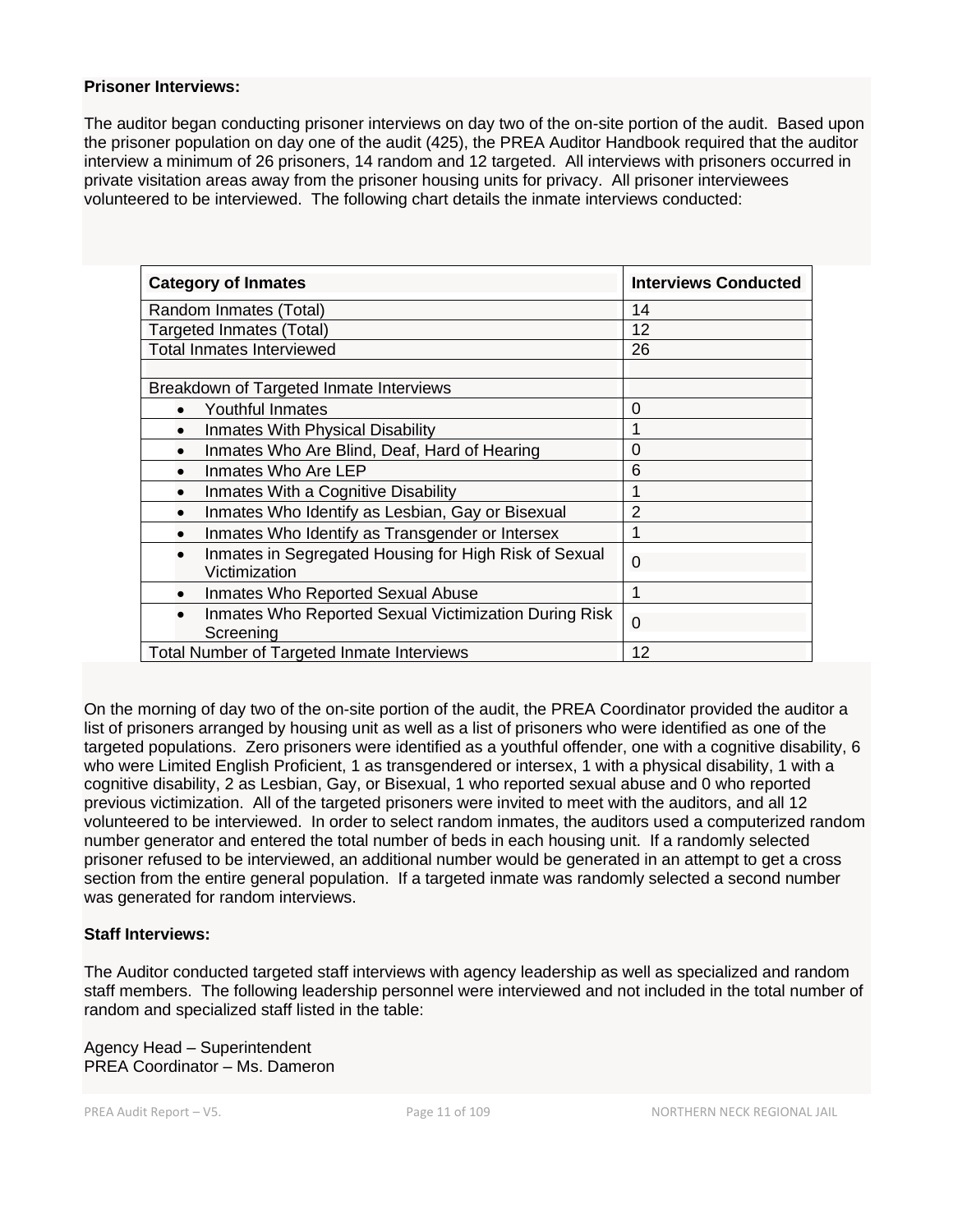| <b>Category of Staff</b>                                           | <b>Interviews Conducted</b> |
|--------------------------------------------------------------------|-----------------------------|
| Random Staff (Total)                                               | 12                          |
| <b>Targeted Staff (Total)</b>                                      | 20                          |
| <b>Total Staff Interviewed</b>                                     | 32                          |
|                                                                    |                             |
| Breakdown of Targeted Staff Interviews                             |                             |
| Supervisors                                                        | $\overline{2}$              |
| Medical and Mental Health Staff                                    | $\overline{2}$              |
| Non-Medical Staff involved with cross-gender searches<br>$\bullet$ | 1                           |
| <b>Human Resources Director</b><br>$\bullet$                       |                             |
| SANE contract personnel<br>$\bullet$                               |                             |
| <b>Volunteer Personnel</b><br>$\bullet$                            |                             |
| Investigator<br>$\bullet$                                          |                             |
| Staff who perform screening for risk of victimization<br>$\bullet$ |                             |
| Staff who supervise prisoners in restrictive housing               |                             |
| Member of Incident Review Team                                     |                             |
| <b>Staff who Monitor Retaliation</b>                               |                             |
| First Responders (non-Security)<br>$\bullet$                       | 0                           |
| <b>Booking Staff</b><br>$\bullet$                                  |                             |
| Food Service Staff (contract)<br>$\bullet$                         | 3                           |
| <b>Agency Contract Administrator</b><br>$\bullet$                  |                             |
| Staff Responsible for supervising youthful offenders<br>$\bullet$  |                             |
| <b>Training Coordinator</b><br>$\bullet$                           |                             |
| <b>Total Number of Targeted Staff Interviews</b>                   | 20                          |

 The PREA Coordinator provided the Auditor with a roster of individual staff members who filled specialized roles at the jail in accordance with the request during the pre-audit phase. During the on-site audit phase of the audit, those personnel were selected for voluntary targeted interviews. In order to select staff for random interviews, the PREA Coordinator provided the auditor with staff rosters for the on-duty personnel. Staff members were randomly selected from the roster by number. No staff members refused to be chosen for an interview. Interviews were conducted in a private office in the non-secure area of the jail.

## **On-Site Document Review:**

On day three of the on-site portion of the audit, the auditor conducted a document review of employee, prisoner and investigative files, and spot check of documents that were previously provided to the auditors along with the PAQ.

| <b>Record Type</b>      | <b>Files Reviewed</b>     |
|-------------------------|---------------------------|
| Investigative           | 3                         |
| Prisoner                | 30                        |
| Staff (Personnel)       | 12                        |
| Staff (Training)        | 12                        |
| <b>Training Rosters</b> | Entire Year for all staff |
| <b>Total Files</b>      | 57 (plus training         |
|                         | documents)                |

Employee Files: The Auditor randomly selected 12 employee files. The files were reviewed both personnel and training.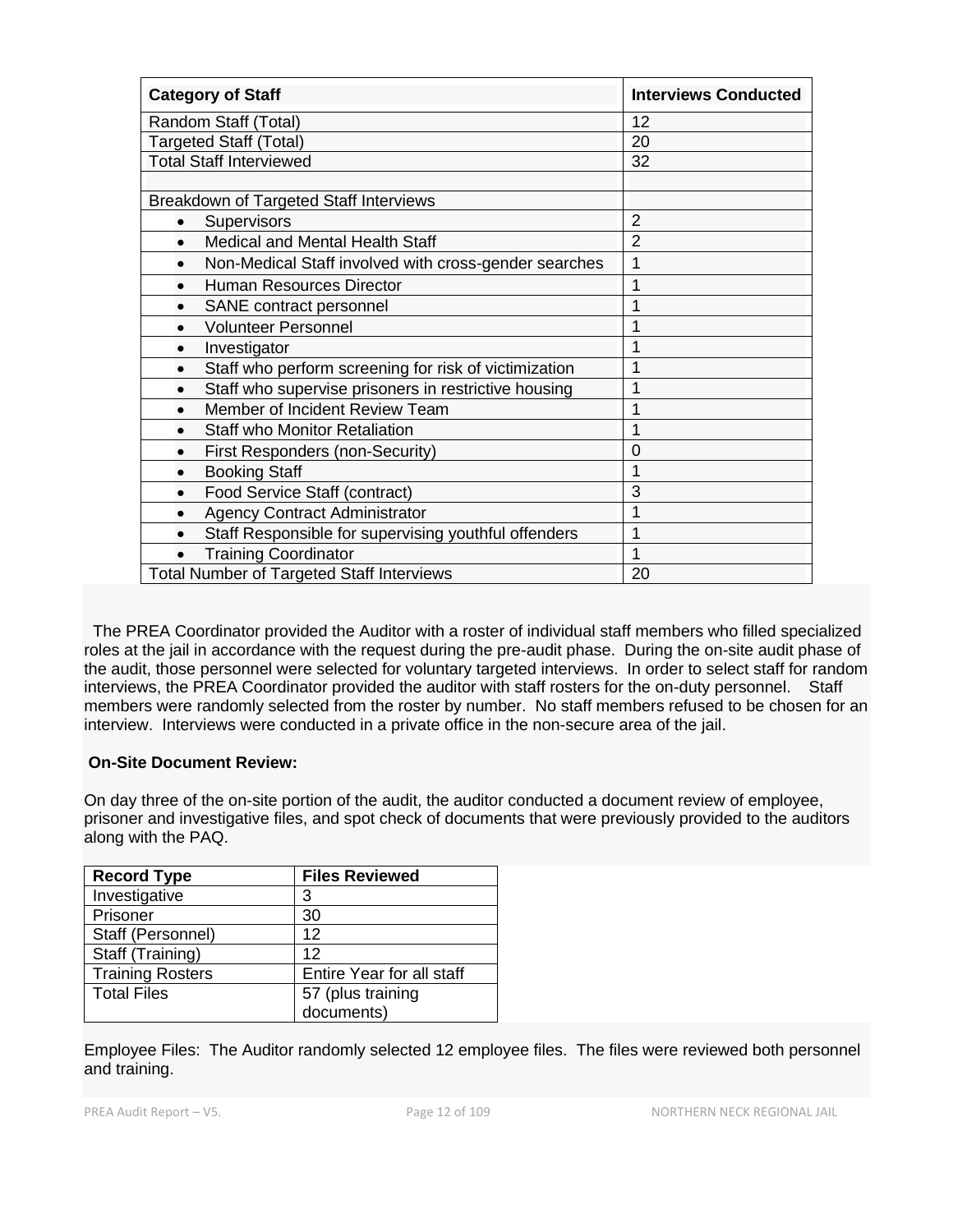Prisoner Files: The auditor selected 30 prisoner classification files without regard or notice of housing type, housing location, conviction status or time of incarceration. Prisoner files were kept in a central location inside locked cabinets and behind a locked door. There are a limited number of staff including classification staff, records personnel, and jail administration that have access to the records. In addition, all medical records are maintained electronically, and paper files are maintained in the medical office where only medical personnel and jail administration have access.

Training Documents: The auditor reviewed the annual PREA training rosters maintained by the PREA Coordinator and cross referenced the staff files with the training rosters to ensure training was verified.

Investigative Files: The auditor reviewed every investigative file for the 3 allegations of PREA related misconduct during the previous 12 months.

Allegations as Reported:

|                           | Sexual Abuse |                          | Sexual Harassment |                          |
|---------------------------|--------------|--------------------------|-------------------|--------------------------|
|                           | Prisoner on  | <b>Staff on Prisoner</b> | Prisoner on       | <b>Staff on Prisoner</b> |
|                           | Prisoner     |                          | Prisoner          |                          |
| Hotline                   |              |                          |                   |                          |
| <b>Reports to Staff</b>   | ⌒            |                          |                   |                          |
| <b>Third Party Report</b> |              |                          |                   |                          |
| Total:                    |              |                          |                   |                          |

The Auditor reviewed all investigative files, which included interview notes, medical as well as mental health records and findings. One of the investigations resulted in finding of criminal activity and was referred to the State Police for investigation.

#### **Exit Interview:**

On the evening of the third day of the on-site portion of the audit, the Auditor conducted an exit interview with the PREA Coordinator as well as the Superintendent and his administrative staff. The auditor highlighted the success of the audit and outlined a plan to move forward with corrective action in areas that were found in non-compliance.

#### **Post On-site Phase:**

The Interim report has been completed and the auditor continues to collaborate with the NNRJ for finalize the compliance efforts and complete the corrective action period successfully.

## **Facility Characteristics**

*The auditor's description of the audited facility should include details about the facility type, demographics and size of the inmate, resident or detainee population, numbers and type of staff positions, configuration and layout of the facility, numbers of housing units, description of housing units including any special housing units, a description of programs and services, including food service and recreation. The auditor should describe how these details are relevant to PREA implementation and compliance.*

The Northern Neck Regional Jail is a regional adult correctional facility located at 3908 Richmond Road, Warsaw, Virginia 22572. In 1995, the jail began operations with a staff of 42 and an inmate capacity of198. A federal contract to house prisoners was secured, and in 1996, an addition was added to the jail that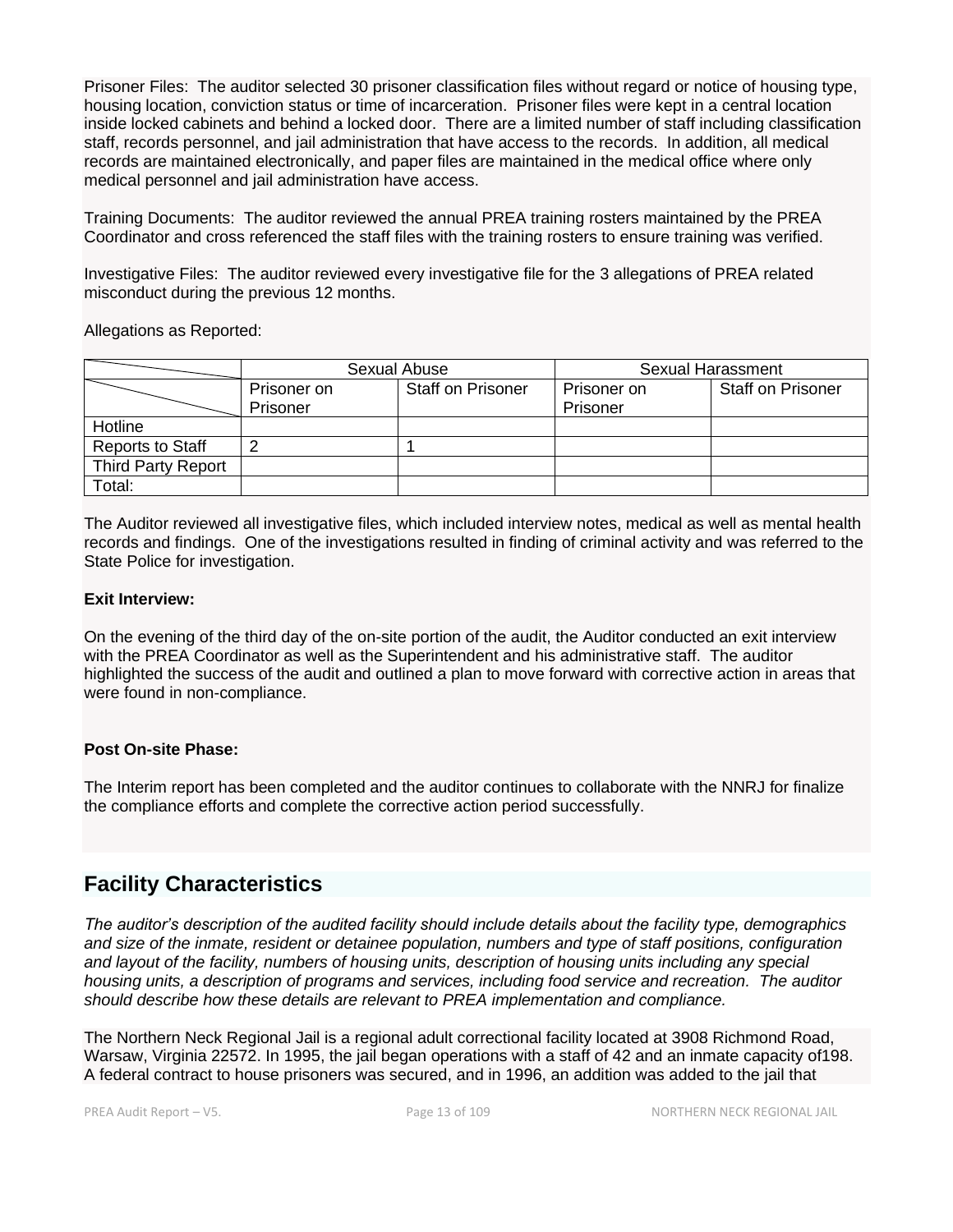increased inmate capacity to 268. In 2000 a third expansion was completed and inmate capacity increased to 460.

The facility's chief executive is Superintendent Ted Hull who reports to a regional jail board which provides oversight. The NNRJ contracts with the RCSO to provide  $3<sup>rd</sup>$  party reporting and the local community services board to provide advocacy and support services for victims of sexual assault. In addition, the NNRJ has an agreement with the Bon Secours St. Mary's Hospital for the provision of SANE services if required.

The NNRJ holds pre-trial and sentenced prisoners from the Town of Warsaw and the Counties of Gloucester, Northumberland, Richmond, and Westmoreland. In addition, the NNRJ is contracted to hold prisoners from the United States Marshal Service and the United States Bureau of Prisons. The jail is certified to hold both male and female prisoners as well as youthful offenders. In the Commonwealth of Virginia, youthful offenders are referred to as juveniles and may be confined to adult jails if they are pre-trial detainees or sentenced delinquents, who by order of the court, pose a significant danger to others, or have been previously adjudicated as an adult and have been rearrested for an additional offense.

The average daily population of the facility for the last 12 months was 439 prisoners. The NNRJ has a total of 22 housing units. The NNRJ employs a direct podular observation style of prisoner supervision, with multiple centralized control rooms. The NNRJ holds Maximum, Medium, and Minimum-security prisoners as well as community corrections prisoners. The jail has a recording CCTV system with 76 recording cameras. Facility wide, all showers are single unit with modesty curtains and common toilet areas also have modesty curtains. Private areas are provided in open dormitories to allow prisoners to change clothes or perform bodily functions out of the common view of staff and other prisoners. The lighting around the facility was adequate and there were no obvious blind spots or hidden areas. The jail has both inside and fresh air recreation areas for prisoners and other multipurpose areas for use as classrooms and other programming for prisoners. Prisoners receive their meals in their assigned housing units or their cells and there is no common dining area for congregation of prisoners.

There are inmate work programs available to prisoners, and they both actively and remotely supervised by correctional staff. All prisoner movement is controlled by staff and observed by CCTV.

The NNRJ employees 101 staff members and enlists the assistance of 22 active volunteers and contractors. All staff, contractor and volunteers undergo a criminal records check and background investigation and orientation which includes PREA training prior to assuming any duties requiring contact with prisoners.

## **Summary of Audit Findings**

*The summary should include the number and list of standards exceeded, number of standards met, and number and list of standards not met.*

*Auditor Note: No standard should be found to be "Not Applicable" or "NA". A compliance determination must be made for each standard.*

**Standards Exceeded Number of Standards Exceeded:** 0 List of Standards Exceeded: 0

## **Standards Met**

**Number of Standards Met:** 39 **List of Standards Met: 115.11, 115.12, 115.13, 115.14, 115.15, 115.16, 115.18, 115.21, 115.22, 115.31, 115.32, 115.34, 115.35, 115.43, 115.51, 115.52, 115.54, 115.61, 115.62, 115.63,**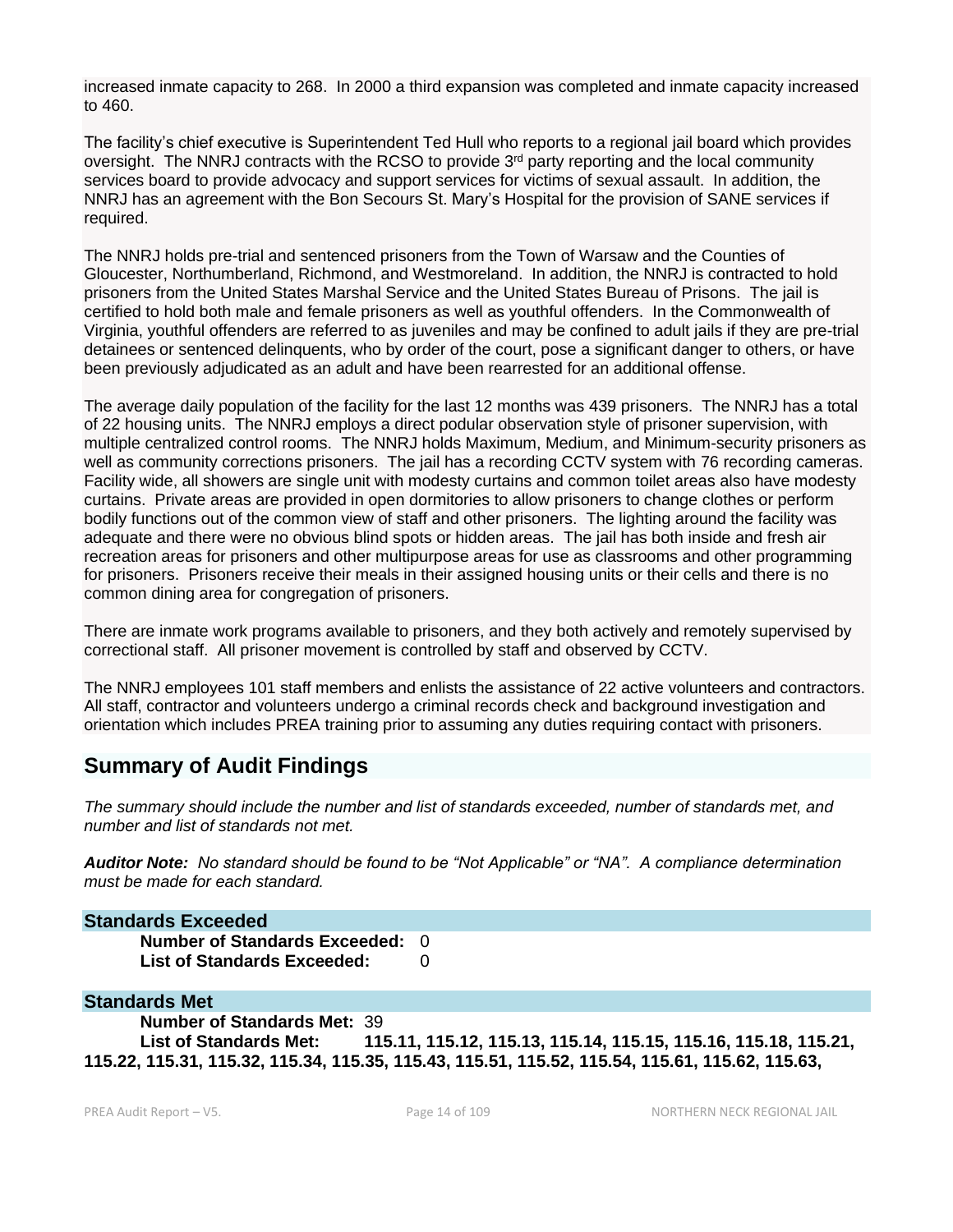**115.64, 115.65, 115.66, 115.67, 115.68, 115.71, 115.72, 115.73, 115.76, 115.77, 115.78, 115.81, 115.82, 115.83, 115.86, 115.87, 115.88, 115.89, 115.403**

#### **Standards Not Met**

**Number of Standards Not Met:** 6

**List of Standards Not Met: 115.17, 115.33, 115.41, 115.42, 115.53, 115.401**

**ALL CORRECTIVE ACTIONS HAVE BEEN COMPLETED AND THE AGENCY HAS SUCCESSFULLY MET ALL STANDARDS.**

**Summary of corrective action (if any) and final determination is included in the discussion of the individual standard.**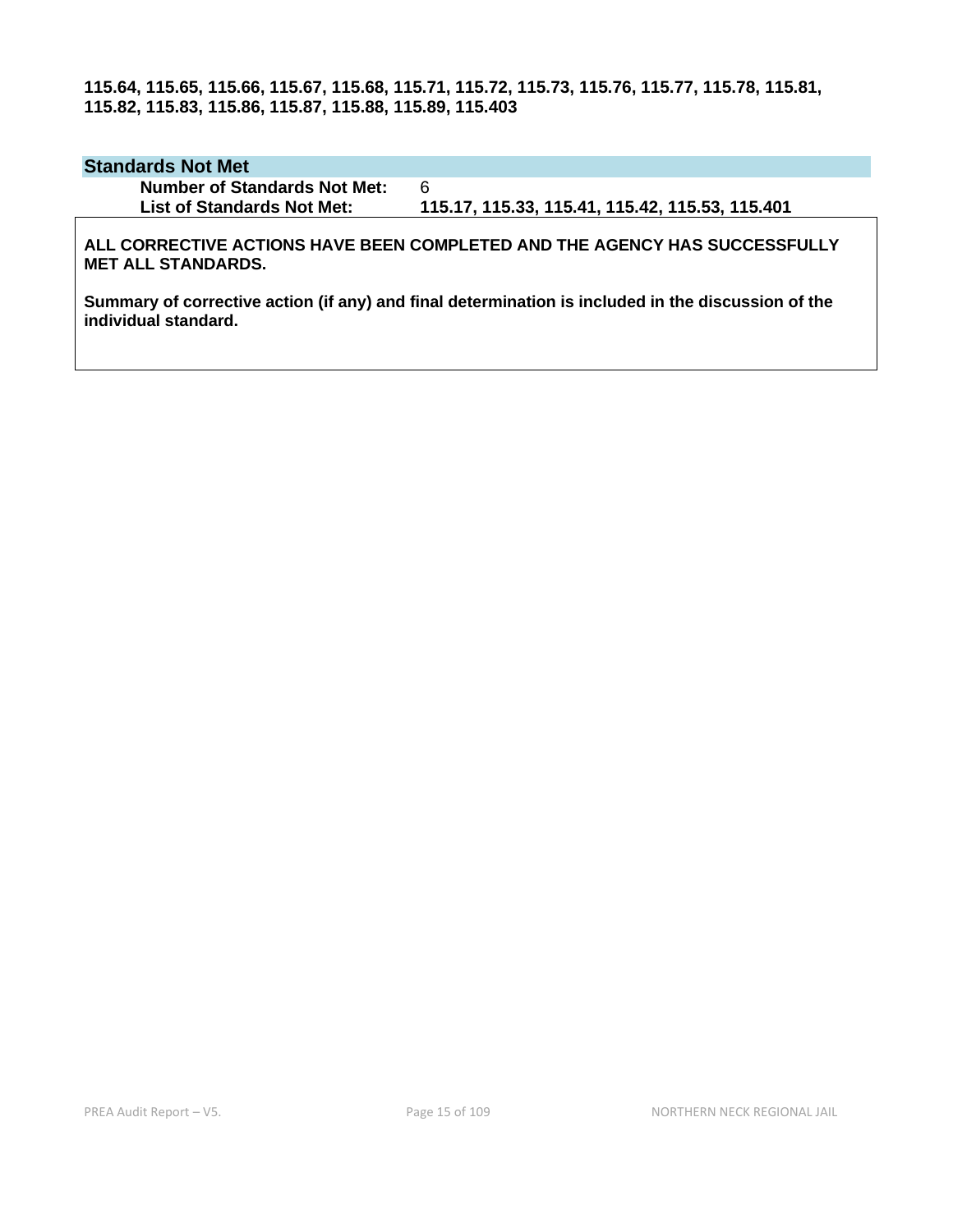# **PREVENTION PLANNING**

## **Standard 115.11: Zero tolerance of sexual abuse and sexual harassment; PREA coordinator**

## **All Yes/No Questions Must Be Answered by The Auditor to Complete the Report**

### **115.11 (a)**

- Does the agency have a written policy mandating zero tolerance toward all forms of sexual abuse and sexual harassment?  $\boxtimes$  Yes  $\Box$  No
- Does the written policy outline the agency's approach to preventing, detecting, and responding to sexual abuse and sexual harassment?  $\boxtimes$  Yes  $\Box$  No

## **115.11 (b)**

- Has the agency employed or designated an agency-wide PREA Coordinator?  $\boxtimes$  Yes  $\Box$  No
- Is the PREA Coordinator position in the upper-level of the agency hierarchy?  $\boxtimes$  Yes  $\Box$  No
- Does the PREA Coordinator have sufficient time and authority to develop, implement, and oversee agency efforts to comply with the PREA standards in all of its facilities? ☒ Yes ☐ No

## **115.11 (c)**

- If this agency operates more than one facility, has each facility designated a PREA compliance manager? (N/A if agency operates only one facility.)  $\Box$  Yes  $\Box$  No  $\boxtimes$  NA
- **•** Does the PREA compliance manager have sufficient time and authority to coordinate the facility's efforts to comply with the PREA standards? (N/A if agency operates only one facility.)  $\Box$  Yes  $\Box$  No  $\boxtimes$  NA

#### **Auditor Overall Compliance Determination**

- ☐ **Exceeds Standard** (*Substantially exceeds requirement of standards*)
- ☒ **Meets Standard** (*Substantial compliance; complies in all material ways with the standard for the relevant review period*)
- ☐ **Does Not Meet Standard** (*Requires Corrective Action*)

#### **Instructions for Overall Compliance Determination Narrative**

*The narrative below must include a comprehensive discussion of all the evidence relied upon in making the compliance or non-compliance determination, the auditor's analysis and reasoning, and the auditor's*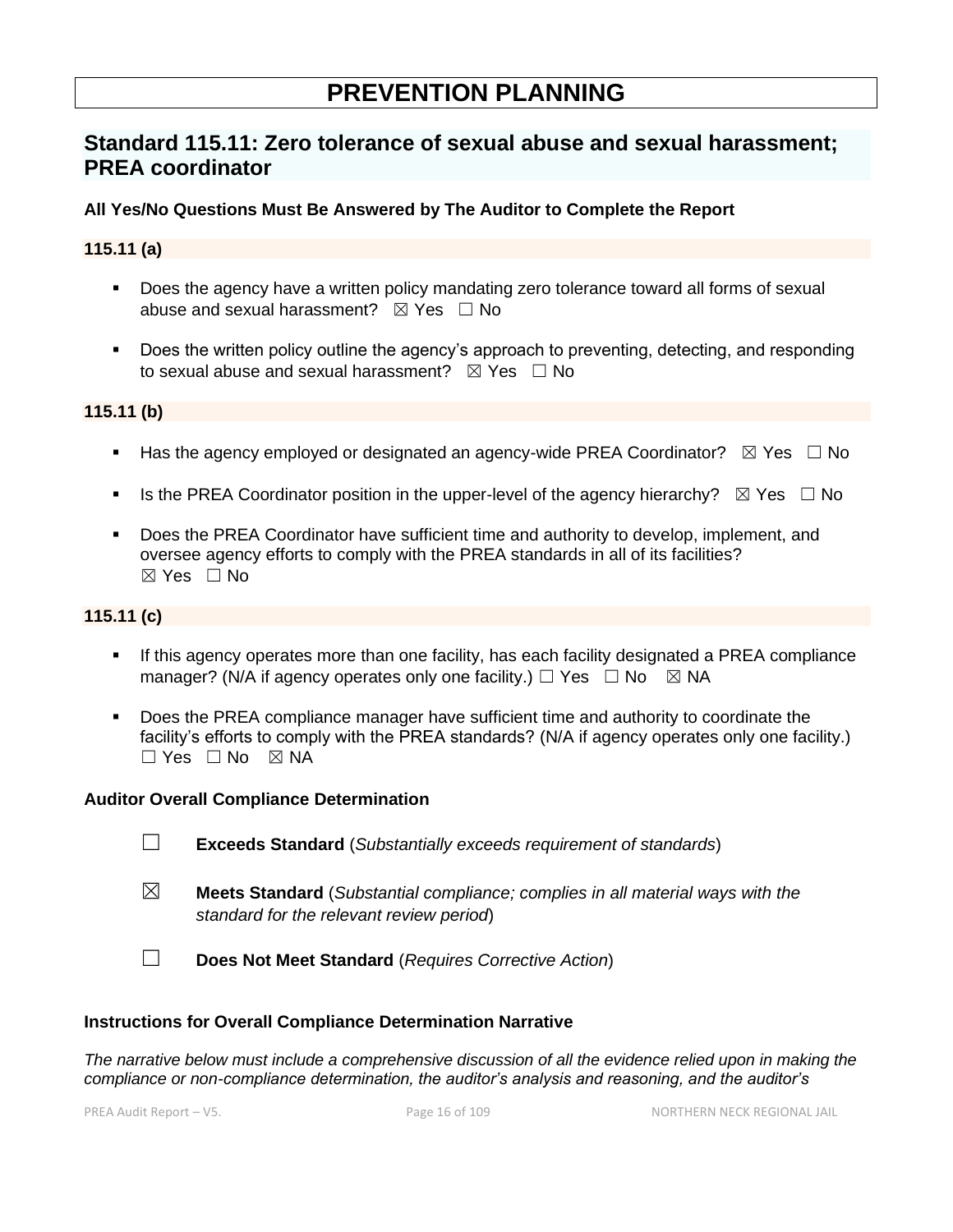*conclusions. This discussion must also include corrective action recommendations where the facility does not meet the standard. These recommendations must be included in the Final Report, accompanied by information on specific corrective actions taken by the facility.*

## **Evidence Relied upon to make Compliance Determination:**

- **NNRJ Completed PAQ**
- **NNRJ Policy J08, Page 4**
- **NNRJ Policy J07, Page 1**
- **Agency Organizational Chart**

## **Interviews with the following:**

- **PREA Coordinator**
- **Agency Administrator (Superintendent)**

115.11 (a) The NNRJ policy is written in accordance with the standard. The policy details an agencywide zero tolerance policy for sexual abuse and harassment. The policy outlines the agency's approach to preventing, detecting, and responding to sexual abuse and harassment. The language in the policy provides definitions of prohibited behaviors in accordance with the standard and includes notice of sanctions for those who have been found to have participated in prohibited behaviors. The policy contains a specific section regarding documentation and review, which outlines the facility's strategy for preventing and improving response to sexual abuse.

115.11 (b) According to interviews with the PREA Coordinator and the Agency Administrator employees a PREA Coordinator who has sufficient time an authority to perform their functions of developing and overseeing the agency's compliance with the PREA standards. Both the facility Administrator and PREA Coordinator told the Auditor that the PREA Coordinator reports directly to the Superintendent or Deputy Superintendent. The facility organizational chart indicates that the PREA Coordinator (Director of Inmate Services) reports to the Superintendent. Policy J07 page 1 stipulates that the PREA Coordinator shall report to an upper level position, and this is consistent with their practice.

115.11 (c) The agency operates only one facility, thus there is no PREA Compliance Manager.

## **Standard 115.12: Contracting with other entities for the confinement of inmates**

## **All Yes/No Questions Must Be Answered by the Auditor to Complete the Report**

## **115.12 (a)**

**.** If this agency is public and it contracts for the confinement of its inmates with private agencies or other entities including other government agencies, has the agency included the entity's obligation to comply with the PREA standards in any new contract or contract renewal signed on or after August 20, 2012? (N/A if the agency does not contract with private agencies or other entities for the confinement of inmates.)  $\Box$  Yes  $\Box$  No  $\boxtimes$  NA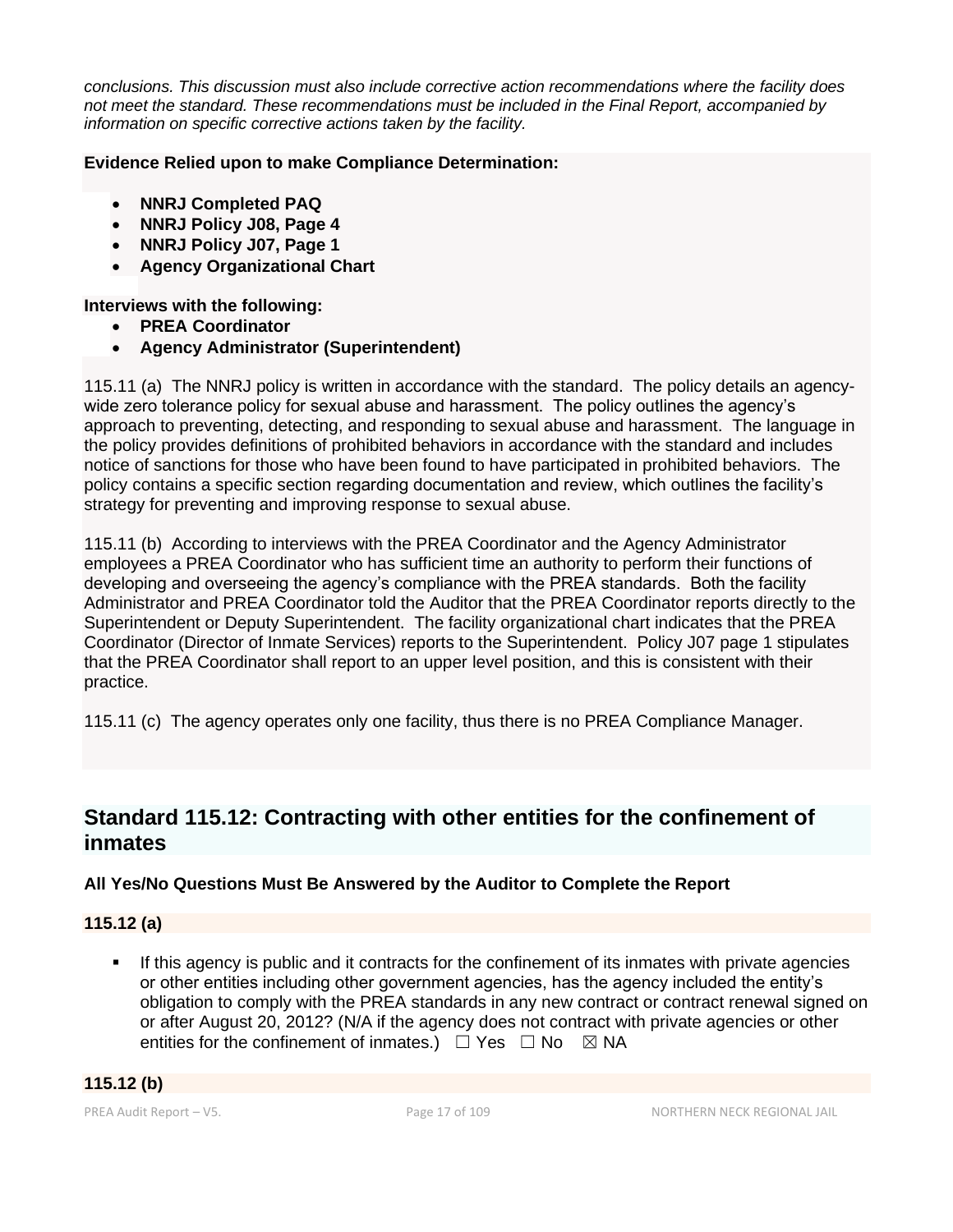▪ Does any new contract or contract renewal signed on or after August 20, 2012 provide for agency contract monitoring to ensure that the contractor is complying with the PREA standards? (N/A if the agency does not contract with private agencies or other entities for the confinement of inmates.)  $\Box$  Yes  $\Box$  No  $\boxtimes$  NA

### **Auditor Overall Compliance Determination**

- ☐ **Exceeds Standard** (*Substantially exceeds requirement of standards*)
- ☒ **Meets Standard** (*Substantial compliance; complies in all material ways with the standard for the relevant review period*)
- ☐ **Does Not Meet Standard** (*Requires Corrective Action*)

#### **Instructions for Overall Compliance Determination Narrative**

*The narrative below must include a comprehensive discussion of all the evidence relied upon in making the compliance or non-compliance determination, the auditor's analysis and reasoning, and the auditor's conclusions. This discussion must also include corrective action recommendations where the facility does not meet the standard. These recommendations must be included in the Final Report, accompanied by information on specific corrective actions taken by the facility.*

#### **Evidence Relied upon to make Compliance Determination:**

• **NNRJ Completed PAQ**

**Interviews with the following:**

- **PREA Coordinator**
- **Agency Administrator (Superintendent)**

115.12 (a)(b) Based upon targeted interviews with both the PREA Coordinator and the Agency Administrator, the NNRJ does not contract with any other entities for the purpose of housing their prisoners.

## **Standard 115.13: Supervision and monitoring**

## **All Yes/No Questions Must Be Answered by the Auditor to Complete the Report**

#### **115.13 (a)**

- Does the facility have a documented staffing plan that provides for adequate levels of staffing and, where applicable, video monitoring, to protect inmates against sexual abuse?
- In calculating adequate staffing levels and determining the need for video monitoring, does the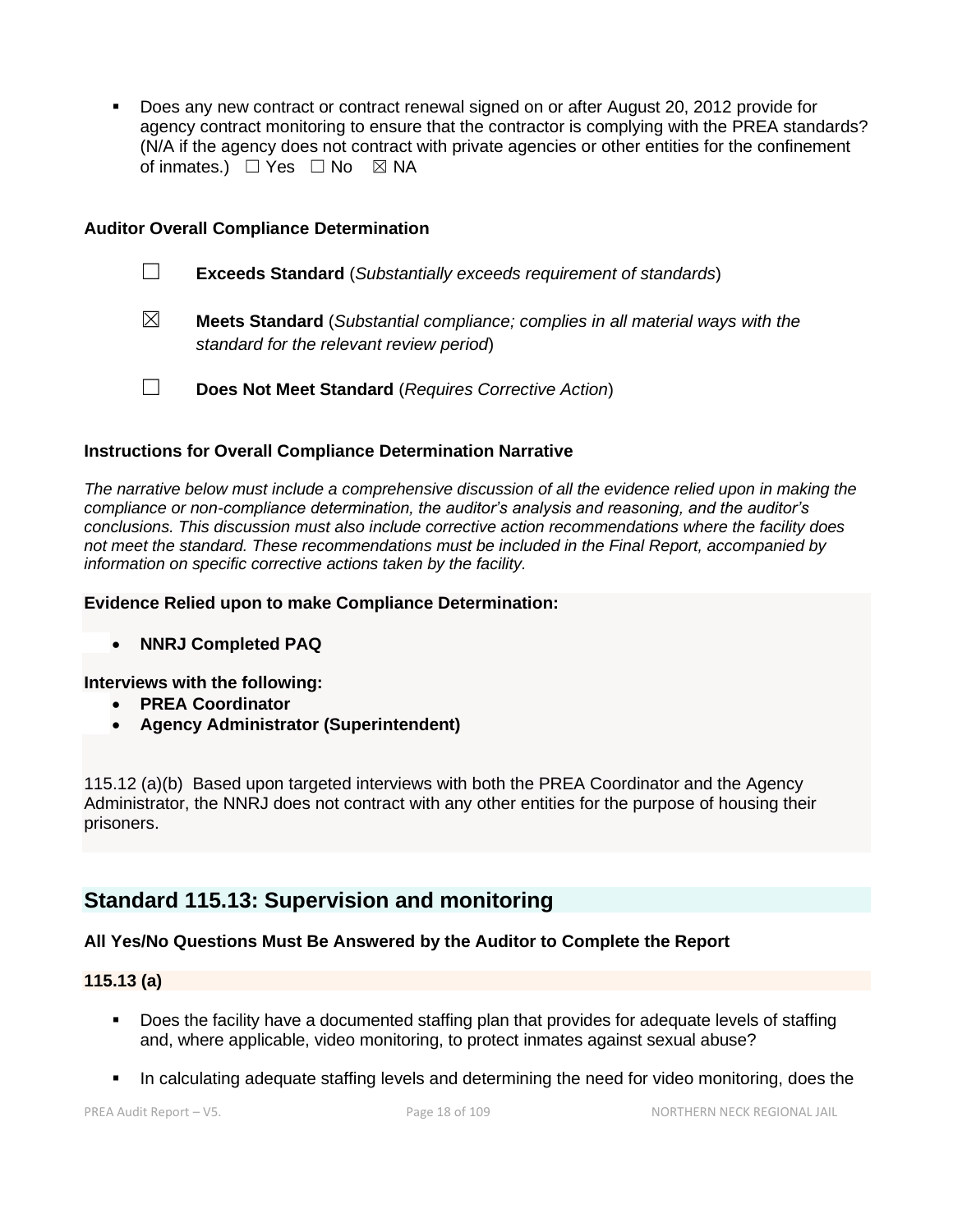staffing plan take into consideration: Generally accepted detention and correctional practices?  $\boxtimes$  Yes  $\Box$  No

- **•** In calculating adequate staffing levels and determining the need for video monitoring, does the staffing plan take into consideration: Any judicial findings of inadequacy?  $\boxtimes$  Yes  $\Box$  No
- In calculating adequate staffing levels and determining the need for video monitoring, does the staffing plan take into consideration: Any findings of inadequacy from Federal investigative agencies? ⊠ Yes □ No
- In calculating adequate staffing levels and determining the need for video monitoring, does the staffing plan take into consideration: Any findings of inadequacy from internal or external oversight bodies? ⊠ Yes □ No
- In calculating adequate staffing levels and determining the need for video monitoring, does the staffing plan take into consideration: All components of the facility's physical plant (including "blind-spots" or areas where staff or inmates may be isolated)?  $\boxtimes$  Yes  $\Box$  No
- In calculating adequate staffing levels and determining the need for video monitoring, does the staffing plan take into consideration: The composition of the inmate population?  $\boxtimes$  Yes  $\Box$  No
- In calculating adequate staffing levels and determining the need for video monitoring, does the staffing plan take into consideration: The number and placement of supervisory staff?  $\boxtimes$  Yes ☐ No
- In calculating adequate staffing levels and determining the need for video monitoring, does the staffing plan take into consideration: The institution programs occurring on a particular shift?  $\boxtimes$ Yes □ No □ NA
- In calculating adequate staffing levels and determining the need for video monitoring, does the staffing plan take into consideration: Any applicable State or local laws, regulations, or standards? ⊠ Yes □ No
- In calculating adequate staffing levels and determining the need for video monitoring, does the staffing plan take into consideration: The prevalence of substantiated and unsubstantiated incidents of sexual abuse?  $\boxtimes$  Yes  $\Box$  No
- In calculating adequate staffing levels and determining the need for video monitoring, does the staffing plan take into consideration: Any other relevant factors?  $\boxtimes$  Yes  $\Box$  No

## **115.13 (b)**

▪ In circumstances where the staffing plan is not complied with, does the facility document and justify all deviations from the plan? (N/A if no deviations from staffing plan.) ☐ Yes ☐ No ☒ NA

## **115.13 (c)**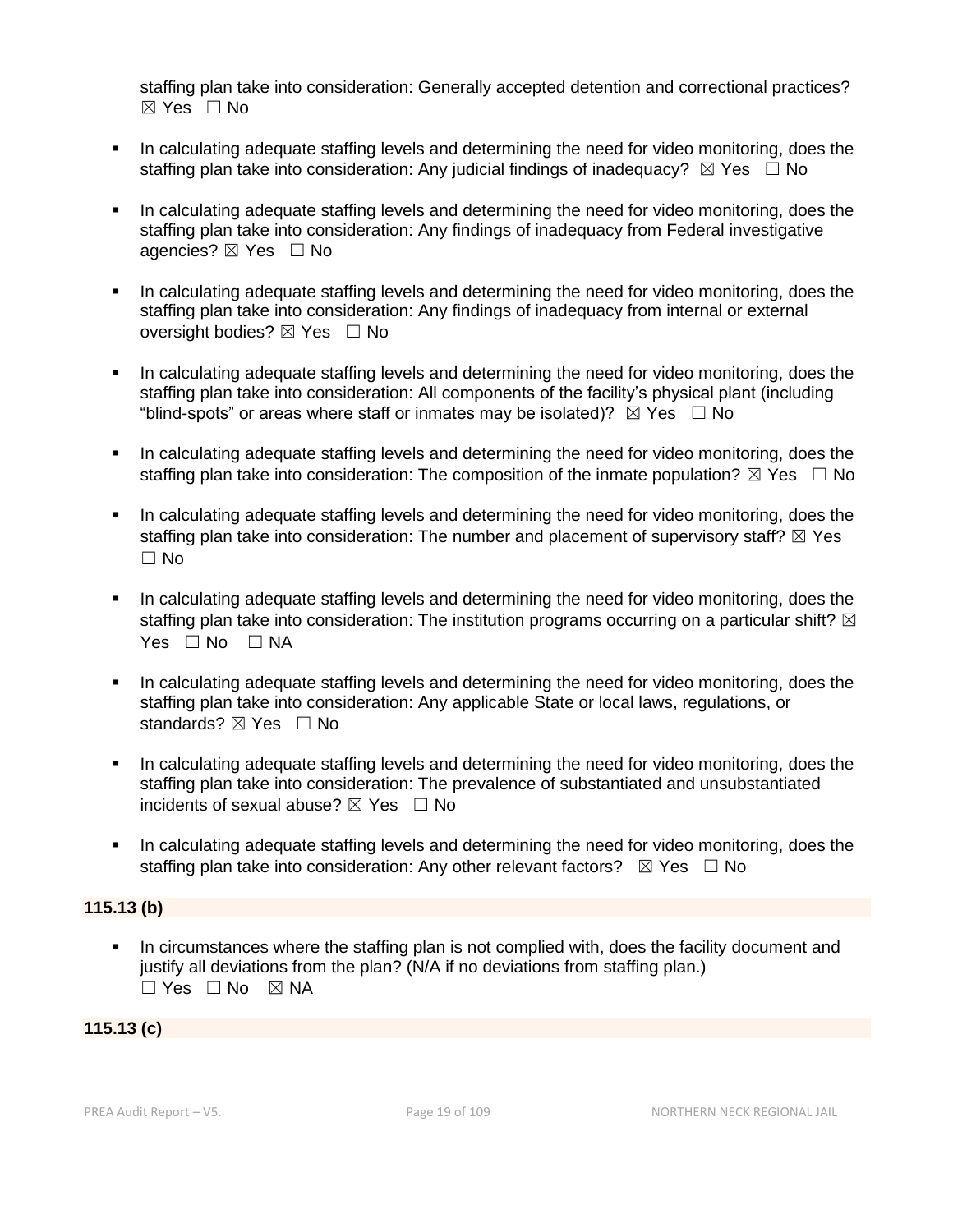- In the past 12 months, has the facility, in consultation with the agency PREA Coordinator, assessed, determined, and documented whether adjustments are needed to: The staffing plan established pursuant to paragraph (a) of this section?  $\boxtimes$  Yes  $\Box$  No
- In the past 12 months, has the facility, in consultation with the agency PREA Coordinator, assessed, determined, and documented whether adjustments are needed to: The facility's deployment of video monitoring systems and other monitoring technologies?  $\boxtimes$  Yes  $\Box$  No
- In the past 12 months, has the facility, in consultation with the agency PREA Coordinator, assessed, determined, and documented whether adjustments are needed to: The resources the facility has available to commit to ensure adherence to the staffing plan?  $\boxtimes$  Yes  $\Box$  No

## **115.13 (d)**

- Has the facility/agency implemented a policy and practice of having intermediate-level or higherlevel supervisors conduct and document unannounced rounds to identify and deter staff sexual abuse and sexual harassment?  $\boxtimes$  Yes  $\Box$  No
- **■** Is this policy and practice implemented for night shifts as well as day shifts?  $\boxtimes$  Yes  $\Box$  No
- Does the facility/agency have a policy prohibiting staff from alerting other staff members that these supervisory rounds are occurring, unless such announcement is related to the legitimate operational functions of the facility?  $\boxtimes$  Yes  $\Box$  No

## **Auditor Overall Compliance Determination**

- ☐ **Exceeds Standard** (*Substantially exceeds requirement of standards*)
- ☒ **Meets Standard** (*Substantial compliance; complies in all material ways with the standard for the relevant review period*)
- ☐ **Does Not Meet Standard** (*Requires Corrective Action*)

## **Instructions for Overall Compliance Determination Narrative**

*The narrative below must include a comprehensive discussion of all the evidence relied upon in making the compliance or non-compliance determination, the auditor's analysis and reasoning, and the auditor's conclusions. This discussion must also include corrective action recommendations where the facility does not meet the standard. These recommendations must be included in the Final Report, accompanied by information on specific corrective actions taken by the facility.*

## **Evidence Relied upon to make Compliance Determination:**

- **NNRJ Completed PAQ with ADP since last PREA Audit**
- **NNRJ Policy J08, Page 5**
- **Review of most recent staffing plan**
- **Review of staffing plan review**
- **Review of facility logs documenting unannounced supervisory rounds both during the pre-audit document review and during on-site document review**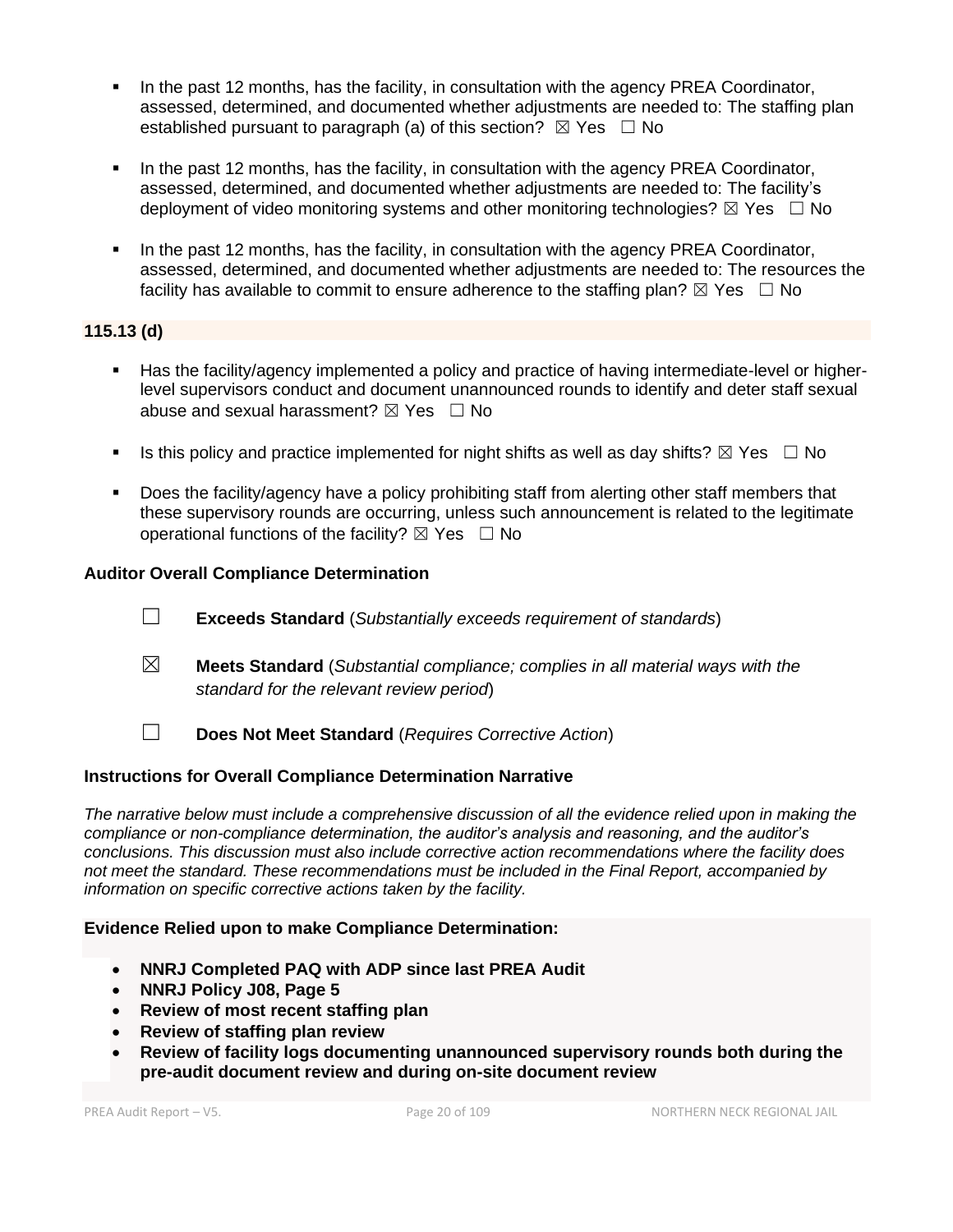**Interviews with the following:**

- **PREA Coordinator**
- **Agency Administrator (Superintendent)**
- **Random Staff**
- **Supervisors Responsible for Conducting Unannounced Rounds**

**Observation of the following:**

- **Observation of unannounced rounds by supervisors as well as auditor during the site review**
- **Observation of supervisors documenting rounds in the daily records on the duty post during the site review**

115.13 (a) (b) The jail's staffing plan has not required revision since the last PREA Audit. The average daily population since the last PREA Audit is 418 and has been consistently at that number for the last several years. The auditor reviewed the facility's current staffing plan as well as the two most recent staffing plan reviews. In those reviews, they have documented that the PREA Coordinator has considered all of the elements from standard 115.13 (a) (1-15) as part of the review. In addition, each review was approved by the Superintendent in writing. During the interview with the Superintendent, the auditor verified that the Superintendent reviews and approves the annual staffing plan. In addition, the Superintendent does consider the use of CCTV and told the auditor that there will be a significant upgrade to the CCTV soon. The Superintendent told the auditor during the targeted interview that if there were an instance where the facility did not comply with their staffing plan, the PREA Coordinator would report that instance to him and it would be reviewed. However, according to the PREA Coordinator, the Superintendent, and the PAQ indicated that there were no instances where they were out of compliance with the staffing plan. During the on-site portion of the audit and review of the onduty personnel, the auditor found them to be following the staffing plan.

115.13 (c) Annually, the jail reviews the staffing plan to ensure that adjustments are made if needed. The auditor reviewed the most recent staffing plan and the most recent annual review. During the targeted interviews with both the Superintendent and PREA Coordinator, they both indicated that there had not been any instances where the staffing plan was violated in the past year; however, both told the auditor that they would provide additional staff as required. The auditor reviewed the most recent annual review, as well as two previous annual reviews, and the jail's reviews were in compliance with the elements of 115.13(a). In addition, during the on-site review, the auditor reviewed the deployment of CCTV monitoring. There were 76 cameras in place and no recommendations for additional monitoring cameras were made. The jail also has a guard tour system in place which documents when officers make security rounds. While this was not installed as a result of any specific incident or as a result of an annual review, it will improve the jail's ability to prevent and detect incidents of sexual abuse.

115.13 (d) According to the PAQ submitted by NNRJ, the jail has a policy that requires supervisors conduct unannounced rounds of staff, the jail documents the rounds, cover each shift, and prohibits staff from alerting other staff of those rounds. During the pre-audit phase, the jail provided the auditor a sample of log books with record of unannounced rounds. This documentation sampling verified that unannounced rounds were conducted during all shifts. During the on-site portion of the audit, the auditor reviewed logbooks that verified that unannounced rounds were recorded on the officer's duty posts. The auditor reviewed policy J08, page 5 and verified the requirement for unannounced rounds and the prohibition of staff alerting other staff of the rounds. In addition, the site review timing was unannounced to the staff, and the auditors observed supervisors who were accompanying the auditors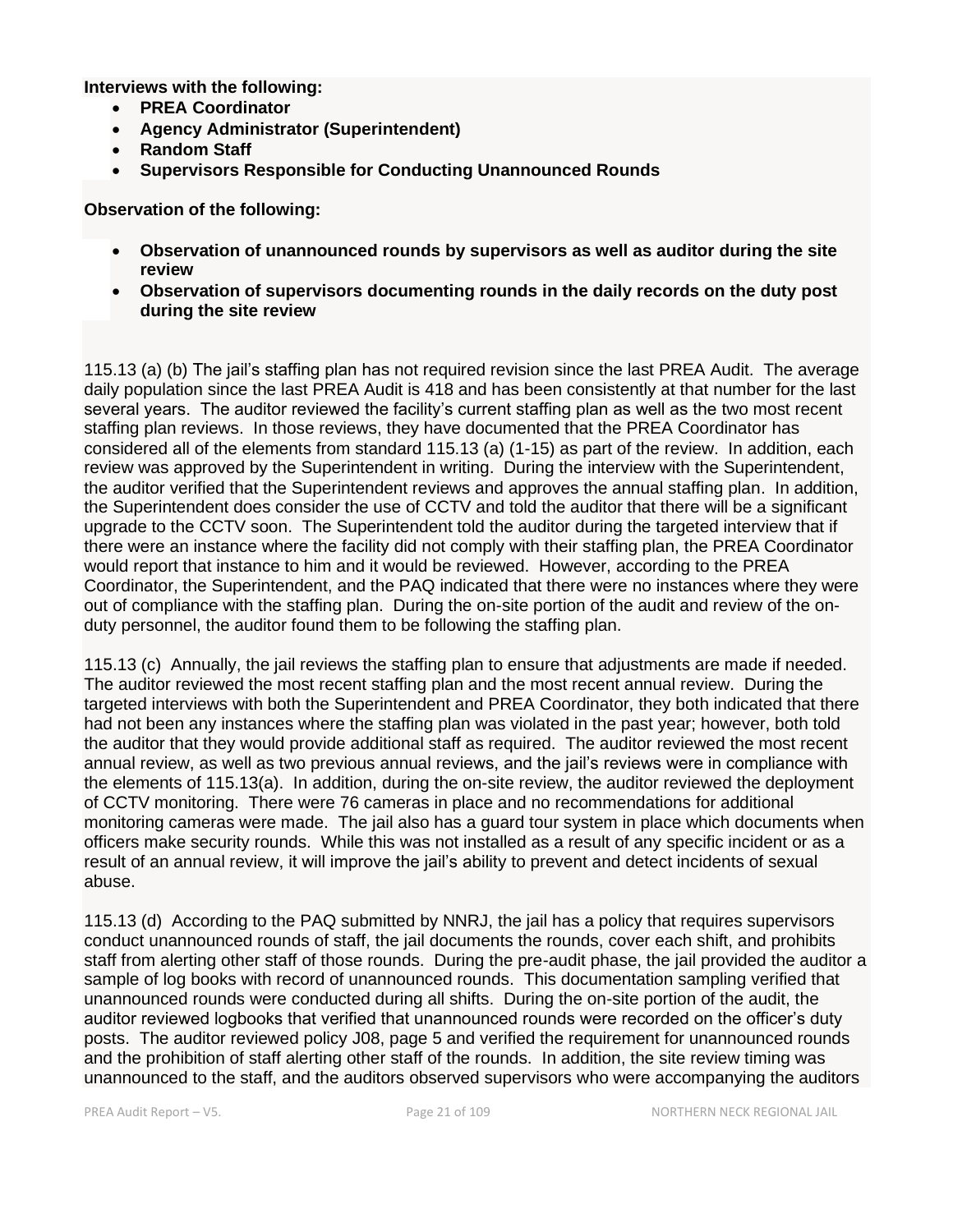documented our rounds in the duty post log. The auditor could not verity that the rounds were unannounced because there was no audio on the recordings. However, during targeted reviews with targeted staff, they told the auditor that they were required to conduct, and document, unannounced rounds; and all of the supervisors told the auditors that they make those rounds and that staff was not allowed to alert others. During the site review, the auditor informally spoke with staff and asked about unannounced rounds. All of the staff informally interviewed told the auditor that supervisors came on the duty post frequently during their shifts and reviewed their logs and they were not sure when they would arrive.

## **Standard 115.14: Youthful inmates**

## **All Yes/No Questions Must Be Answered by the Auditor to Complete the Report**

## **115.14 (a)**

**•** Does the facility place all youthful inmates in housing units that separate them from sight, sound, and physical contact with any adult inmates through use of a shared dayroom or other common space, shower area, or sleeping quarters? (N/A if facility does not have youthful inmates [inmates <18 years old].)  $\boxtimes$  Yes  $\Box$  No  $\Box$  NA

## **115.14 (b)**

- In areas outside of housing units does the agency maintain sight and sound separation between youthful inmates and adult inmates? (N/A if facility does not have youthful inmates [inmates <18 years old].)  $\boxtimes$  Yes  $\Box$  No  $\Box$  NA
- In areas outside of housing units does the agency provide direct staff supervision when youthful inmates and adult inmates have sight, sound, or physical contact? (N/A if facility does not have youthful inmates [inmates <18 years old].)  $\boxtimes$  Yes  $\Box$  No  $\Box$  NA

## **115.14 (c)**

- Does the agency make its best efforts to avoid placing youthful inmates in isolation to comply with this provision? (N/A if facility does not have youthful inmates [inmates <18 years old].)  $\boxtimes$  Yes  $\Box$  No  $\Box$  NA
- Does the agency, while complying with this provision, allow youthful inmates daily large-muscle exercise and legally required special education services, except in exigent circumstances? (N/A if facility does not have youthful inmates [inmates <18 years old].)  $\boxtimes$  Yes  $\Box$  No  $\Box$  NA
- Do youthful inmates have access to other programs and work opportunities to the extent possible? (N/A if facility does not have youthful inmates [inmates <18 years old].)  $\boxtimes$  Yes  $\Box$  No  $\Box$  NA

## **Auditor Overall Compliance Determination**



☐ **Exceeds Standard** (*Substantially exceeds requirement of standards*)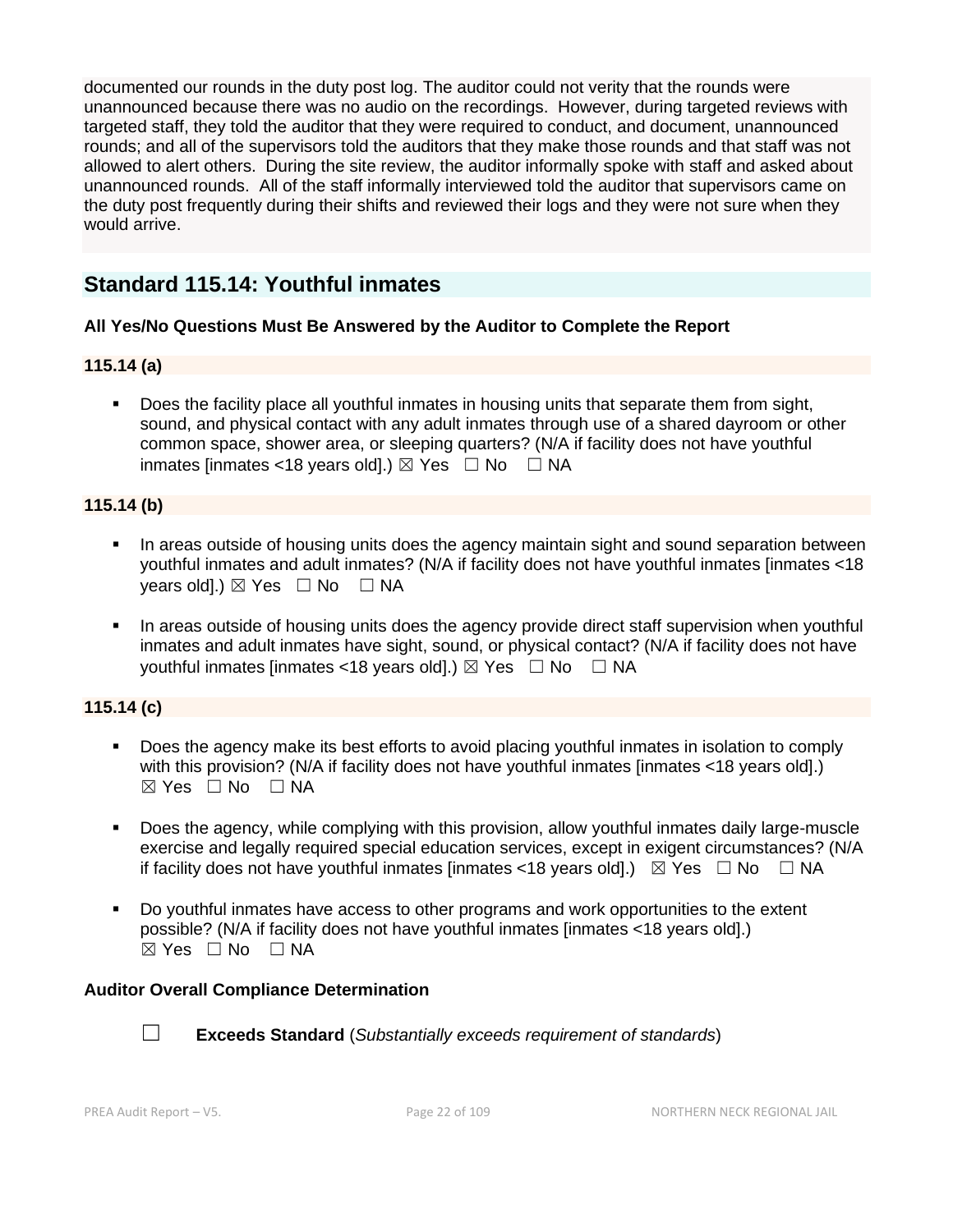- ☒ **Meets Standard** (*Substantial compliance; complies in all material ways with the standard for the relevant review period*)
- ☐ **Does Not Meet Standard** (*Requires Corrective Action*)

## **Instructions for Overall Compliance Determination Narrative**

*The narrative below must include a comprehensive discussion of all the evidence relied upon in making the compliance or non-compliance determination, the auditor's analysis and reasoning, and the auditor's conclusions. This discussion must also include corrective action recommendations where the facility does not meet the standard. These recommendations must be included in the Final Report, accompanied by information on specific corrective actions taken by the facility.*

#### **Evidence Relied upon to make Compliance Determination:**

- **NNRJ Completed PAQ**
- **NNRJ Policy O05, pg 1**
- **NNRJ Policy N04, pg 2-3**
- **Review of population report on the day of the audit as well as population reports from the previous 12 months**
- **Review of logs documenting the movement of youthful offenders to recreation area**

**Interviews with the following:**

- **PREA Coordinator**
- **Staff responsible for supervising youthful offenders**

**Observation of the following:**

• **Site Review of the housing locations designated for youthful offenders to confirm site and sound isolation from adult prisoners and to assure access to sufficient area for daily large muscle recreation**

115.14 (a)(b) According to the submitted PAQ, and according to Policy N04, pages 2-3, the NNRJ prohibits placing youthful offenders in any housing unit that allows any sight or sound or physical contact with adult inmates through any shared dayroom, commons, shower or sleeping quarters. The NNRJ has used two housing areas to house youthful offenders and does not place youthful offenders in the same housing units as adults. The population report from the first day of the audit revealed that there were no youthful offenders present during the on-site portion of the audit.

115.14 (c) During this audit period, there have been no instances where youthful offenders were denied large muscle exercise, lawful education services, or other programs or work opportunities. Policy J04, pages 2-3 prohibits restricting large muscle exercises, lawful education services or other programs. In addition, during the past 12 months, there have been no instances where youthful offenders have been placed in restrictive housing in order to separate them from adult prisoners. Currently, there are no youthful offender housed at the facility. The only lawful education requirements for prisoners in Virginia are those under the age of 21 who have a valid Individualized Education Plan (IEP), spend more than 10 days in jail. During the pre-audit phase, the auditor was provided log books which documented various activities of youthful offenders including recreation and medical and mental health treatment. These documents were generated during two occasions when the jail held youthful offenders during this audit period.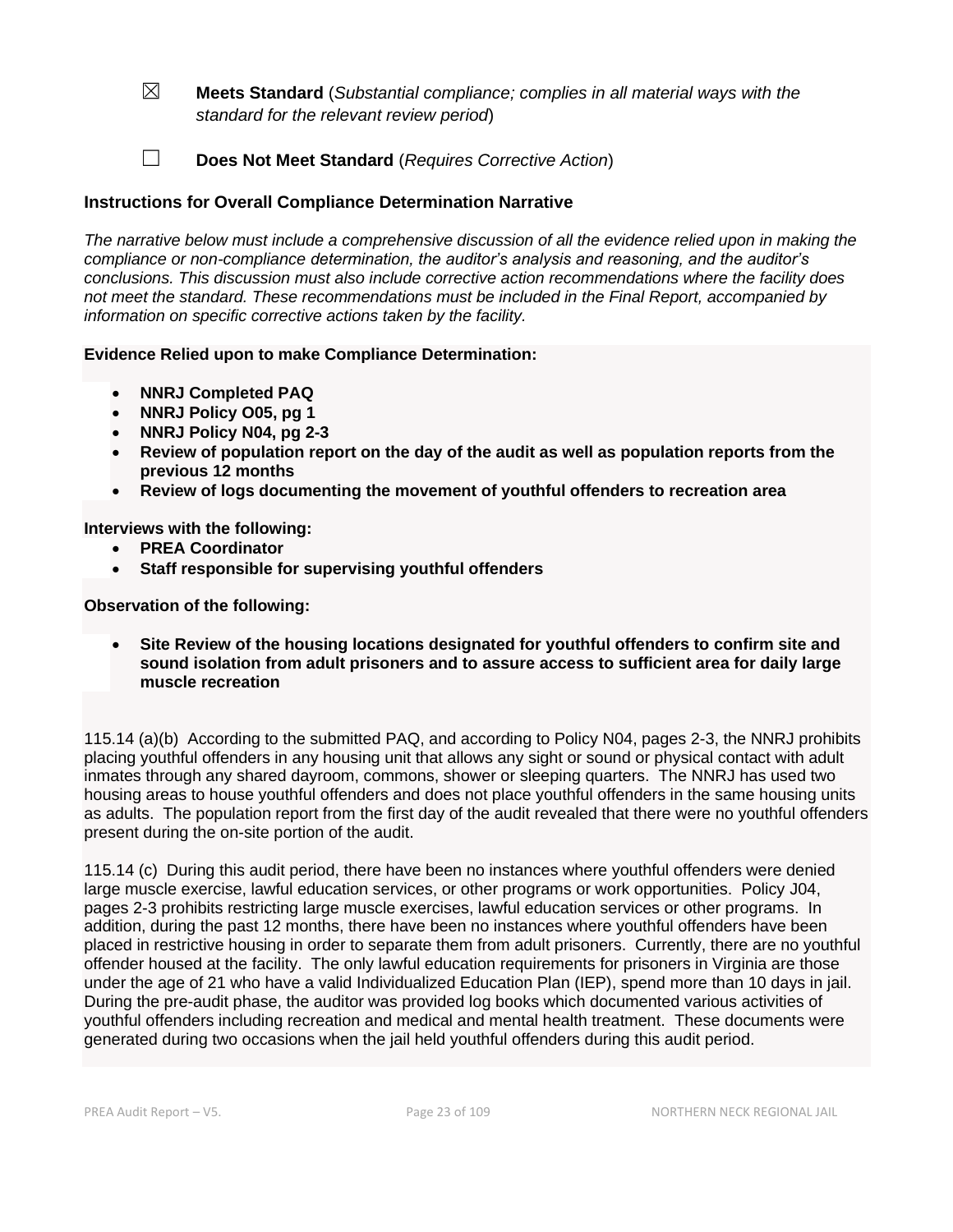## **Standard 115.15: Limits to cross-gender viewing and searches**

## **All Yes/No Questions Must Be Answered by the Auditor to Complete the Report**

## **115.15 (a)**

Does the facility always refrain from conducting any cross-gender strip or cross-gender visual body cavity searches, except in exigent circumstances or by medical practitioners? ☒ Yes ☐ No

## **115.15 (b)**

- Does the facility always refrain from conducting cross-gender pat-down searches of female inmates, except in exigent circumstances? (N/A if the facility does not have female inmates.)  $\boxtimes$  Yes  $\Box$  No  $\Box$  NA
- Does the facility always refrain from restricting female inmates' access to regularly available programming or other out-of-cell opportunities in order to comply with this provision? (N/A if the facility does not have female inmates.)  $\boxtimes$  Yes  $\Box$  No  $\Box$  NA

## **115.15 (c)**

- **•** Does the facility document all cross-gender strip searches and cross-gender visual body cavity searches? ⊠ Yes □ No
- Does the facility document all cross-gender pat-down searches of female inmates? (N/A if the facility does not have female inmates.)  $\boxtimes$  Yes  $\Box$  No  $\Box$  NA

## **115.15 (d)**

- **•** Does the facility have policies that enables inmates to shower, perform bodily functions, and change clothing without nonmedical staff of the opposite gender viewing their breasts, buttocks, or genitalia, except in exigent circumstances or when such viewing is incidental to routine cell checks?  $\boxtimes$  Yes  $\Box$  No
- Does the facility have procedures that enables inmates to shower, perform bodily functions, and change clothing without nonmedical staff of the opposite gender viewing their breasts, buttocks, or genitalia, except in exigent circumstances or when such viewing is incidental to routine cell checks?  $\boxtimes$  Yes  $\Box$  No
- Does the facility require staff of the opposite gender to announce their presence when entering an inmate housing unit?  $\boxtimes$  Yes  $\Box$  No

## **115.15 (e)**

**•** Does the facility always refrain from searching or physically examining transgender or intersex inmates for the sole purpose of determining the inmate's genital status?  $\boxtimes$  Yes  $\Box$  No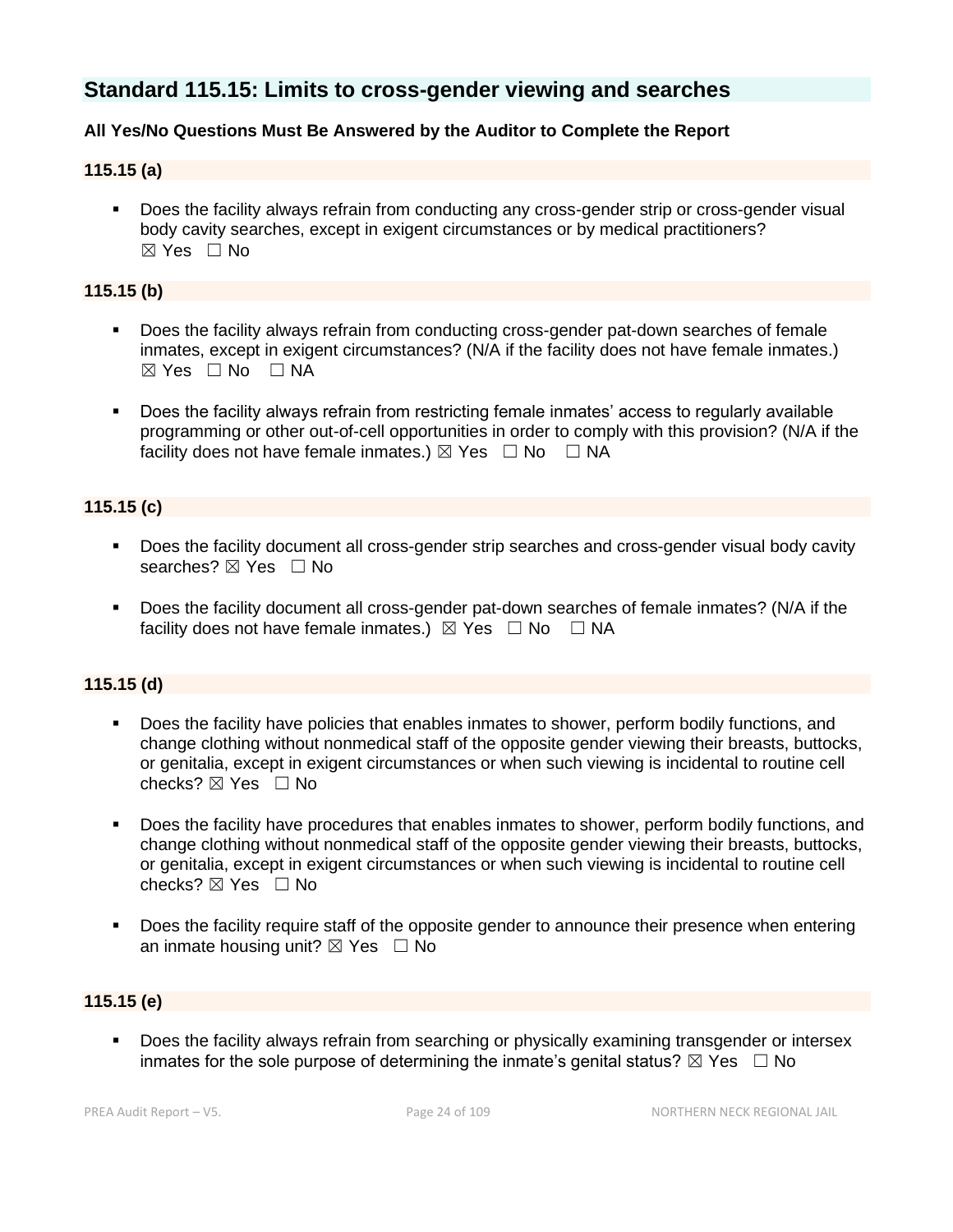If an inmate's genital status is unknown, does the facility determine genital status during conversations with the inmate, by reviewing medical records, or, if necessary, by learning that information as part of a broader medical examination conducted in private by a medical practitioner?  $\boxtimes$  Yes  $\Box$  No

## **115.15 (f)**

- Does the facility/agency train security staff in how to conduct cross-gender pat down searches in a professional and respectful manner, and in the least intrusive manner possible, consistent with security needs?  $\boxtimes$  Yes  $\Box$  No
- Does the facility/agency train security staff in how to conduct searches of transgender and intersex inmates in a professional and respectful manner, and in the least intrusive manner possible, consistent with security needs?  $\boxtimes$  Yes  $\Box$  No

## **Auditor Overall Compliance Determination**

- ☐ **Exceeds Standard** (*Substantially exceeds requirement of standards*)
- ☒ **Meets Standard** (*Substantial compliance; complies in all material ways with the standard for the relevant review period*)
- ☐ **Does Not Meet Standard** (*Requires Corrective Action*)

### **Instructions for Overall Compliance Determination Narrative**

*The narrative below must include a comprehensive discussion of all the evidence relied upon in making the compliance or non-compliance determination, the auditor's analysis and reasoning, and the auditor's conclusions. This discussion must also include corrective action recommendations where the facility does not meet the standard. These recommendations must be included in the Final Report, accompanied by information on specific corrective actions taken by the facility.*

#### **Evidence Relied upon to make Compliance Determination:**

- **NNRJ Completed PAQ**
- **NNRJ Policy J08, page 5**
- **NNRJ Policy I16, pages 3-5**
- **Review of facility logs documenting cross-gender strip/body cavity searches (no instances by any staff including medical)**
- **Training records with signed acknowledgements by trained staff**

**Interviews with the following:**

- **PREA Coordinator**
- **Random Staff**
- **Medical Staff**
- **Random Inmates**

#### **Observation of the following:**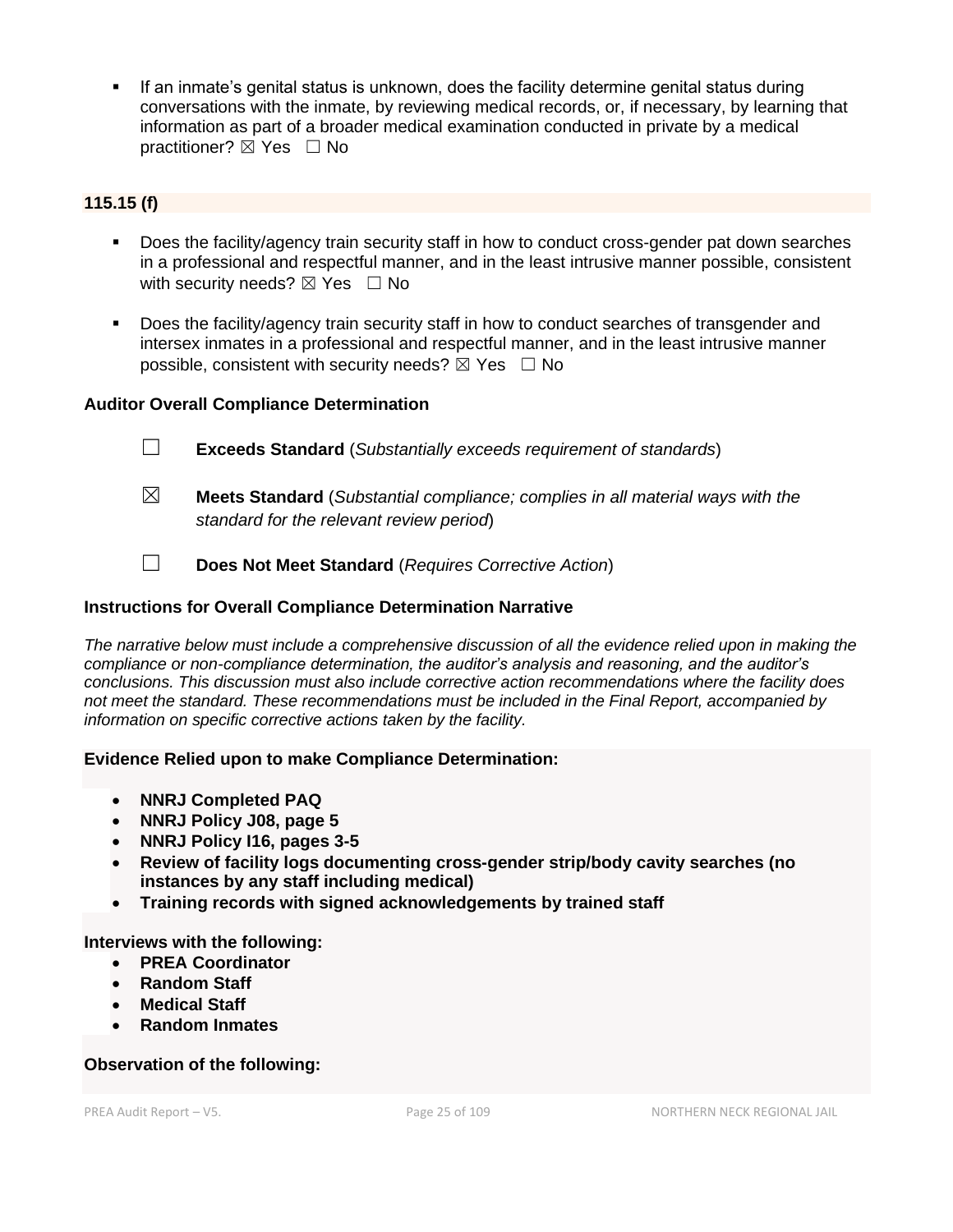- **Observation of prisoner housing area with individual showers with modesty shielding**
- **Observation of CCTV coverage of housing areas and individual protective cells**
- **Observation of staff announcing the presence of opposite gender staff during site review**

115.15 (a) In accordance with standard, NNRJ policy J08 page 5 and policy I16 pages 3-5 prohibits any cross-gender visual body cavity searches or cross-gender strip searches except in the case of exigent circumstances. According to the PAQ, there were no instances of cross-gender strip searches or cross-gender body cavity searches by NNRJ personnel during the past 12 months. During the onsite document review and targeted interviews with medical staff as well as random staff and the PREA Coordinator and review of the logs maintained by the PREA Coordinator, there was no evidence of any cross-gender strip searches or body cavity searches performed by non-medical nor medical staff.

115.15 (b) According to NNRJ policy J08 page 5 and policy I16 pages 3-5, the NNRJ prohibits the pat down search of female prisoners by male staff members absent exigent circumstances and any such search shall be documented. According to the PAQ, there were no instances where female prisoners were denied access to programs or other out of cell opportunities. Random staff interviews, informal staff communications as well as targeted interviews with 10 random and targeted female prisoners revealed that no female prisoners were restricted from programs in order to comply with this standard. During follow up questions with female prisoners regarding this standard, they all indicated that there were always female staff to search and move them around the facility. During the on-site portion of the audit, the PREA Coordinator verified that during the audit period, there were no instances where female prisoners were pat searched by male staff. In addition, there were not recorded instances of male prisoners being searched by female staff members absent exigent circumstances.

115.15 (c) According to NNRJ policy J08 page 5 and policy I16 pages 3-5, the NNRJ prohibits the pat down search of female prisoners by male staff members absent exigent circumstances and any such search shall be documented. According to the PAQ, random staff interviews and interview with the PREA Coordinator there were not instances of cross-gender strip searches or cross-gender body cavity searches during this audit period.

115.15 (d) According to NNRJ Policy J08 page 5, prisoners are permitted to shower, perform bodily functions without staff of the opposite gender viewing their breasts, buttocks, or genitalia except during exigent circumstances. In addition, NNRJ policy J08 page 5 requires that all staff of the opposite gender announce their presence before entering a prisoner housing unit. The NNRJ does not maintain logs regarding entering housing units in the case of exigency where prisoners of the opposite sex may be present. During the on-site portion of the audit while interviewing random staff members, all of the 12 of the random staff members responded that they always announce their presence before entering a housing unit occupied by member of the opposite gender. During random interviews with prisoners, none of the prisoners said that members of the opposite sex entered the pod without announcing. The auditor, during the site review, documented that each housing unit had individual shower stalls with modesty curtains and toilets were located in individual cells where available. In dorm housing areas, the toilet areas also had modesty curtains or other modesty shielding. The auditor also reviewed a sample of CCTV placements in housing area and verified that there was not CCTV coverage of the interior of general population cells where prisoners would be using the toilet or changing clothes.

115.15 (e) According to the NNRJ Policy J08 page 5, prisoners are not searched or physically examined for the sole purpose of determining their genital status. According to targeted interviews with medical staff and review of medical records during the on-site portion of the audit, no prisoner has been examined for the purpose of determining gender status. During random interviews of staff, none of the staff told the auditors that they would search or physically examine a prisoner for the sole purpose of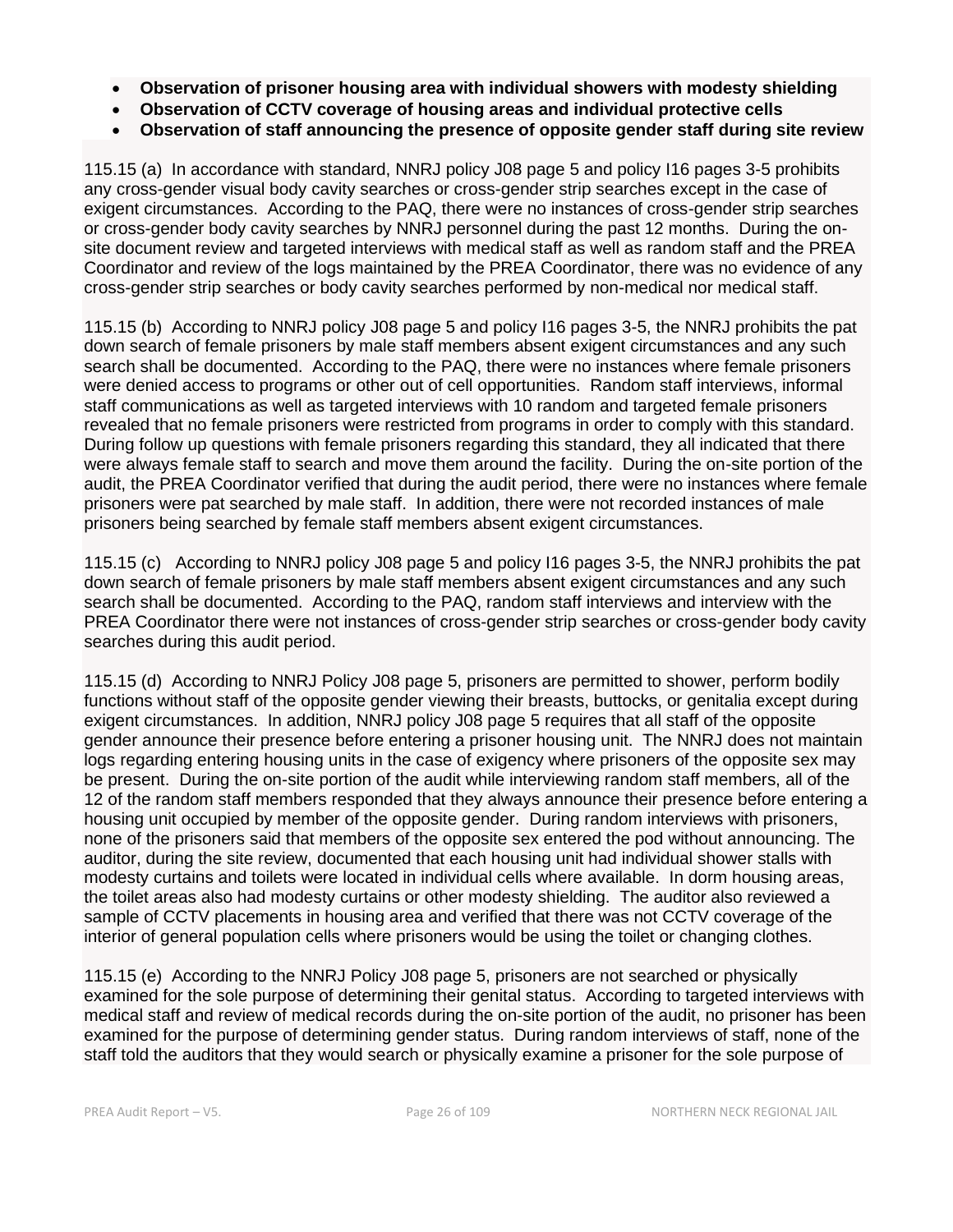determining gender. The only transgender inmate housed in the facility confirmed that she was not physically examined for the purpose of confirming her gender.

115.15 (f) During the pre-audit portion of the audit, the auditors reviewed the training presentation that is provided to all employees regarding how to conduct cross-gender pat down searches as well as how to properly search transgendered and intersex inmates in accordance with this standard. In addition, the auditors reviewed the training log for sworn staff who received this training. According to the PAQ, 100% of all employees hired in the last 12 months received the required training. According to the training roster provided during the pre-audit phase,42 employees were hired, and 42 employees were provided training. PREA training occurs during the onboarding process and it occurs prior to staff having contact with prisoners. The PREA Coordinator also provided a sample of training verification files, which the auditor could match to the training roster provided. During the on-site document review of employee files, the auditor verified the documents in the employee files provided during the pre-audit phase. During the random staff interviews, all employees interviewed recalled being provided training on how to perform cross-gender pat down searches as well as how to search transgendered or intersex inmates. However, none could recall every having to perform such a search.

## **Standard 115.16: Inmates with disabilities and inmates who are limited English proficient**

## **All Yes/No Questions Must Be Answered by the Auditor to Complete the Report**

## **115.16 (a)**

- Does the agency take appropriate steps to ensure that inmates with disabilities have an equal opportunity to participate in or benefit from all aspects of the agency's efforts to prevent, detect, and respond to sexual abuse and sexual harassment, including: inmates who are deaf or hard of hearing?  $\boxtimes$  Yes  $\Box$  No
- Does the agency take appropriate steps to ensure that inmates with disabilities have an equal opportunity to participate in or benefit from all aspects of the agency's efforts to prevent, detect, and respond to sexual abuse and sexual harassment, including: inmates who are blind or have low vision? ⊠ Yes □ No
- Does the agency take appropriate steps to ensure that inmates with disabilities have an equal opportunity to participate in or benefit from all aspects of the agency's efforts to prevent, detect, and respond to sexual abuse and sexual harassment, including: inmates who have intellectual disabilities? ⊠ Yes □ No
- Does the agency take appropriate steps to ensure that inmates with disabilities have an equal opportunity to participate in or benefit from all aspects of the agency's efforts to prevent, detect, and respond to sexual abuse and sexual harassment, including: inmates who have psychiatric disabilities? ⊠ Yes □ No
- Does the agency take appropriate steps to ensure that inmates with disabilities have an equal opportunity to participate in or benefit from all aspects of the agency's efforts to prevent, detect, and respond to sexual abuse and sexual harassment, including: inmates who have speech disabilities?  $\boxtimes$  Yes  $\Box$  No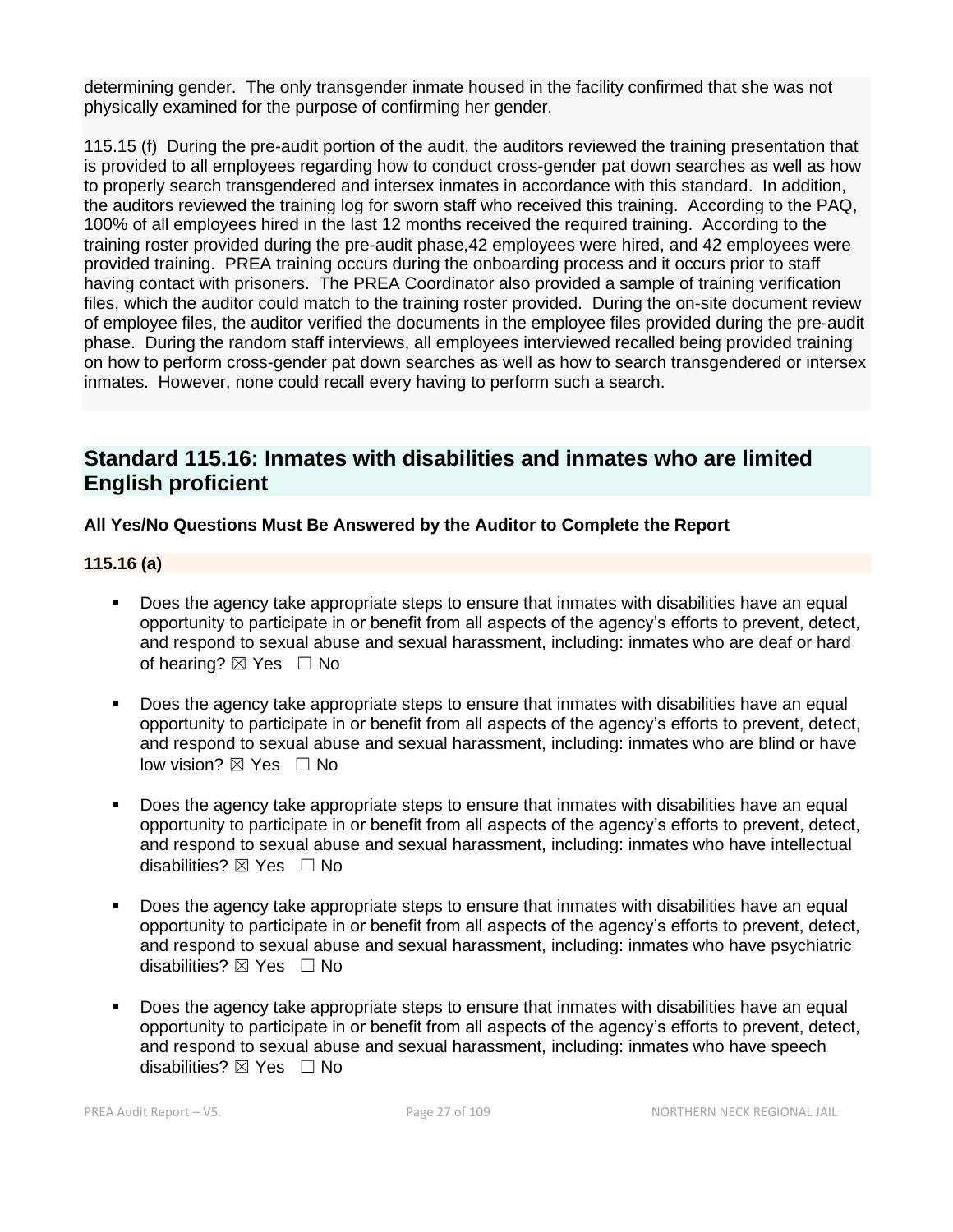- **•** Does the agency take appropriate steps to ensure that inmates with disabilities have an equal opportunity to participate in or benefit from all aspects of the agency's efforts to prevent, detect, and respond to sexual abuse and sexual harassment, including: Other (if "other," please explain in overall determination notes)?  $\boxtimes$  Yes  $\Box$  No
- Do such steps include, when necessary, ensuring effective communication with inmates who are deaf or hard of hearing?  $\boxtimes$  Yes  $\Box$  No
- Do such steps include, when necessary, providing access to interpreters who can interpret effectively, accurately, and impartially, both receptively and expressively, using any necessary specialized vocabulary?  $\boxtimes$  Yes  $\Box$  No
- **•** Does the agency ensure that written materials are provided in formats or through methods that ensure effective communication with inmates with disabilities including inmates who: Have intellectual disabilities?  $\boxtimes$  Yes  $\Box$  No
- Does the agency ensure that written materials are provided in formats or through methods that ensure effective communication with inmates with disabilities including inmates who: Have limited reading skills?  $\boxtimes$  Yes  $\Box$  No
- Does the agency ensure that written materials are provided in formats or through methods that ensure effective communication with inmates with disabilities including inmates who: Are blind or have low vision?  $\boxtimes$  Yes  $\Box$  No

## **115.16 (b)**

- Does the agency take reasonable steps to ensure meaningful access to all aspects of the agency's efforts to prevent, detect, and respond to sexual abuse and sexual harassment to inmates who are limited English proficient?  $\boxtimes$  Yes  $\Box$  No
- Do these steps include providing interpreters who can interpret effectively, accurately, and impartially, both receptively and expressively, using any necessary specialized vocabulary? ☒ Yes ☐ No

## **115.16 (c)**

Does the agency always refrain from relying on inmate interpreters, inmate readers, or other types of inmate assistance except in limited circumstances where an extended delay in obtaining an effective interpreter could compromise the inmate's safety, the performance of firstresponse duties under §115.64, or the investigation of the inmate's allegations?  $\boxtimes$  Yes  $\Box$  No

## **Auditor Overall Compliance Determination**

- ☐ **Exceeds Standard** (*Substantially exceeds requirement of standards*)
- 
- ☒ **Meets Standard** (*Substantial compliance; complies in all material ways with the standard for the relevant review period*)



☐ **Does Not Meet Standard** (*Requires Corrective Action*)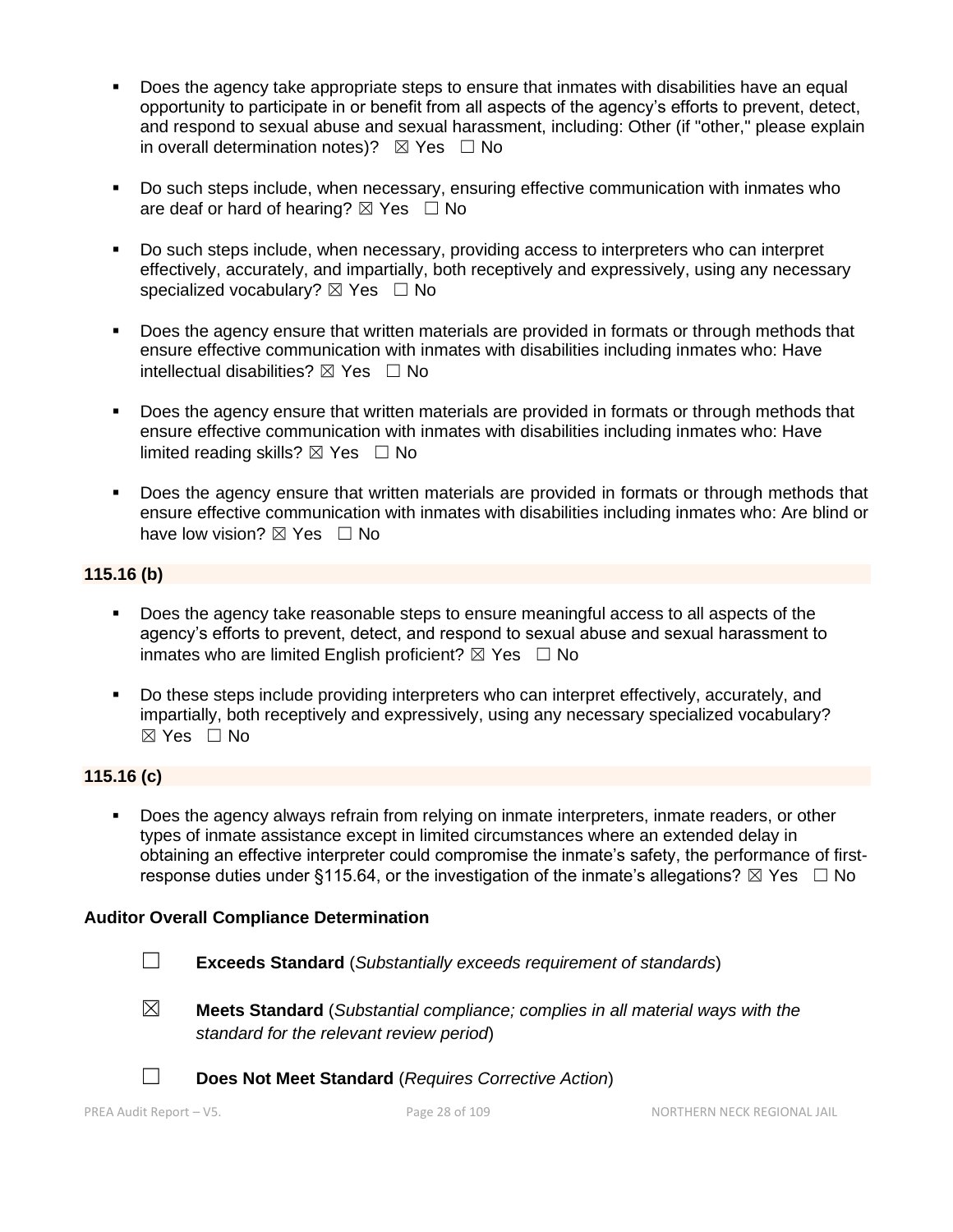## **Instructions for Overall Compliance Determination Narrative**

*The narrative below must include a comprehensive discussion of all the evidence relied upon in making the compliance or non-compliance determination, the auditor's analysis and reasoning, and the auditor's conclusions. This discussion must also include corrective action recommendations where the facility does not meet the standard. These recommendations must be included in the Final Report, accompanied by information on specific corrective actions taken by the facility.*

#### **Evidence Relied upon to make Compliance Determination:**

- **NNRJ Completed PAQ**
- **NNRJ Policy J08, page 6**
- **NNRJ Policy J04**
- **Review of PREA training curriculum with section on effective communications**
- **Training Rosters**
- **Employee training documents for the past 12 months**
- **Inmate Handbook in English and Spanish**
- **PREA Orientation brochure in English and Spanish**

**Interviews with the following:**

- **PREA Coordinator**
- **Agency Administrator (Superintendent)**
- **Random Staff**
- **Targeted Classification Staff**
- **Intake Staff**
- **Prisoners who have limited English proficiency and cognitive disabilities**

115.16 (a) (b) According to NNRJ policy J08 page 6 and J04, and the PAQ, the jail provides prisoners who are disabled an opportunity to participate in their efforts to prevent, detect, and respond to sexual abuse. The NNRJ provides prisoners with inmate handbooks and brochure. Spanish is the prevalent non-English language in the area. In addition, upon admission, prisoners are provided a PREA Orientation brochure in either English or Spanish. During both formal and informal interviews with staff responsible for intake and classification, when asked how they ensured that inmates with LEP or disabilities were provided access to the PREA program benefits, each staff member indicated that they have options on a case-by-case basis. Staff mentioned reading material to those with low vision or were illiterate. Staff suggested using their telephone based interpretive service. The auditor asked the targeted intake staff how they would respond to the needs of an individual with a cognitive disorder or severe mental illness. The staff member told the auditor that it would depend on the level of impairment and the specific communication needs of the prisoner. During the on-site portion of the audit, the Auditor was able to speak with a prisoner with a cognitive disorder. It should be noted that the auditors did not come into contact with any prisoners who did not speak English during the site review.

115.16 (c) According to the submitted PAQ, the agency has used an interpretive service during the last 12 months and provided invoices for service. According to Policy J08 page 6, the NNRJ prohibits the use of inmate interpreters in first responder duties or investigations of allegations of sexual abuse. According to the targeted interview with the PREA Coordinator, there were no instances of the use of an inmate interpreter even in exigent circumstances. During random staff interviews, no staff member said it was appropriate to use an inmate interpreter when responding to allegations of prisoner sexual abuse. Several staff members did not know about the availability of the telephone interpretive services, but said that if they had a LEP inmate who wanted to make an allegation, they would notify their supervisor immediately.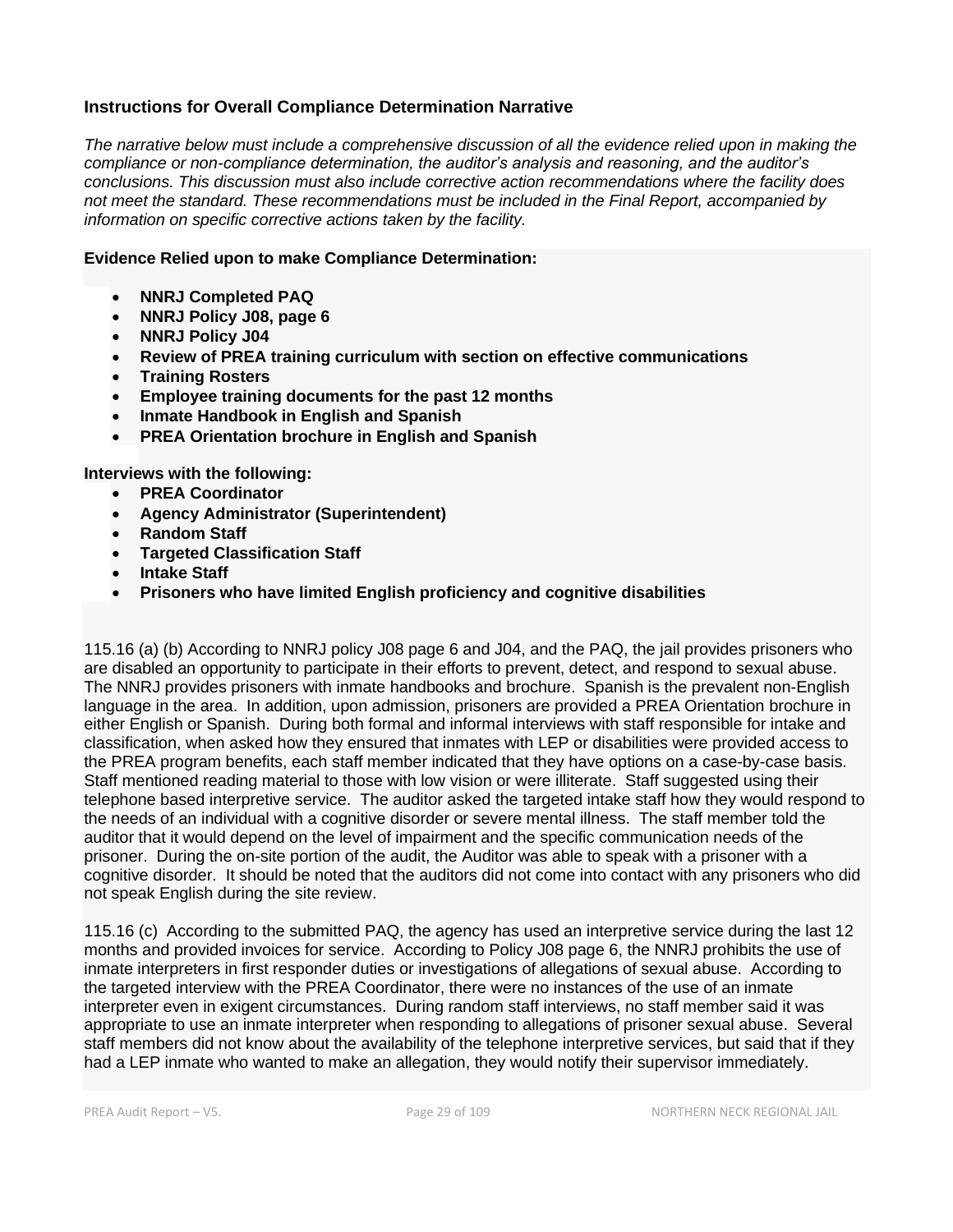## **Standard 115.17: Hiring and promotion decisions**

## **All Yes/No Questions Must Be Answered by the Auditor to Complete the Report**

## **115.17 (a)**

- Does the agency prohibit the hiring or promotion of anyone who may have contact with inmates who has engaged in sexual abuse in a prison, jail, lockup, community confinement facility, juvenile facility, or other institution (as defined in 42 U.S.C. 1997)?  $\boxtimes$  Yes  $\Box$  No
- Does the agency prohibit the hiring or promotion of anyone who may have contact with inmates who has been convicted of engaging or attempting to engage in sexual activity in the community facilitated by force, overt or implied threats of force, or coercion, or if the victim did not consent or was unable to consent or refuse?  $\boxtimes$  Yes  $\Box$  No
- Does the agency prohibit the hiring or promotion of anyone who may have contact with inmates who has been civilly or administratively adjudicated to have engaged in the activity described in the question immediately above?  $\boxtimes$  Yes  $\Box$  No
- Does the agency prohibit the enlistment of services of any contractor who may have contact with inmates who has engaged in sexual abuse in a prison, jail, lockup, community confinement facility, juvenile facility, or other institution (as defined in 42 U.S.C. 1997)?  $\boxtimes$  Yes  $\Box$  No
- Does the agency prohibit the enlistment of services of any contractor who may have contact with inmates who has been convicted of engaging or attempting to engage in sexual activity in the community facilitated by force, overt or implied threats of force, or coercion, or if the victim did not consent or was unable to consent or refuse?  $\boxtimes$  Yes  $\Box$  No
- Does the agency prohibit the enlistment of services of any contractor who may have contact with inmates who has been civilly or administratively adjudicated to have engaged in the activity described in the question immediately above?  $\boxtimes$  Yes  $\Box$  No

## **115.17 (b)**

- Does the agency consider any incidents of sexual harassment in determining whether to hire or promote anyone who may have contact with inmates?  $\boxtimes$  Yes  $\Box$  No
- Does the agency consider any incidents of sexual harassment in determining whether to enlist the services of any contractor who may have contact with inmates?  $\boxtimes$  Yes  $\Box$  No

## **115.17 (c)**

- **EXEL Before hiring new employees, who may have contact with inmates, does the agency perform a** criminal background records check?  $\boxtimes$  Yes  $\Box$  No
- Before hiring new employees who may have contact with inmates, does the agency, consistent with Federal, State, and local law, make its best efforts to contact all prior institutional employers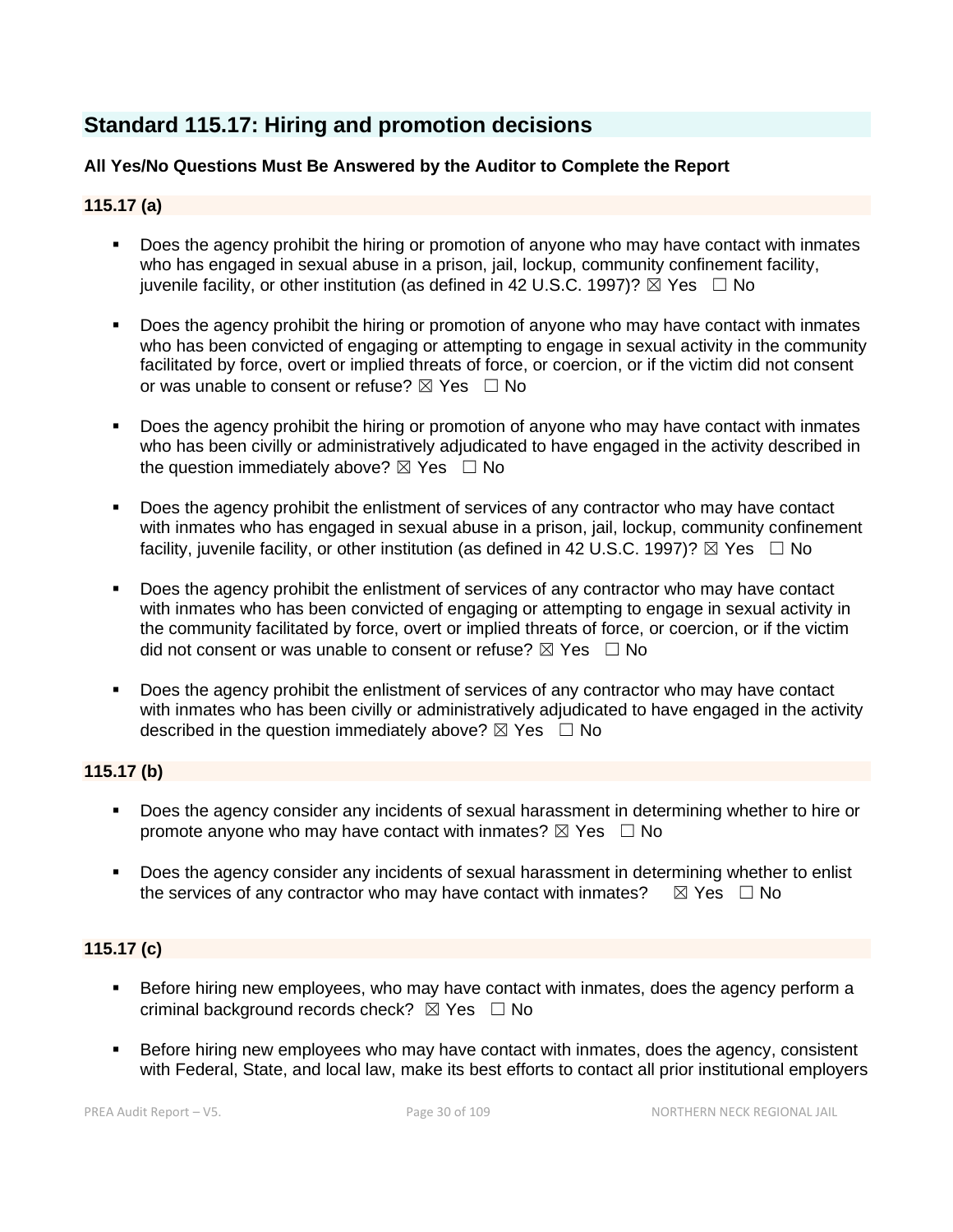for information on substantiated allegations of sexual abuse or any resignation during a pending investigation of an allegation of sexual abuse?  $\boxtimes$  Yes  $\Box$  No

## **115.17 (d)**

▪ Does the agency perform a criminal background records check before enlisting the services of any contractor who may have contact with inmates?  $\Box$  Yes  $\boxtimes$  No

#### **115.17 (e)**

▪ Does the agency either conduct criminal background records checks at least every five years of current employees and contractors who may have contact with inmates or have in place a system for otherwise capturing such information for current employees?  $\boxtimes$  Yes  $\Box$  No

#### **115.17 (f)**

- Does the agency ask all applicants and employees who may have contact with inmates directly about previous misconduct described in paragraph (a) of this section in written applications or interviews for hiring or promotions?  $\boxtimes$  Yes  $\Box$  No
- **•** Does the agency ask all applicants and employees who may have contact with inmates directly about previous misconduct described in paragraph (a) of this section in any interviews or written self-evaluations conducted as part of reviews of current employees?  $\boxtimes$  Yes  $\Box$  No
- **•** Does the agency impose upon employees a continuing affirmative duty to disclose any such misconduct?  $\boxtimes$  Yes  $\Box$  No

#### **115.17 (g)**

▪ Does the agency consider material omissions regarding such misconduct, or the provision of materially false information, grounds for termination?  $\boxtimes$  Yes  $\Box$  No

#### **115.17 (h)**

▪ Does the agency provide information on substantiated allegations of sexual abuse or sexual harassment involving a former employee upon receiving a request from an institutional employer for whom such employee has applied to work? (N/A if providing information on substantiated allegations of sexual abuse or sexual harassment involving a former employee is prohibited by law.)  $\boxtimes$  Yes  $\Box$  No  $\Box$  NA

#### **Auditor Overall Compliance Determination**



- ☐ **Exceeds Standard** (*Substantially exceeds requirement of standards*)
- ☐ **Meets Standard** (*Substantial compliance; complies in all material ways with the standard for the relevant review period*)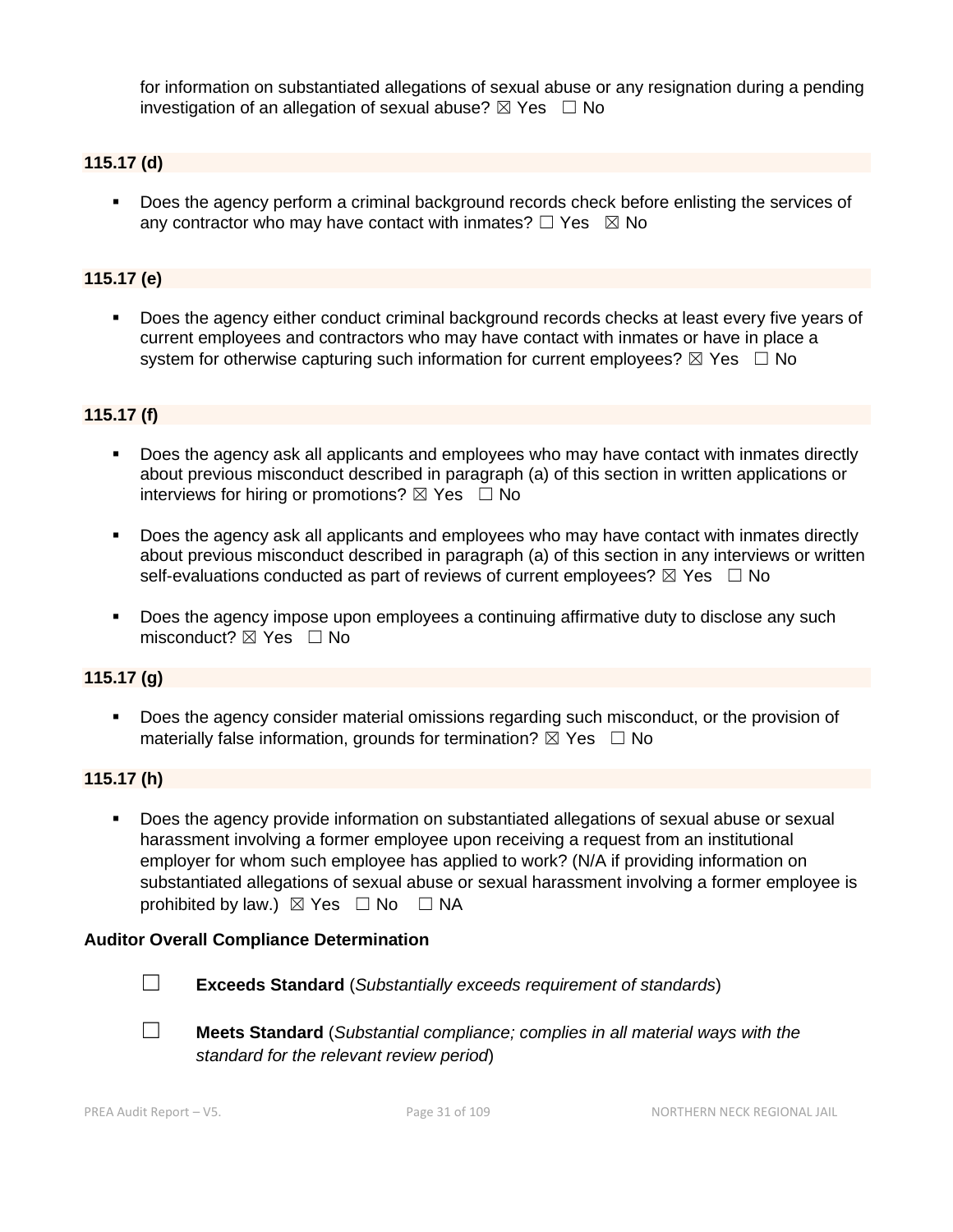## ☒ **Does Not Meet Standard** (*Requires Corrective Action*)

### **Instructions for Overall Compliance Determination Narrative**

*The narrative below must include a comprehensive discussion of all the evidence relied upon in making the compliance or non-compliance determination, the auditor's analysis and reasoning, and the auditor's conclusions. This discussion must also include corrective action recommendations where the facility does not meet the standard. These recommendations must be included in the Final Report, accompanied by information on specific corrective actions taken by the facility.*

#### **Evidence Relied upon to make Compliance Determination:**

- **NNRJ Completed PAQ**
- **NNRJ Policy C02**
- **NNRJ Policy C15**
- **Review of recently promoted employee files from the past 12 months**
- **Reviews of randomly selected employee files**
- **Review of contractors approved within the last 12 months**
- **Review of randomly selected volunteer files**

#### **Interviews with the following:**

- **PREA Coordinator**
- **Human Resources Director**

115.17 (a) (b) (c) According to NNRJ Policy C15, the jail does not hire persons who have violated the provisions of this standard. During the on-site portion of the audit, the Auditor reviewed several employee files that were hired in the last 12 months. All of the employees' files contained background checks and preemployment questionnaires where employees were asked the questions regarding past conduct and their answers were verified by a background investigation. The auditor also reviewed files of employees who were promoted in the last 12 months. Each employee was asked questions regarding their past conduct and they responded that they had not engaged in any sexually abusive contact outlined in the standard. Prior to promotion or hire, each person had a criminal history query and it was documented in their personnel file. A targeted interview with the Human Resources Director verified that criminal history checks are run on all applicants and potential supervisors. She also verified her signature on the files that the Auditors reviewed on-site. According to NNRJ Policy C15, the NNRJ considers any incident of sexual harassment when deciding to promote or enlist the services of contractors or volunteer. During the interview with the HR Director and the PREA Coordinator they confirmed that they consider incidents of sexual harassment; however, there had been no incidents. Review of newly hired and promoted employee files confirmed their compliance with the policy. NNRJ policy C15 requires that all employees are subjected to a background investigation that included a criminal background check and that the jail solicit information from any prior institutional employment regarding investigations or allegations of sexual abuse or harassment. The document review on-site and the interview with the HR Director confirmed that they have complied with this policy and no employee with such a history has been hired during the audit period.

115.17 (d) NNRJ Policy C15 requires that all potential contract employees undergo a background investigation and criminal records check prior to enlisting their services. However, a review of 3 contractor/volunteer files showed no affirmative evidence of a criminal records check prior to their hire. Thus, they are not in compliance with this standard.

115.17 (e) (f) NNRJ Policy C15 requires that each employee undergo a criminal background investigation every 5 years. During this audit period, the 5 year threshold had not been met. However, interviews with the HR Director and the PREA Coordinator confirmed that each employee hired during this audit period was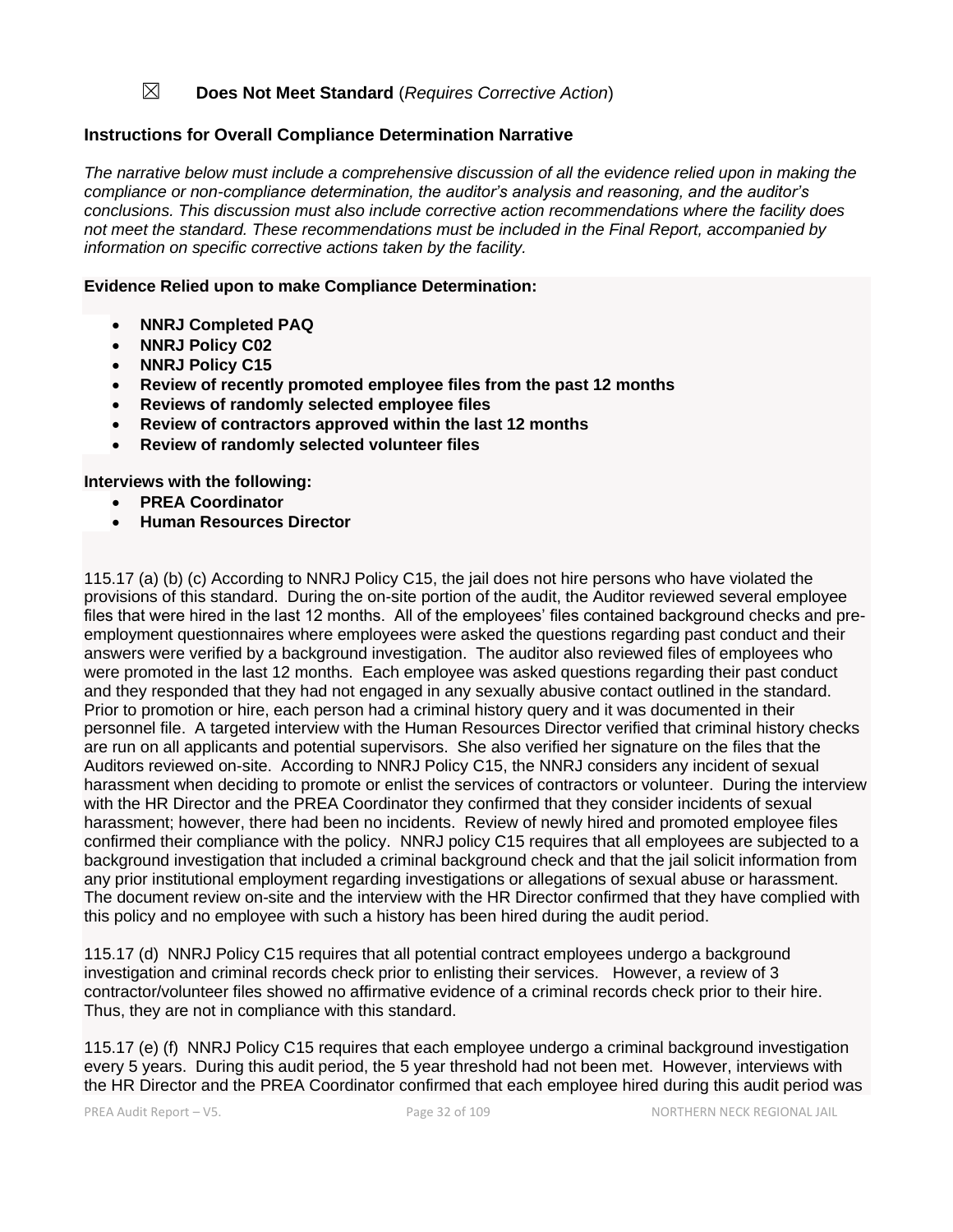subjected to a criminal records check. In addition, Policy C15 includes an affirmative requirement that employees have a duty to report any conduct in violation of the PREA (Specifically Standard 115.17 (a). A review of newly hired employees verified that they had been subjected to a criminal record check and were subjected to a questionnaire regarding previous conduct.

115.17 (g) (h) NNRJ Policy C15 requires that the agency will cooperate with other agencies by providing any information regarding allegations of sexual abuse of former employees upon request of other institutional employers. In addition, Policy C15, page 2 stipulates that material omissions regarding previous conduct in violation of this standard are a cause for termination. According to targeted interviews with the PREA Coordinator and the HR Director, there have been no instances of known failure to report previous conduct in violation of this standard and thus no terminations or employee discipline. According to the targeted interview with the HR Director, they cooperate and provide information to other institutions related to previous employee's conduct. The HR Director was able to show an example of a documented occasion where she had received an information release from another agency and provided employment records.

## **Corrective Action:**

The NNRJ shall ensure that all volunteer/contractor files have a spot to document the criminal records check.

**Corrective Action Summary and Determination of Compliance:** The NNRJ has created a place on the contractor/volunteer questionnaire to document the criminal records check and the auditor has reviewed files where the criminal records check was completed and documented.

## **Standard 115.18: Upgrades to facilities and technologies**

## **All Yes/No Questions Must Be Answered by the Auditor to Complete the Report**

## **115.18 (a)**

If the agency designed or acquired any new facility or planned any substantial expansion or modification of existing facilities, did the agency consider the effect of the design, acquisition, expansion, or modification upon the agency's ability to protect inmates from sexual abuse? (N/A if agency/facility has not acquired a new facility or made a substantial expansion to existing facilities since August 20, 2012, or since the last PREA audit, whichever is later.)  $\Box$  Yes  $\Box$  No  $\boxtimes$  NA

## **115.18 (b)**

If the agency installed or updated a video monitoring system, electronic surveillance system, or other monitoring technology, did the agency consider how such technology may enhance the agency's ability to protect inmates from sexual abuse? (N/A if agency/facility has not installed or updated a video monitoring system, electronic surveillance system, or other monitoring technology since August 20, 2012, or since the last PREA audit, whichever is later.) ☐ Yes ☐ No ☒ NA

## **Auditor Overall Compliance Determination**



☐ **Exceeds Standard** (*Substantially exceeds requirement of standards*)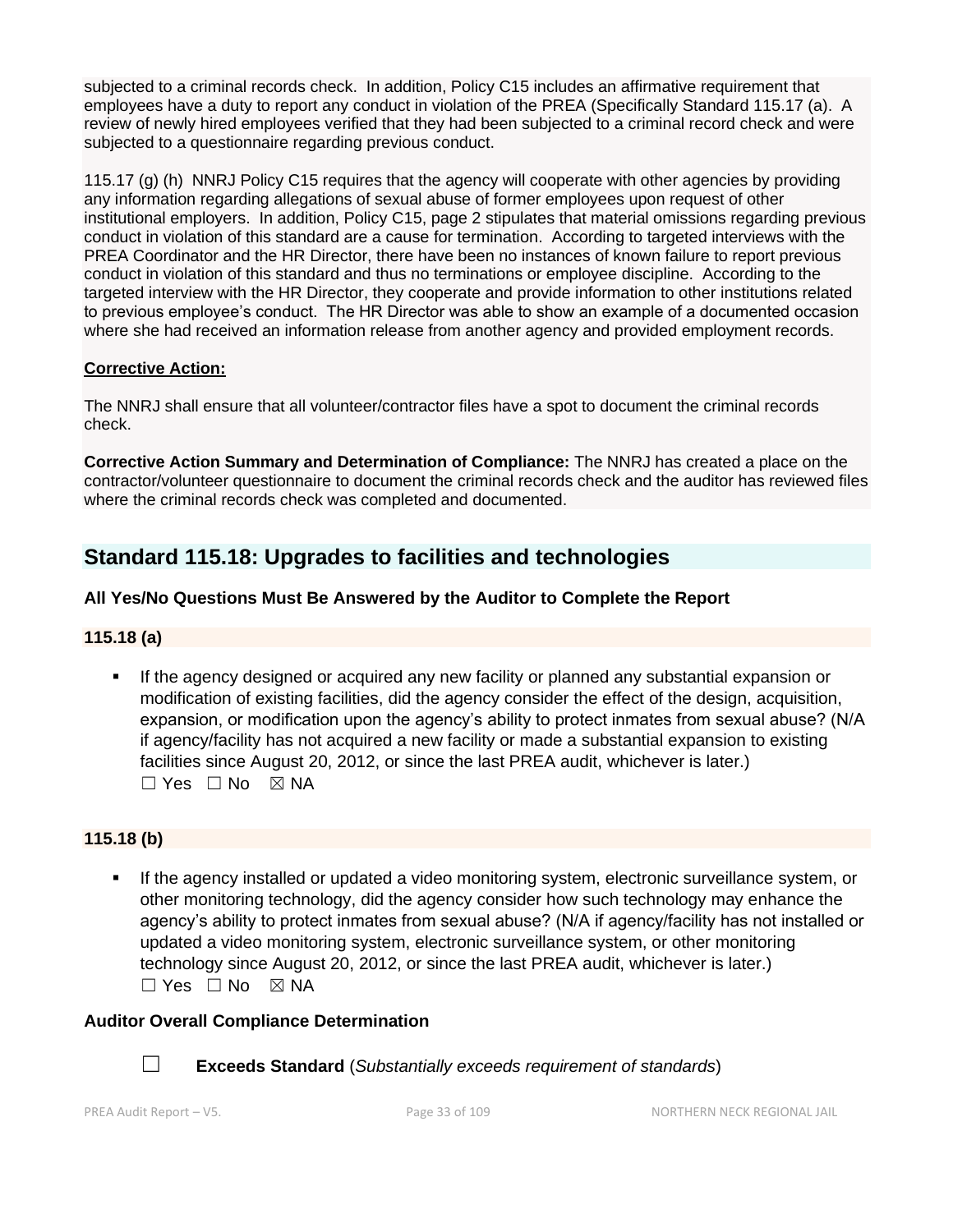- ☒ **Meets Standard** (*Substantial compliance; complies in all material ways with the standard for the relevant review period*)
- ☐ **Does Not Meet Standard** (*Requires Corrective Action*)

## **Instructions for Overall Compliance Determination Narrative**

*The narrative below must include a comprehensive discussion of all the evidence relied upon in making the compliance or non-compliance determination, the auditor's analysis and reasoning, and the auditor's conclusions. This discussion must also include corrective action recommendations where the facility does not meet the standard. These recommendations must be included in the Final Report, accompanied by information on specific corrective actions taken by the facility.*

#### **Evidence Relied upon to make Compliance Determination:**

• **NNRJ Completed PAQ** 

#### **Interviews with the following:**

• **PREA Coordinator**

115.18 (a) (b) According to the NNRJ PAQ and targeted interview with the PREA Coordinator, the NNRJ has not made any substantial expansion to the facility since their last PREA audit.

# **RESPONSIVE PLANNING**

## **Standard 115.21: Evidence protocol and forensic medical examinations**

## **All Yes/No Questions Must Be Answered by the Auditor to Complete the Report**

## **115.21 (a)**

If the agency is responsible for investigating allegations of sexual abuse, does the agency follow a uniform evidence protocol that maximizes the potential for obtaining usable physical evidence for administrative proceedings and criminal prosecutions? (N/A if the agency/facility is not responsible for conducting any form of criminal OR administrative sexual abuse investigations.) ☒ Yes ☐ No ☐ NA

## **115.21 (b)**

- Is this protocol developmentally appropriate for youth where applicable? (N/A if the agency/facility is not responsible for conducting any form of criminal OR administrative sexual abuse investigations.)  $\boxtimes$  Yes  $\Box$  No  $\Box$  NA
- Is this protocol, as appropriate, adapted from or otherwise based on the most recent edition of the U.S. Department of Justice's Office on Violence Against Women publication, "A National Protocol for Sexual Assault Medical Forensic Examinations, Adults/Adolescents," or similarly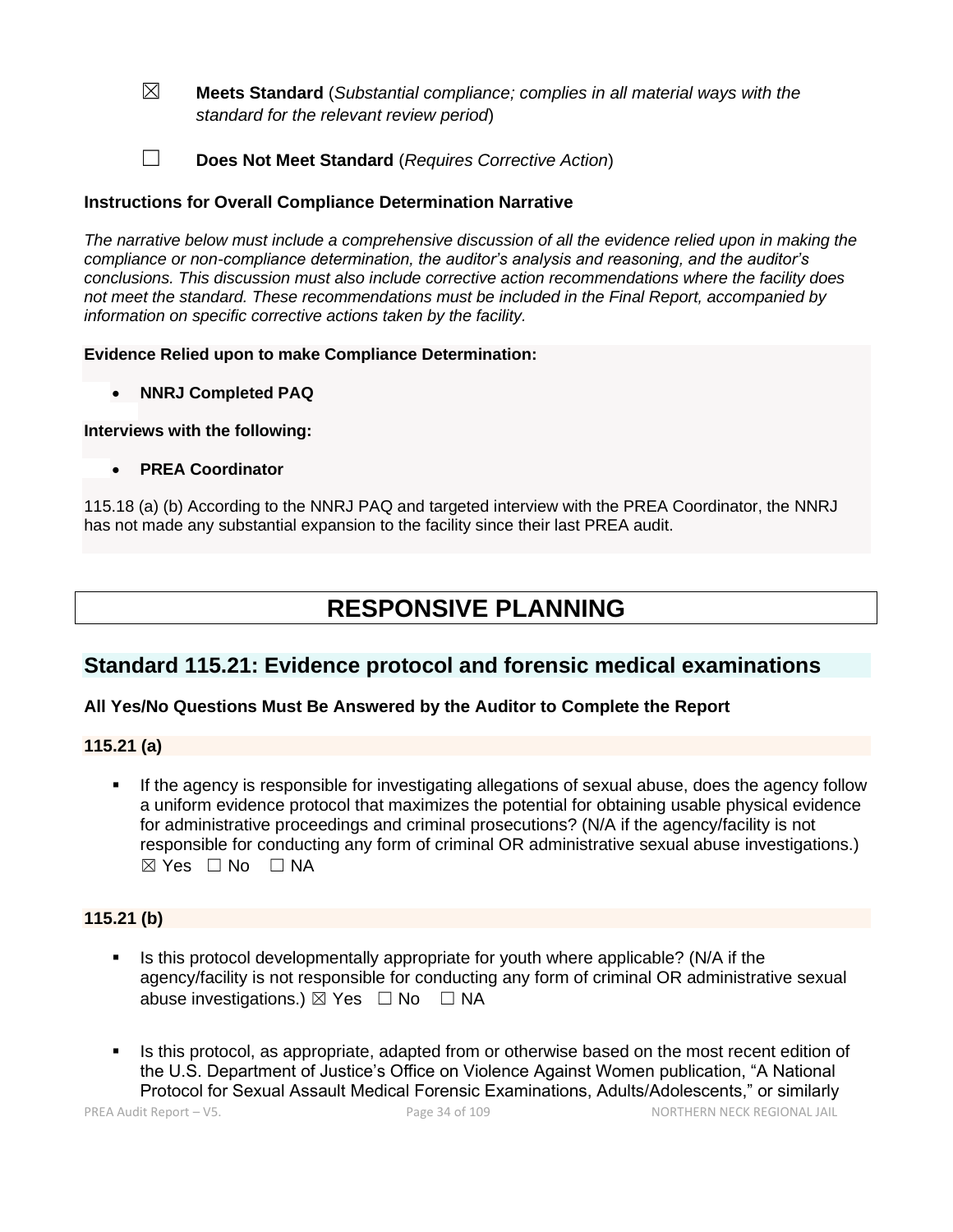comprehensive and authoritative protocols developed after 2011? (N/A if the agency/facility is not responsible for conducting any form of criminal OR administrative sexual abuse investigations.)  $\boxtimes$  Yes  $\Box$  No  $\Box$  NA

## **115.21 (c)**

- Does the agency offer all victims of sexual abuse access to forensic medical examinations, whether on-site or at an outside facility, without financial cost, where evidentiarily or medically appropriate?  $\boxtimes$  Yes  $\Box$  No
- **EXALG** Are such examinations performed by Sexual Assault Forensic Examiners (SAFEs) or Sexual Assault Nurse Examiners (SANEs) where possible?  $\boxtimes$  Yes  $\Box$  No
- **EXTES 18** SANES cannot be made available, is the examination performed by other qualified medical practitioners (they must have been specifically trained to conduct sexual assault forensic exams)?  $\boxtimes$  Yes  $\Box$  No
- **■** Has the agency documented its efforts to provide SAFEs or SANEs?  $\boxtimes$  Yes  $\Box$  No

## **115.21 (d)**

- Does the agency attempt to make available to the victim a victim advocate from a rape crisis center?  $\boxtimes$  Yes  $\Box$  No
- **EXECT** If a rape crisis center is not available to provide victim advocate services, does the agency make available to provide these services a qualified staff member from a community-based organization, or a qualified agency staff member? (N/A if the agency *always* makes a victim advocate from a rape crisis center available to victims.)  $\Box$  Yes  $\Box$  No  $\boxtimes$  NA
- Has the agency documented its efforts to secure services from rape crisis centers? ☒ Yes ☐ No

## **115.21 (e)**

- As requested by the victim, does the victim advocate, qualified agency staff member, or qualified community-based organization staff member accompany and support the victim through the forensic medical examination process and investigatory interviews?  $\boxtimes$  Yes  $\Box$  No
- As requested by the victim, does this person provide emotional support, crisis intervention, information, and referrals?  $\boxtimes$  Yes  $\Box$  No

## **115.21 (f)**

**.** If the agency itself is not responsible for investigating allegations of sexual abuse, has the agency requested that the investigating agency follow the requirements of paragraphs (a) through (e) of this section? (N/A if the agency/facility is responsible for conducting criminal AND administrative sexual abuse investigations.)  $\boxtimes$  Yes  $\Box$  No  $\Box$  NA

## **115.21 (g)**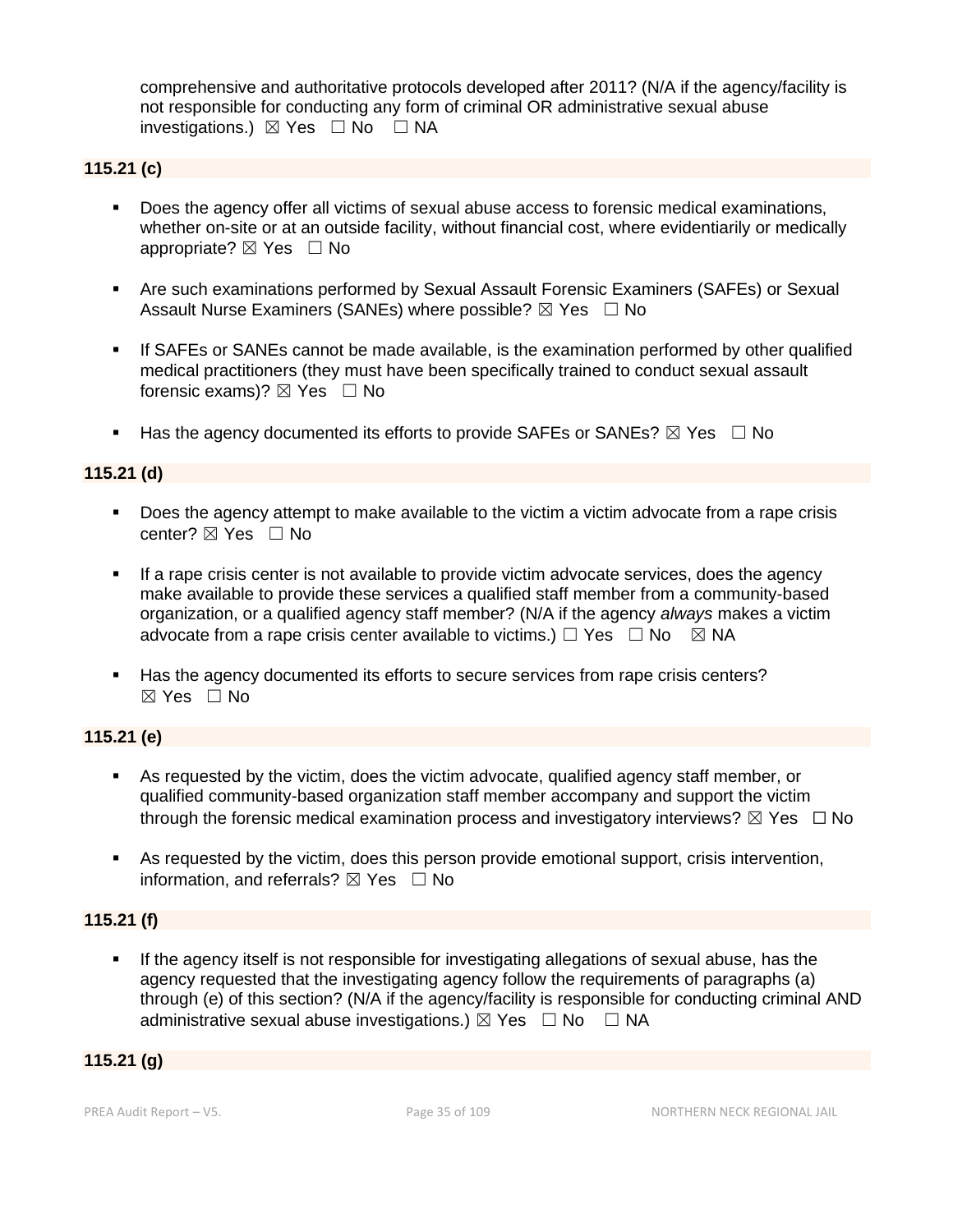■ Auditor is not required to audit this provision.

## **115.21 (h)**

▪ If the agency uses a qualified agency staff member or a qualified community-based staff member for the purposes of this section, has the individual been screened for appropriateness to serve in this role and received education concerning sexual assault and forensic examination issues in general? (N/A if agency *always* makes a victim advocate from a rape crisis center available to victims.)  $\Box$  Yes  $\Box$  No  $\boxtimes$  NA

#### **Auditor Overall Compliance Determination**

- ☐ **Exceeds Standard** (*Substantially exceeds requirement of standards*)
- 
- ☒ **Meets Standard** (*Substantial compliance; complies in all material ways with the standard for the relevant review period*)
- ☐ **Does Not Meet Standard** (*Requires Corrective Action*)

#### **Instructions for Overall Compliance Determination Narrative**

*The narrative below must include a comprehensive discussion of all the evidence relied upon in making the compliance or non-compliance determination, the auditor's analysis and reasoning, and the auditor's conclusions. This discussion must also include corrective action recommendations where the facility does not meet the standard. These recommendations must be included in the Final Report, accompanied by information on specific corrective actions taken by the facility.*

#### **Evidence Relied upon to make Compliance Determination:**

- **NNRJ Completed PAQ**
- **NNRJ Policy J08, pages 6-9**
- **NNRJ Policy C03**
- **Review of MOU with the local police department**
- **Review of MOU with the local forensic specialists**
- **MOU with Confidential Community Support Services Haven Shelter**
- **Review of CSB Contract**
- **Review of incident report logs**
- **Review of all investigations during the last 12 months**
- **Review of training certification of advocates**

**Interviews with the following:**

- **PREA Coordinator**
- **Agency Administrator (Superintendent)**
- **Forensic Personnel who provide SANE/SAFE services to NNRJ Prisoners**
- **Personnel who provide support services to victims of sexual abuse**

115.21 (a) (b) (f) According to the NNRJ Policy J08, page 6, any criminal investigation shall be conducted by the Virginia State Police. In the MOU, the Richmond County Sheriff's Department has agreed to conduct sexual abuse investigations in accordance with PREA standards. The RCSO has agreed to follow the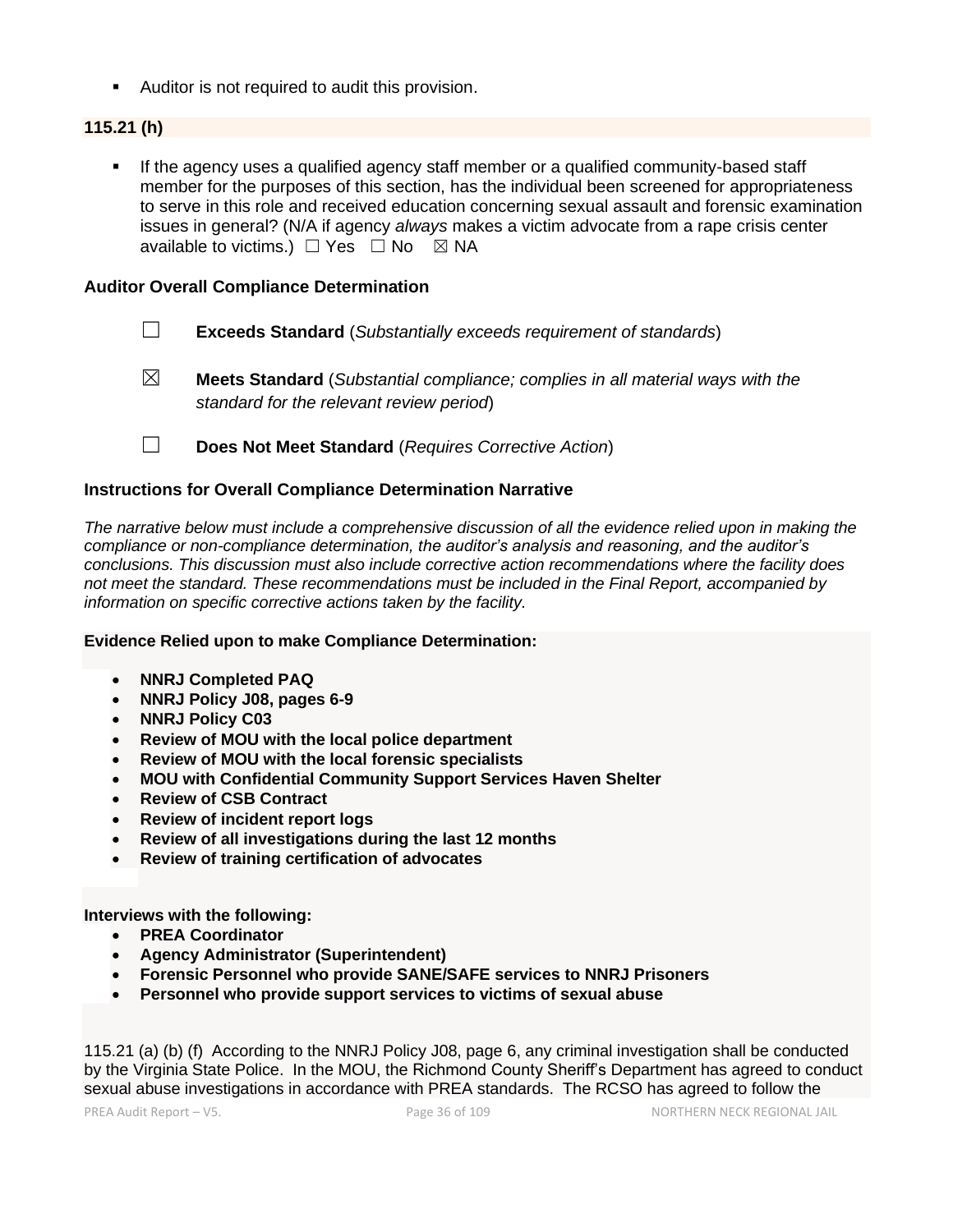nationally accepted protocol for Sexual Assault Medical Forensic Exams published by the USDOJ. According to interviews with random staff, all random staff members identified the PREA Coordinator as the person who conducts sexual assault investigations. The NNRJ provided a signed copy of the MOU to the auditors during the pre-audit phase. This relationship was confirmed during targeted interviews with superintendent as well as the PREA Coordinator.

115.21 (c) According to NNRJ Policy J08 pages 6-8, the agency offers sexual abuse victims access to forensic medical exams off-site through Bon Secours Forensic Nursing services at the St. Mary's Hospital and at no cost to the prisoner, including prophylactic testing/treatment for suspected STIs, and pregnancy testing as applicable. The Auditor reviewed a written MOU with the forensic services provider for the Richmond County Sheriff's Department. The agreement stipulates that examinations shall be conducted by qualified SANE/SAFE experts in accordance with the guidelines of the American Nurses Association as well as the standards of the International Association of Forensic Nurses. Services are available 24 hours per day and 7 days per week. The presence of the agreement was verified with the forensic services provider. In addition, there have been no instances of alleged sexual abuse which required the use of forensic services in the past 12 months. Review of the PREA investigative files for the past 12 months verified that no such instances have occurred.

115.21 (d) (e) (h) According to NNRJ Policy J08 pages 6-8, the NNRJ will make a victim advocate from a rape crisis center available to an abused prisoner The auditor reviewed a MOU with the local CSB who has agreed to provide victim advocacy in accordance with the standard. The auditors verified the agreement by contacting the contracting agency an verifying the agreement is still in place. In addition, the agency verified that their advocates were screened for appropriateness and criminal history and trained in general sexual abuse and forensic examination support and advocacy. According to the NNRJ, no instances of sexual abuse that have required services have occurred in the past 12 months. Review of the PREA investigative files for the past 12 months verified that no such instances have occurred. Targeted interview with the PREA Coordinator also confirmed that the MOU was in place, but no advocacy services had been utilized during the audit period.

115.21 (g) NNRJ Policy J08 pages 6-8 does not distinguish between any agencies investigating instances of sexual abuse, and according to the PREA Coordinator, all investigations are required to be conducted in accordance with their written policy. There are no documents to review where investigation was conducted by state agencies or Department of Justice officials. There is one allegation that is being investigated by the VSP, but the investigation was not completed at the time of the audit. There have been no instances of sexual abuse allegations involving Unites States prisoners.

# **Standard 115.22: Policies to ensure referrals of allegations for investigations**

## **All Yes/No Questions Must Be Answered by the Auditor to Complete the Report**

## **115.22 (a)**

- Does the agency ensure an administrative or criminal investigation is completed for all allegations of sexual abuse?  $\boxtimes$  Yes  $\Box$  No
- Does the agency ensure an administrative or criminal investigation is completed for all allegations of sexual harassment?  $\boxtimes$  Yes  $\Box$  No

#### **115.22 (b)**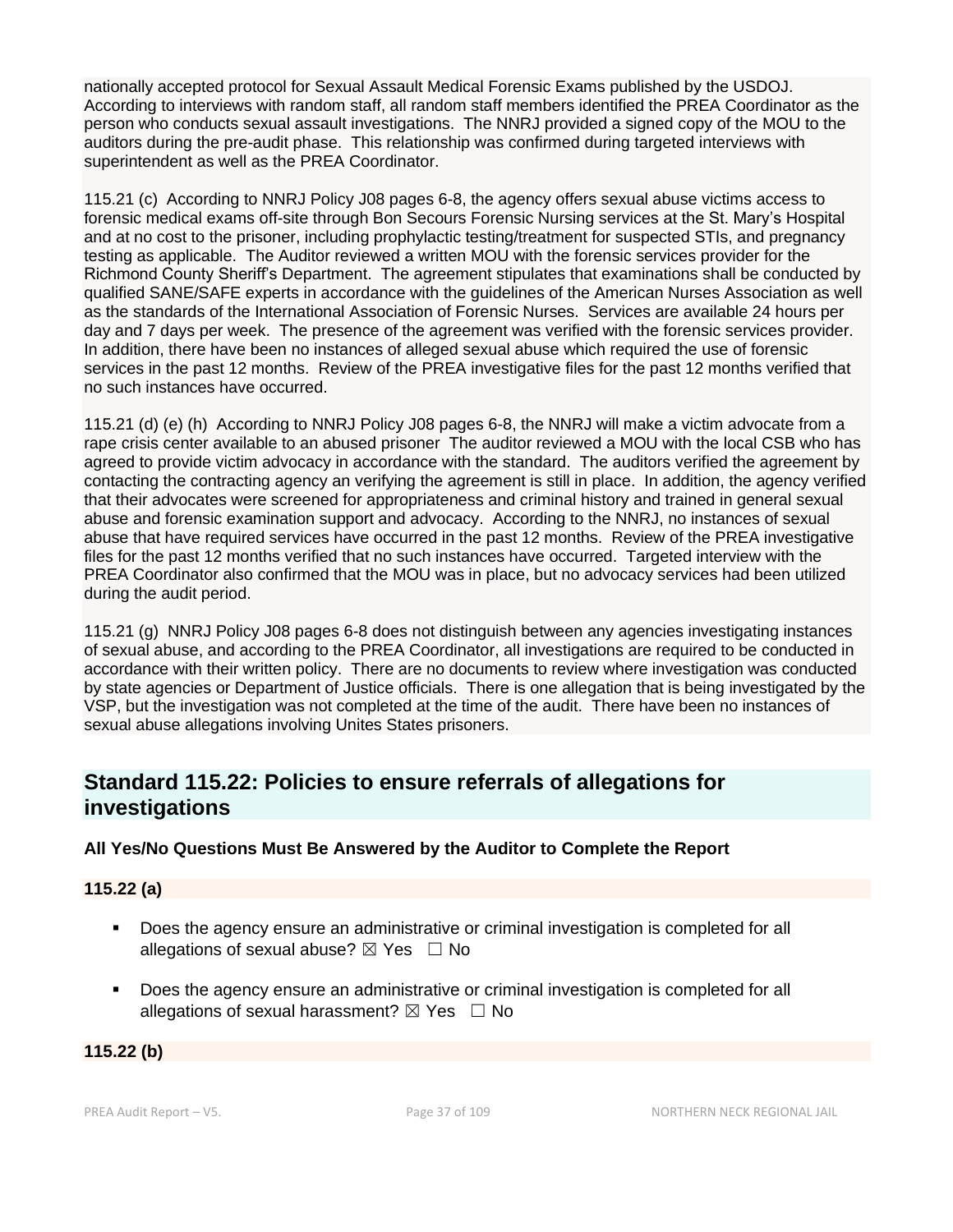- Does the agency have a policy and practice in place to ensure that allegations of sexual abuse or sexual harassment are referred for investigation to an agency with the legal authority to conduct criminal investigations, unless the allegation does not involve potentially criminal behavior? **⊠** Yes □ No
- Has the agency published such policy on its website or, if it does not have one, made the policy available through other means?  $\boxtimes$  Yes  $\Box$  No
- Does the agency document all such referrals?  $\boxtimes$  Yes  $\Box$  No

## **115.22 (c)**

**•** If a separate entity is responsible for conducting criminal investigations, does the policy describe the responsibilities of both the agency and the investigating entity? (N/A if the agency/facility is responsible for criminal investigations. See 115.21(a).)  $\boxtimes$  Yes  $\Box$  No  $\Box$  NA

## **115.22 (d)**

■ Auditor is not required to audit this provision.

#### **115.22 (e)**

■ Auditor is not required to audit this provision.

#### **Auditor Overall Compliance Determination**

- ☐ **Exceeds Standard** (*Substantially exceeds requirement of standards*)
- ☒ **Meets Standard** (*Substantial compliance; complies in all material ways with the standard for the relevant review period*)
- 
- ☐ **Does Not Meet Standard** (*Requires Corrective Action*)

## **Instructions for Overall Compliance Determination Narrative**

*The narrative below must include a comprehensive discussion of all the evidence relied upon in making the compliance or non-compliance determination, the auditor's analysis and reasoning, and the auditor's conclusions. This discussion must also include corrective action recommendations where the facility does not meet the standard. These recommendations must be included in the Final Report, accompanied by information on specific corrective actions taken by the facility.*

#### **Evidence Relied upon to make Compliance Determination:**

- **NNRJ Completed PAQ**
- **NNRJ Policy J08 pages 6-8**
- **NNRJ Policy J07**
- **NNRJ Policy C03**
- **Review of PREA investigations for the last 12 months**
- **Review all investigative files for allegations of sexual abuse or harassment for the past 12 months**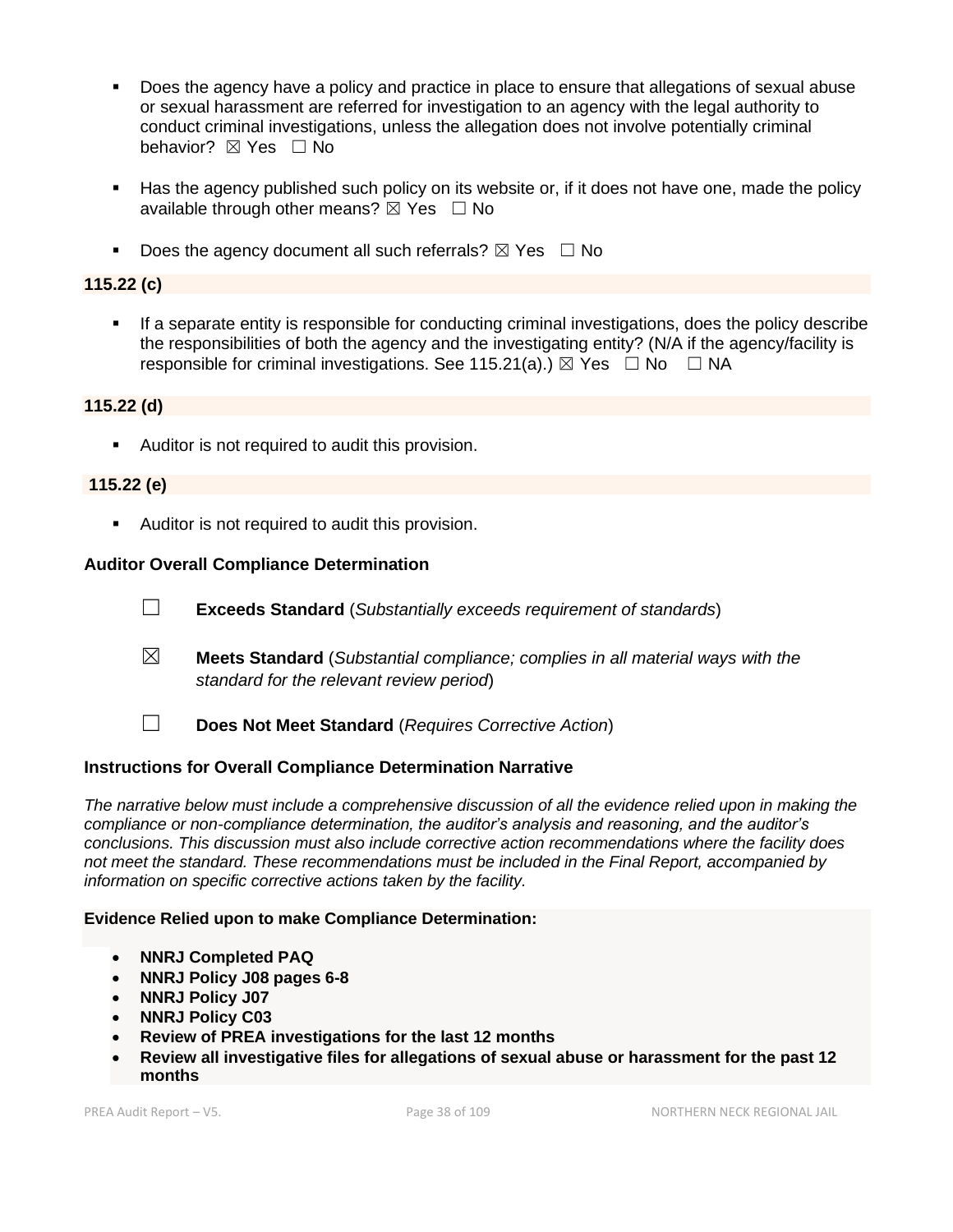• **Review of information from the NNRJ website**

**Interviews with the following:**

- **PREA Coordinator**
- **Agency Administrator (Superintendent)**
- **Investigative Staff**
- **Random Prisoners**

115.22 (a) According to NNRJ Policy J08 pages 6-8 stipulates that all allegations of sexual abuse or harassment are investigated. During the past 12 months, there have been 3 allegations of sexual abuse or harassment. Two allegations were investigated administratively, and one was referred for criminal prosecution. The single criminal investigation is still pending. Targeted interview with the superintendent verified that all allegations of sexual abuse or harassment were investigated, and he went on to describe the process for investigations. According to the Superintendent, once an allegation is received, it is referred for investigation based upon the type of allegation. In the case of a sexual abuse allegation, the first responders and supervisory personnel would initially take action to separate the alleged victim and perpetrator and takes steps to preserved evidence. The on-duty supervisor would brief the facility investigator and PREA Coordinator and depending on the situation initiate a call to the Richmond County Sheriff's Office or State Police to begin a criminal investigation. Essentially, all reports of sexual abuse or harassment are evaluated by the first responders and facility investigators or PREA Coordinator and a determination is made whether to initiate a criminal investigation. If there is no exigency and no evidence that a crime has occurred, the agency initiates an administrative investigation. The incident is investigated and if during the investigation, it is determined that there is evidence to support a crime was committed, the investigation is referred for criminal investigation and referral for prosecution. If there is no evidence that a crime was committed, then the investigation is completed as an administrative investigation. The auditor reviewed all 3 investigative files from the previous 12 months. The files contained the complaint, the source of the complaint, interviews, evidence collected and reviewed, findings and notice to the complaining prisoner as required by the standard. Of the 3 investigations, one was unfounded, one was unsubstantiated and one (pending) substantiated (but awaiting final determination based upon the state police investigation).

115.22 (b) (c) (d) (e) According to NNRJ Policies C03 and J07 requires that all sexual assault allegations that involve evidence of criminal behavior be referred for criminal prosecution. The auditor reviewed the NNRJ website and the agency policy is posted and publicly available as well as the PREA policy. The website also stipulates that the NNRJ is responsible for all administrative investigations and provides and a method for anonymous reporting of sexual abuse or harassment. During an interview with the agency investigator, he verified that investigations that revealed criminal behavior would be immediately referred to the Richmond County Sheriff's Office or the VSP and that those investigations would be referred to the Commonwealth Attorney for prosecution. There are Department of Justice components that have a responsibility to conduct criminal or administrative investigations. The auditor reviewed investigative files and logs for the past 12 months during the on-site document review and there was one investigation referred for criminal investigation in the past 12 months.

# **TRAINING AND EDUCATION**

# **Standard 115.31: Employee training**

## **All Yes/No Questions Must Be Answered by the Auditor to Complete the Report**

## **115.31 (a)**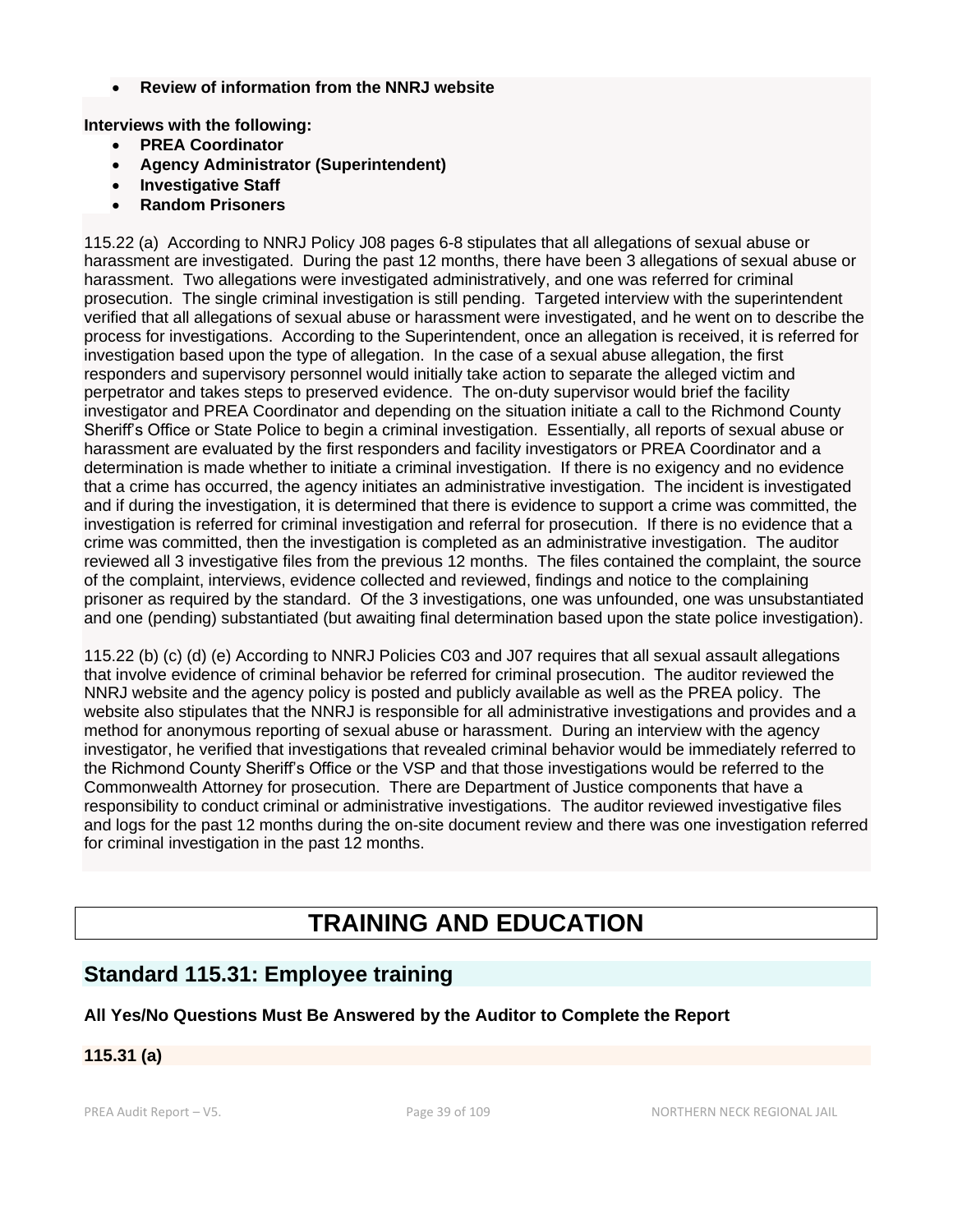- Does the agency train all employees who may have contact with inmates on its zero-tolerance policy for sexual abuse and sexual harassment?  $\boxtimes$  Yes  $\Box$  No
- Does the agency train all employees who may have contact with inmates on how to fulfill their responsibilities under agency sexual abuse and sexual harassment prevention, detection, reporting, and response policies and procedures?  $\boxtimes$  Yes  $\Box$  No
- Does the agency train all employees who may have contact with inmates on inmates' right to be free from sexual abuse and sexual harassment  $\boxtimes$  Yes  $\Box$  No
- Does the agency train all employees who may have contact with inmates on the right of inmates and employees to be free from retaliation for reporting sexual abuse and sexual harassment? ☒ Yes ☐ No
- Does the agency train all employees who may have contact with inmates on the dynamics of sexual abuse and sexual harassment in confinement?  $\boxtimes$  Yes  $\Box$  No
- Does the agency train all employees who may have contact with inmates on the common reactions of sexual abuse and sexual harassment victims?  $\boxtimes$  Yes  $\Box$  No
- Does the agency train all employees who may have contact with inmates on how to detect and respond to signs of threatened and actual sexual abuse?  $\boxtimes$  Yes  $\Box$  No
- Does the agency train all employees who may have contact with inmates on how to avoid inappropriate relationships with inmates?  $\boxtimes$  Yes  $\Box$  No
- Does the agency train all employees who may have contact with inmates on how to communicate effectively and professionally with inmates, including lesbian, gay, bisexual, transgender, intersex, or gender nonconforming inmates?  $\boxtimes$  Yes  $\Box$  No
- **•** Does the agency train all employees who may have contact with inmates on how to comply with relevant laws related to mandatory reporting of sexual abuse to outside authorities?  $\boxtimes$  Yes  $\Box$  No

## **115.31 (b)**

- **■** Is such training tailored to the gender of the inmates at the employee's facility?  $\boxtimes$  Yes  $\Box$  No
- **EXECT** Have employees received additional training if reassigned from a facility that houses only male inmates to a facility that houses only female inmates, or vice versa?  $\boxtimes$  Yes  $\Box$  No

#### **115.31 (c)**

- Have all current employees who may have contact with inmates received such training?  $\boxtimes$  Yes  $\Box$  No
- **•** Does the agency provide each employee with refresher training every two years to ensure that all employees know the agency's current sexual abuse and sexual harassment policies and procedures? ⊠ Yes □ No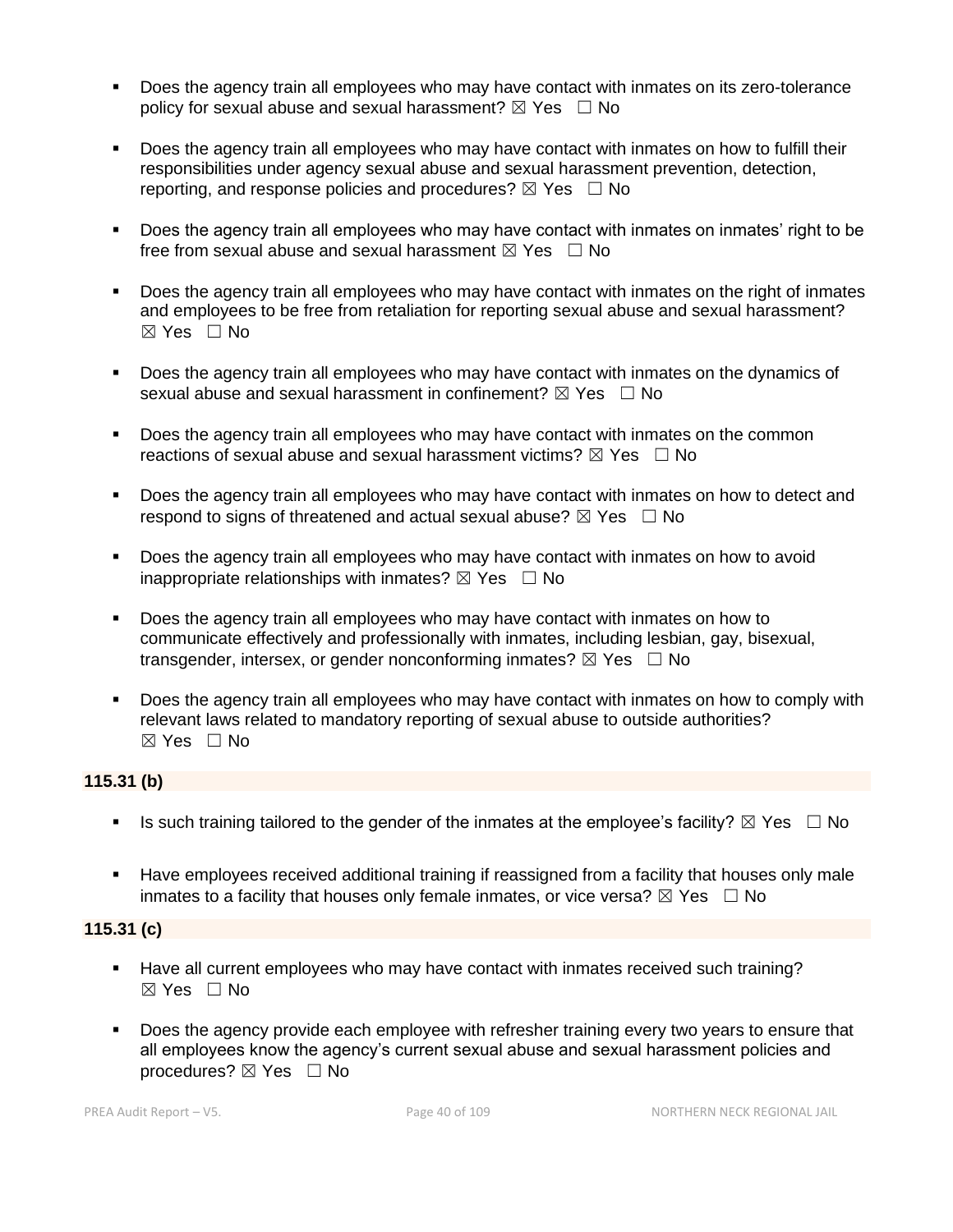▪ In years in which an employee does not receive refresher training, does the agency provide refresher information on current sexual abuse and sexual harassment policies?  $\boxtimes$  Yes  $\Box$  No

#### **115.31 (d)**

Does the agency document, through employee signature or electronic verification, that employees understand the training they have received?  $\boxtimes$  Yes  $\Box$  No

## **Auditor Overall Compliance Determination**

- ☐ **Exceeds Standard** (*Substantially exceeds requirement of standards*)
- ☒ **Meets Standard** (*Substantial compliance; complies in all material ways with the standard for the relevant review period*)
- ☐ **Does Not Meet Standard** (*Requires Corrective Action*)

#### **Instructions for Overall Compliance Determination Narrative**

*The narrative below must include a comprehensive discussion of all the evidence relied upon in making the compliance or non-compliance determination, the auditor's analysis and reasoning, and the auditor's conclusions. This discussion must also include corrective action recommendations where the facility does not meet the standard. These recommendations must be included in the Final Report, accompanied by information on specific corrective actions taken by the facility.*

#### **Evidence Relied upon to make Compliance Determination:**

- **NNRJ Completed PAQ**
- **NNRJ Policy J07**
- **NNRJ PREA Training Curriculum**
- **Training Rosters for Non-Sworn and Sworn Staff 2019, 2020**
- **Policy Review Acknowledgements for Non-Sworn and Sworn Staff**

**Interviews with the following:**

- **PREA Coordinator**
- **Random Staff**
- **Training Coordinator**

115.31 (a) (b) (d) (c) According to NNRJ Policy J07 pages 1-2, all employees, contractors, volunteers and non-sworn staff members who have contact with prisoners receive training. According to the policy, mental health and medical personnel receive specialized training. In order to confirm that compliance with this standard, the auditor reviewed the written training curriculum and during the pre-audit period, reviewed a sampling of training documentation with attendance rosters and employee acknowledgements, as well as logs of training attendance. In addition, during the on-site portion of the audit, the auditor verified the training of staff by making spot checks of officer training files to match the training rosters with the files for verification of training attendance. Furthermore, the auditor reviewed the entire training logs for all employees who had received training for the current year. During the random staff interviews, all 12 random employees as well as the targeted staff recall having annual PREA training. During the random staff interviews, the auditor asked the employees if they recalled being trained on each required element of the PREA training. None of the employee interviewed remembered all elements of the training. The auditor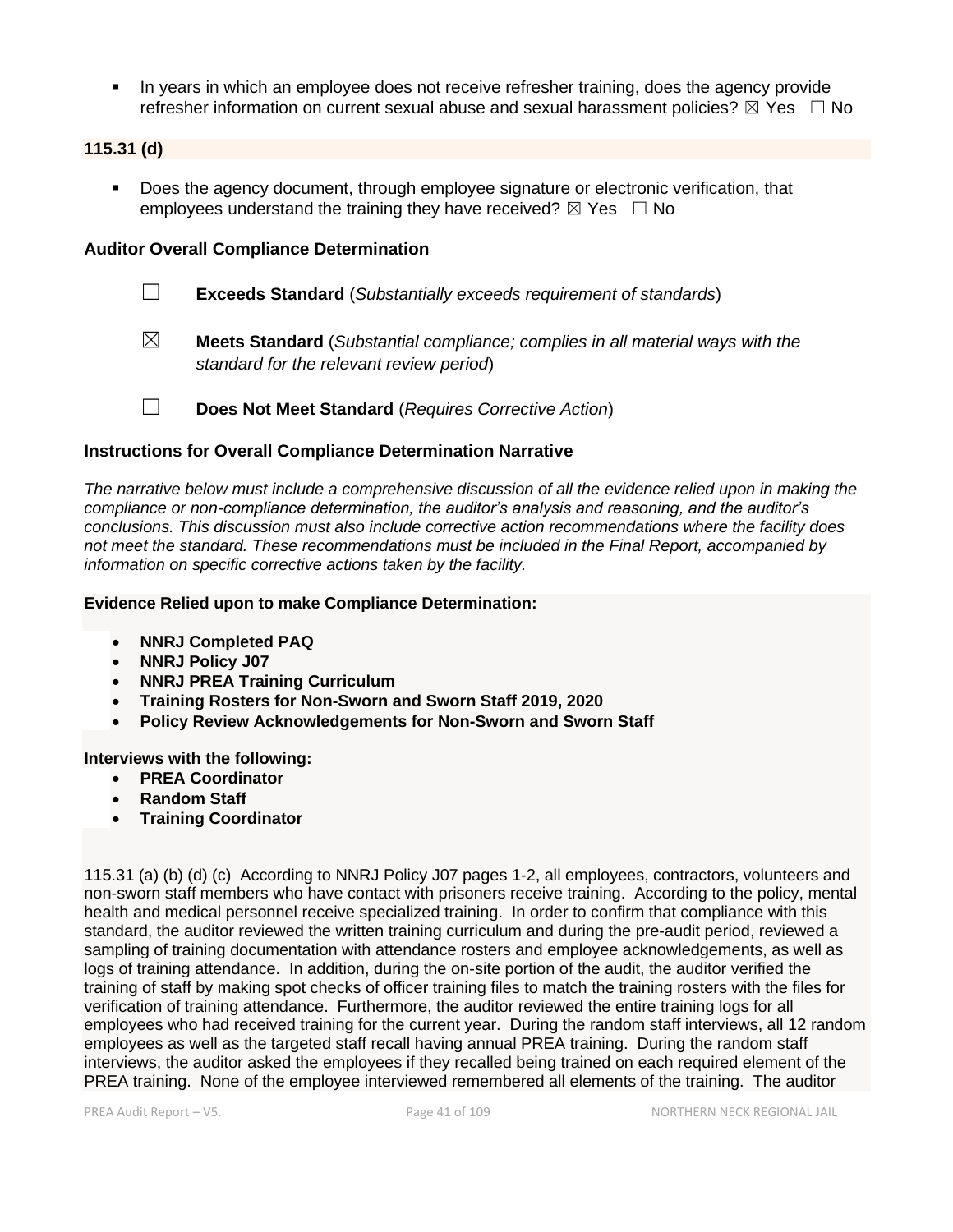reviewed the PREA training curriculum and verified that each of the elements of the standard are included in the standard. There are 10 specific elements of PREA training that are required and there are listed along with the corresponding page of the training curriculum: (1) page 2, (2) page 2, (3) page 1, (4) page 1, (5) page 4, (6) pages 4-6 (7) pages 4-6, (8) 5-7, (9) pages 10-11, (10) page 2. All employees are provided training that it tailored to both male and female prisoners. During interviews with the PREA Coordinator and Training Coordinator, both confirmed that no employee is permitted to have contact with prisoners prior to receiving PREA training during orientation.

115.31 (c) The NNRJ Policy J07, pages 1-2 stipulates that all employees will be provided initial PREA training and receive refresher training every two years. Since the last PREA audit, according to the training documents that were reviewed by the auditor indicated that all staff members have been trained in the PREA standards and all staff members have been trained in the PREA standards in the last 12 months. 100% of all staff and volunteers according to the submitted PAQ. During the on-site portion of the audit during the document review, the auditor verified that the newly hired employees for the past 12 months had received PREA training during orientation.

115.31 (d) According to Policy J07, pages 1-2, all employees, volunteers and contractors are required to sign an acknowledgement form verifying their understanding of the training. Examples of the acknowledgement form were reviewed during the pre-audit phase. During the on-site portion of the audit and document review, the auditor spot checked employee training records.

# **Standard 115.32: Volunteer and contractor training**

## **All Yes/No Questions Must Be Answered by the Auditor to Complete the Report**

## **115.32 (a)**

■ Has the agency ensured that all volunteers and contractors who have contact with inmates have been trained on their responsibilities under the agency's sexual abuse and sexual harassment prevention, detection, and response policies and procedures?  $\boxtimes$  Yes  $\Box$  No

## **115.32 (b)**

Have all volunteers and contractors who have contact with inmates been notified of the agency's zero-tolerance policy regarding sexual abuse and sexual harassment and informed how to report such incidents (the level and type of training provided to volunteers and contractors shall be based on the services they provide and level of contact they have with inmates)? ⊠ Yes □ No

#### **115.32 (c)**

■ Does the agency maintain documentation confirming that volunteers and contractors understand the training they have received?  $\boxtimes$  Yes  $\Box$  No

## **Auditor Overall Compliance Determination**



☐ **Exceeds Standard** (*Substantially exceeds requirement of standards*)



- 
- 
- ☒ **Meets Standard** (*Substantial compliance; complies in all material ways with the standard for the relevant review period*)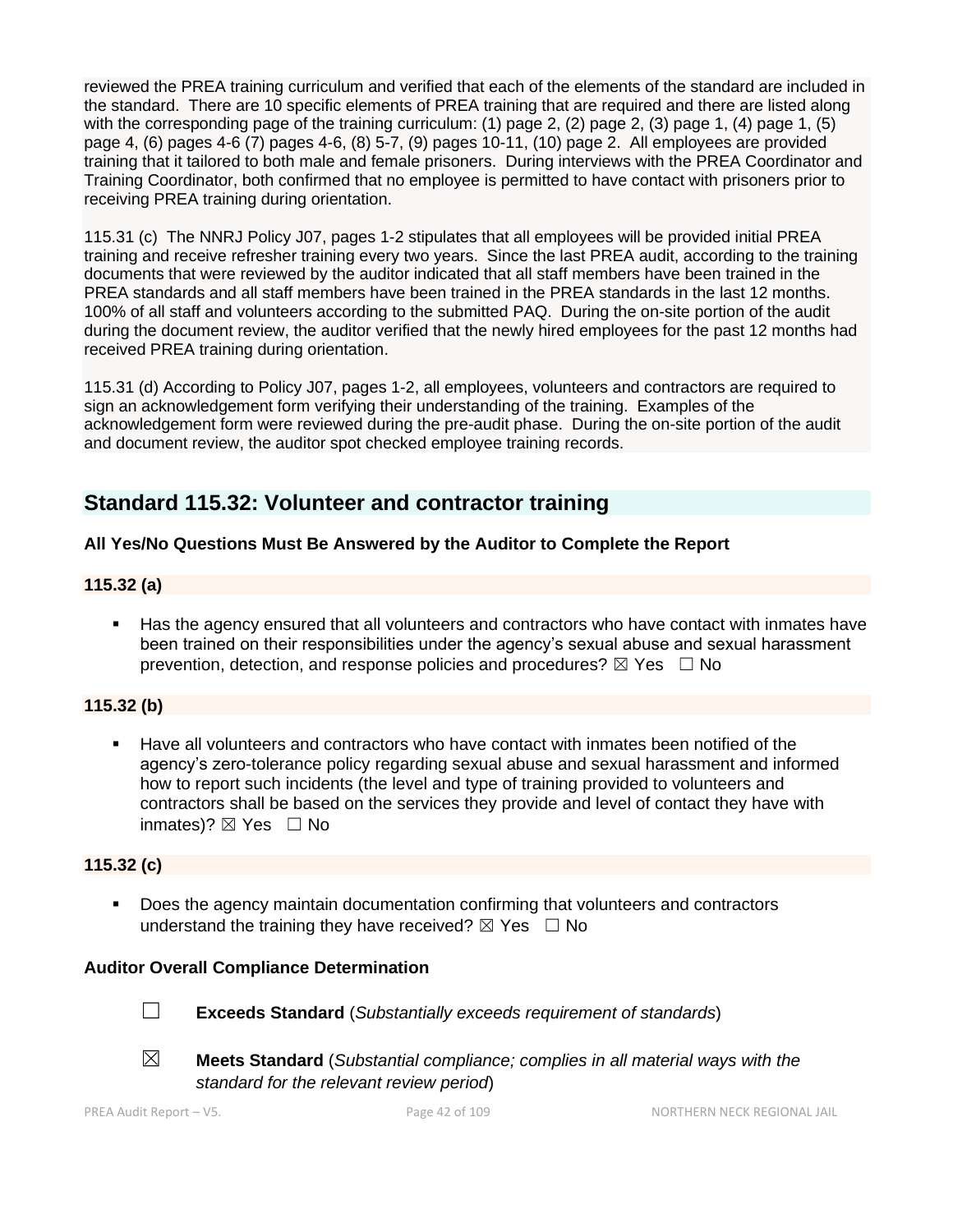☐ **Does Not Meet Standard** (*Requires Corrective Action*)

#### **Instructions for Overall Compliance Determination Narrative**

*The narrative below must include a comprehensive discussion of all the evidence relied upon in making the compliance or non-compliance determination, the auditor's analysis and reasoning, and the auditor's conclusions. This discussion must also include corrective action recommendations where the facility does not meet the standard. These recommendations must be included in the Final Report, accompanied by information on specific corrective actions taken by the facility.*

#### **Evidence Relied upon to make Compliance Determination:**

- **NNRJ Completed PAQ**
- **NNRJ Policy J08, Pages 5**
- **NNRJ Policy J07, Pages 1-2**
- **NNRJ Policy O07, Page 2**
- **NNRJ PREA Training Curriculum**
- **Training Rosters for Non-sworn Staff 2019, 2020**
- **Training Acknowledgements for Non-sworn Staff**

**Interviews with the following:**

- **PREA Coordinator**
- **Contract Staff**
- **Volunteer Staff**
- **Training Coordinator**

115.32 (a) (b) (c) NNRJ Policy J07, pages 1-2 requires that all volunteers and contractors receive training regarding the PREA. This training is required to be completed prior to contact with any prisoners. According to targeted interviews with PREA Coordinator and Training Coordinator, they require that anyone who has any contact with prisoners undergo the same training as sworn staff regarding the PREA despite the fact it is not required by the standard. During the document review, the auditor was able to verify that the contractors/volunteers who had been trained were required to sign an acknowledgement that they had received and understood the PREA training. During targeted interviews with contract staff members, each of the interviewees told the auditors that they recalled having the PREA training and knew of the NNRJ's zero-tolerance policy against sexual abuse and harassment. In addition, during targeted interviews with the PREA Coordinator and Training Coordinator verified that training acknowledgements were retained in the files.

## **Standard 115.33: Inmate education**

## **All Yes/No Questions Must Be Answered by the Auditor to Complete the Report**

#### **115.33 (a)**

During intake, do inmates receive information explaining the agency's zero-tolerance policy regarding sexual abuse and sexual harassment?  $\boxtimes$  Yes  $\Box$  No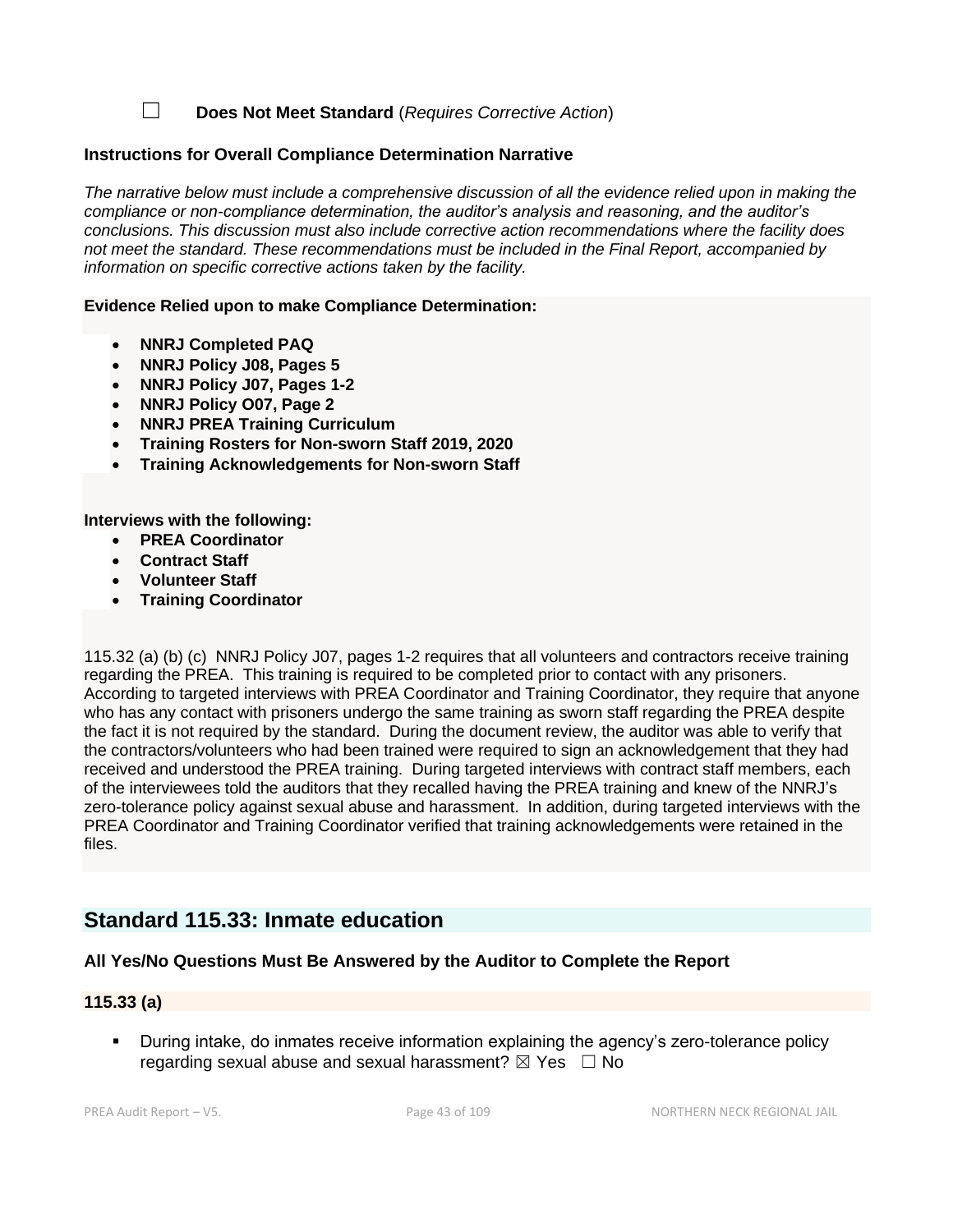▪ During intake, do inmates receive information explaining how to report incidents or suspicions of sexual abuse or sexual harassment?  $\boxtimes$  Yes  $\Box$  No

## **115.33 (b)**

- Within 30 days of intake, does the agency provide comprehensive education to inmates either in person or through video regarding: Their rights to be free from sexual abuse and sexual harassment?  $\boxtimes$  Yes  $\Box$  No
- Within 30 days of intake, does the agency provide comprehensive education to inmates either in person or through video regarding: Their rights to be free from retaliation for reporting such incidents? ⊠ Yes □ No
- Within 30 days of intake, does the agency provide comprehensive education to inmates either in person or through video regarding: Agency policies and procedures for responding to such incidents? ⊠ Yes □ No

## **115.33 (c)**

- **■** Have all inmates received the comprehensive education referenced in 115.33(b)?  $\boxtimes$  Yes  $\Box$ No
- Do inmates receive education upon transfer to a different facility to the extent that the policies and procedures of the inmate's new facility differ from those of the previous facility? ☒ Yes ☐ No

## **115.33 (d)**

- Does the agency provide inmate education in formats accessible to all inmates including those who are limited English proficient?  $\boxtimes$  Yes  $\Box$  No
- Does the agency provide inmate education in formats accessible to all inmates including those who are deaf?  $\boxtimes$  Yes  $\Box$  No
- Does the agency provide inmate education in formats accessible to all inmates including those who are visually impaired?  $\boxtimes$  Yes  $\Box$  No
- Does the agency provide inmate education in formats accessible to all inmates including those who are otherwise disabled?  $\boxtimes$  Yes  $\Box$  No
- Does the agency provide inmate education in formats accessible to all inmates including those who have limited reading skills?  $\boxtimes$  Yes  $\Box$  No

#### **115.33 (e)**

▪ Does the agency maintain documentation of inmate participation in these education sessions?  $\boxtimes$  Yes  $\Box$  No

#### **115.33 (f)**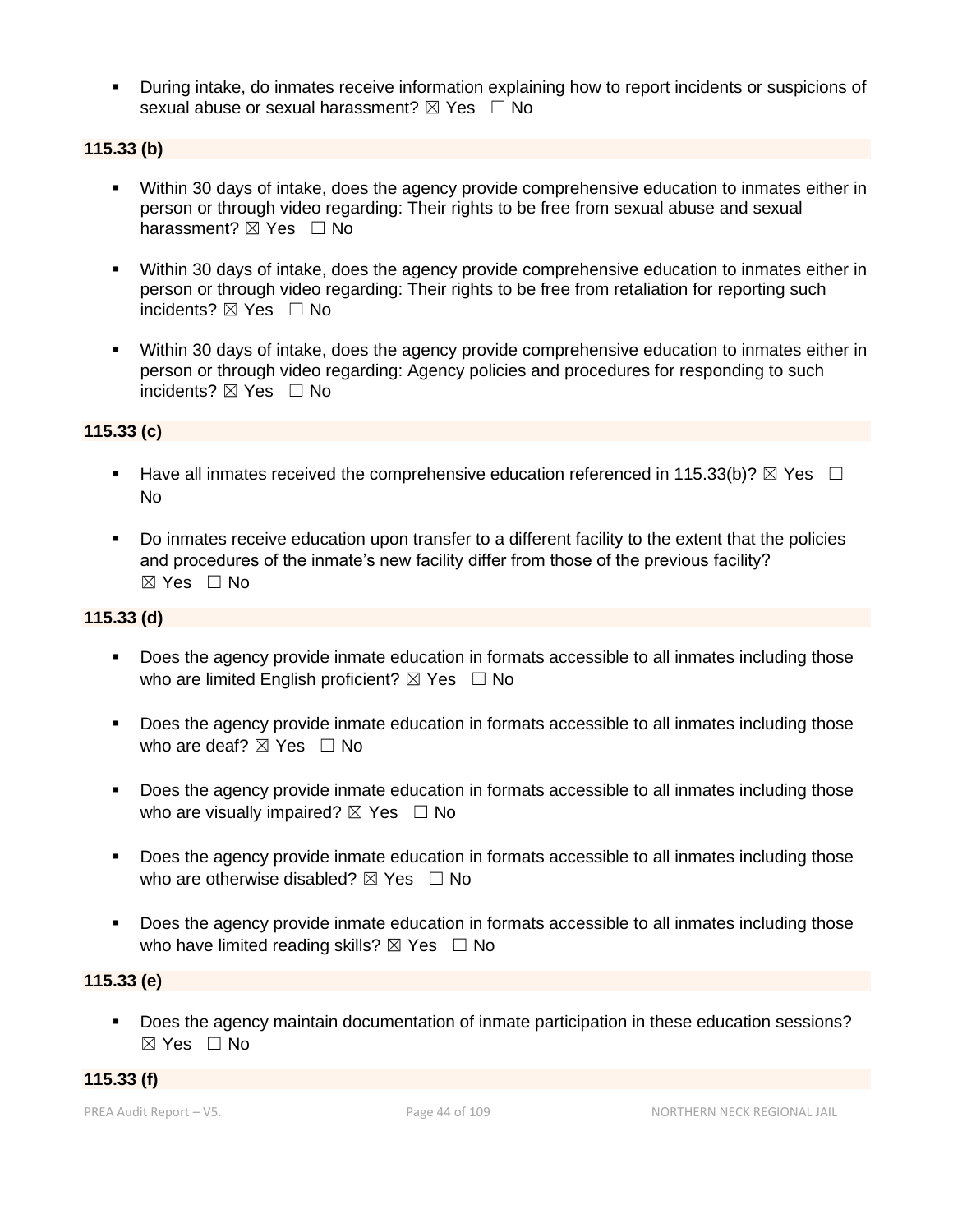In addition to providing such education, does the agency ensure that key information is continuously and readily available or visible to inmates through posters, inmate handbooks, or other written formats?  $\Box$  Yes  $\boxtimes$  No

## **Auditor Overall Compliance Determination**

- ☐ **Exceeds Standard** (*Substantially exceeds requirement of standards*)
- ☐ **Meets Standard** (*Substantial compliance; complies in all material ways with the standard for the relevant review period*)
- ☒ **Does Not Meet Standard** (*Requires Corrective Action*)

#### **Instructions for Overall Compliance Determination Narrative**

*The narrative below must include a comprehensive discussion of all the evidence relied upon in making the compliance or non-compliance determination, the auditor's analysis and reasoning, and the auditor's conclusions. This discussion must also include corrective action recommendations where the facility does not meet the standard. These recommendations must be included in the Final Report, accompanied by information on specific corrective actions taken by the facility.*

#### **Evidence Relied upon to make Compliance Determination:**

- **NNRJ Completed PAQ**
- **NNRJ Policy J07, Page 2**
- **NNRJ Policy J08, Page 6**
- **NNRJ Sexual Misconduct Orientation Form**

• **Classification records**

**Interviews with the following:**

- **PREA Coordinator**
- **Random Inmates**
- **Intake Staff**

115.33 (a) The NNRJ PREA Policy J07, Page 2 is written in accordance with the policy. The auditor reviewed the intake process during the site review but was unable to observe a prisoner being explained the PREA Orientation form. In both informal discussions with intake staff as well as formal specialized interviews with intake staff, all officers told me that they explained the agency's zero tolerance policy regarding sexual abuse and harassment, they explained to the newly committed inmates that they could report any instances of abuse or harassment to staff and use the prisoner telephone system to report abuse to the listed hotline. Interviews with intake staff, both informally and formally, verified that all prisoners, including any transferred from another facility, are given the PREA orientation. Further probing during the informal and formal staff interviews revealed that inmates who were LEP would be provided the orientation using a language interpreter service. The auditor conducted random prisoner interviews. The majority of the prisoners said that they would just tell the staff and most also referenced the use of a sexual abuse hotline. There were prisoners, who responded that they did not remember receiving the initial orientation, stated that they were under the influence of drugs and/or alcohol at the time of commitment. The NNRJ PAQ reported that during the last year 3239 persons were committed to jail and 3239 prisoners were given the initial PREA information in accordance with the standard. The auditor reviewed an initial sampling of random prisoner records files. In each case, the file contained the prisoner PREA orientation, signed by the prisoner at the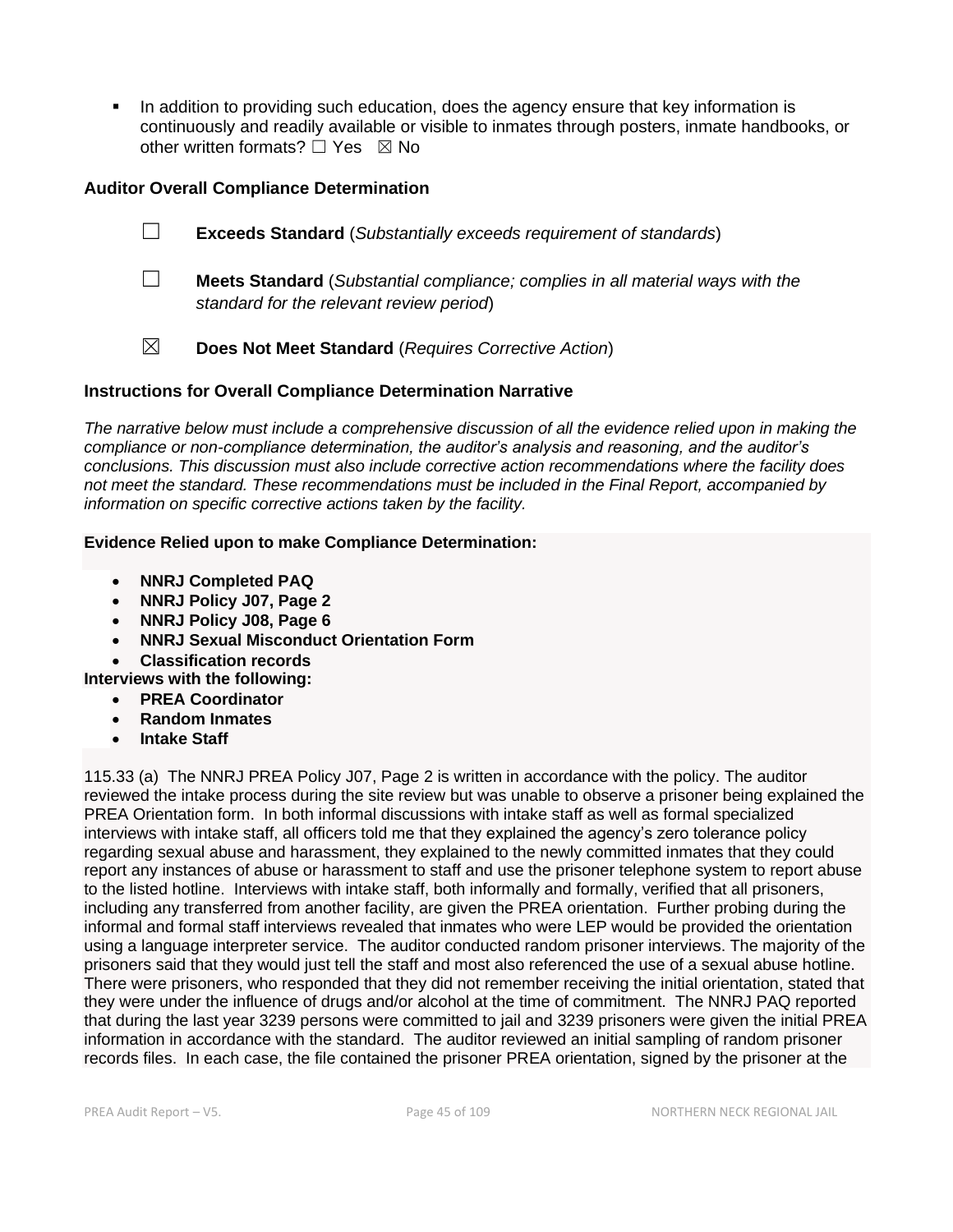time of admission. This verified what the auditor personally observed, what the interviews revealed, what was required by policy and what was reported in the submitted PAQ.

115.33 (b)(c) The NNRJ admitted 3239 inmates in the last twelve months, 793 of those prisoners served 30 days or more and 793 received the comprehensive education. The auditor reviewed the records that are kept in the inmate files and were submitted to the auditor as a sample. The auditor reviewed random inmate files to verify the commitment date and compared them to the date recorded in the classification documents. There were no instances where the prisoners were provided training beyond the time required by the standard. The auditor interviewed random prisoners, and all of the prisoners reported that they remembered being informed of the facility's zero tolerance policy and how to report sexual abuse and harassment. Most prisoners quoted the telephone hotline number. Prisoners responded that they received that information upon admission.

115.33 (d)(e) In addition, Policy J07 page 2 indicates that all prisoners who are classified either into general population or restrictive housing are provided comprehensive education during the inmate classification process and this education is done by video. During a targeted interview with the PREA Coordinator, she told me that in any case where a prisoner was unable to understand the education booklet because they were LEP, he would use the language interpretive service. Further, if they are cognitively disabled, or had low vision or were hard of hearing, he would make accommodations in accordance with their disability. However, she has had no instances during this audit period where accommodations beyond the language interpretive services were required. The PREA coordinator also documents each educational session and the auditor reviewed samples of the documentation. The prisoners are required to acknowledge their participation in the training session, and this is retained in the prisoner's file.

115.33 (f) As part of the PAQ, the NNRJ submitted copies of PREA informational brochures that specifically stated that the agency had a zero tolerance policy for sexual abuse or harassment. During the site review, the auditor personally observed no posters in inmate housing areas or around inmate telephones as well as common inmate areas such as classrooms. During random inmate interviews, the prisoners told the auditor that they could report sexual abuse of harassment through the telephone system or tell and officer.

**Corrective Action:** List the address of the third-party reporting contact on the PREA signage and make information more readily available to the population. This includes signs or other information that is available in formats that useful for the prisoners. Provide additional resources where key information is readily available to the prisoners.

**Corrective Action Summary and Determination of Compliance:** The NNRJ has created signs with include contact information for reporting. The signs are located in common areas throughout the jail. In addition, the inmate telephones have also been adapted to require that prisoners hear information related to how to report sexual abuse and their right to be free from sexual abuse or harassment.

# **Standard 115.34: Specialized training: Investigations**

## **All Yes/No Questions Must Be Answered by the Auditor to Complete the Report**

## **115.34 (a)**

In addition to the general training provided to all employees pursuant to §115.31, does the agency ensure that, to the extent the agency itself conducts sexual abuse investigations, its investigators receive training in conducting such investigations in confinement settings? (N/A if the agency does not conduct any form of administrative or criminal sexual abuse investigations. See 115.21(a).)  $\boxtimes$  Yes  $\Box$  No  $\Box$  NA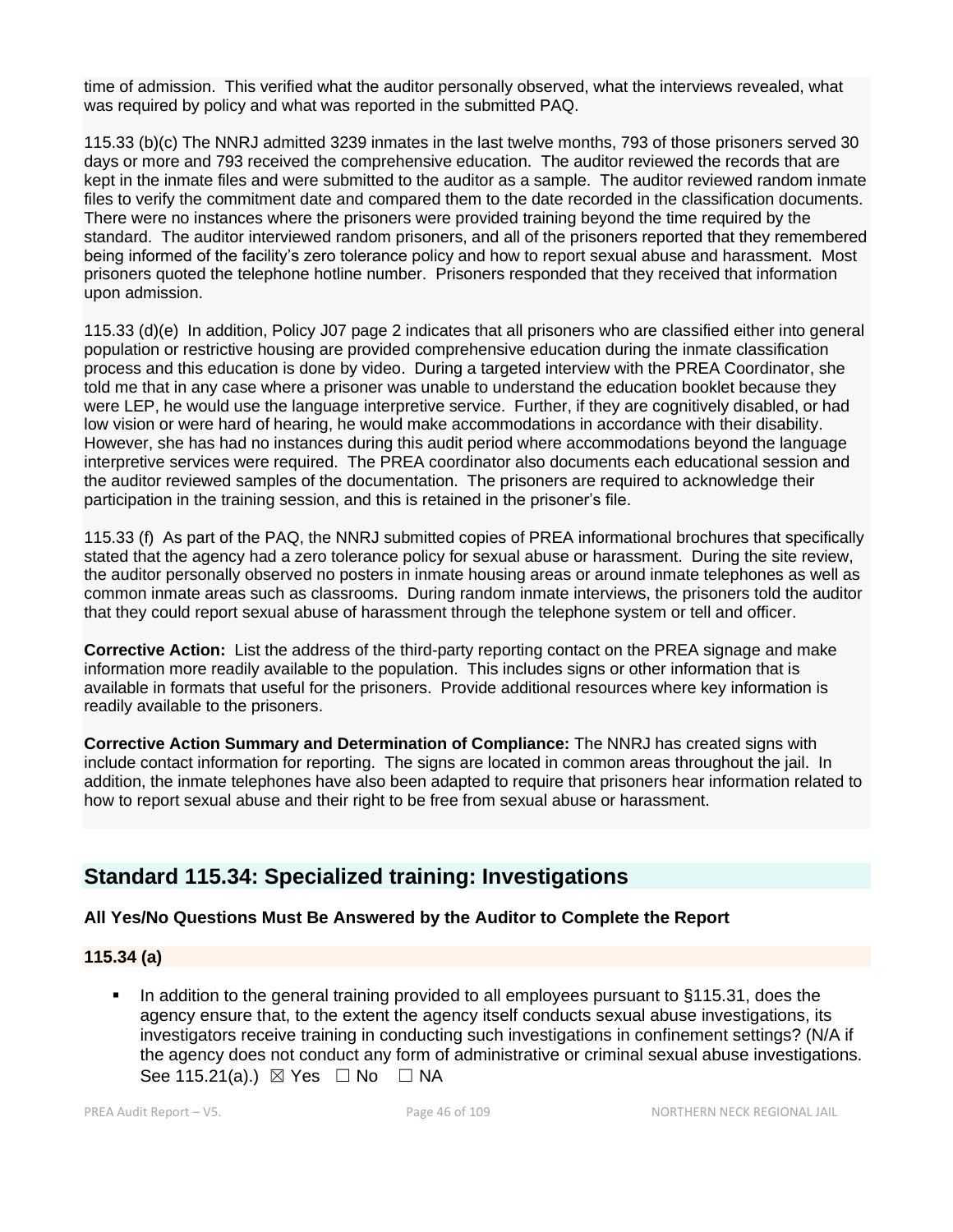## **115.34 (b)**

- Does this specialized training include techniques for interviewing sexual abuse victims? (N/A if the agency does not conduct any form of administrative or criminal sexual abuse investigations. See 115.21(a).)  $\boxtimes$  Yes  $\Box$  No  $\Box$  NA
- Does this specialized training include proper use of Miranda and Garrity warnings? (N/A if the agency does not conduct any form of administrative or criminal sexual abuse investigations. See 115.21(a).)  $\boxtimes$  Yes  $\Box$  No  $\Box$  NA
- Does this specialized training include sexual abuse evidence collection in confinement settings? (N/A if the agency does not conduct any form of administrative or criminal sexual abuse investigations. See 115.21(a).)  $\boxtimes$  Yes  $\Box$  No  $\Box$  NA
- Does this specialized training include the criteria and evidence required to substantiate a case for administrative action or prosecution referral? (N/A if the agency does not conduct any form of administrative or criminal sexual abuse investigations. See 115.21(a).)  $\boxtimes$  Yes  $\Box$  No  $\Box$  NA

## **115.34 (c)**

Does the agency maintain documentation that agency investigators have completed the required specialized training in conducting sexual abuse investigations? (N/A if the agency does not conduct any form of administrative or criminal sexual abuse investigations. See 115.21(a).)  $\boxtimes$  Yes  $\Box$  No  $\Box$  NA

#### **115.34 (d)**

■ Auditor is not required to audit this provision.

#### **Auditor Overall Compliance Determination**

- ☐ **Exceeds Standard** (*Substantially exceeds requirement of standards*)
- ☒ **Meets Standard** (*Substantial compliance; complies in all material ways with the standard for the relevant review period*)
- ☐ **Does Not Meet Standard** (*Requires Corrective Action*)

#### **Instructions for Overall Compliance Determination Narrative**

*The narrative below must include a comprehensive discussion of all the evidence relied upon in making the compliance or non-compliance determination, the auditor's analysis and reasoning, and the auditor's conclusions. This discussion must also include corrective action recommendations where the facility does not meet the standard. These recommendations must be included in the Final Report, accompanied by information on specific corrective actions taken by the facility.*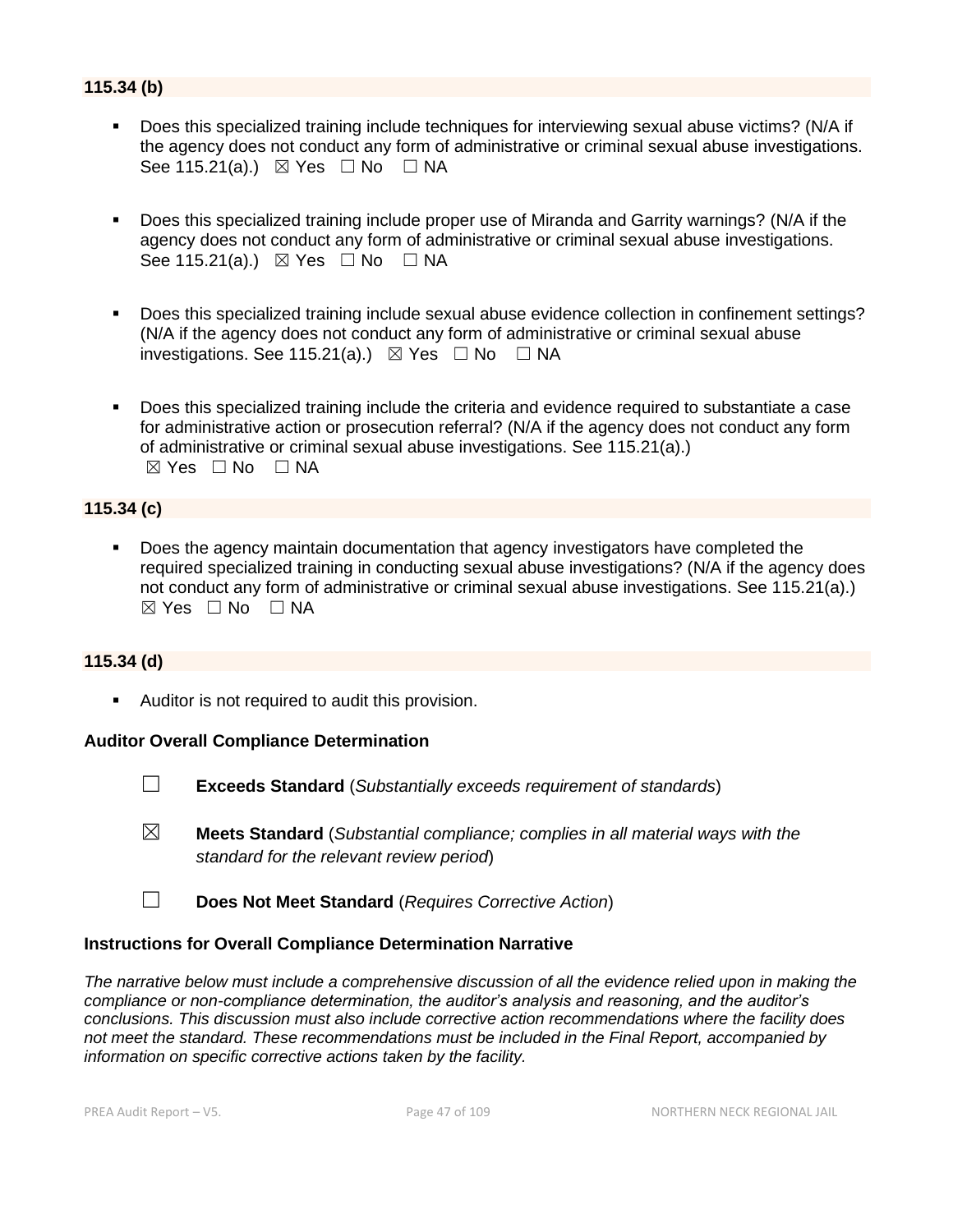**Evidence Relied upon to make Compliance Determination:**

- **NNRJ Completed PAQ**
- **NNRJ Policy J07, Page 2**
- **Review Training Curriculum for Specialized Training**
- **Review of Training Certificates for Investigators**
- **Investigative Files for the last 12 months**

**Interviews with the following:**

- **PREA Coordinator**
- **Investigative Staff**

115.34 (a) (b) (c) (d) NNRJ Policy J07, page 2, stipulates that all investigative personnel who conduct investigation for the agency successfully complete specialized training for conduction investigations in a confinements setting. The auditor reviewed the training outlines for the specific courses. The NNRJ has four investigators who attended the training courses. Upon review of the training curricula, the course provided instruction in accordance with the standard and included instruction on techniques for interviewing victims of sexual abuse, the use of Garrity and Miranda Warnings, evidence collection, and the evidence required to substantiate a case for administrative action as well as referring cases for criminal prosecution. The PREA Coordinator provided copies of the certificates of successful completion and the training agendas during the pre-audit portion of the audit. The NNRJ maintains certificates of training for the investigators who conduct sexual assault investigations for the jail. Both the PREA Coordinator and the Investigators verified that they have been trained and the auditors reviewed the certificates of completion for investigators.

# **Standard 115.35: Specialized training: Medical and mental health care**

## **All Yes/No Questions Must Be Answered by the Auditor to Complete the Report**

## **115.35 (a)**

- Does the agency ensure that all full- and part-time medical and mental health care practitioners who work regularly in its facilities have been trained in how to detect and assess signs of sexual abuse and sexual harassment? (N/A if the agency does not have any full- or part-time medical or mental health care practitioners who work regularly in its facilities.)  $\boxtimes$  Yes  $\Box$  No  $\Box$  NA
- Does the agency ensure that all full- and part-time medical and mental health care practitioners who work regularly in its facilities have been trained in how to preserve physical evidence of sexual abuse? (N/A if the agency does not have any full- or part-time medical or mental health care practitioners who work regularly in its facilities.)  $\boxtimes$  Yes  $\Box$  No  $\Box$  NA
- Does the agency ensure that all full- and part-time medical and mental health care practitioners who work regularly in its facilities have been trained in how to respond effectively and professionally to victims of sexual abuse and sexual harassment? (N/A if the agency does not have any full- or part-time medical or mental health care practitioners who work regularly in its facilities.)  $\boxtimes$  Yes  $\Box$  No  $\Box$  NA
- Does the agency ensure that all full- and part-time medical and mental health care practitioners who work regularly in its facilities have been trained in how and to whom to report allegations or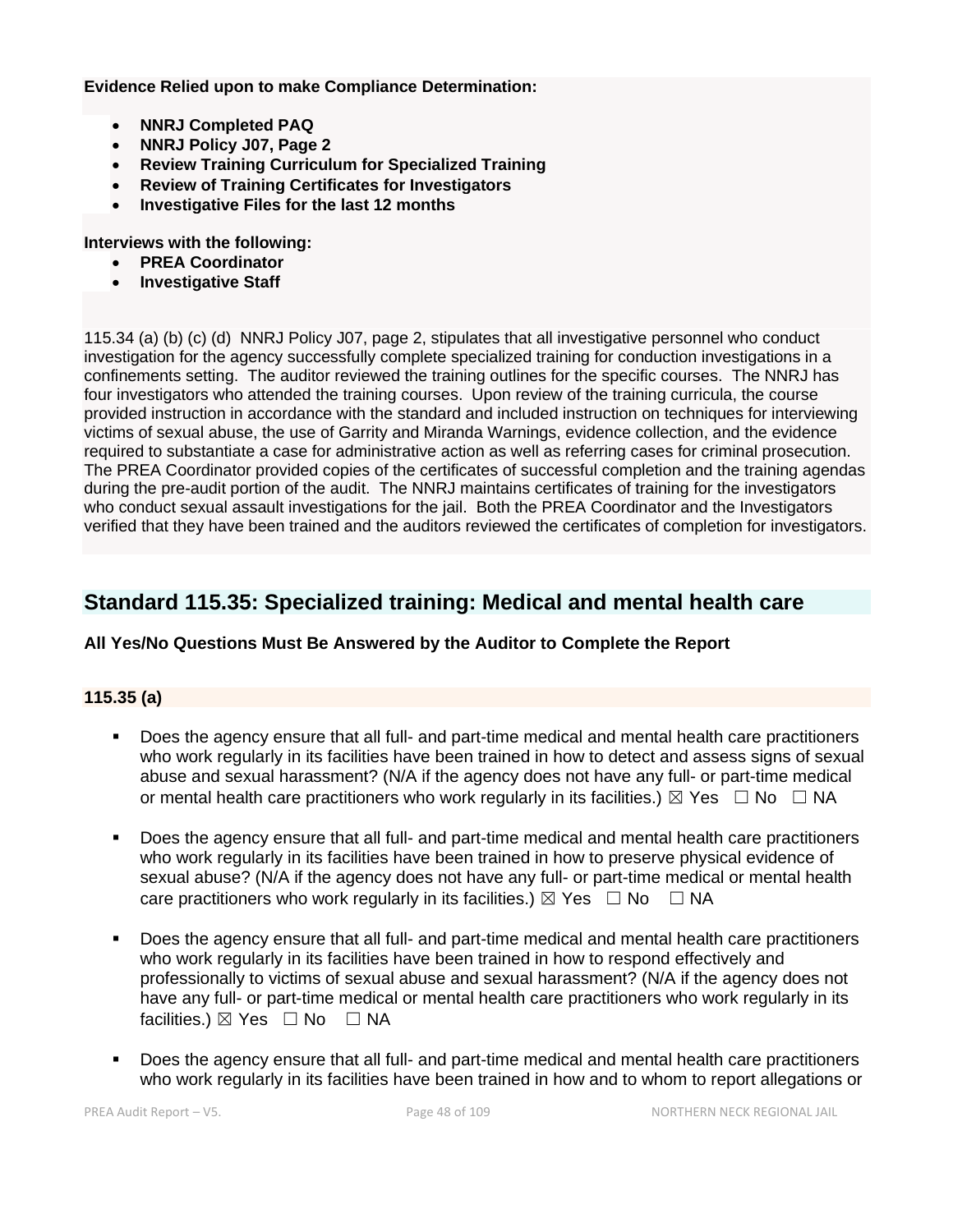suspicions of sexual abuse and sexual harassment? (N/A if the agency does not have any fullor part-time medical or mental health care practitioners who work regularly in its facilities.)  $\boxtimes$  Yes  $\Box$  No  $\Box$  NA

## **115.35 (b)**

**■** If medical staff employed by the agency conduct forensic examinations, do such medical staff receive appropriate training to conduct such examinations? (N/A if agency medical staff at the facility do not conduct forensic exams *or* the agency does not employ medical staff.) ☐ Yes ☐ No ☒ NA

#### **115.35 (c)**

Does the agency maintain documentation that medical and mental health practitioners have received the training referenced in this standard either from the agency or elsewhere? (N/A if the agency does not have any full- or part-time medical or mental health care practitioners who work regularly in its facilities.)  $\boxtimes$  Yes  $\Box$  No  $\Box$  NA

#### **115.35 (d)**

- Do medical and mental health care practitioners employed by the agency also receive training mandated for employees by §115.31? (N/A if the agency does not have any full- or part-time medical or mental health care practitioners employed by the agency.)  $\boxtimes$  Yes  $\Box$  No  $\Box$  NA
- Do medical and mental health care practitioners contracted by or volunteering for the agency also receive training mandated for contractors and volunteers by §115.32? (N/A if the agency does not have any full- or part-time medical or mental health care practitioners contracted by or volunteering for the agency.)  $\boxtimes$  Yes  $\Box$  No  $\Box$  NA

#### **Auditor Overall Compliance Determination**

- ☐ **Exceeds Standard** (*Substantially exceeds requirement of standards*)
- ☒ **Meets Standard** (*Substantial compliance; complies in all material ways with the standard for the relevant review period*)
- ☐ **Does Not Meet Standard** (*Requires Corrective Action*)

#### **Instructions for Overall Compliance Determination Narrative**

*The narrative below must include a comprehensive discussion of all the evidence relied upon in making the compliance or non-compliance determination, the auditor's analysis and reasoning, and the auditor's conclusions. This discussion must also include corrective action recommendations where the facility does not meet the standard. These recommendations must be included in the Final Report, accompanied by information on specific corrective actions taken by the facility.*

## **Evidence Relied upon to make Compliance Determination:**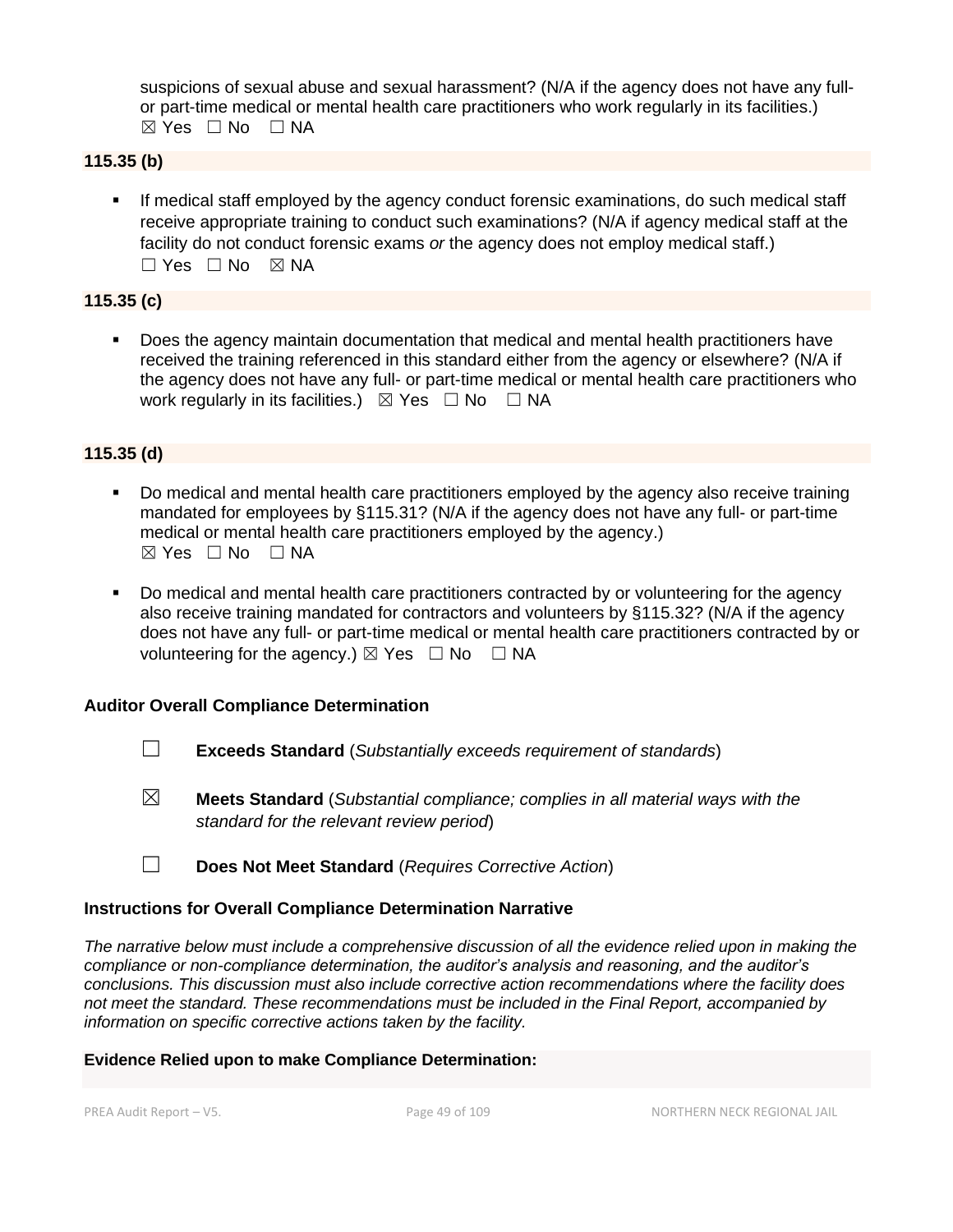- **NNRJ Completed PAQ**
- **NNRJ Policy J07, Pages 2**
- **Review Training logs for all nursing and mental health staff**
- •

**Interviews with the following:**

- **PREA Coordinator**
- **Medical Staff**
- **Mental Health Staff**

115.35 (a) (c) (d) The NNRJ Policy J07, pages 2 requires that all staff members receive training regarding the PREA in accordance with standard 115.31. Further, the Policy J07, pages 2 requires that all part- and full-time mental health and medical staff members receive addition and specialized training. The policy requires that the mental health and medical staff receive additional specialized training on how to detect and assess signs of sexual abuse and harassment, how to preserve physical evidence, how to respond effectively to victims of sexual abuse and harassment and to whom to report allegations or suspicions of sexual abuse or harassment. The NNRJ employees medical and contracted mental health personnel have received the required specialized training. This represents 100% of the employee in this category. During the on-site portion of the audit, the auditor reviewed the training logs maintained by the PREA Coordinator and cross-referenced the roster of contracted mental health and medical personnel and verified that all of the current employees had received the required training. During targeted interviews with the medical and mental health staff all staff members remember receiving PREA training upon their orientation, as well as the specialized medical and mental health training.

Targeted interviews with the PREA Coordinator verified that every employee. Contractor and volunteer is required to participate in PREA training in accordance with 115.31 and that training is documented, the employees are required to sign a training acknowledgement and then complete additional specialized training and provide a certificate of completion. The auditor reviewed examples of those additional certificates of completion as well as the specialized training curriculum.

115.35 (b) The staff of the NNRJ does not perform forensic medical examinations for victims of sexual assault.

# **SCREENING FOR RISK OF SEXUAL VICTIMIZATION AND ABUSIVENESS**

# **Standard 115.41: Screening for risk of victimization and abusiveness**

## **All Yes/No Questions Must Be Answered by the Auditor to Complete the Report**

**115.41 (a)**

- Are all inmates assessed during an intake screening for their risk of being sexually abused by other inmates or sexually abusive toward other inmates?  $\boxtimes$  Yes  $\Box$  No
- Are all inmates assessed upon transfer to another facility for their risk of being sexually abused by other inmates or sexually abusive toward other inmates?  $\boxtimes$  Yes  $\Box$  No

**115.41 (b)**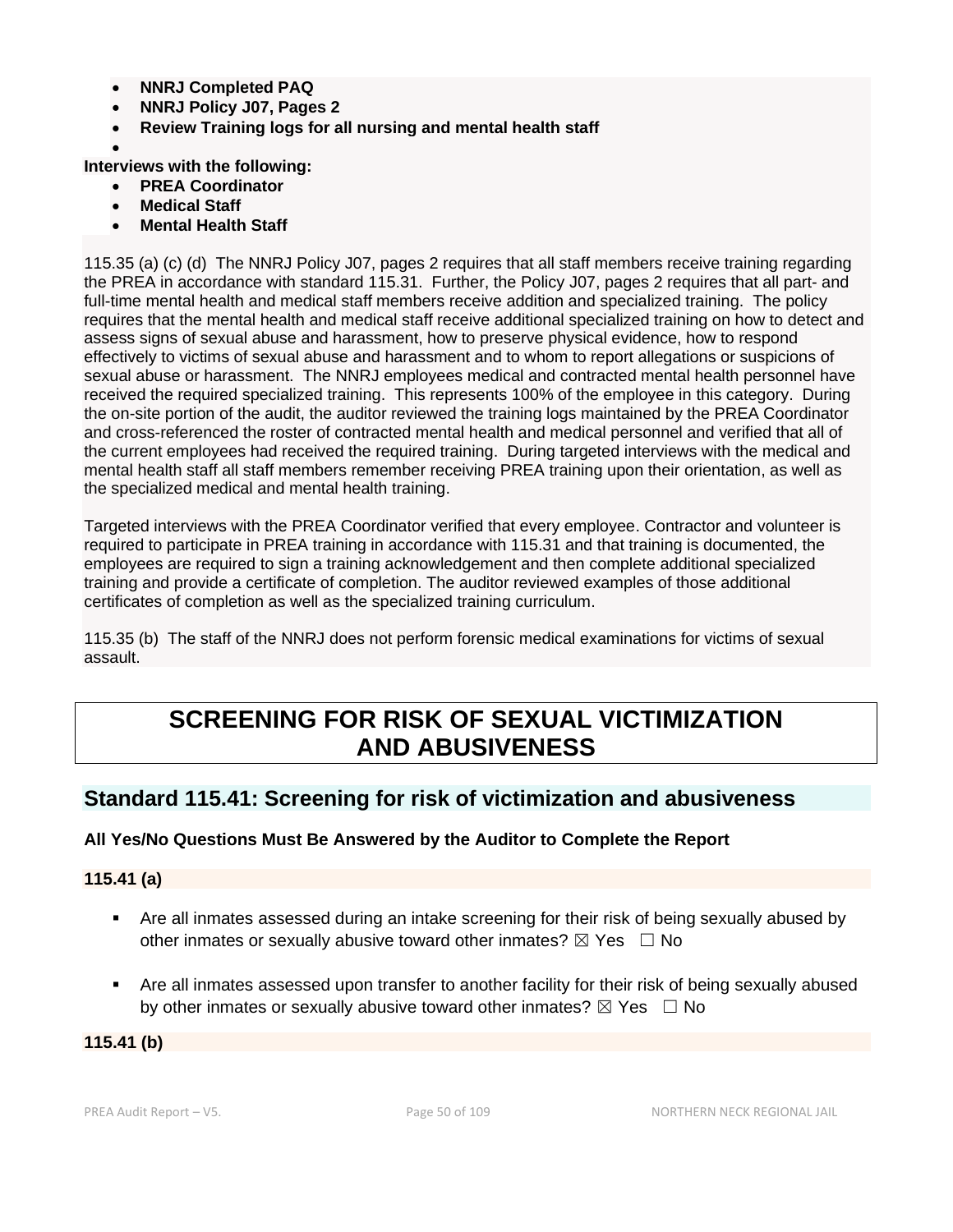▪ Do intake screenings ordinarily take place within 72 hours of arrival at the facility? ☒ Yes ☐ No

## **115.41 (c)**

■ Are all PREA screening assessments conducted using an objective screening instrument? ☒ Yes ☐ No

## **115.41 (d)**

- Does the intake screening consider, at a minimum, the following criteria to assess inmates for risk of sexual victimization: (1) Whether the inmate has a mental, physical, or developmental disability?  $\boxtimes$  Yes  $\Box$  No
- Does the intake screening consider, at a minimum, the following criteria to assess inmates for risk of sexual victimization: (2) The age of the inmate?  $\boxtimes$  Yes  $\Box$  No
- Does the intake screening consider, at a minimum, the following criteria to assess inmates for risk of sexual victimization: (3) The physical build of the inmate?  $\boxtimes$  Yes  $\Box$  No
- Does the intake screening consider, at a minimum, the following criteria to assess inmates for risk of sexual victimization: (4) Whether the inmate has previously been incarcerated?  $\boxtimes$  Yes  $\Box$  No
- Does the intake screening consider, at a minimum, the following criteria to assess inmates for risk of sexual victimization: (5) Whether the inmate's criminal history is exclusively nonviolent?  $\boxtimes$  Yes  $\Box$  No
- Does the intake screening consider, at a minimum, the following criteria to assess inmates for risk of sexual victimization: (6) Whether the inmate has prior convictions for sex offenses against an adult or child?  $\boxtimes$  Yes  $\Box$  No
- Does the intake screening consider, at a minimum, the following criteria to assess inmates for risk of sexual victimization: (7) Whether the inmate is or is perceived to be gay, lesbian, bisexual, transgender, intersex, or gender nonconforming (the facility affirmatively asks the inmate about his/her sexual orientation and gender identity AND makes a subjective determination based on the screener's perception whether the inmate is gender non-conforming or otherwise may be perceived to be LGBTI)?  $\Box$  Yes  $\boxtimes$  No
- Does the intake screening consider, at a minimum, the following criteria to assess inmates for risk of sexual victimization: (8) Whether the inmate has previously experienced sexual victimization?  $\boxtimes$  Yes  $\Box$  No
- Does the intake screening consider, at a minimum, the following criteria to assess inmates for risk of sexual victimization: (9) The inmate's own perception of vulnerability?  $\boxtimes$  Yes  $\Box$  No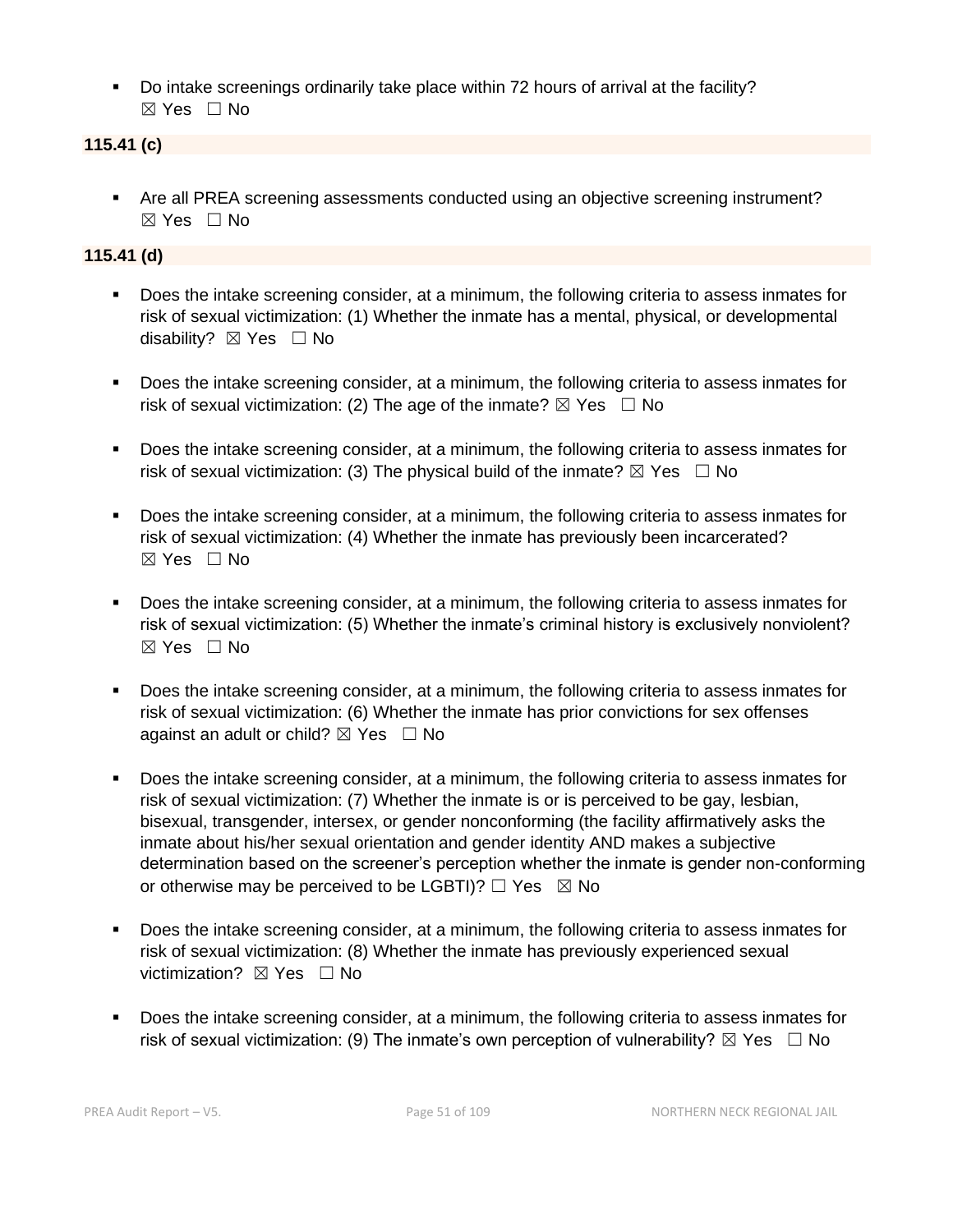▪ Does the intake screening consider, at a minimum, the following criteria to assess inmates for risk of sexual victimization: (10) Whether the inmate is detained solely for civil immigration purposes? ⊠ Yes □ No

## **115.41 (e)**

- **•** In assessing inmates for risk of being sexually abusive, does the initial PREA risk screening consider, as known to the agency, prior acts of sexual abuse?  $\boxtimes$  Yes  $\Box$  No
- **•** In assessing inmates for risk of being sexually abusive, does the initial PREA risk screening consider, as known to the agency, prior convictions for violent offenses?  $\boxtimes$  Yes  $\Box$  No
- **In assessing inmates for risk of being sexually abusive, does the initial PREA risk screening** consider, as known to the agency, history of prior institutional violence or sexual abuse?  $\boxtimes$  Yes  $\Box$  No

## **115.41 (f)**

▪ Within a set time period not more than 30 days from the inmate's arrival at the facility, does the facility reassess the inmate's risk of victimization or abusiveness based upon any additional, relevant information received by the facility since the intake screening?  $\Box$  Yes  $\boxtimes$  No

## **115.41 (g)**

- **•** Does the facility reassess an inmate's risk level when warranted due to a referral?  $\boxtimes$  Yes  $\Box$  No
- **•** Does the facility reassess an inmate's risk level when warranted due to a request?  $\boxtimes$  Yes ☐ No
- Does the facility reassess an inmate's risk level when warranted due to an incident of sexual abuse? ⊠ Yes □ No
- Does the facility reassess an inmate's risk level when warranted due to receipt of additional information that bears on the inmate's risk of sexual victimization or abusiveness?  $\boxtimes$  Yes  $\Box$  No

## **115.41 (h)**

**•** Is it the case that inmates are not ever disciplined for refusing to answer, or for not disclosing complete information in response to, questions asked pursuant to paragraphs (d)(1), (d)(7), (d)(8), or (d)(9) of this section?  $\boxtimes$  Yes  $\Box$  No

## **115.41 (i)**

■ Has the agency implemented appropriate controls on the dissemination within the facility of responses to questions asked pursuant to this standard in order to ensure that sensitive information is not exploited to the inmate's detriment by staff or other inmates?  $\boxtimes$  Yes  $\Box$  No

## **Auditor Overall Compliance Determination**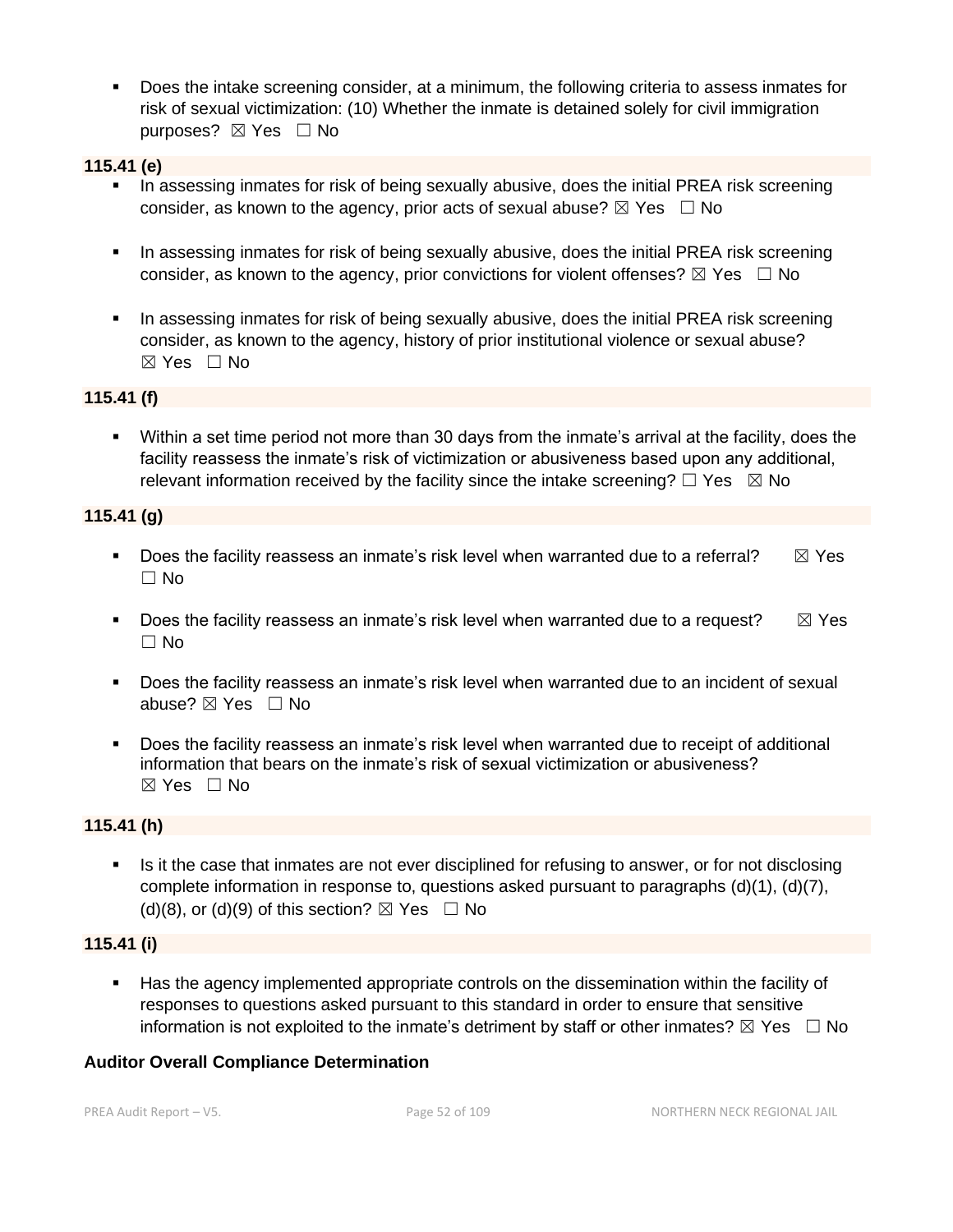☐ **Exceeds Standard** (*Substantially exceeds requirement of standards*)

- ☐ **Meets Standard** (*Substantial compliance; complies in all material ways with the standard for the relevant review period*)
- ☒ **Does Not Meet Standard** (*Requires Corrective Action*)

## **Instructions for Overall Compliance Determination Narrative**

*The narrative below must include a comprehensive discussion of all the evidence relied upon in making the compliance or non-compliance determination, the auditor's analysis and reasoning, and the auditor's conclusions. This discussion must also include corrective action recommendations where the facility does not meet the standard. These recommendations must be included in the Final Report, accompanied by information on specific corrective actions taken by the facility.*

## **Evidence Relied upon to make Compliance Determination:**

- **NNRJ Completed PAQ**
- **NNRJ Policy N01, Page 1,4**
- **NNRJ Policy J08, Page 5**
- **NNRJ inmate Handbook**
- **Inmate Sexual Misconduct Orientation Forms**
- **NNRJ PREA Screening Instrument**
- **Sampling of Random Inmate files**
- **Reclassification Reviews conducted by Classification (during corrective action).**

**Interviews with the following:**

- **PREA Coordinator**
- **Random Inmates**
- **Intake Staff**
- **Classification Staff**

115.41 (a) According to NNRJ Policy N01, pages 1,4 all prisoners shall be assessed upon their admission to the facility and reassessed no later than 30 days after admission to the facility. During the site review, the auditor was not able to follow a prisoner through the admission and entire classification process. But during the site review, the auditor observed a prisoner being admitted to the jail during initial booking, and during that process, they were informed of the prisoner's right to be free from sexual abuse and harassment as well as the agency's zero-tolerance for sexual abuse and harassment and how to report instances of sexual abuse or harassment. Interviews with the classification staff verified that upon admission within 72 hours, all prisoners were screened for risk sexual abuse victimization and the potential for predatory behavior. During interviews with random prisoners, several of the prisoners do not remember their initial screening due to their drug and alcohol intoxication and withdrawals. However, the remainder remember being asked PREA related questions during their admission; although none of the prisoners remembered all of the PREA risk assessment questions.

115.41 (b) (c) According to NNRJ Policy N01, page 4, prisoners are required to normally take place within 72 hours of admission. According to the PAQ there were 2429 prisoners admitted to the facility in the past 12 months who had a length of stay longer than 72 hours and according to the PAQ, 2429 prisoners received a risk screening within 72 hours. That is 100% of all 2429 prisoners received a risk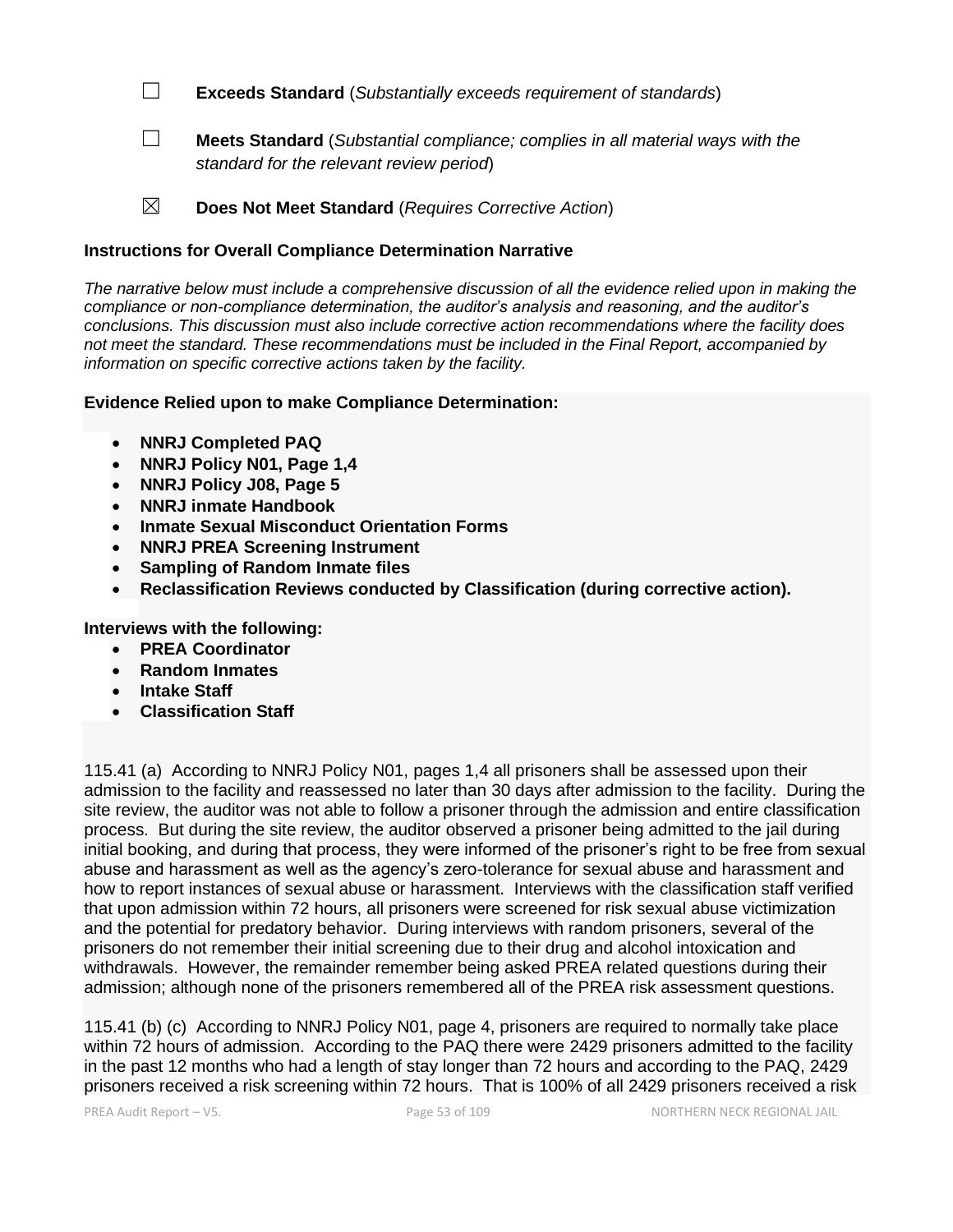assessment within 72 hours of admission. The auditor selected 30 random prisoner files and reviewed their booking reports and risk screenings in order to compare the admission date and the date of admission screening. All 30 randomly selected files verified that they had received risk screening within 72 hours of booking. Targeted interview with classification staff verified that they perform risk assessment within 72 hours of booking. Targeted interviews with random prisoners revealed that there were several prisoners that did not recall the initial screening and none of the prisoners interviewed remember all of the risk assessment screening questions. The auditors reviewed the PREA risk assessment instrument and it is objective as required by the standard. The questions are asked and the answers are recorded by the classification staff on the risk assessment form. There are areas on the form that allows for the inclusion of additional details related to the question, if additional data needs to be documented.

115.41 (d) According to the PAQ and NNRJ Policy N01, pages 1,4, the PREA screening instrument shall include 10 individual elements. Upon review of the screening instrument, the auditor determined that the screening instrument included all of the required elements, with the exception of element (7). The standard requires that the screener make a subjective perception of whether the prisoner is gay, lesbian, bisexual, transgender, intersex or gender nonconforming. Targeted interviews with classification staff reported that they do not record whether how they perceive the prisoner, but only the prisoner's own perception of their vulnerability. They do not meet the requirements of the standard and will need to add and consider this element of the standard.

115.41 (e) According to NNRJ Policy N01, pages 1,4, the initial screening shall consider prior acts of sexual abuse, prior convictions for violent offenses, and history of prior institutional violence or sexual abuse in assessing the risk of prisoners being potential abusers. The auditor reviewed the objective screening instrument and verified that the questions are present on the screening instrument and during the prisoner file review, the same completed forms were in the inmate files. During targeted interviews with classification staff, who conduct risk assessments, verified that they ask prisoners if they have a history of violence and ask them to self-report their history of institutional violence. However, the staff also said that they review the prisoner's criminal history, current offenses, as well as institutional history, if they have been in the NNRJ previously.

115.41 (f) (g) NNRJ Policy J08, pages 5, requires that all prisoners shall be reassessed within 30 days of the initial assessment utilizing any additional and relevant information received since the initial screening. Targeted interviews with the PREA Coordinator, Classification Staff, and a review or the PAQ and inmate classification files during the on-site review have verified that no reassessments are being conducted in accordance with the standard. The NNRJ is not in compliance with this standard and will require corrective action.

115.41 (h) NNRJ Policy N01, stipulates that no prisoner shall be disciplined for refusing to answer or disclose information in response the risk assessment questions. According to targeted interviews with the classification staff as well as the PREA Coordinator, there have been no instances of inmates being disciplined for refusing to answer screening questions.

115.41 (i) Targeted interviews with the PREA Coordinator and the Classification staff verified that only records, classification, and administrative staff have access to PREA risk assessment screening information, unless the prisoner is referred for medical or mental health treatment. The auditor reviewed the storage area for prisoner records. The records are stored in secure and lockable filing cabinets and behind a locked door in the records area.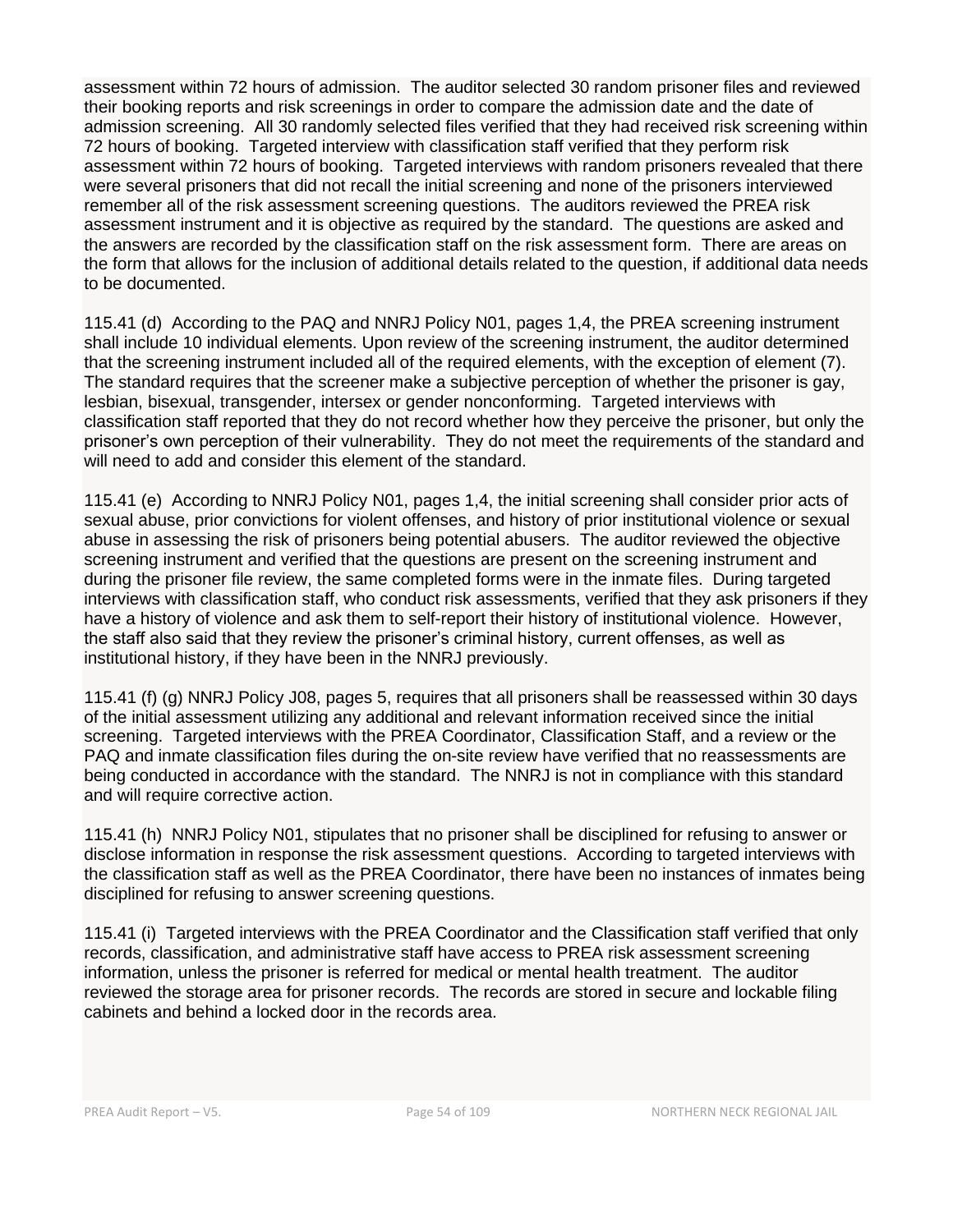## **Corrective Action:**

In order to be in compliance with the standard, the NNRJ must develop a reliable method to assure that all prisoners who are screened for risk in accordance with this standard are affirmatively reassessed in a set period no later than thirty days using any additional and relevant information. This reassessment must be reliably documented in accordance with the standard. In addition, there must be documentation of any reassessment that occurs as a result of addition information or involvement in incidents of sexual abuse. Also, the risk assessment must include a subjective assessment about the perception of the assessor regarding the prisoner in accordance with 115.41 (d)(7). The subjective perception should be added to the total risk assessment.

**Corrective Action Summary and Determination of Compliance:** The NNRJ has added the subjective assessment as required by 115.41 (d)(7). The NNRJ provided examples of the subjective assessment to the auditor. In addition, the NNRJ has implemented a program whereby the classification staff tours the facility and meets personally with all newly committed prisoners on a weekly basis. Information gathered during this assessment is utilized during the prisoner's 30-day review. The review is documented in the prisoner's classification record. The auditor was provided examples of the documentation of the 30-day reviews.

# **Standard 115.42: Use of screening information**

## **All Yes/No Questions Must Be Answered by the Auditor to Complete the Report**

## **115.42 (a)**

- Does the agency use information from the risk screening required by § 115.41, with the goal of keeping separate those inmates at high risk of being sexually victimized from those at high risk of being sexually abusive, to inform: Housing Assignments?  $\Box$  Yes  $\boxtimes$  No
- **•** Does the agency use information from the risk screening required by  $\S$  115.41, with the goal of keeping separate those inmates at high risk of being sexually victimized from those at high risk of being sexually abusive, to inform: Bed assignments?  $\Box$  Yes  $\boxtimes$  No
- Does the agency use information from the risk screening required by § 115.41, with the goal of keeping separate those inmates at high risk of being sexually victimized from those at high risk of being sexually abusive, to inform: Work Assignments?  $\Box$  Yes  $\boxtimes$  No
- Does the agency use information from the risk screening required by § 115.41, with the goal of keeping separate those inmates at high risk of being sexually victimized from those at high risk of being sexually abusive, to inform: Education Assignments?  $\Box$  Yes  $\boxtimes$  No
- **Does the agency use information from the risk screening required by**  $\S$  **115.41, with the goal of** keeping separate those inmates at high risk of being sexually victimized from those at high risk of being sexually abusive, to inform: Program Assignments?  $\Box$  Yes  $\boxtimes$  No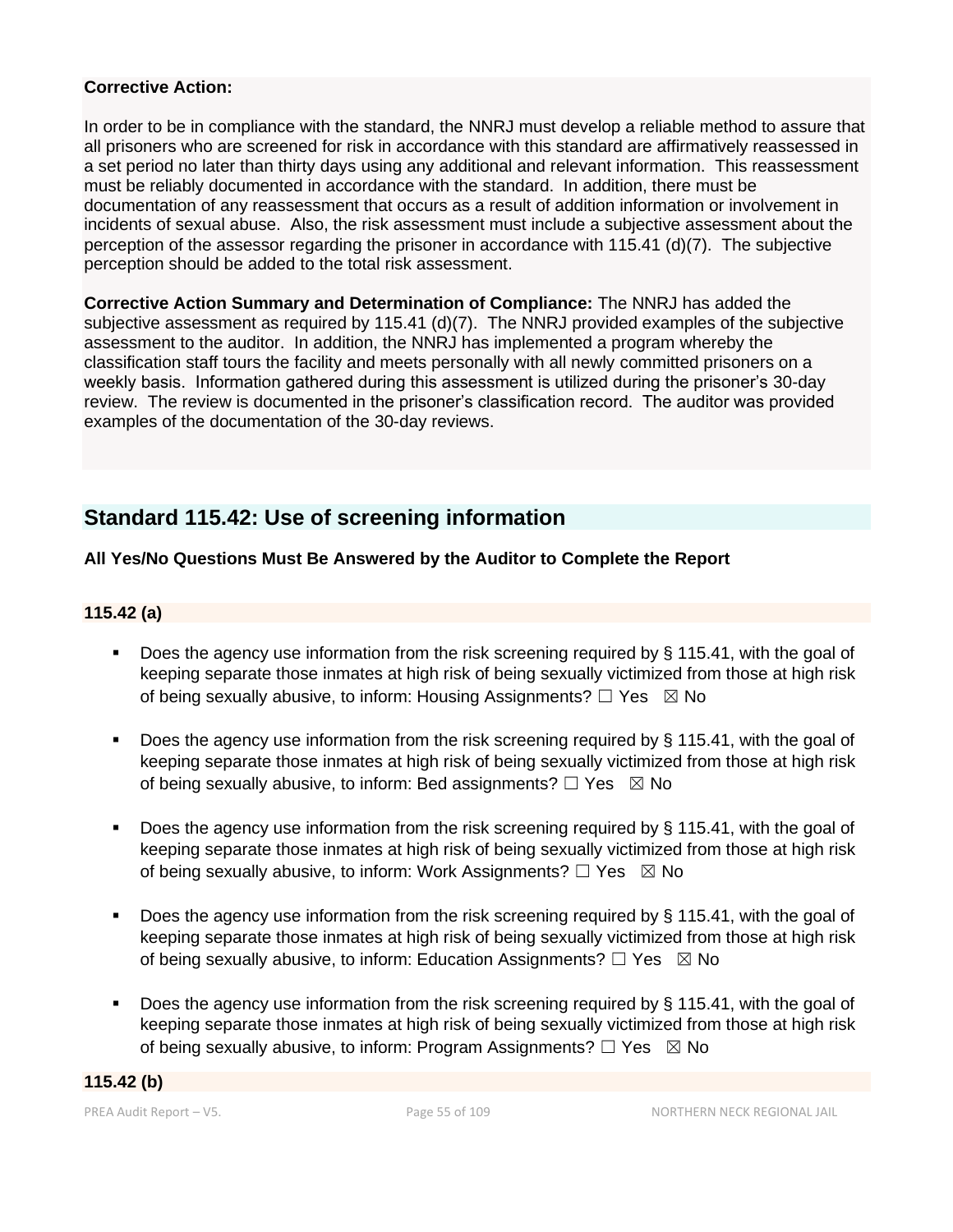**•** Does the agency make individualized determinations about how to ensure the safety of each inmate? □ Yes ⊠ No

## **115.42 (c)**

- When deciding whether to assign a transgender or intersex inmate to a facility for male or female inmates, does the **agency** consider, on a case-by-case basis whether a placement would ensure the inmate's health and safety, and whether a placement would present management or security problems (NOTE: if an agency by policy or practice assigns inmates to a male or female facility on the basis of anatomy alone, that agency is not in compliance with this standard)?  $\boxtimes$  Yes  $\Box$  No
- **When making housing or other program assignments for transgender or intersex inmates, does** the agency consider on a case-by-case basis whether a placement would ensure the inmate's health and safety, and whether a placement would present management or security problems? ☒ Yes ☐ No

## **115.42 (d)**

▪ Are placement and programming assignments for each transgender or intersex inmate reassessed at least twice each year to review any threats to safety experienced by the inmate? ☒ Yes ☐ No

## **115.42 (e)**

Are each transgender or intersex inmate's own views with respect to his or her own safety given serious consideration when making facility and housing placement decisions and programming assignments? ⊠ Yes □ No

## **115.42 (f)**

Are transgender and intersex inmates given the opportunity to shower separately from other inmates? **⊠** Yes □ No

## **115.42 (g)**

- Unless placement is in a dedicated facility, unit, or wing established in connection with a consent decree, legal settlement, or legal judgment for the purpose of protecting lesbian, gay, bisexual, transgender, or intersex inmates, does the agency always refrain from placing: lesbian, gay, and bisexual inmates in dedicated facilities, units, or wings solely on the basis of such identification or status? (N/A if the agency has a dedicated facility, unit, or wing solely for the placement of LGBT or I inmates pursuant to a consent decree, legal settlement, or legal  $judgement.$   $\boxtimes$  Yes  $\Box$  No  $\Box$  NA
- Unless placement is in a dedicated facility, unit, or wing established in connection with a consent decree, legal settlement, or legal judgment for the purpose of protecting lesbian, gay, bisexual, transgender, or intersex inmates, does the agency always refrain from placing: transgender inmates in dedicated facilities, units, or wings solely on the basis of such identification or status? (N/A if the agency has a dedicated facility, unit, or wing solely for the placement of LGBT or I inmates pursuant to a consent decree, legal settlement, or legal judgement.)  $\boxtimes$  Yes  $\Box$  No  $\Box$  NA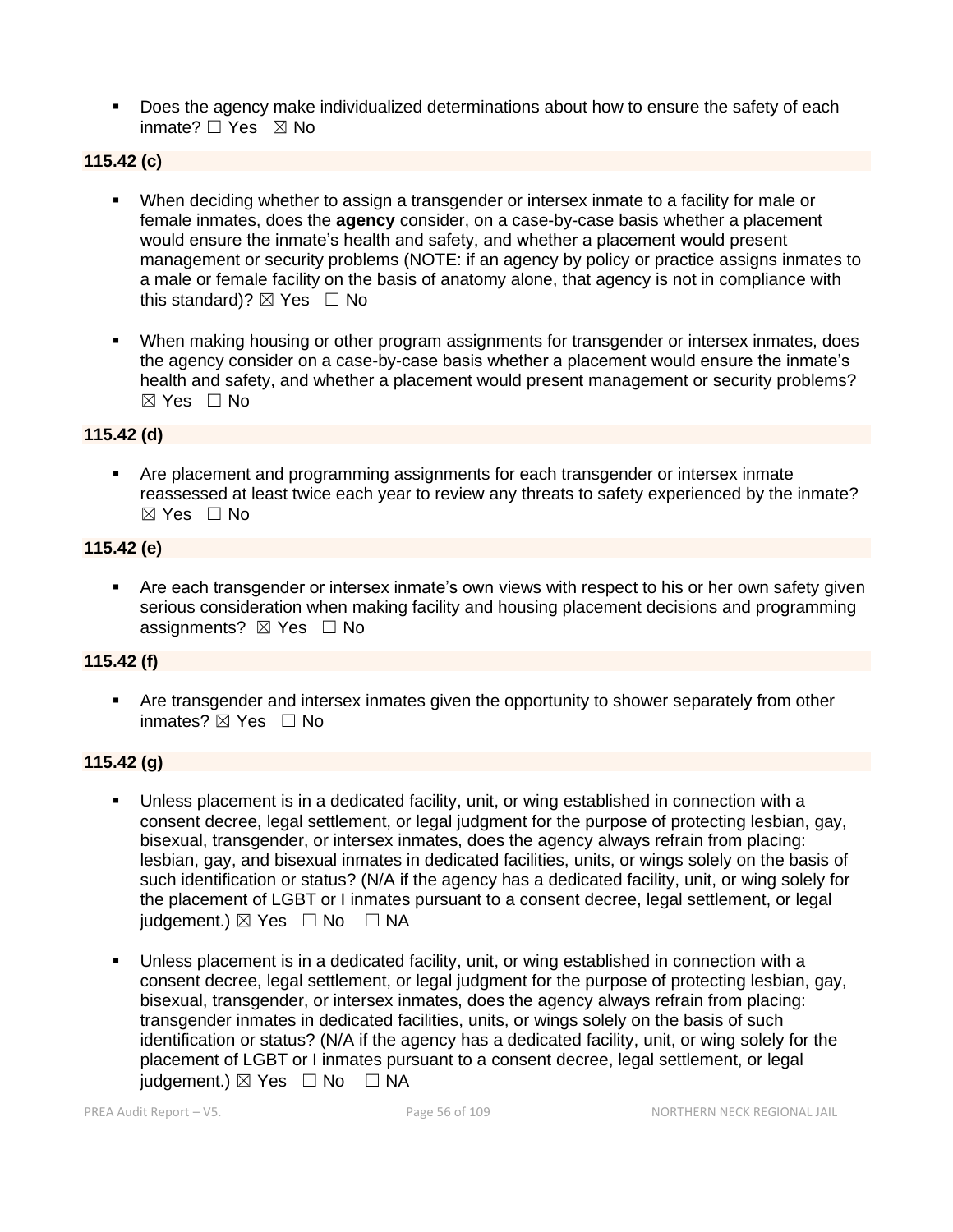Unless placement is in a dedicated facility, unit, or wing established in connection with a consent decree, legal settlement, or legal judgment for the purpose of protecting lesbian, gay, bisexual, transgender, or intersex inmates, does the agency always refrain from placing: intersex inmates in dedicated facilities, units, or wings solely on the basis of such identification or status? (N/A if the agency has a dedicated facility, unit, or wing solely for the placement of LGBT or I inmates pursuant to a consent decree, legal settlement, or legal judgement.)  $\boxtimes$  Yes  $\Box$  No  $\Box$  NA

## **Auditor Overall Compliance Determination**

- ☐ **Exceeds Standard** (*Substantially exceeds requirement of standards*)
- ☐ **Meets Standard** (*Substantial compliance; complies in all material ways with the standard for the relevant review period*)
- ☒ **Does Not Meet Standard** (*Requires Corrective Action*)

## **Instructions for Overall Compliance Determination Narrative**

*The narrative below must include a comprehensive discussion of all the evidence relied upon in making the compliance or non-compliance determination, the auditor's analysis and reasoning, and the auditor's conclusions. This discussion must also include corrective action recommendations where the facility does not meet the standard. These recommendations must be included in the Final Report, accompanied by information on specific corrective actions taken by the facility.*

#### **Evidence Relied upon to make Compliance Determination:**

- **NNRJ Completed PAQ**
- **NNRJ Policy J08, page 5**
- **Review of classification screening decisions for prisoners**

#### **Interviews with the following:**

- **PREA Coordinator**
- **Supervisors Responsible for Conducting Unannounced Rounds**

#### **Observation of the following:**

• **Site review of prisoner housing units**

115.42 (a) (b) Policy J08, page 5 of the NNRJ requires that screening information from the PREA risk assessment is used in making housing, bed work, education, and programming assignments. However, the auditor reviewed the written documents used when making classification decisions, and there was no record of having used the risk assessment information to make such classification decisions. Targeted interviews with the PREA Coordinator and Classification staff revealed that they told the auditor that they considered the results of the PREA screening anecdotally, there was not written record that proved that they use the risk assessment results in accordance with the standard. They do not comply with this standard and corrective action is required.

115.42 (b) (c) (d) (e) (f) NNRJ Policy J08, page 5, requires that the agency will consider housing for transgender or intersex inmates on a case by case basis in order to ensure the health and safety of the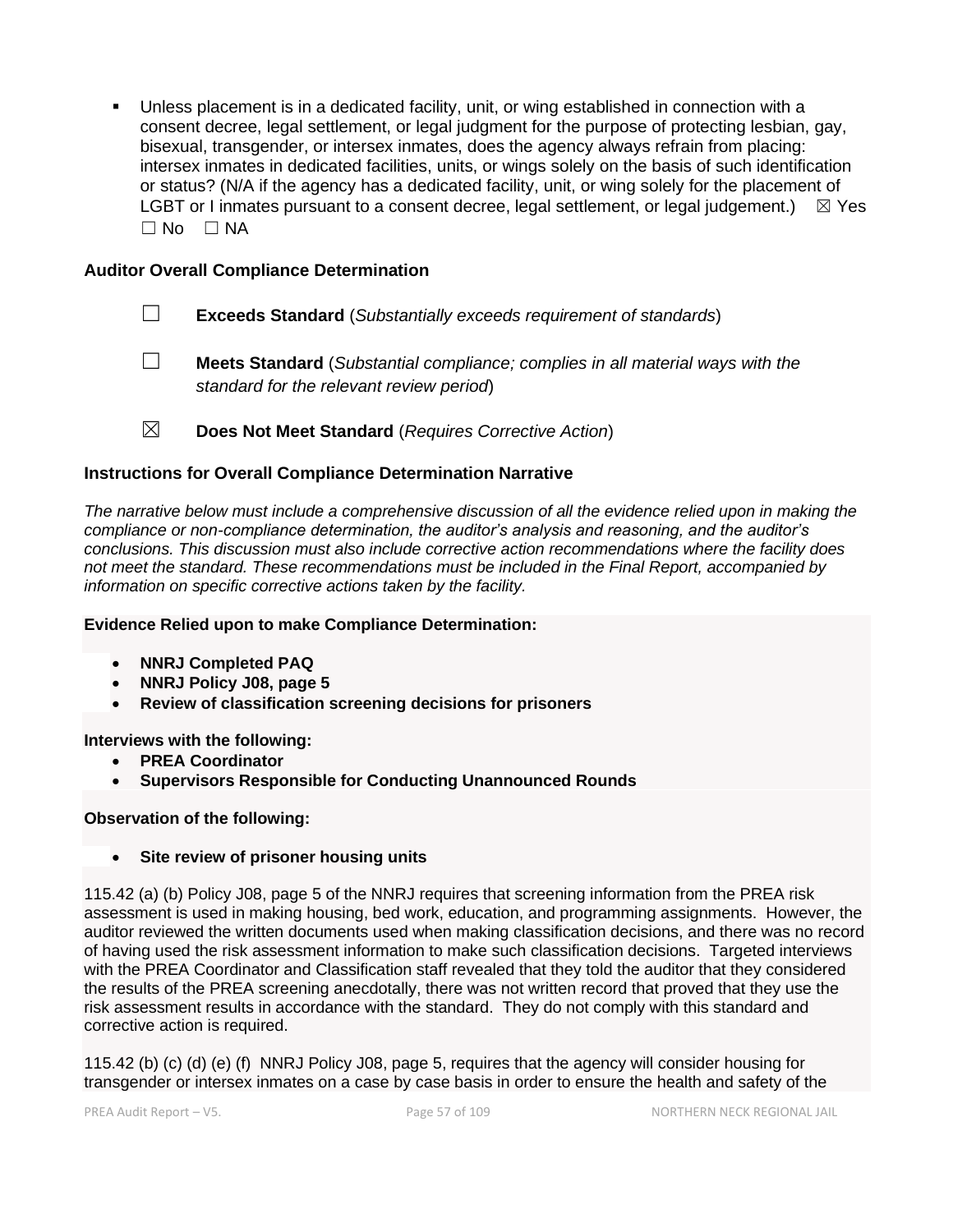prisoner and take into consideration any potential management or security problems. The policy requires that placement and programming decisions shall be reassessed twice per year in order to review any threats to safety. The policy requires that a transgender or intersex prisoner's own view about their own safety shall be given serious consideration and that all transgender or intersex inmates are given the opportunity to shower separately from other prisoners. During the site tour, the auditors reviewed all inmate housing units. All inmate housing units permit prisoners to shower separately from one another, including dormitory housing units. During targeted interviews with the PREA Coordinator and Classification Staff, they both confirmed that they would act in accordance with the standard; however, there have been no transgender or intersex prisoners confined in the jail during this audit period. In addition, one targeted interview with transgender or intersex was able to be completed by the auditors. Based upon her interview, the auditors were able to determine that the NNRJ were compliant with sections (c, e, f, g) of the standards, but the prisoner had not been confined long enough to have been reassessed in accordance with section (d).

115.42 (g) According to NNRJ Policy J08, page 5, the NNRJ shall not place lesbian, gay, bisexual, transgender, or intersex prisoners in dedicated wings solely on the basis of such identification. According to the NNRJ submitted PAQ, the NNRJ is not subject to any legal settlements or decrees or judgements. The auditor conducted informal discussions with prisoners during the site review and no prisoner mentioned being housed according to their sexual preference or identity. The auditors conducted targeted interviews with the PREA Coordinator and asked if there were any dedicated housing units for LGBTI prisoners. The PREA Coordinator told the auditors that prisoners' housing was based upon objective finding and LGBTI prisoners were not placed in dedicated units. Targeted interviews with 3 LGBTI prisoners verified that the NNRJ does not place prisoners in dedicated housing units and 2 of the 3 prisoners interviewed were located in different housing units according to the prisoner rosters.

#### **Corrective Action:**

The classification officers must ensure that they document that the results of the PREA risk assessment are considered when making housing, programming, educational, and work assignments. Documentation of such consideration will also ensure compliance with section (b) of the standard, which requires individualized determinations about ensuring safety of each inmate. This can be corrected by adding language to the classification decision form that is used by the classification officers and made part of the prisoner's file.

**Corrective Action Summary and Determination of Compliance:** The NNRJ has added language in their classification and PREA Risk assessment that documents that the risk assessment has been reviewed and that the information from the risk assessment is used in accordance with 115.42 (a)(b). The NNRJ provided the auditors with examples of the completed documents with the revised language.

# **Standard 115.43: Protective Custody**

## **All Yes/No Questions Must Be Answered by the Auditor to Complete the Report**

## **115.43 (a)**

Does the facility always refrain from placing inmates at high risk for sexual victimization in involuntary segregated housing unless an assessment of all available alternatives has been made, and a determination has been made that there is no available alternative means of separation from likely abusers?  $\boxtimes$  Yes  $\Box$  No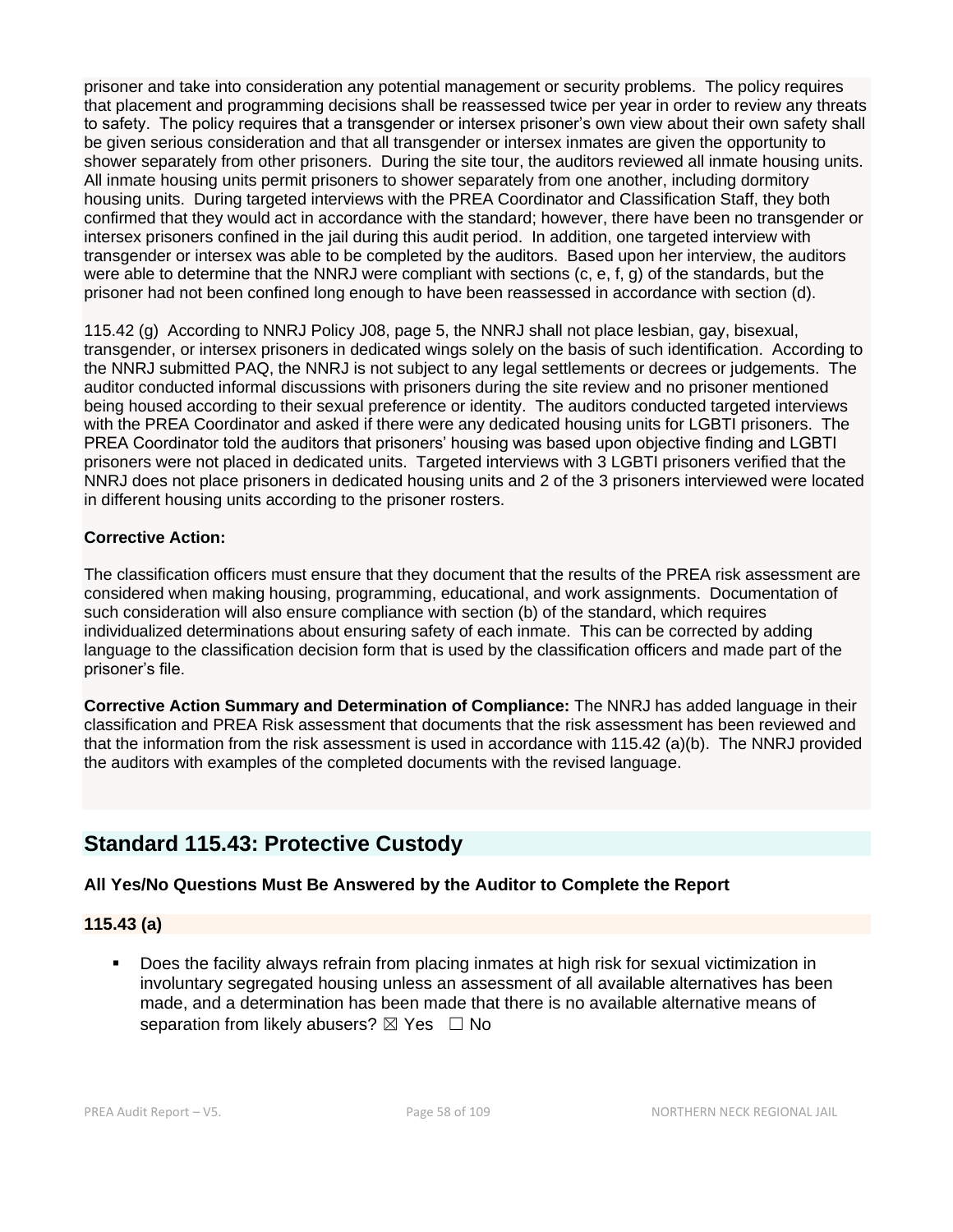If a facility cannot conduct such an assessment immediately, does the facility hold the inmate in involuntary segregated housing for less than 24 hours while completing the assessment? ☒ Yes ☐ No

## **115.43 (b)**

- Do inmates who are placed in segregated housing because they are at high risk of sexual victimization have access to: Programs to the extent possible?  $\boxtimes$  Yes  $\Box$  No
- Do inmates who are placed in segregated housing because they are at high risk of sexual victimization have access to: Privileges to the extent possible?  $\boxtimes$  Yes  $\Box$  No
- Do inmates who are placed in segregated housing because they are at high risk of sexual victimization have access to: Education to the extent possible?  $\boxtimes$  Yes  $\Box$  No
- Do inmates who are placed in segregated housing because they are at high risk of sexual victimization have access to: Work opportunities to the extent possible?  $\boxtimes$  Yes  $\Box$  No
- If the facility restricts any access to programs, privileges, education, or work opportunities, does the facility document the opportunities that have been limited? (N/A if the facility *never* restricts access to programs, privileges, education, or work opportunities.)  $\boxtimes$  Yes  $\Box$  No  $\Box$  NA
- If the facility restricts any access to programs, privileges, education, or work opportunities, does the facility document the duration of the limitation? (N/A if the facility *never* restricts access to programs, privileges, education, or work opportunities.)  $\boxtimes$  Yes  $\Box$  No  $\Box$  NA
- If the facility restricts any access to programs, privileges, education, or work opportunities, does the facility document the reasons for such limitations? (N/A if the facility *never* restricts access to programs, privileges, education, or work opportunities.)  $\boxtimes$  Yes  $\Box$  No  $\Box$  NA

## **115.43 (c)**

- Does the facility assign inmates at high risk of sexual victimization to involuntary segregated housing only until an alternative means of separation from likely abusers can be arranged?  $\boxtimes$  Yes  $\Box$  No
- **•** Does such an assignment not ordinarily exceed a period of 30 days?  $\boxtimes$  Yes  $\Box$  No

## **115.43 (d)**

- If an involuntary segregated housing assignment is made pursuant to paragraph (a) of this section, does the facility clearly document the basis for the facility's concern for the inmate's safety? ⊠ Yes □ No
- If an involuntary segregated housing assignment is made pursuant to paragraph (a) of this section, does the facility clearly document the reason why no alternative means of separation can be arranged?  $\boxtimes$  Yes  $\Box$  No

#### **115.43 (e)**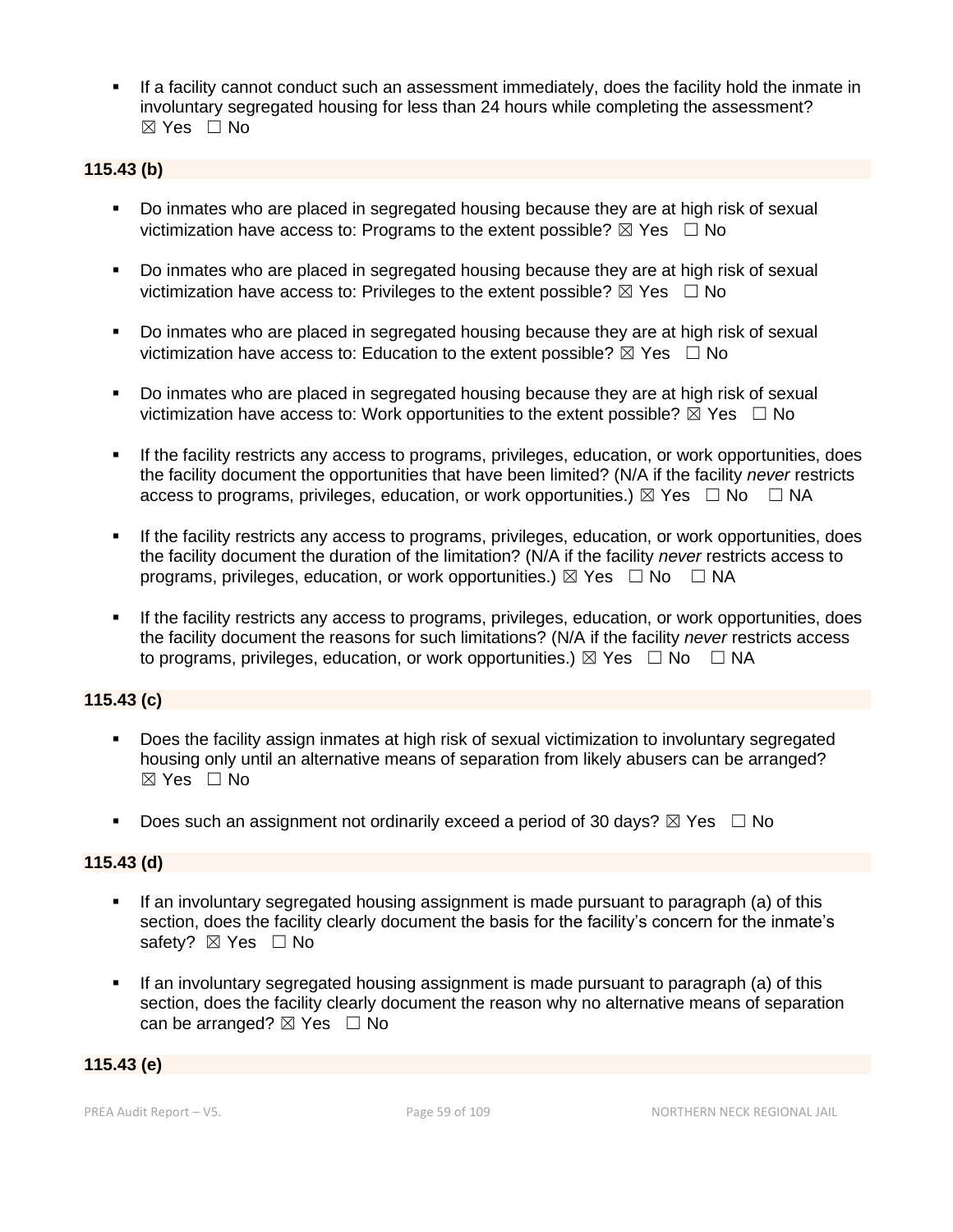**•** In the case of each inmate who is placed in involuntary segregation because he/she is at high risk of sexual victimization, does the facility afford a review to determine whether there is a continuing need for separation from the general population EVERY 30 DAYS?  $\boxtimes$  Yes  $\Box$  No

## **Auditor Overall Compliance Determination**

☐ **Exceeds Standard** (*Substantially exceeds requirement of standards*) ☒ **Meets Standard** (*Substantial compliance; complies in all material ways with the standard for the relevant review period*) ☐ **Does Not Meet Standard** (*Requires Corrective Action*)

## **Instructions for Overall Compliance Determination Narrative**

*The narrative below must include a comprehensive discussion of all the evidence relied upon in making the compliance or non-compliance determination, the auditor's analysis and reasoning, and the auditor's conclusions. This discussion must also include corrective action recommendations where the facility does not meet the standard. These recommendations must be included in the Final Report, accompanied by information on specific corrective actions taken by the facility.*

#### **Evidence Relied upon to make Compliance Determination:**

- **NNRJ Completed PAQ**
- **NNRJ Policy N01**
- **NNRJ Policy J02, Pages 6-8**
- **NNRJ Policy J08, Pages 5**

#### **Interviews with the following:**

- **PREA Coordinator**
- **Agency Administrator (Superintendent)**
- **Supervisors Responsible for Supervising Inmates in Restrictive Housing**

115.43 (a) According to Policy J02, Page 6-8, the NNRJ does not place prisoners who are at high risk for sexual victimization in restrictive housing unless alternatives have been considered and are not available. According to the PAQ, there have not been any instances where prisoners at risk for sexual victimization were placed in restrictive housing for the purpose of separating them from potential abusers. According to targeted interviews with staff who supervise inmates in restrictive housing, he is not aware of a case where a prisoner was placed in restrictive housing as a result of being a high risk for sexual victimization. A targeted interview with the superintendent also verified that no prisoners during the audit period have been placed in restrictive housing involuntarily in order to separate them from potential abusers. The Superintendent remarked that he has sufficient space and numbers of housing units to find a suitable place for an otherwise orderly prisoner.

115.43 (b) (c) (d) (e) The NNRJ stipulates in Policy J02, Pages 6-8 that if prisoners were placed in restrictive housing for involuntary protective purposes, they would be permitted programs and privileges, work and educational programs and any restrictions would be limited. Further, the policy on pages 6-8 stipulates that such an involuntary housing assignment would not normally exceed 30 day and such a placement would be documented and include the justification for such placement and why no alternative can be arranged. According to the policy, if a prisoner is confined involuntarily under these circumstances, the facility shall review the continuing need at least every 30 days.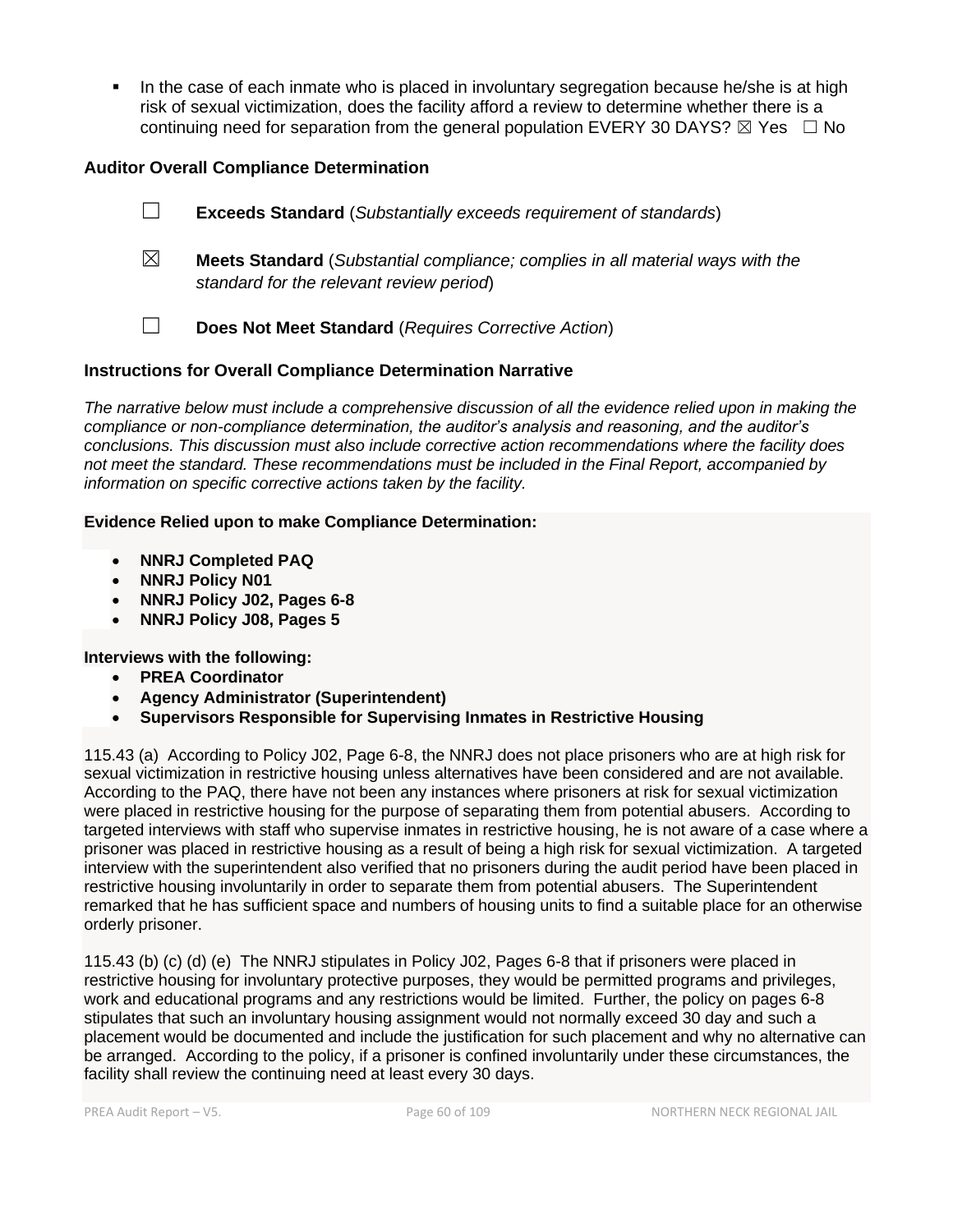During the on-site portion of the audit, the auditor reviewed all of the restrictive housing areas and had informal discussions with both prisoners and staff. As verified by targeted interviews with the Superintendent and staff supervising prisoners in restrictive housing, the auditors did not identify any prisoners who were involuntarily housed in restrictive solely for protective purposes.

# **REPORTING**

# **Standard 115.51: Inmate reporting**

## **All Yes/No Questions Must Be Answered by the Auditor to Complete the Report**

## **115.51 (a)**

- Does the agency provide multiple internal ways for inmates to privately report sexual abuse and sexual harassment? ⊠ Yes □ No
- Does the agency provide multiple internal ways for inmates to privately report retaliation by other inmates or staff for reporting sexual abuse and sexual harassment?  $\boxtimes$  Yes  $\Box$  No
- Does the agency provide multiple internal ways for inmates to privately report staff neglect or violation of responsibilities that may have contributed to such incidents?  $\boxtimes$  Yes  $\Box$  No

## **115.51 (b)**

- Does the agency also provide at least one way for inmates to report sexual abuse or sexual harassment to a public or private entity or office that is not part of the agency?  $\boxtimes$  Yes  $\Box$  No
- **■** Is that private entity or office able to receive and immediately forward inmate reports of sexual abuse and sexual harassment to agency officials?  $\boxtimes$  Yes  $\Box$  No
- Does that private entity or office allow the inmate to remain anonymous upon request?  $\boxtimes$  Yes  $\Box$  No
- Are inmates detained solely for civil immigration purposes provided information on how to contact relevant consular officials and relevant officials at the Department of Homeland Security? (N/A if the facility *never* houses inmates detained solely for civil immigration purposes)  $\Box$  Yes  $\Box$  No  $\boxtimes$  NA

## **115.51 (c)**

- Does staff accept reports of sexual abuse and sexual harassment made verbally, in writing, anonymously, and from third parties?  $\boxtimes$  Yes  $\Box$  No
- Does staff promptly document any verbal reports of sexual abuse and sexual harassment?  $\boxtimes$  Yes  $\Box$  No

## **115.51 (d)**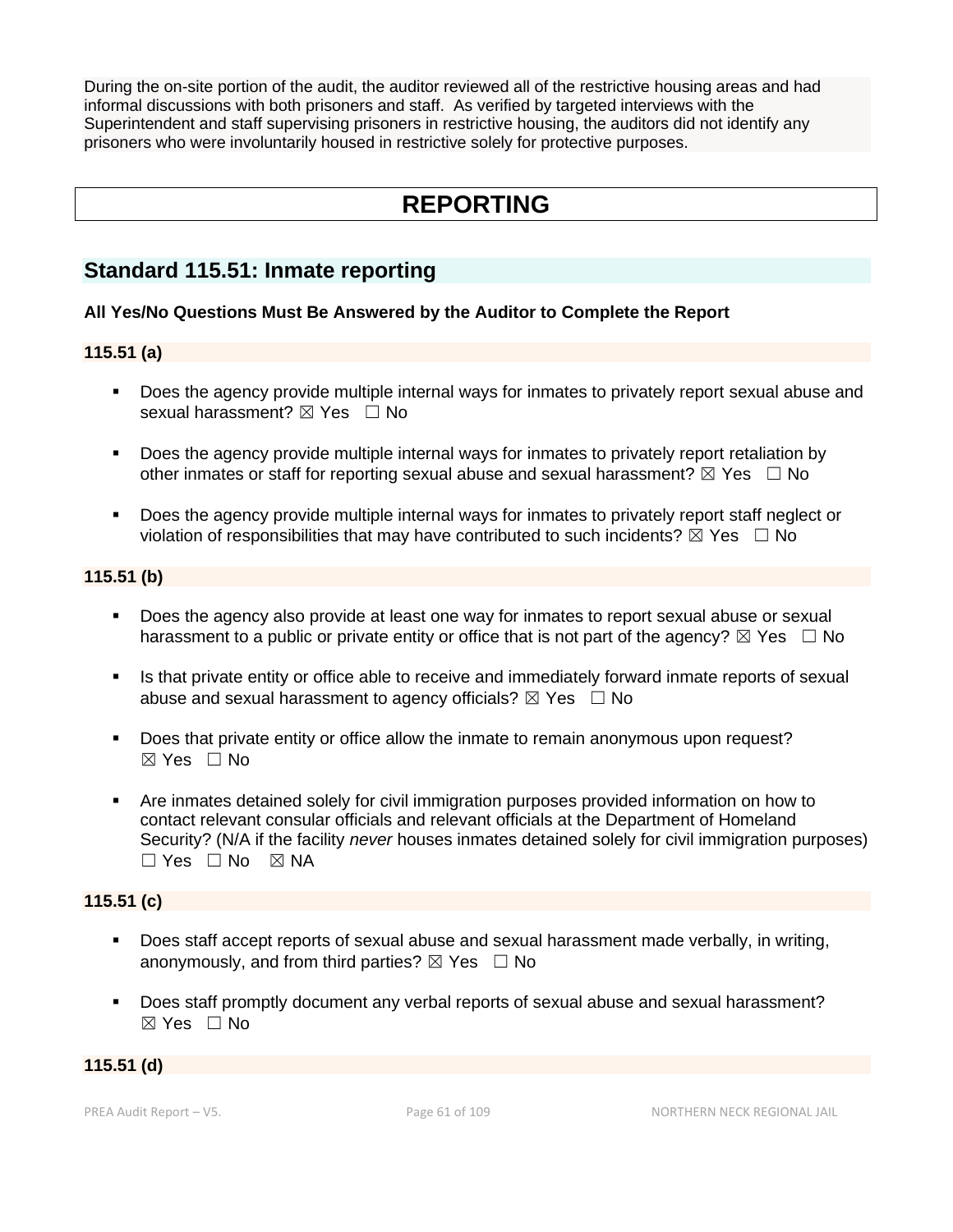▪ Does the agency provide a method for staff to privately report sexual abuse and sexual harassment of inmates?  $\boxtimes$  Yes  $\Box$  No

## **Auditor Overall Compliance Determination**

☐ **Exceeds Standard** (*Substantially exceeds requirement of standards*) ☒ **Meets Standard** (*Substantial compliance; complies in all material ways with the standard for the relevant review period*) ☐ **Does Not Meet Standard** (*Requires Corrective Action*)

#### **Instructions for Overall Compliance Determination Narrative**

*The narrative below must include a comprehensive discussion of all the evidence relied upon in making the compliance or non-compliance determination, the auditor's analysis and reasoning, and the auditor's conclusions. This discussion must also include corrective action recommendations where the facility does not meet the standard. These recommendations must be included in the Final Report, accompanied by information on specific corrective actions taken by the facility.*

#### **Evidence Relied upon to make Compliance Determination:**

- **NNRJ Completed PAQ with ADP since last PREA Audit**
- **NNRJ Policy J08, Page 6-7**
- **Review of investigative files**
- **Review of inmate handbook (English and Spanish)**
- **Review of verbal report form**
- **Review of Consular notification form**
- **Review of MOU for third party reporting**
- **Review of grievance policy**
- **Review of prisoner request form**

**Interviews with the following:**

- **PREA Coordinator**
- **Random Staff**
- **Random Prisoners**

#### **Observation of the following:**

- **Observation of informal interactions between staff and prisoners**
- **Observation of prisoners using the telephone system**
- **Observation of Information Posters in the lobby and informational brochures**

115.51 (a) The NNRJ Policy J08, pages 6-7 describes multiple mechanisms for the internal reporting of sexual abuse and harassment, retaliation by other prisoners or staff for reporting, as well as mechanisms for reporting conditions that may have contributed to the alleged abuse. The inmate handbook informs prisoners that they can make reports of sexual abuse or harassment or retaliation by using Inmate Request Forms, Inmate Grievance Forms, Verbal Reporting to any staff member, contractor, or volunteer or by contacting the Sexual Abuse Hotline using the prisoner telephones. During random staff interviews, all staff mentioned that prisoners could make a PREA report to staff,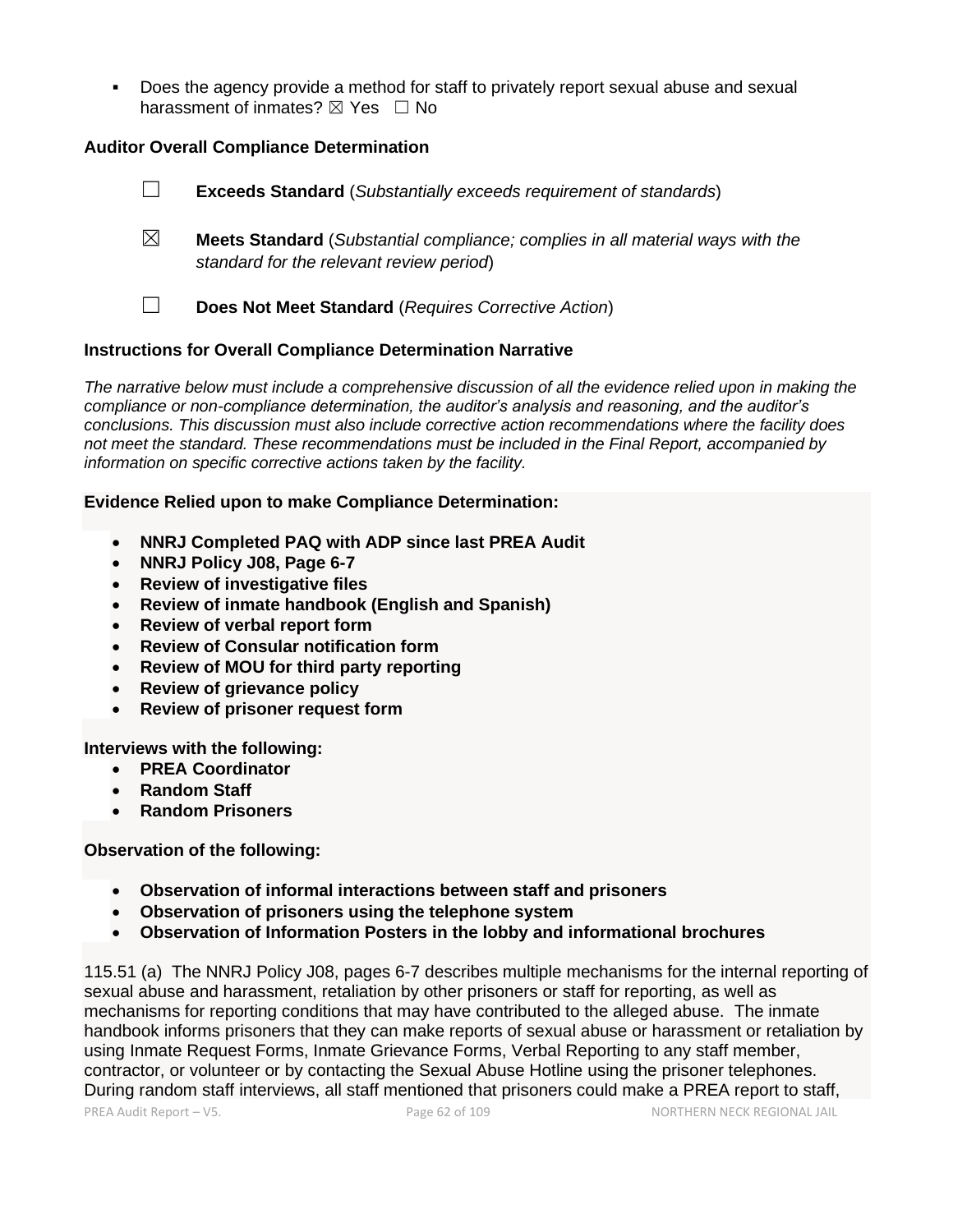volunteers or contractors as well as making a report using the inmate request form system on the kiosk. In addition, several staff members mentioned writing an anonymous letter to the PREA Coordinator and most staff members also mentioned the PREA Hotline that could be called from the prisoner telephone. During the site review, several prisoners told the auditor that they could report instances of sexual abuse to staff or using the hotline on the telephone. In addition, several prisoners also mentioned the use of the prisoner request form.

115.51 (b) According to NNRJ J08, pages 6-7 provides a requirement that prisoner have the option of reporting incidents of sexual abuse to a public or private entity that is not part of the agency. In addition, the auditor tested the telephone number to ensure it was functioning and could be used for reporting. During targeted interviews with random prisoners, many of the prisoner knew that they could make reports of sexual abuse to individuals outside of the facility and called it the "Hotline"; however, not every prisoner knew that they could. Targeted interview with the PREA Coordinator verified that there are multiple ways to make PREA complaints by both staff and prisoners. She mentioned the use of the prisoner phone system, anonymous letters, direct letters to the police department or commonwealth's attorney as well as third party reporting by family and friends. The NNRJ does not hold prisoners solely for civil immigration purposes.

115.51 (c) NNRJ policy J08, pages 6-7 requires that all staff accept reports of sexual abuse or harassment both verbally and in writing and that those reports shall be documented writing by staff and responded to immediately. During targeted interviews with staff, the majority of the random staff interviewed told the auditors that if a prisoner reported an allegation of sexual abuse or harassment, they would immediately intervene by separating the victim and alleged perpetrator. A few of the staff members told the auditors that they would notify their supervisor of such an allegation when they received the report before taking action with the prisoners. However, in every random staff interview, each staff member stated that they would take action without delay and would be accept a verbal complaint and would be required to make a written report of the incident. During random prisoner interviews, the prisoners were asked if they knew that they could make a verbal report of an incident of sexual harassment. The majority of the prisoners stated that they knew that they could just "tell a CO" if something happened

115.51 (d) According to Policy J08, pages 6-7, staff members by report instances of sexual abuse or harassment privately to their supervisor or any facility supervisor or call the CSB Hotline. Staff members are informed of this provision during PREA training and it is in their policy manual. Staff are also able to privately report through an established PREA Reporting Hotline. This line goes directly to a voicemail that is then retrieved daily. Caller/Staff member can opt to be anonymous. Staff members are made aware through policy J-08 which is reviewed in training, and posters advertising in the staff entrance and main lobby area. Targeted staff interviews verified that staff are aware that they can report incidents of sexual abuse or harassment and all staff that were randomly interviewed answered that they would report any such incident to their supervisor. A few staff members also mentioned that they could make a report to the hotline if for some reason they didn't want to tell a supervisor.

# **Standard 15.52: Exhaustion of administrative remedies**

## **All Yes/No Questions Must Be Answered by the Auditor to Complete the Report**

## **115.52 (a)**

**.** Is the agency exempt from this standard? NOTE: The agency is exempt ONLY if it does not have administrative procedures to address inmate grievances regarding sexual abuse. This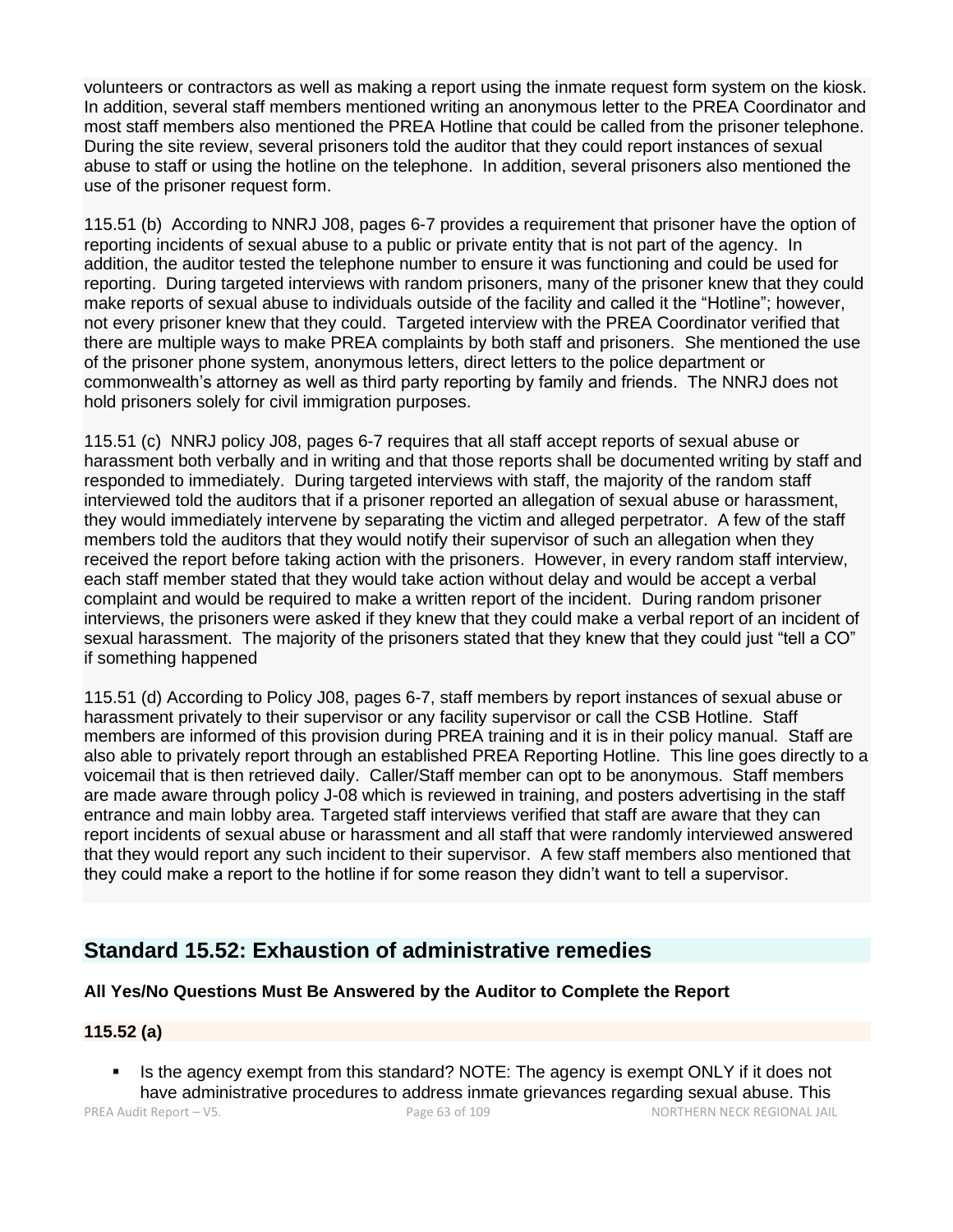does not mean the agency is exempt simply because an inmate does not have to or is not ordinarily expected to submit a grievance to report sexual abuse. This means that as a matter of explicit policy, the agency does not have an administrative remedies process to address sexual abuse. ☐ Yes ☒ No

## **115.52 (b)**

- Does the agency permit inmates to submit a grievance regarding an allegation of sexual abuse without any type of time limits? (The agency may apply otherwise-applicable time limits to any portion of a grievance that does not allege an incident of sexual abuse.) (N/A if agency is exempt from this standard.)  $\boxtimes$  Yes  $\Box$  No  $\Box$  NA
- Does the agency always refrain from requiring an inmate to use any informal grievance process, or to otherwise attempt to resolve with staff, an alleged incident of sexual abuse? (N/A if agency is exempt from this standard.)  $\boxtimes$  Yes  $\Box$  No  $\Box$  NA

## **115.52 (c)**

- Does the agency ensure that: An inmate who alleges sexual abuse may submit a grievance without submitting it to a staff member who is the subject of the complaint? (N/A if agency is exempt from this standard.)  $\boxtimes$  Yes  $\Box$  No  $\Box$  NA
- Does the agency ensure that: Such grievance is not referred to a staff member who is the subject of the complaint? (N/A if agency is exempt from this standard.)  $\boxtimes$  Yes  $\Box$  No  $\Box$  NA

## **115.52 (d)**

- Does the agency issue a final agency decision on the merits of any portion of a grievance alleging sexual abuse within 90 days of the initial filing of the grievance? (Computation of the 90-day time period does not include time consumed by inmates in preparing any administrative appeal.) (N/A if agency is exempt from this standard.)  $\boxtimes$  Yes  $\Box$  No  $\Box$  NA
- **.** If the agency claims the maximum allowable extension of time to respond of up to 70 days per 15.152(d)(3) when the normal time period for response is insufficient to make an appropriate decision, does the agency notify the inmate in writing of any such extension and provide a date by which a decision will be made? (N/A if agency is exempt from this standard.)  $⊠ Yes ⊡ No ⊡ NA$
- At any level of the administrative process, including the final level, if the inmate does not receive a response within the time allotted for reply, including any properly noticed extension, may an inmate consider the absence of a response to be a denial at that level? (N/A if agency is exempt from this standard.)  $\boxtimes$  Yes  $\Box$  No  $\Box$  NA

## **115.52 (e)**

Are third parties, including fellow inmates, staff members, family members, attorneys, and outside advocates, permitted to assist inmates in filing requests for administrative remedies relating to allegations of sexual abuse? (N/A if agency is exempt from this standard.)  $\boxtimes$  Yes  $\Box$  No  $\Box$  NA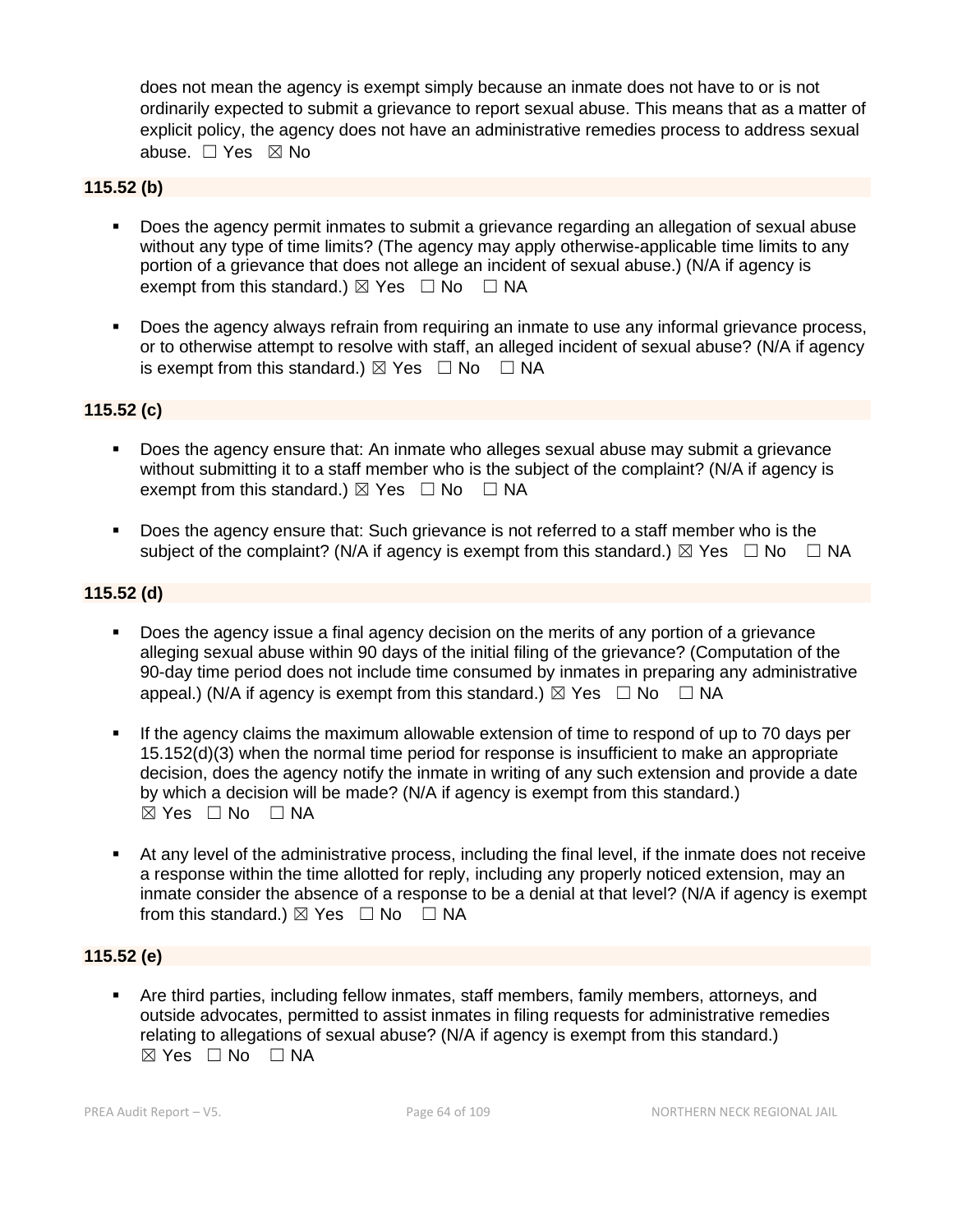- Are those third parties also permitted to file such requests on behalf of inmates? (If a third-party files such a request on behalf of an inmate, the facility may require as a condition of processing the request that the alleged victim agree to have the request filed on his or her behalf, and may also require the alleged victim to personally pursue any subsequent steps in the administrative remedy process.) (N/A if agency is exempt from this standard.)  $\boxtimes$  Yes  $\Box$  No  $\Box$  NA
- **.** If the inmate declines to have the request processed on his or her behalf, does the agency document the inmate's decision? (N/A if agency is exempt from this standard.)  $\boxtimes$  Yes  $\Box$  No  $\Box$  NA

## **115.52 (f)**

- Has the agency established procedures for the filing of an emergency grievance alleging that an inmate is subject to a substantial risk of imminent sexual abuse? (N/A if agency is exempt from this standard.)  $\boxtimes$  Yes  $\Box$  No  $\Box$  NA
- **EXECT** After receiving an emergency grievance alleging an inmate is subject to a substantial risk of imminent sexual abuse, does the agency immediately forward the grievance (or any portion thereof that alleges the substantial risk of imminent sexual abuse) to a level of review at which immediate corrective action may be taken? (N/A if agency is exempt from this standard.).  $⊠ Yes ⊡ No ⊡ NA$
- **EXTER 15 After receiving an emergency grievance described above, does the agency provide an initial** response within 48 hours? (N/A if agency is exempt from this standard.)  $\boxtimes$  Yes  $\Box$  No  $\Box$  NA
- After receiving an emergency grievance described above, does the agency issue a final agency decision within 5 calendar days? (N/A if agency is exempt from this standard.)  $⊠ Yes ⊡ No ⊡ NA$
- Does the initial response and final agency decision document the agency's determination whether the inmate is in substantial risk of imminent sexual abuse? (N/A if agency is exempt from this standard.)  $\boxtimes$  Yes  $\Box$  No  $\Box$  NA
- Does the initial response document the agency's action(s) taken in response to the emergency grievance? (N/A if agency is exempt from this standard.)  $\boxtimes$  Yes  $\Box$  No  $\Box$  NA
- Does the agency's final decision document the agency's action(s) taken in response to the emergency grievance? (N/A if agency is exempt from this standard.)  $\boxtimes$  Yes  $\Box$  No  $\Box$  NA

## **115.52 (g)**

If the agency disciplines an inmate for filing a grievance related to alleged sexual abuse, does it do so ONLY where the agency demonstrates that the inmate filed the grievance in bad faith? (N/A if agency is exempt from this standard.)  $\boxtimes$  Yes  $\Box$  No  $\Box$  NA

## **Auditor Overall Compliance Determination**



☐ **Exceeds Standard** (*Substantially exceeds requirement of standards*)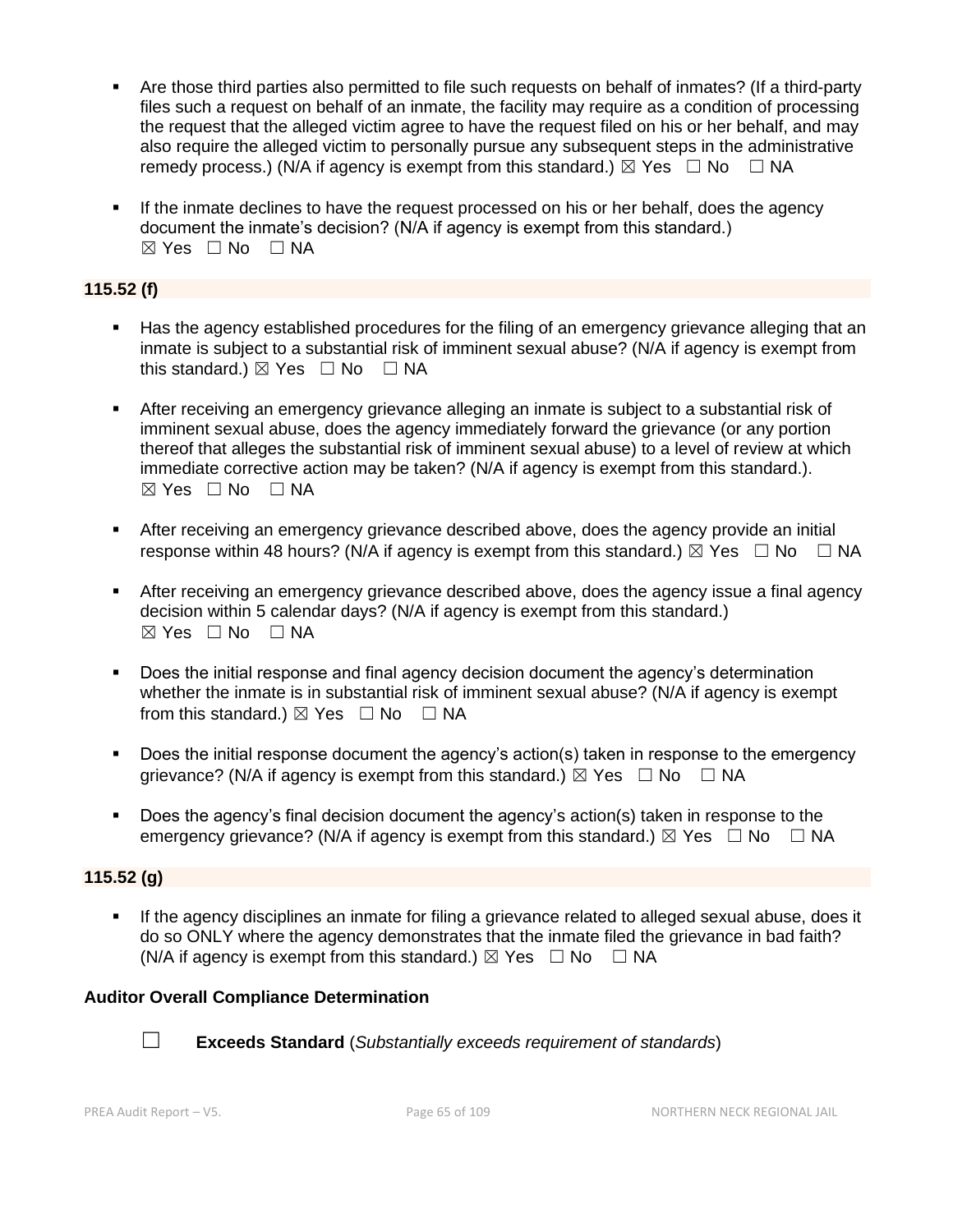- ☒ **Meets Standard** (*Substantial compliance; complies in all material ways with the standard for the relevant review period*)
- ☐ **Does Not Meet Standard** (*Requires Corrective Action*)

## **Instructions for Overall Compliance Determination Narrative**

*The narrative below must include a comprehensive discussion of all the evidence relied upon in making the compliance or non-compliance determination, the auditor's analysis and reasoning, and the auditor's conclusions. This discussion must also include corrective action recommendations where the facility does not meet the standard. These recommendations must be included in the Final Report, accompanied by information on specific corrective actions taken by the facility.*

#### **Evidence Relied upon to make Compliance Determination:**

- **NNRJ Completed PAQ**
- **NNRJ Policy N02, Page 4-5**
- **Prisoner Handbook (English and Spanish)**

#### **Interviews with the following:**

• **PREA Coordinator**

15.152 (a) (b) (c) (d) (e) (f) (g) NNRJ Policy N02, Pages 4-5 are written in accordance with all of the provisions of the standard. On site document of the grievance log verifies that there have been no grievances filed regarding an allegation of sexual abuse in the past 12 months. There have also been not instances in the past 12 months where a grievance was filed in bad faith and were disciplined by staff. The auditor reviewed the inmate handbook and it contains the general provisions for filing a grievance.

# **Standard 115.53: Inmate access to outside confidential support services**

## **All Yes/No Questions Must Be Answered by the Auditor to Complete the Report**

#### **115.53 (a)**

- Does the facility provide inmates with access to outside victim advocates for emotional support services related to sexual abuse by giving inmates mailing addresses and telephone numbers, including toll-free hotline numbers where available, of local, State, or national victim advocacy or rape crisis organizations?  $\Box$  Yes  $\boxtimes$  No
- Does the facility provide persons detained solely for civil immigration purposes mailing addresses and telephone numbers, including toll-free hotline numbers where available of local, State, or national immigrant services agencies? (N/A if the facility *never* has persons detained solely for civil immigration purposes.)  $\Box$  Yes  $\Box$  No  $\boxtimes$  NA
- Does the facility enable reasonable communication between inmates and these organizations and agencies, in as confidential a manner as possible?  $\boxtimes$  Yes  $\Box$  No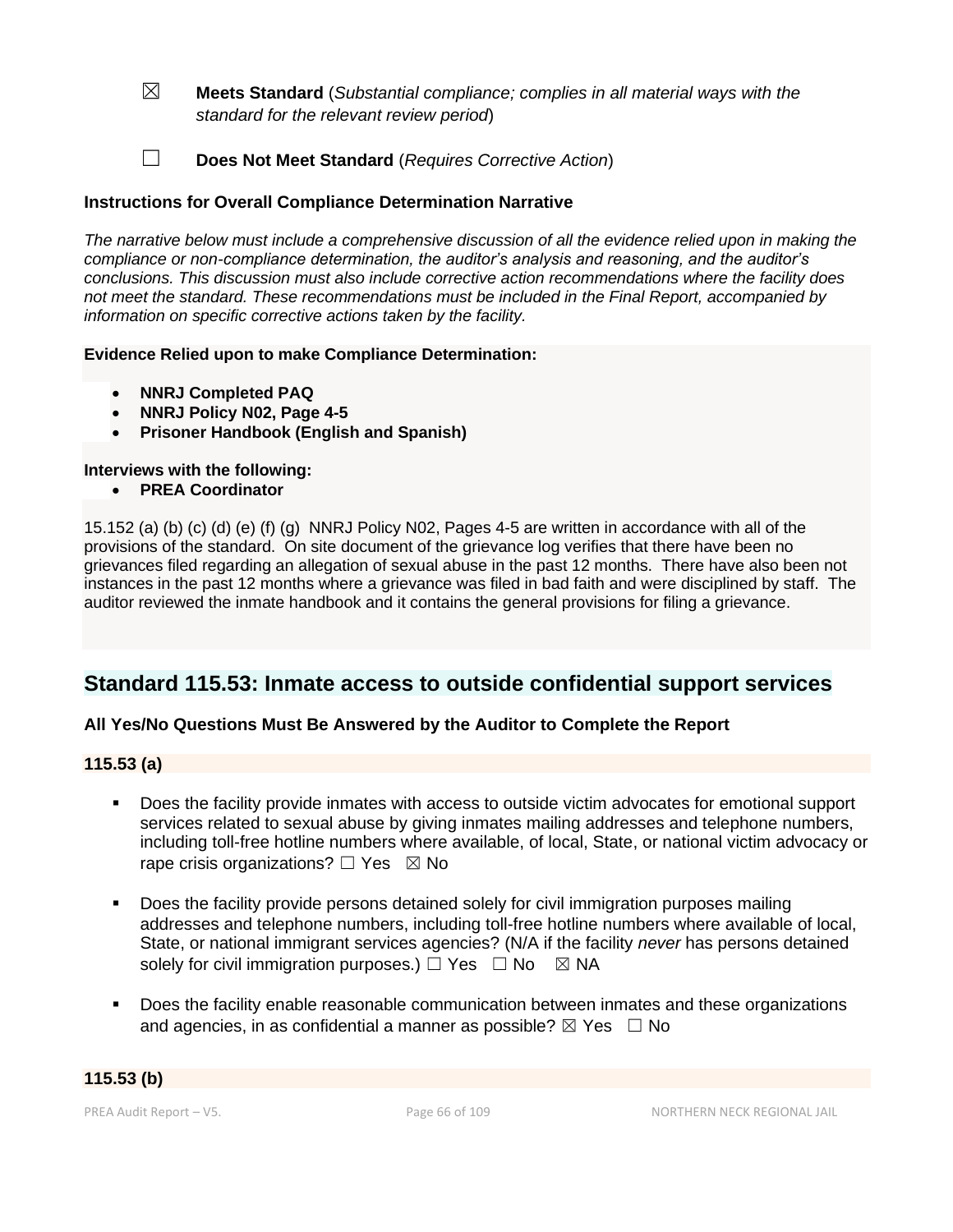Does the facility inform inmates, prior to giving them access, of the extent to which such communications will be monitored and the extent to which reports of abuse will be forwarded to authorities in accordance with mandatory reporting laws?  $\Box$  Yes  $\boxtimes$  No

## **115.53 (c)**

- **•** Does the agency maintain or attempt to enter into memoranda of understanding or other agreements with community service providers that are able to provide inmates with confidential emotional support services related to sexual abuse?  $\boxtimes$  Yes  $\Box$  No
- Does the agency maintain copies of agreements or documentation showing attempts to enter into such agreements?  $\boxtimes$  Yes  $\Box$  No

## **Auditor Overall Compliance Determination**

- ☐ **Exceeds Standard** (*Substantially exceeds requirement of standards*)
- ☐ **Meets Standard** (*Substantial compliance; complies in all material ways with the standard for the relevant review period*)
- ☒ **Does Not Meet Standard** (*Requires Corrective Action*)

## **Instructions for Overall Compliance Determination Narrative**

*The narrative below must include a comprehensive discussion of all the evidence relied upon in making the compliance or non-compliance determination, the auditor's analysis and reasoning, and the auditor's conclusions. This discussion must also include corrective action recommendations where the facility does not meet the standard. These recommendations must be included in the Final Report, accompanied by information on specific corrective actions taken by the facility.*

## **Evidence Relied upon to make Compliance Determination:**

- **1. NNRJ Completed PAQ**
- **2. NNRJ Policy J08 pages 7**
- **3. NNRJ Website and prisoner Handbook**
- **4. MOU with local CSB**
- **5. Interviews with the following:**
	- **a. PREA Coordinator**
	- **b. Random Inmates**
	- **c. Random and Targeted Staff**
	- **d. Mental Health and Medical Staff**
- **6. Observations of the Following:**

 **a. PREA informational Posters throughout the facility and public area**

115.53 (a) Along with their completed PAQ, the NNRJ provided examples of several documents that included information regarding the availability of outside confidential support services for victims of sexual abuse and harassment. These documents were in the prisoner handbook, in both English and Spanish. Additionally, the NNRJ Policy J08 page 7 requires that inmates and staff are allowed to report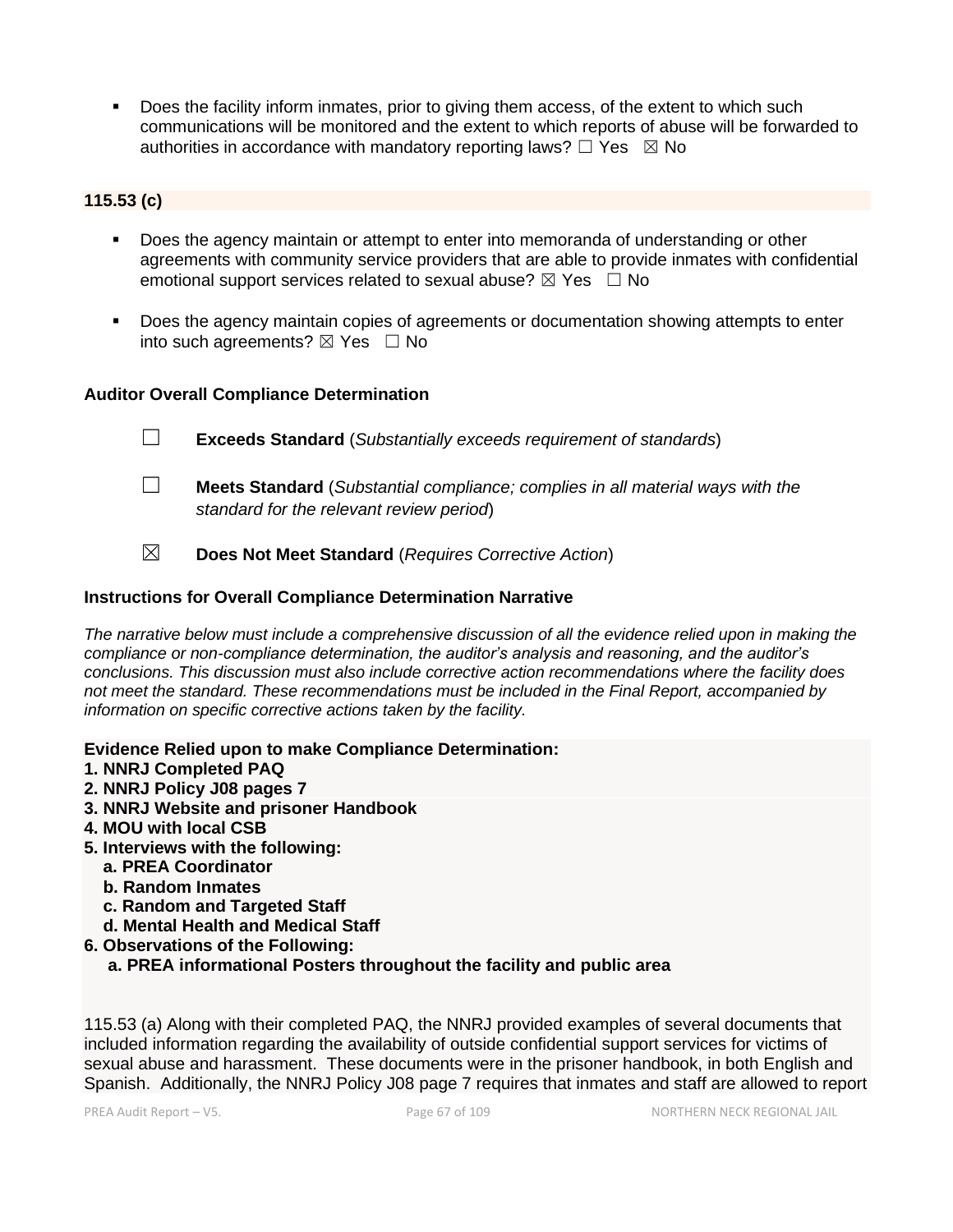sexual abuse or harassment confidentially and requires that medical and mental health personnel inform prisoners of their limits of confidentiality. After review of the documentation provided, I determined that the number to confidential outside services was provided but the address to the service provider was not included as required by the standard.

The auditor conducted random interviews with 14 prisoners. The majority of prisoners were aware that there was a hotline they could call where they could make a complaint of abuse or harassment; however, none knew that there was a source of outside emotional support services for sexual abuse.

An interview with the PREA Coordinator indicated that during the comprehensive education, they do inform prisoners about the availability of outside support services that are available. However, there is no address available in handbook, and random interviews with the prisoners demonstrates that the education isn't effective as presented. During the site review, the auditor observed a few instances of PREA signage that included the hotline numbers and did not have address information as required. Informal conversations with prisoners indicated that they had received comprehensive training by video. They were all aware of the reporting hotline, but none reported knowing about confidential support services. The NNRJ has never kept prisoners solely for immigration purposes, so the provision of the standard related to that is not applicable.

115.53 (b) The inmate handbook says that confidential support services are available to prisoners. No documents discuss the mandatory reporting requirements or limits of confidentiality or limits of disclosure, as required by the standard. The auditor interviewed 14 random prisoners and none of them reported an understanding of the limits of confidentiality, mandatory reporting or limits of disclosure in accordance with federal, state, or local laws.

115.53 (c) The agency has provided the auditor a copy of a MOU between the local CSB and the Jail Authority whereby the CSB agrees to provide outside emotional support services in response to requests of staff or prisoners of the NNRJ.

Corrective Action: Improve awareness training to prisoner population regarding the availability of outside emotional support services. The awareness training should include the address of the support services as well as the limits of confidentiality as well as mandatory reporting requirements. This addition of this information should be made to the inmate handbook as well as informational posters and brochures. The awareness training should be in formats that make the information available to all prisoners.

**Corrective Action Summary and Determination of Compliance:** The NNRJ has added the address for confidential support services and limits of confidentiality to their PREA comprehensive training through the classification process. In addition, the address of the provider is now provided on awareness posters. The inmate handbook is updated with information related to confidential support services, mandatory reporting, and limits of confidentiality.

# **Standard 115.54: Third-party reporting**

**All Yes/No Questions Must Be Answered by the Auditor to Complete the Report**

## **115.54 (a)**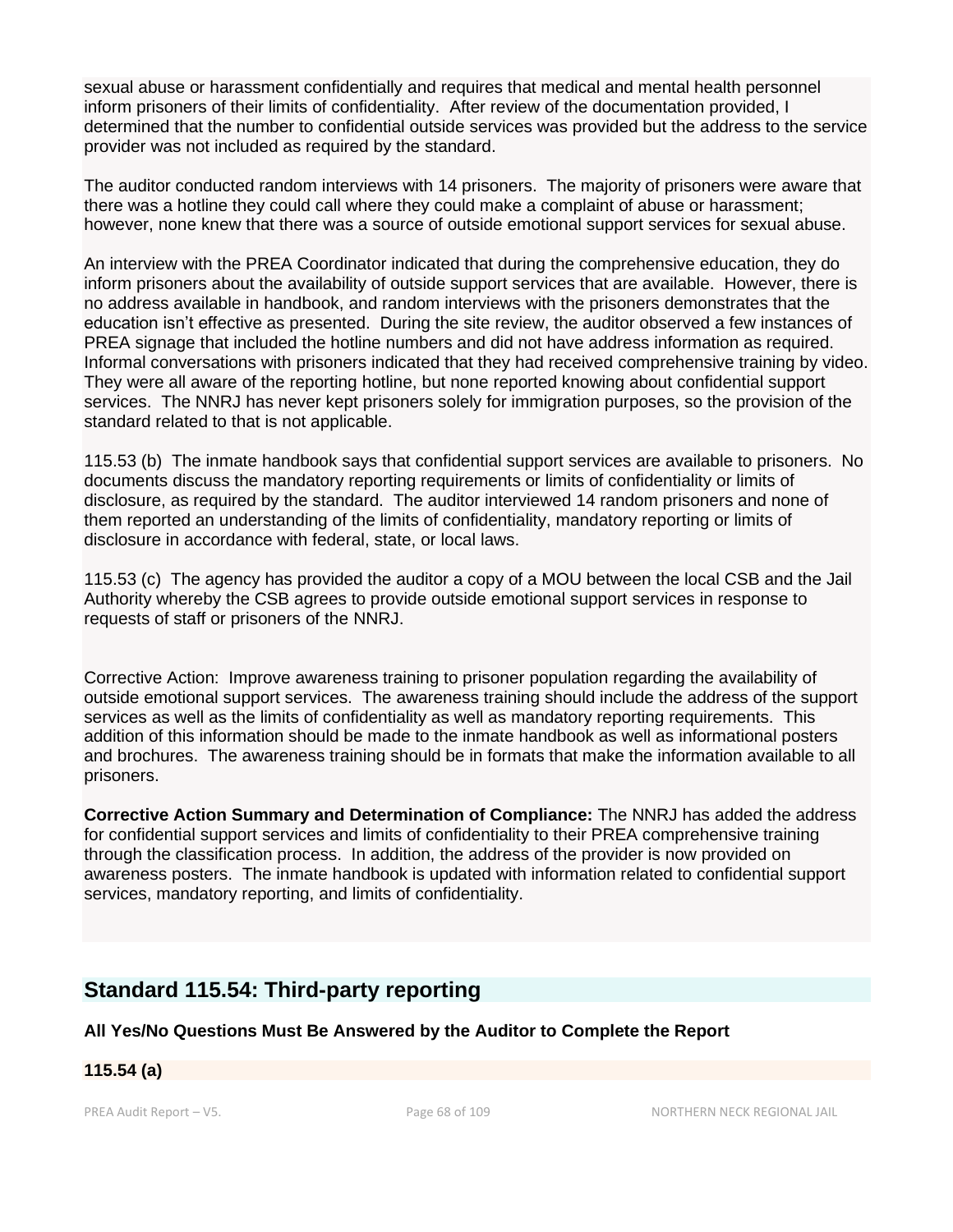- Has the agency established a method to receive third-party reports of sexual abuse and sexual harassment? ⊠ Yes □ No
- Has the agency distributed publicly information on how to report sexual abuse and sexual harassment on behalf of an inmate?  $\boxtimes$  Yes  $\Box$  No

## **Auditor Overall Compliance Determination**

- ☐ **Exceeds Standard** (*Substantially exceeds requirement of standards*)
- ☒ **Meets Standard** (*Substantial compliance; complies in all material ways with the standard for the relevant review period*)
- ☐ **Does Not Meet Standard** (*Requires Corrective Action*)

## **Instructions for Overall Compliance Determination Narrative**

*The narrative below must include a comprehensive discussion of all the evidence relied upon in making the compliance or non-compliance determination, the auditor's analysis and reasoning, and the auditor's conclusions. This discussion must also include corrective action recommendations where the facility does not meet the standard. These recommendations must be included in the Final Report, accompanied by information on specific corrective actions taken by the facility.*

- **Evidence Relied upon to make Compliance Determination:**
- **1. NNRJ Completed PAQ**
- **2. NNRJ Policy J08**
- **3. NNRJ Website and inmate Handbook**
- **4. MOU with RCSO for third-party reporting**
- **5. Interviews with the following:**
	- **a. PREA Coordinator**
	- **b. Random Inmates**
	- **c. Random and Targeted Staff**
- **6. Observations of the Following:**

## **a. PREA informational Posters throughout the facility and public areas**

115.54 (a) The NNRJ publicly provides a method for the receipt of third party reports of sexual abuse or harassment. The NNRJ website has a document on its PREA page that contains information about investigative agencies and their responsibilities for criminal and administrative investigations and also contains contact information for jail officials should any one wish to report an incident of sexual abuse or harassment on behalf of a prisoner. The auditor viewed the information on the website as well as the MOU for third party reporting with the RCSO. There is also a poster in the public lobby with information about how to make a report of an incident of sexual abuse of harassment on behalf of a prisoner.

# **OFFICIAL RESPONSE FOLLOWING AN INMATE REPORT**

# **Standard 115.61: Staff and agency reporting duties**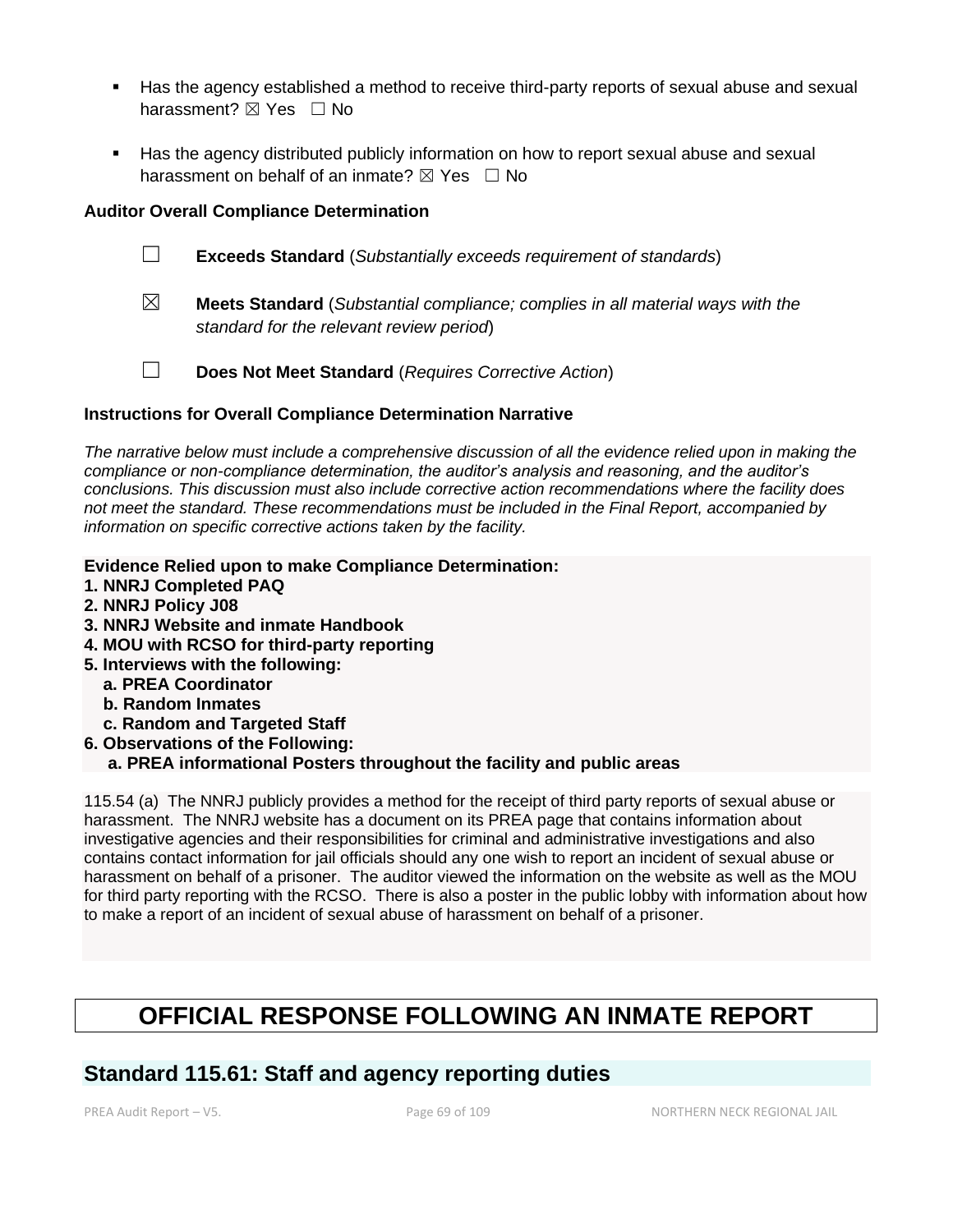## **All Yes/No Questions Must Be Answered by the Auditor to Complete the Report**

#### **115.61 (a)**

- Does the agency require all staff to report immediately and according to agency policy any knowledge, suspicion, or information regarding an incident of sexual abuse or sexual harassment that occurred in a facility, whether or not it is part of the agency?  $\boxtimes$  Yes  $\Box$  No
- Does the agency require all staff to report immediately and according to agency policy any knowledge, suspicion, or information regarding retaliation against inmates or staff who reported an incident of sexual abuse or sexual harassment?  $\boxtimes$  Yes  $\Box$  No
- **•** Does the agency require all staff to report immediately and according to agency policy any knowledge, suspicion, or information regarding any staff neglect or violation of responsibilities that may have contributed to an incident of sexual abuse or sexual harassment or retaliation?  $\boxtimes$  Yes  $\Box$  No

#### **115.61 (b)**

▪ Apart from reporting to designated supervisors or officials, does staff always refrain from revealing any information related to a sexual abuse report to anyone other than to the extent necessary, as specified in agency policy, to make treatment, investigation, and other security and management decisions?  $\boxtimes$  Yes  $\Box$  No

## **115.61 (c)**

- **E** Unless otherwise precluded by Federal, State, or local law, are medical and mental health practitioners required to report sexual abuse pursuant to paragraph (a) of this section?  $\boxtimes$  Yes  $\Box$  No
- Are medical and mental health practitioners required to inform inmates of the practitioner's duty to report, and the limitations of confidentiality, at the initiation of services?  $\boxtimes$  Yes  $\Box$  No

## **115.61 (d)**

▪ If the alleged victim is under the age of 18 or considered a vulnerable adult under a State or local vulnerable persons statute, does the agency report the allegation to the designated State or local services agency under applicable mandatory reporting laws?  $\boxtimes$  Yes  $\Box$  No

#### **115.61 (e)**

▪ Does the facility report all allegations of sexual abuse and sexual harassment, including thirdparty and anonymous reports, to the facility's designated investigators?  $\boxtimes$  Yes  $\Box$  No

#### **Auditor Overall Compliance Determination**



☐ **Exceeds Standard** (*Substantially exceeds requirement of standards*)



☒ **Meets Standard** (*Substantial compliance; complies in all material ways with the standard for the relevant review period*)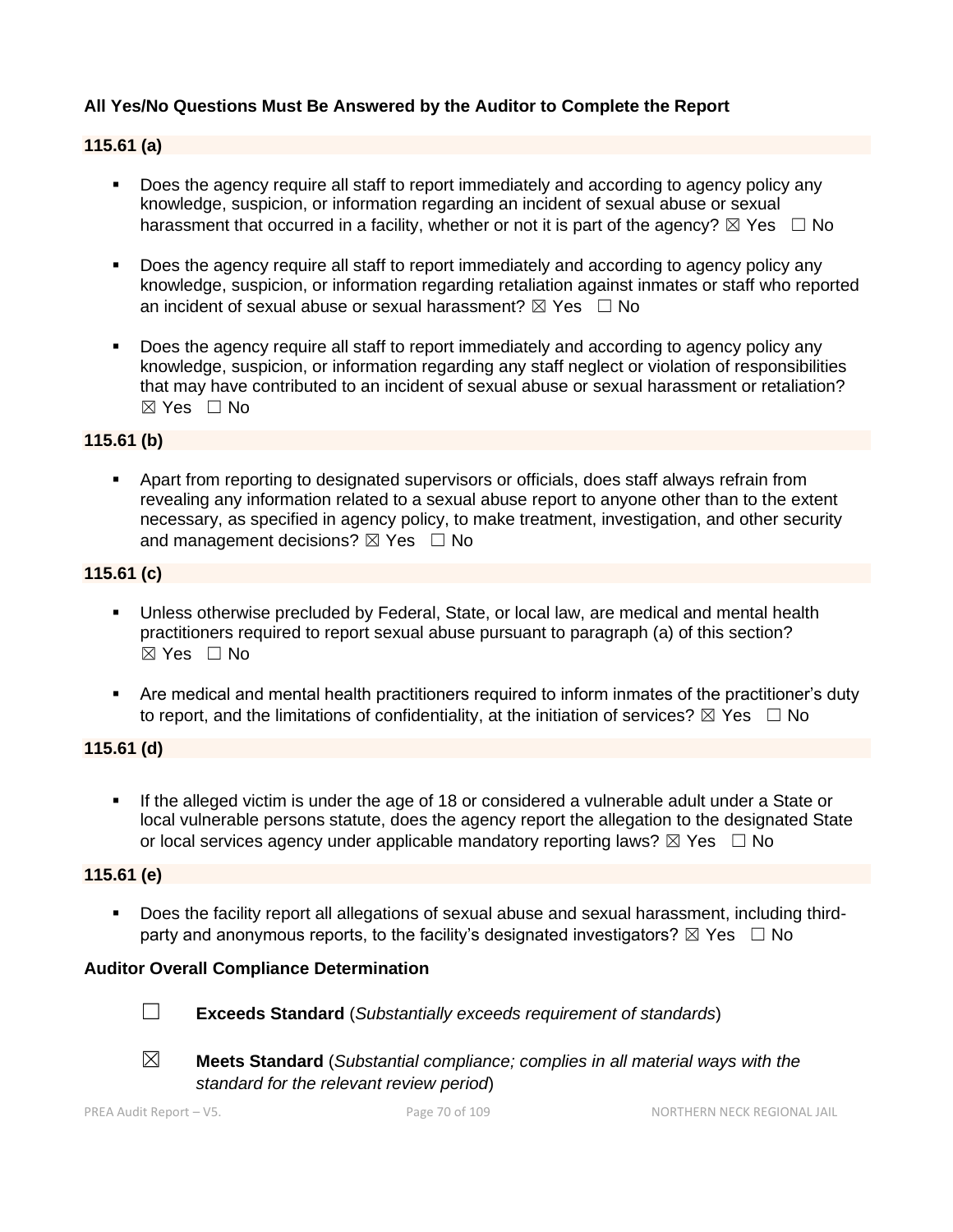☐ **Does Not Meet Standard** (*Requires Corrective Action*)

#### **Instructions for Overall Compliance Determination Narrative**

*The narrative below must include a comprehensive discussion of all the evidence relied upon in making the compliance or non-compliance determination, the auditor's analysis and reasoning, and the auditor's conclusions. This discussion must also include corrective action recommendations where the facility does not meet the standard. These recommendations must be included in the Final Report, accompanied by information on specific corrective actions taken by the facility.*

**Evidence Relied upon to make Compliance Determination:**

- **NNRJ Completed PAQ**
- **NNRJ Policy J08, Page 6**
- **Review of investigative files for the past 12 months**
- **Review of agency first responder informational cards**

**Interviews with the following:**

- **PREA Coordinator**
- **Agency Administrator (Superintendent)**
- **Random Staff**

115.61 (a) NNRJ Policy J08, page 6 requires that any staff member, volunteer or contractor immediately report any instance of sexual abuse or harassment, any retaliation for the report of abuse or harassment any actions that may have contributed to an incident of abuse or harassment. During the site review, several staff members were asked if they were required by policy to report any instances or suspicions of sexual abuse or harassment. All staff members responded that they were required to report any such instances. The auditor also informally asked the same question of civilian kitchen employees who were supervising prisoners during the site review, and all responded that they would report any instance of sexual abuse or harassment. During random staff interviews, all of the staff members stated that they were required by policy to report any instance of sexual abuse or harassment or retaliation for making reports. Staff members were also asked if that included alleged behavior by staff or contractors or volunteers. All staff members who were randomly interviewed said that they were obligated to report such allegations or suspicions.

115.61 (b) NNRJ Policy J08, page 6, required confidentiality of all information of sexual abuse or harassment beyond what is required to be shared as a part of the reporting, treatment, or investigation. During the random staff interviews, staff were asked about their requirement for maintaining confidentiality. All of the interviewed staff stated that details related to either prisoner allegations or staff allegations should remain confidential. During site review, the auditor observed all investigative and classification files to be contained in lockable cabinets and in an office with limited access.

115.61 (c) (d) (e) The NNRJ Policy J08, page 6 requires that all medical and mental health personnel report the mandatory reporting requirements and limits of confidentiality to victims of sexual abuse. According to targeted interviews with medical and mental health staff, they inform prisoners of their reporting requirements and limits of confidentiality whenever they would begin treatment associated with sexual abuse related services. All of the targeted interviews reveled that the mental health personnel were aware of the laws in Commonwealth of Virginia regarding the mandatory reporting requirements for vulnerable adults and victims under the age of 18. During targeted interviews with the PREA Coordinator and the Superintendent, both acknowledged their requirement under the law to report instances of current or previous sexual abuse of prisoners under the age of 18. There were not such reports in the last 12 months. Targeted interviews with the Superintendent and the PREA Coordinator verified that the agency reports all allegations of sexual abuse or harassment received from a third party are referred for investigation. The auditors reviewed all of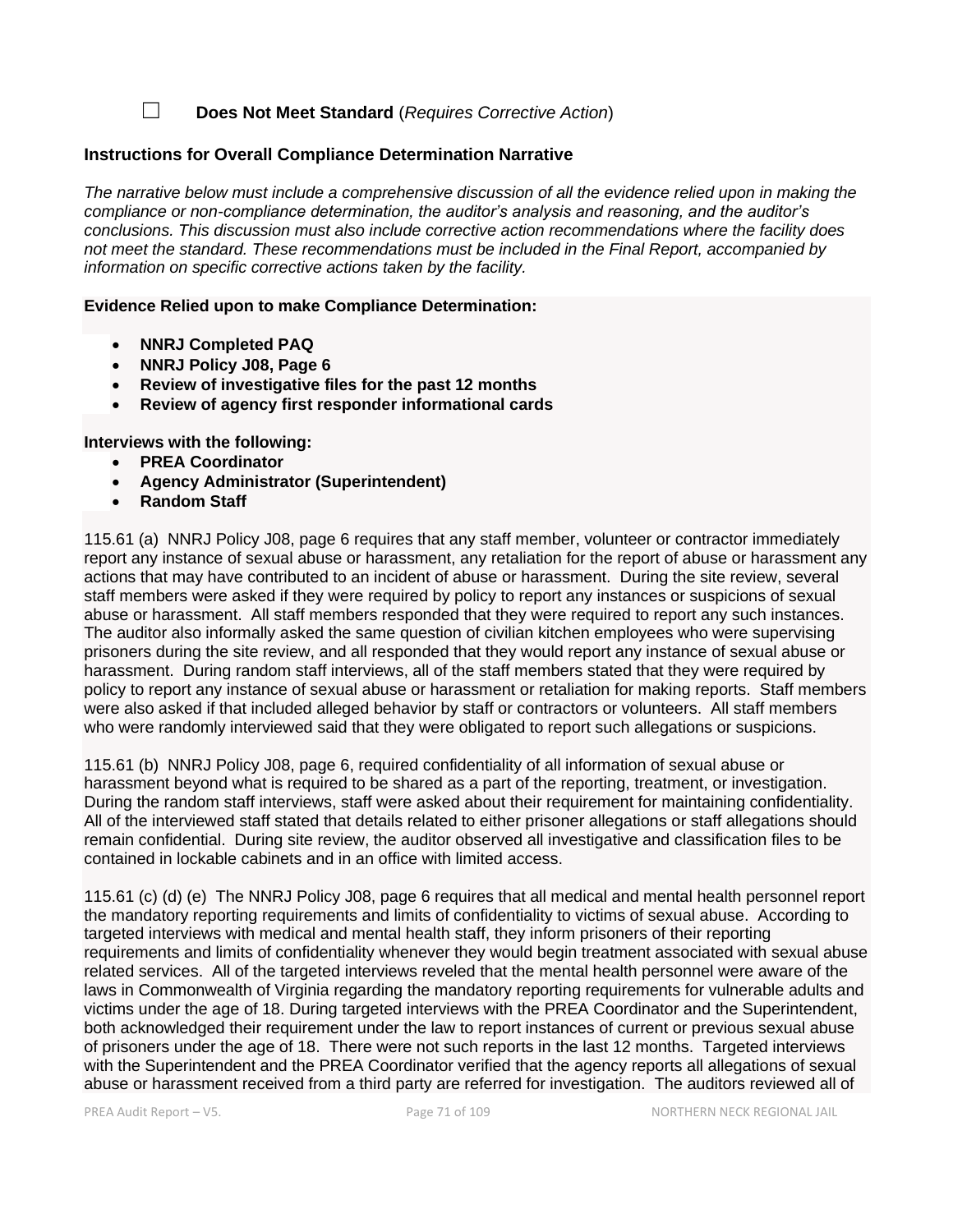three investigative files from the previous 12 months and none were initiated as a result of third-party reporting.

# **Standard 115.62: Agency protection duties**

## **All Yes/No Questions Must Be Answered by the Auditor to Complete the Report**

**115.62 (a)**

▪ When the agency learns that an inmate is subject to a substantial risk of imminent sexual abuse, does it take immediate action to protect the inmate?  $\boxtimes$  Yes  $\Box$  No

#### **Auditor Overall Compliance Determination**

☐ **Exceeds Standard** (*Substantially exceeds requirement of standards*)

- ☒ **Meets Standard** (*Substantial compliance; complies in all material ways with the standard for the relevant review period*)
- ☐ **Does Not Meet Standard** (*Requires Corrective Action*)

#### **Instructions for Overall Compliance Determination Narrative**

*The narrative below must include a comprehensive discussion of all the evidence relied upon in making the compliance or non-compliance determination, the auditor's analysis and reasoning, and the auditor's conclusions. This discussion must also include corrective action recommendations where the facility does not meet the standard. These recommendations must be included in the Final Report, accompanied by information on specific corrective actions taken by the facility.*

#### **Evidence Relied upon to make Compliance Determination:**

- **NNRJ Completed PAQ**
- **NNRJ Policy N02, J07**

#### **Interviews with the following:**

- **PREA Coordinator**
- **Agency Administrator (Superintendent)**
- **Random Staff**

115.62 (a) NNRJ Policy N02, page 5 requires that whenever there is a report that there is an incident of sexual abuse or harassment, the victim should be immediately protected. The NNRJ does not keep written records of such protective actions beyond the incident report related to the specific incident. During the review of investigations from the past 12 months, there were three instances where staff responded to allegations of sexual abuse or harassment and according to their reports, they took immediate action to protect the alleged victim based upon the circumstances of the incident. Targeted interviews with the Superintendent confirmed that it is the policy of the agency to respond without delay when prisoners are potentially at risk for sexual abuse or any other types of serious risk. During targeted interviews with random staff, all staff who were asked what they would do if they knew of a substantial risk of imminent sexual abuse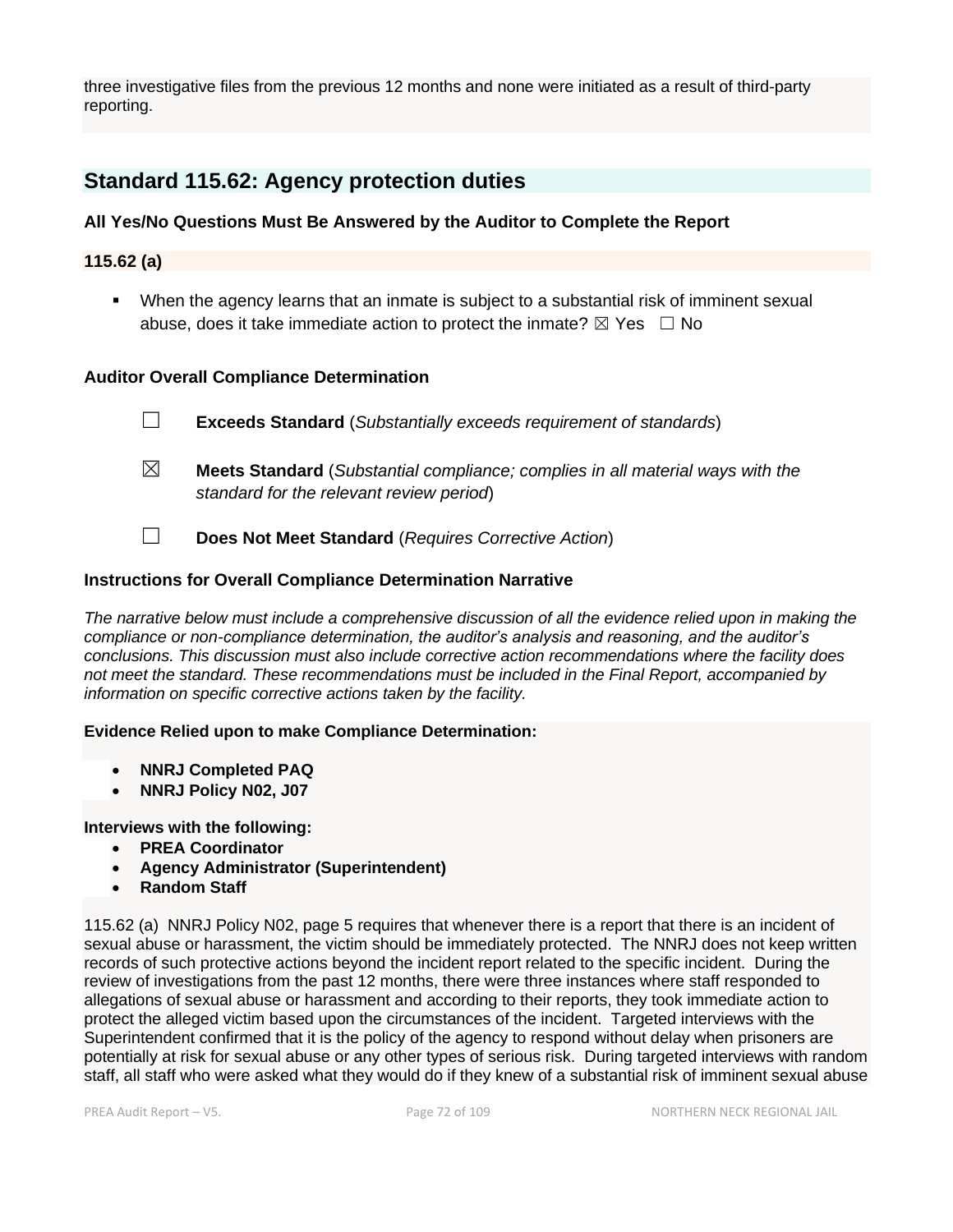responded that they would immediately remove the prisoner from the location and notify their supervisor and conduct an investigation as required by the circumstances of the incident.

# **Standard 115.63: Reporting to other confinement facilities**

### **All Yes/No Questions Must Be Answered by the Auditor to Complete the Report**

### **115.63 (a)**

▪ Upon receiving an allegation that an inmate was sexually abused while confined at another facility, does the head of the facility that received the allegation notify the head of the facility or appropriate office of the agency where the alleged abuse occurred?  $\boxtimes$  Yes  $\Box$  No

### **115.63 (b)**

Is such notification provided as soon as possible, but no later than 72 hours after receiving the allegation?  $\boxtimes$  Yes  $\Box$  No

### **115.63 (c)**

**•** Does the agency document that it has provided such notification?  $\boxtimes$  Yes  $\Box$  No

### **115.63 (d)**

■ Does the facility head or agency office that receives such notification ensure that the allegation is investigated in accordance with these standards?  $\boxtimes$  Yes  $\Box$  No

### **Auditor Overall Compliance Determination**

- ☐ **Exceeds Standard** (*Substantially exceeds requirement of standards*)
- ☒ **Meets Standard** (*Substantial compliance; complies in all material ways with the standard for the relevant review period*)
- ☐ **Does Not Meet Standard** (*Requires Corrective Action*)

### **Instructions for Overall Compliance Determination Narrative**

*The narrative below must include a comprehensive discussion of all the evidence relied upon in making the compliance or non-compliance determination, the auditor's analysis and reasoning, and the auditor's conclusions. This discussion must also include corrective action recommendations where the facility does not meet the standard. These recommendations must be included in the Final Report, accompanied by information on specific corrective actions taken by the facility.*

#### **Evidence Relied upon to make Compliance Determination:**

- **NNRJ Completed PAQ**
- **NNRJ Policy J08, Page 6**
- **Investigative files for the last year**

#### **Interviews with the following:**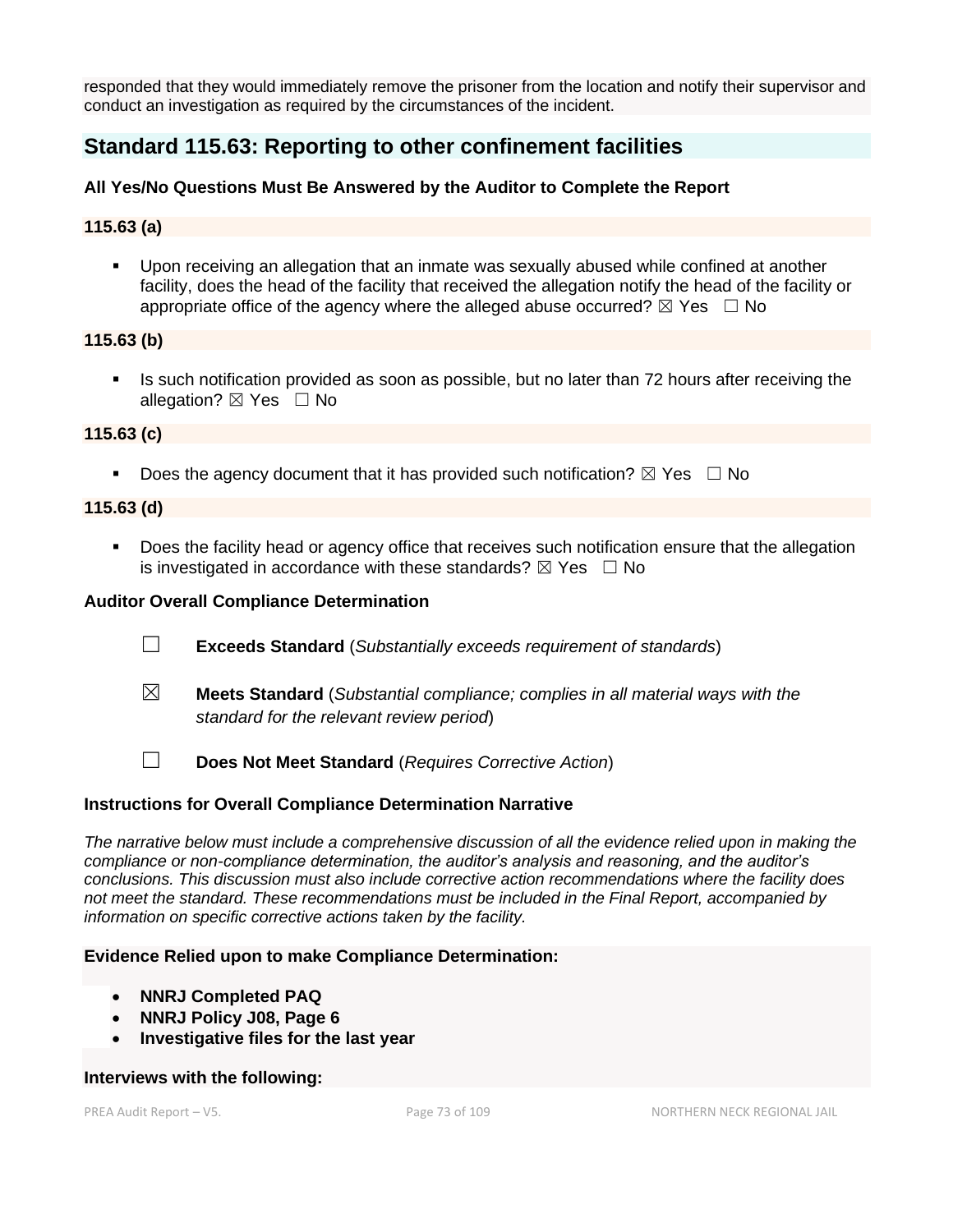- **PREA Coordinator**
- **Agency Administrator (Superintendent)**

115.63 (a) (b) (c) The NNRJ Policy J08, page 6, requires that if the superintendent or his/her designee receives an allegation regarding an incident of sexual abuse that occurred at another facility, he/she must make notification within 72 hours. In the past 12 months the NNRJ has not received any allegation from a prisoner that a prisoner was abused in another facility. According to targeted interviews with the Superintendent and PREA Coordinator, if they received such a notice, they would immediately report such an allegation to the facility administrator and document such a notice.

115.63 (d) NNRJ Policy J08, page 6, requires that if the superintendent or designee receives notice that a previously incarcerated prisoner makes an allegation of sexual abuse that occurred in the NNRJ, it would be investigated in accordance with the standards. There were no instances of notice by another facility that a prisoner alleged abuse at the NNRJ during the audit period.

# **Standard 115.64: Staff first responder duties**

### **All Yes/No Questions Must Be Answered by the Auditor to Complete the Report**

### **115.64 (a)**

- Upon learning of an allegation that an inmate was sexually abused, is the first security staff member to respond to the report required to: Separate the alleged victim and abuser?  $\boxtimes$  Yes  $\Box$  No
- Upon learning of an allegation that an inmate was sexually abused, is the first security staff member to respond to the report required to: Preserve and protect any crime scene until appropriate steps can be taken to collect any evidence?  $\boxtimes$  Yes  $\Box$  No
- Upon learning of an allegation that an inmate was sexually abused, is the first security staff member to respond to the report required to: Request that the alleged victim not take any actions that could destroy physical evidence, including, as appropriate, washing, brushing teeth, changing clothes, urinating, defecating, smoking, drinking, or eating, if the abuse occurred within a time period that still allows for the collection of physical evidence?  $\boxtimes$  Yes  $\Box$  No
- Upon learning of an allegation that an inmate was sexually abused, is the first security staff member to respond to the report required to: Ensure that the alleged abuser does not take any actions that could destroy physical evidence, including, as appropriate, washing, brushing teeth, changing clothes, urinating, defecating, smoking, drinking, or eating, if the abuse occurred within a time period that still allows for the collection of physical evidence?  $\boxtimes$  Yes  $\Box$  No

### **115.64 (b)**

**EXPLUM** If the first staff responder is not a security staff member, is the responder required to request that the alleged victim not take any actions that could destroy physical evidence, and then notify security staff?  $\boxtimes$  Yes  $\Box$  No

### **Auditor Overall Compliance Determination**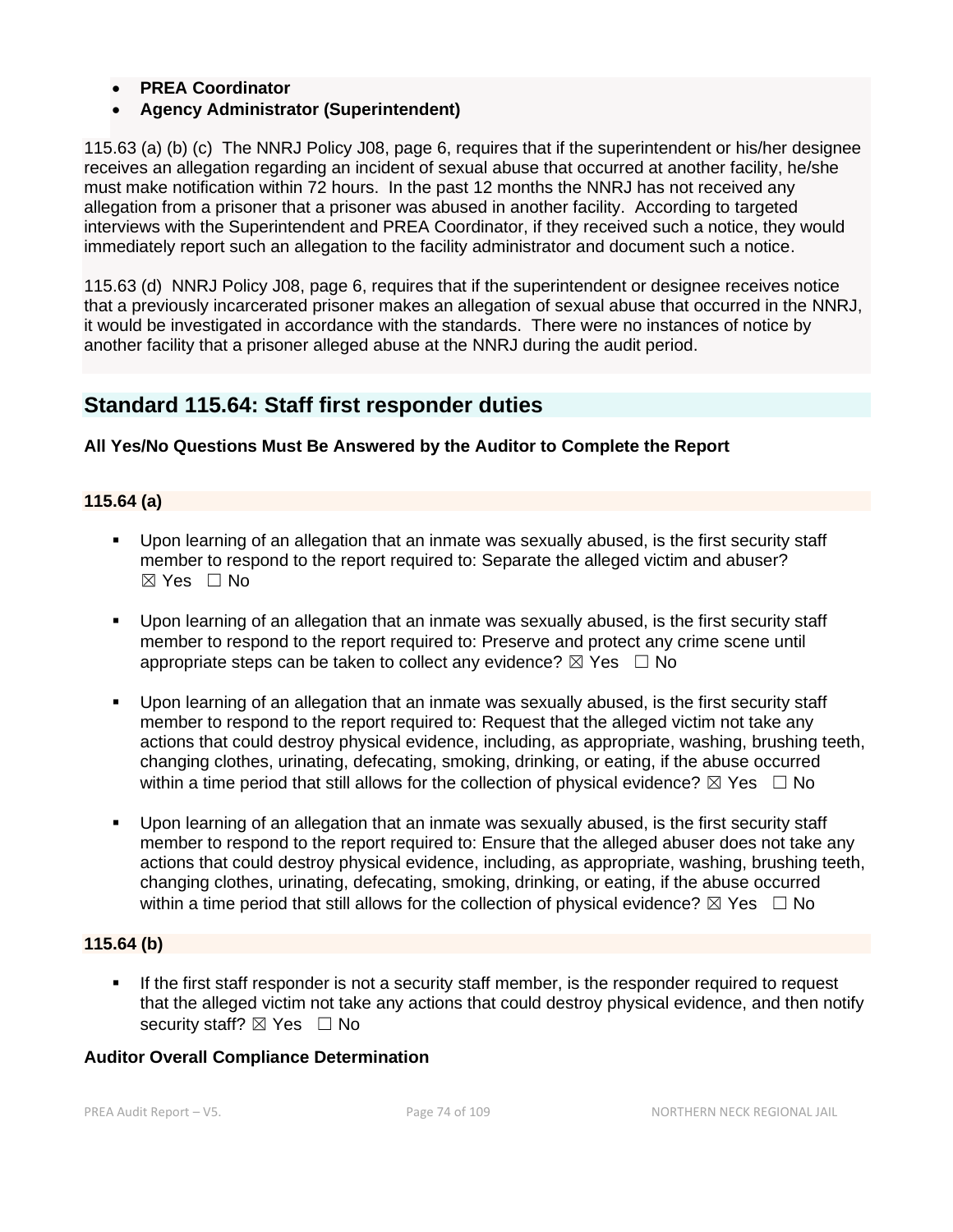☐ **Exceeds Standard** (*Substantially exceeds requirement of standards*)

☒ **Meets Standard** (*Substantial compliance; complies in all material ways with the standard for the relevant review period*)

☐ **Does Not Meet Standard** (*Requires Corrective Action*)

## **Instructions for Overall Compliance Determination Narrative**

*The narrative below must include a comprehensive discussion of all the evidence relied upon in making the compliance or non-compliance determination, the auditor's analysis and reasoning, and the auditor's conclusions. This discussion must also include corrective action recommendations where the facility does not meet the standard. These recommendations must be included in the Final Report, accompanied by information on specific corrective actions taken by the facility.*

### **Evidence Relied upon to make Compliance Determination:**

- **NNRJ Completed PAQ**
- **NNRJ Policy J08, page 6**
- **Review investigative reports from the past 12 months**
- **First Responder Card**

### **Interviews with the following:**

• **Random Staff**

115.64 (a) NNRJ Policy J08, pages 6 requires that when a prisoner reports and incident of sexual abuse, the responding staff member: Separate the alleged victim and alleged abuser, Preserve and protect and evidence, if the abuse allegedly occurred within a time period that would allow the collection of evidence the first responded advise the victim not take any actions that would destroy any evidence, and take action to prevent the alleged abuser from destroying evidence. During the past 12 months, there were no instances of allegations of sexual abuse that required the first responder to preserve or collect physical evidence.

115.64 (b) NNRJ Policy J08, pages 6 requires that if the first responder is not a security staff member immediately notify a security staff member. There were no instances during the audit period where a nonsecurity staff member acted as a first responder to an allegation of sexual abuse. A review of all investigative files from the past 12 months verifies that no non-security staff member acted as a first responder.

# **Standard 115.65: Coordinated response**

# **All Yes/No Questions Must Be Answered by the Auditor to Complete the Report**

### **115.65 (a)**

■ Has the facility developed a written institutional plan to coordinate actions among staff first responders, medical and mental health practitioners, investigators, and facility leadership taken in response to an incident of sexual abuse?  $\boxtimes$  Yes  $\Box$  No

### **Auditor Overall Compliance Determination**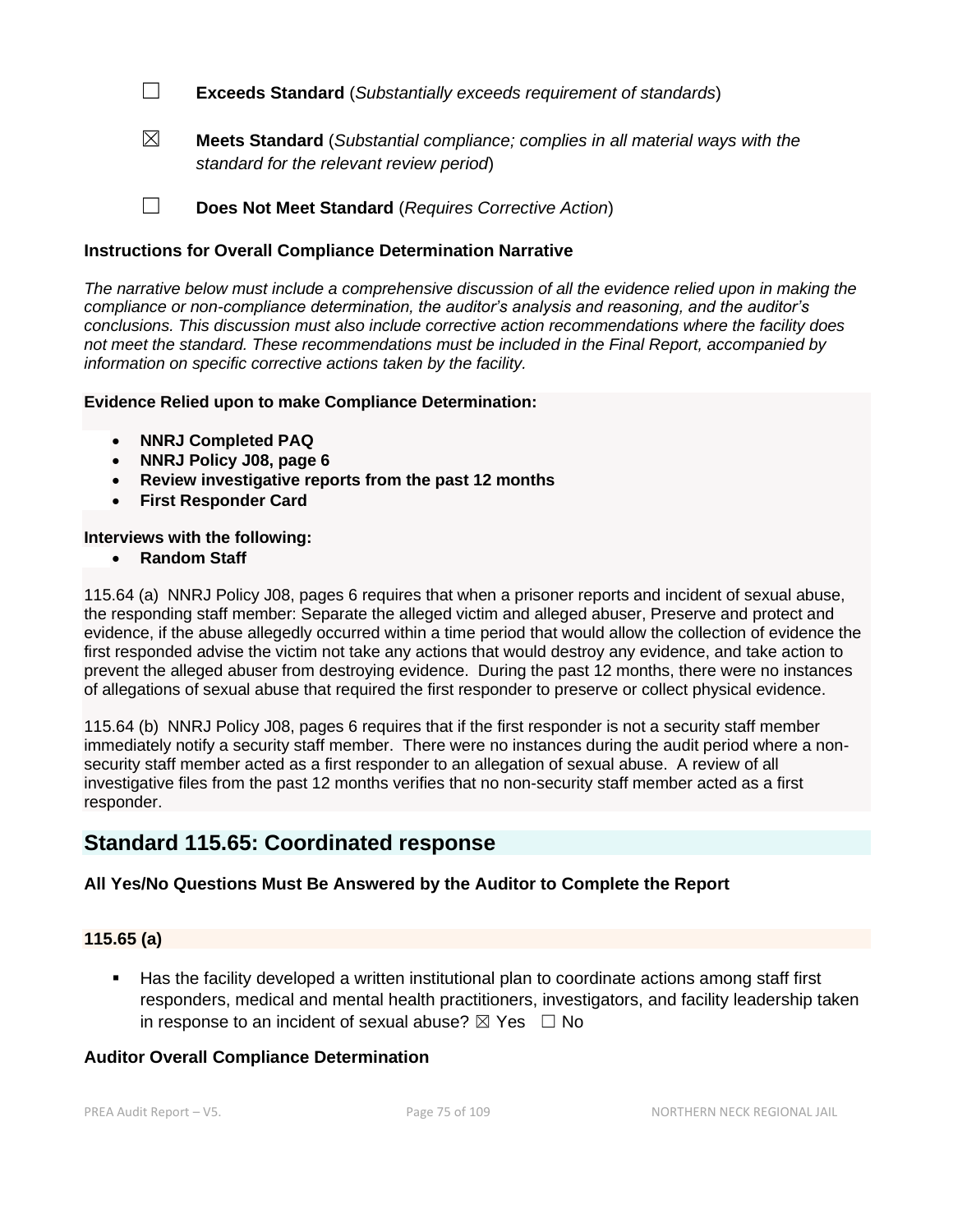☐ **Exceeds Standard** (*Substantially exceeds requirement of standards*)

☒ **Meets Standard** (*Substantial compliance; complies in all material ways with the standard for the relevant review period*)

☐ **Does Not Meet Standard** (*Requires Corrective Action*)

## **Instructions for Overall Compliance Determination Narrative**

*The narrative below must include a comprehensive discussion of all the evidence relied upon in making the compliance or non-compliance determination, the auditor's analysis and reasoning, and the auditor's conclusions. This discussion must also include corrective action recommendations where the facility does not meet the standard. These recommendations must be included in the Final Report, accompanied by information on specific corrective actions taken by the facility.*

### **Evidence Relied upon to make Compliance Determination:**

- **NNRJ Completed PAQ with ADP since last PREA Audit**
- **Institutional Action Plan**

### **Interviews with the following:**

- **Agency Administrator (Superintendent)**
- **PREA Coordinator**

115.65 (a) NNRJ Institutional Action Plan described the jail's coordinated response to an allegation sexual abuse or harassment. The auditor interviewed the Superintendent who described the jail's coordinated response in the case of an allegation of sexual abuse or harassment. The response begins with the allegation and first responder action to protect the victim, secure the crime scene and protect evidence. The initial investigation begins with the first responders and then the facility investigators. Depending on the nature of the allegation, the investigation will either begin administrative or criminal. In the case of a criminal investigation, the victim is treated in accordance with policy and provided forensic exams and ancillary services along with advocacy services. The remainder of the investigation is dictated by the nature of the allegation. Regardless, all investigations are completed and a finding is assigned. It may be referred for criminal prosecution or handled administratively and could requires medical and mental health services and monitoring for retaliation and notice to the victim about the outcome of the investigation.

# **Standard 115.66: Preservation of ability to protect inmates from contact with abusers**

# **All Yes/No Questions Must Be Answered by the Auditor to Complete the Report**

### **115.66 (a)**

Are both the agency and any other governmental entities responsible for collective bargaining on the agency's behalf prohibited from entering into or renewing any collective bargaining agreement or other agreement that limits the agency's ability to remove alleged staff sexual abusers from contact with any inmates pending the outcome of an investigation or of a determination of whether and to what extent discipline is warranted?  $□$  Yes  $□$  No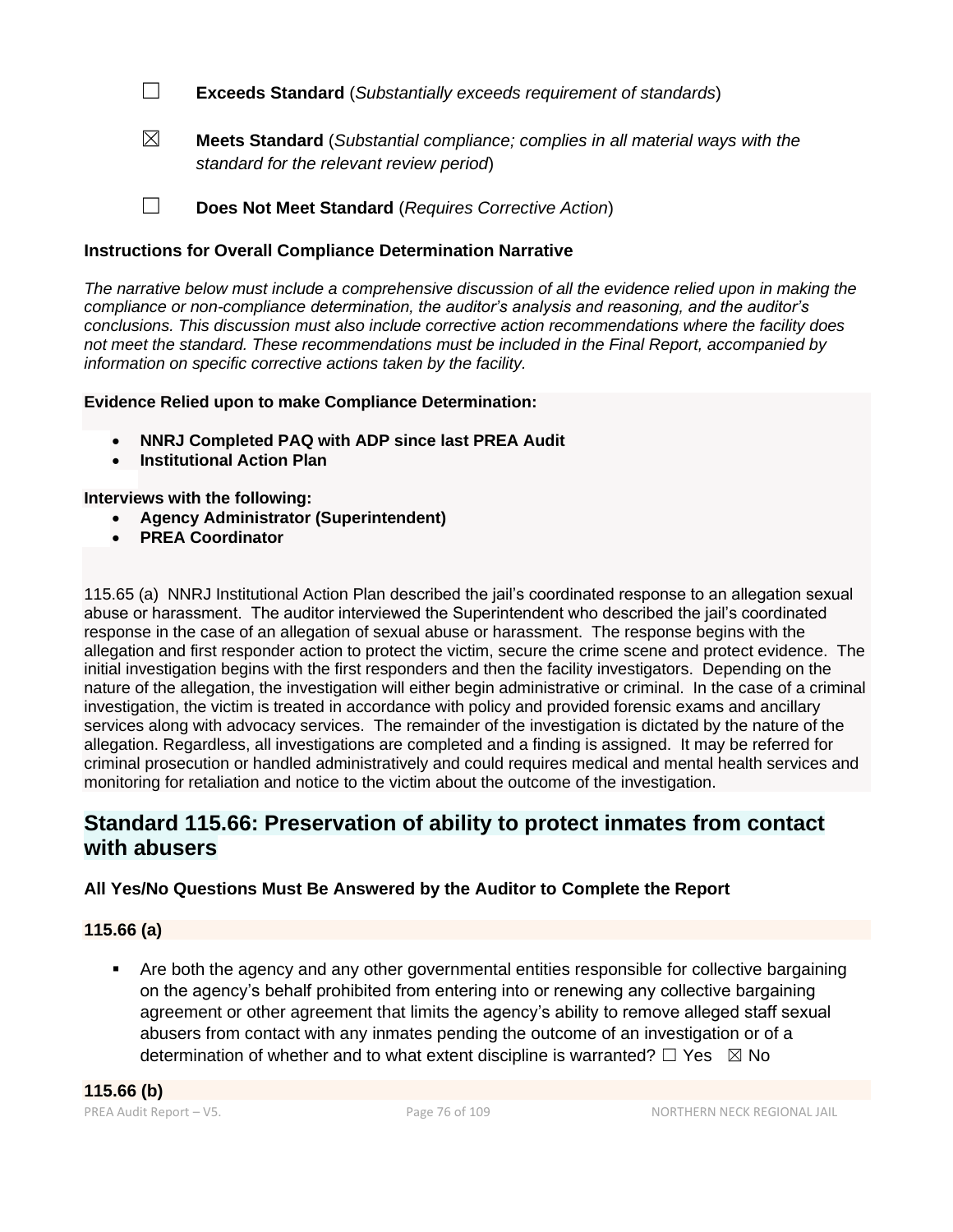Auditor is not required to audit this provision.

# **Auditor Overall Compliance Determination**

☐ **Exceeds Standard** (*Substantially exceeds requirement of standards*)

- ☒ **Meets Standard** (*Substantial compliance; complies in all material ways with the standard for the relevant review period*)
- ☐ **Does Not Meet Standard** (*Requires Corrective Action*)

## **Instructions for Overall Compliance Determination Narrative**

*The narrative below must include a comprehensive discussion of all the evidence relied upon in making the compliance or non-compliance determination, the auditor's analysis and reasoning, and the auditor's conclusions. This discussion must also include corrective action recommendations where the facility does not meet the standard. These recommendations must be included in the Final Report, accompanied by information on specific corrective actions taken by the facility.*

### **Evidence Relied upon to make Compliance Determination:**

- **NNRJ Completed PAQ**
- **Memo re: no collective bargaining agreement**

### **Interviews with the following:**

- **PREA Coordinator**
- **Agency Administrator (Superintendent)**

115.66 (a) (b) Interviews with both the Superintendent and the PREA Coordinator verified that there is not a collective bargaining agreement in place at the NNRJ.

# **Standard 115.67: Agency protection against retaliation**

### **All Yes/No Questions Must Be Answered by the Auditor to Complete the Report**

### **115.67 (a)**

- Has the agency established a policy to protect all inmates and staff who report sexual abuse or sexual harassment or cooperate with sexual abuse or sexual harassment investigations from retaliation by other inmates or staff?  $\boxtimes$  Yes  $\Box$  No
- Has the agency designated which staff members or departments are charged with monitoring retaliation?  $\nabla$  Yes  $\Box$  No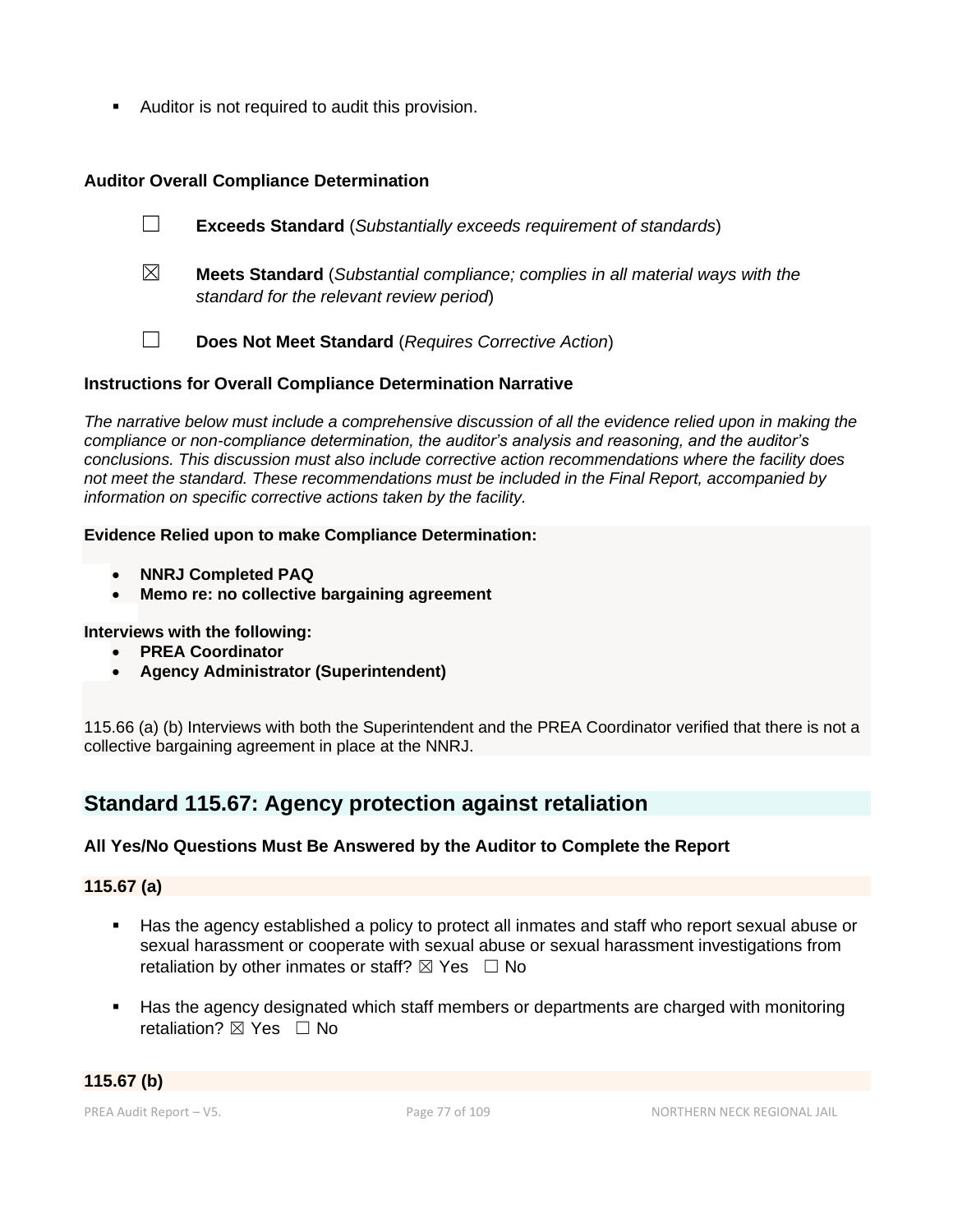Does the agency employ multiple protection measures, such as housing changes or transfers for inmate victims or abusers, removal of alleged staff or inmate abusers from contact with victims, and emotional support services, for inmates or staff who fear retaliation for reporting sexual abuse or sexual harassment or for cooperating with investigations?  $\boxtimes$  Yes  $\Box$  No

# **115.67 (c)**

- Except in instances where the agency determines that a report of sexual abuse is unfounded, for at least 90 days following a report of sexual abuse, does the agency: Monitor the conduct and treatment of inmates or staff who reported the sexual abuse to see if there are changes that may suggest possible retaliation by inmates or staff?  $\boxtimes$  Yes  $\Box$  No
- Except in instances where the agency determines that a report of sexual abuse is unfounded, for at least 90 days following a report of sexual abuse, does the agency: Monitor the conduct and treatment of inmates who were reported to have suffered sexual abuse to see if there are changes that may suggest possible retaliation by inmates or staff?  $\boxtimes$  Yes  $\Box$  No
- Except in instances where the agency determines that a report of sexual abuse is unfounded, for at least 90 days following a report of sexual abuse, does the agency: Act promptly to remedy any such retaliation?  $\boxtimes$  Yes  $\Box$  No
- Except in instances where the agency determines that a report of sexual abuse is unfounded, for at least 90 days following a report of sexual abuse, does the agency: Monitor any inmate disciplinary reports?  $\boxtimes$  Yes  $\Box$  No
- Except in instances where the agency determines that a report of sexual abuse is unfounded, for at least 90 days following a report of sexual abuse, does the agency: Monitor inmate housing changes?  $\boxtimes$  Yes  $\Box$  No
- Except in instances where the agency determines that a report of sexual abuse is unfounded, for at least 90 days following a report of sexual abuse, does the agency: Monitor inmate program changes?  $\boxtimes$  Yes  $\Box$  No
- Except in instances where the agency determines that a report of sexual abuse is unfounded, for at least 90 days following a report of sexual abuse, does the agency: Monitor negative performance reviews of staff?  $\boxtimes$  Yes  $\Box$  No
- **Except in instances where the agency determines that a report of sexual abuse is unfounded,** for at least 90 days following a report of sexual abuse, does the agency: Monitor reassignments of staff? ⊠ Yes □ No
- Does the agency continue such monitoring beyond 90 days if the initial monitoring indicates a continuing need? ⊠ Yes □ No

### **115.67 (d)**

**.** In the case of inmates, does such monitoring also include periodic status checks?  $\boxtimes$  Yes  $\Box$  No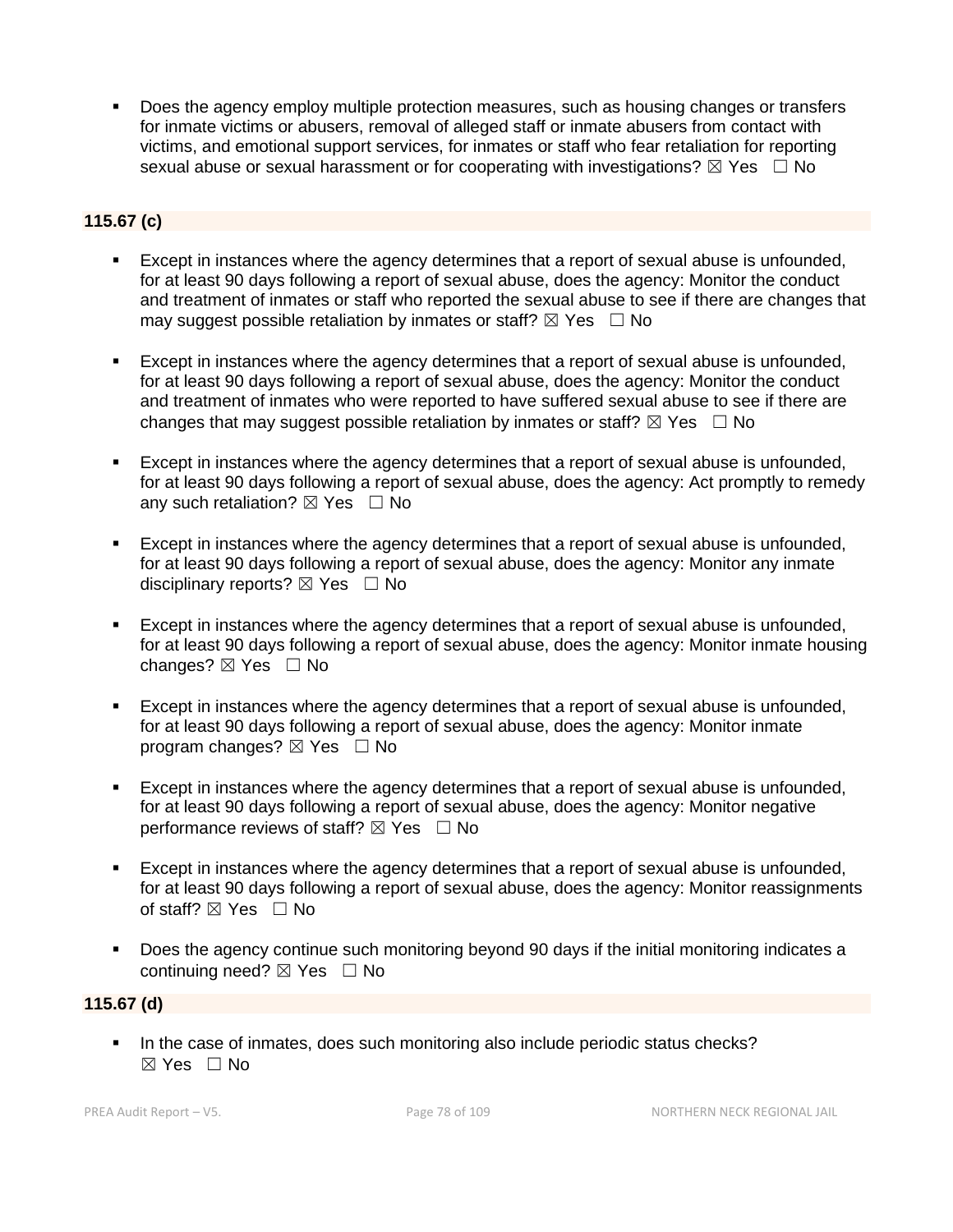### **115.67 (e)**

If any other individual who cooperates with an investigation expresses a fear of retaliation, does the agency take appropriate measures to protect that individual against retaliation? ☒ Yes ☐ No

## **115.67 (f)**

■ Auditor is not required to audit this provision.

### **Auditor Overall Compliance Determination**

- ☐ **Exceeds Standard** (*Substantially exceeds requirement of standards*)
- ☒ **Meets Standard** (*Substantial compliance; complies in all material ways with the standard for the relevant review period*)
- ☐ **Does Not Meet Standard** (*Requires Corrective Action*)

### **Instructions for Overall Compliance Determination Narrative**

*The narrative below must include a comprehensive discussion of all the evidence relied upon in making the compliance or non-compliance determination, the auditor's analysis and reasoning, and the auditor's conclusions. This discussion must also include corrective action recommendations where the facility does not meet the standard. These recommendations must be included in the Final Report, accompanied by information on specific corrective actions taken by the facility.*

### **Evidence Relied upon to make Compliance Determination:**

- **NNRJ Completed PAQ**
- **NNRJ Policy J08 page 6**
- **Memo regarding designation of staff**
- **Reclassification form**

**Interviews with the following:**

- **PREA Coordinator**
- **Agency Administrator (Superintendent)**

115.67 (a) (b) (c) (d) (e) (f) The NNRJ has a written policy, J08, page 6, that requires staff and prisoners who report substantiated allegations of sexual abuse or harassment are protected from retaliation for making such reports. In addition, each Department Director or Captain is charged with monitoring for any instances of retaliation. During targeted interviews with the Superintendent and the PREA Coordinator, they confirmed that the designated staff are responsible for monitoring for retaliation. During targeted interviews with the Superintendent and PREA Coordinator, both persons told the auditor that the Department Directors and Captains were responsible for monitoring for retaliation against staff members who may report substantiated incidents of sexual abuse or harassment. During targeted interviews, the Superintendent told the auditor that it was ultimately his responsibility to assure that there was no retaliation for reports of abuse by either staff or prisoners. The Superintendent and PREA Coordinator both told the auditor that they had the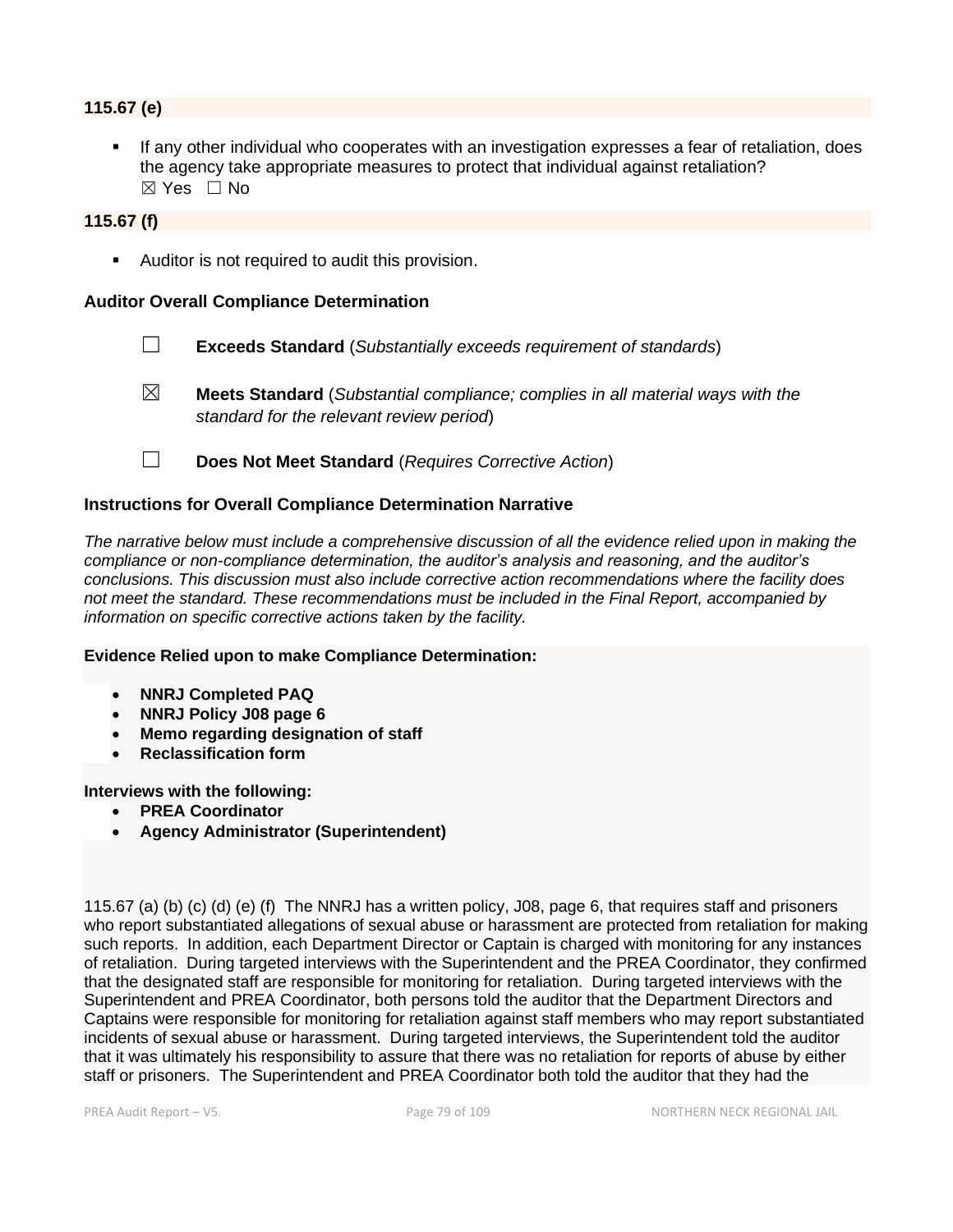authority to move prisoners around the facility or to other facilities or take other protective measures to assure prisoners were not retaliated against, and monitoring would continue for at least 90 days. In addition, the Superintendent told the auditor that he has the authority to intervene in any way necessary to protect employees from retaliation if they reported incidents of sexual abuse or harassment. He told the auditor that he personally monitors all progress of PREA investigations and requires regular briefings by the PREA Coordinator until the investigation is complete. All three PREA complaints made this audit period were reviewed. One was still under investigation; one was unsubstantiated and one was unfounded. The Superintendent and the PREA Coordinator both told the auditor that the prisoner involved in the current investigation would be monitored in accordance with the standard, if substantiated. However, a targeted interview with one prisoner that alleged sexual abuse reported that he had been met with twice since his allegation and asked about retaliation and his conditions of confinement. Despite the fact that the investigation is not final, he has still been monitored.

# **Standard 115.68: Post-allegation protective custody**

# **All Yes/No Questions Must Be Answered by the Auditor to Complete the Report**

**EXT** Is any and all use of segregated housing to protect an inmate who is alleged to have suffered sexual abuse subject to the requirements of § 115.43?  $\boxtimes$  Yes  $\Box$  No

### **Auditor Overall Compliance Determination**

- ☐ **Exceeds Standard** (*Substantially exceeds requirement of standards*)
- ☒ **Meets Standard** (*Substantial compliance; complies in all material ways with the standard for the relevant review period*)
- ☐ **Does Not Meet Standard** (*Requires Corrective Action*)

### **Instructions for Overall Compliance Determination Narrative**

*The narrative below must include a comprehensive discussion of all the evidence relied upon in making the compliance or non-compliance determination, the auditor's analysis and reasoning, and the auditor's conclusions. This discussion must also include corrective action recommendations where the facility does not meet the standard. These recommendations must be included in the Final Report, accompanied by information on specific corrective actions taken by the facility.*

### **Evidence Relied upon to make Compliance Determination:**

- **NNRJ Completed PAQ**
- **NNRJ Policy J08, Page 5**
- **Review of all Investigative Files from the past 12 Months**

### **Interviews with the following:**

- **PREA Coordinator**
- **Agency Administrator (Superintendent)**

### **Observation of the following:**

• **Observation of prisoners in restrictive housing**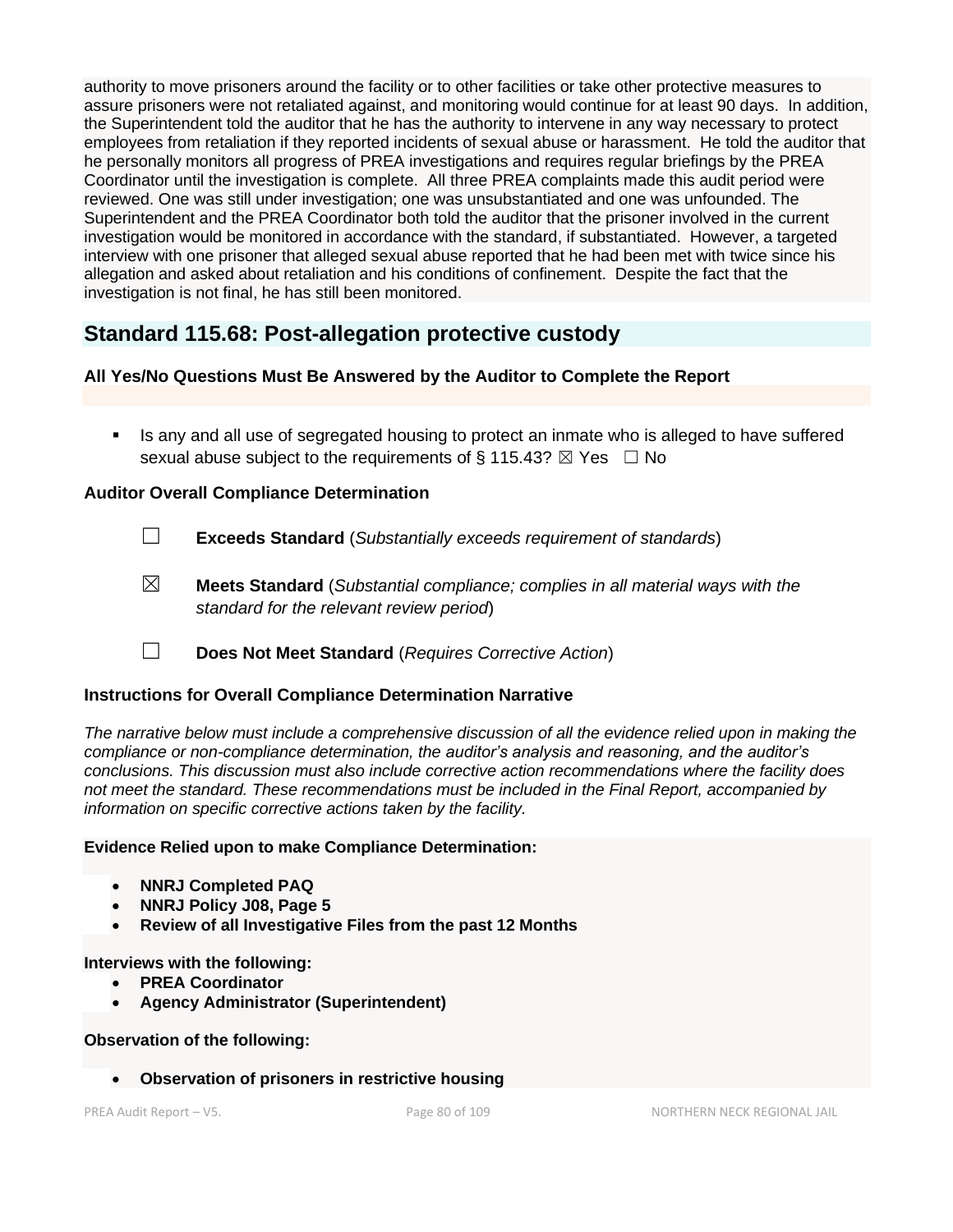115.68 (a) According the NNRJ Policy J08, pages 5, prisoners are not held in restrictive housing as a result of being a high risk for sexual victimization in accordance with PREA Standard 115.43. There have been no instances in the past 12 months where prisoners have been held in involuntary restrictive housing as a result of sexual victimization or having been identified as being at high risk of victimization. The auditor reviewed all of the NNRJ restrictive housing units and through informal discussions with both supervising officers and prisoners assigned to restrictive housing, no staff or prisoners indicated that they were assigned to restrictive housing as a result of their sexual vulnerability. In addition, during targeted interviews with the Superintendent and the PREA Coordinator, they both verified that there have been no instances of prisoners being placed in restrictive housing as a result of the sexual victimization or vulnerability. There were no records or documentation to review regarding this standard because there were no instances of the use of restrictive housing to protect and inmate who was alleged to have suffered sexual abuse.

# **INVESTIGATIONS**

# **Standard 115.71: Criminal and administrative agency investigations**

### **All Yes/No Questions Must Be Answered by the Auditor to Complete the Report**

### **115.71 (a)**

- When the agency conducts its own investigations into allegations of sexual abuse and sexual harassment, does it do so promptly, thoroughly, and objectively? [N/A if the agency/facility is not responsible for conducting any form of criminal OR administrative sexual abuse investigations. See 115.21(a).]  $\boxtimes$  Yes  $\Box$  No  $\Box$  NA
- Does the agency conduct such investigations for all allegations, including third party and anonymous reports? [N/A if the agency/facility is not responsible for conducting any form of criminal OR administrative sexual abuse investigations. See 115.21(a).]  $\boxtimes$  Yes  $\Box$  No  $\Box$  NA

### **115.71 (b)**

**•** Where sexual abuse is alleged, does the agency use investigators who have received specialized training in sexual abuse investigations as required by 115.34?  $\boxtimes$  Yes  $\Box$  No

### **115.71 (c)**

- Do investigators gather and preserve direct and circumstantial evidence, including any available physical and DNA evidence and any available electronic monitoring data?  $\boxtimes$  Yes  $\Box$  No
- Do investigators interview alleged victims, suspected perpetrators, and witnesses? ☒ Yes ☐ No
- Do investigators review prior reports and complaints of sexual abuse involving the suspected perpetrator? ⊠ Yes □ No

### **115.71 (d)**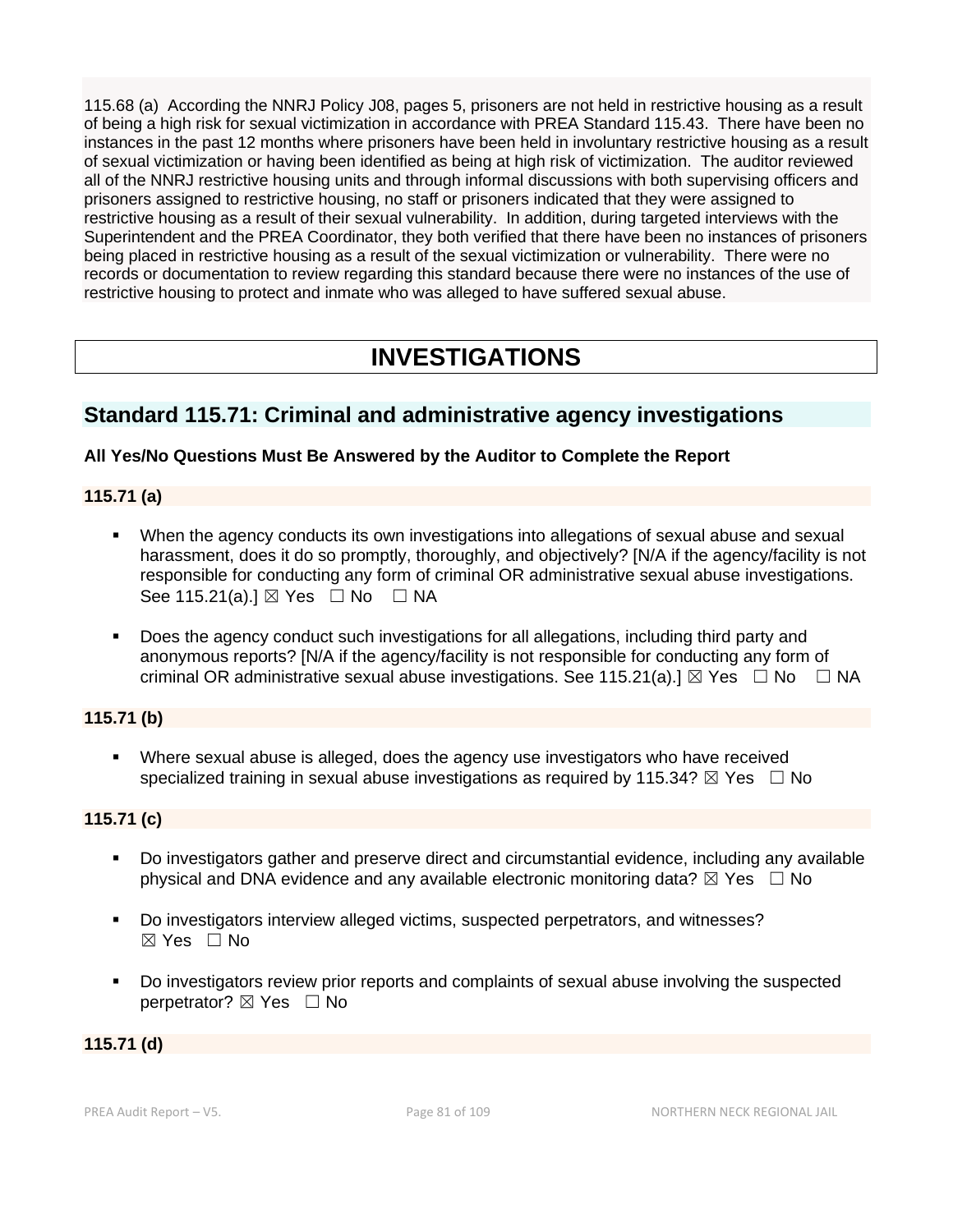When the quality of evidence appears to support criminal prosecution, does the agency conduct compelled interviews only after consulting with prosecutors as to whether compelled interviews may be an obstacle for subsequent criminal prosecution?  $\boxtimes$  Yes  $\Box$  No

## **115.71 (e)**

- Do agency investigators assess the credibility of an alleged victim, suspect, or witness on an individual basis and not on the basis of that individual's status as inmate or staff?  $\boxtimes$  Yes  $\;\;\Box$  No
- Does the agency investigate allegations of sexual abuse without requiring an inmate who alleges sexual abuse to submit to a polygraph examination or other truth-telling device as a condition for proceeding?  $\boxtimes$  Yes  $\Box$  No

### **115.71 (f)**

- Do administrative investigations include an effort to determine whether staff actions or failures to act contributed to the abuse?  $\boxtimes$  Yes  $\Box$  No
- Are administrative investigations documented in written reports that include a description of the physical evidence and testimonial evidence, the reasoning behind credibility assessments, and investigative facts and findings?  $\boxtimes$  Yes  $\Box$  No

### **115.71 (g)**

Are criminal investigations documented in a written report that contains a thorough description of the physical, testimonial, and documentary evidence and attaches copies of all documentary evidence where feasible?  $\boxtimes$  Yes  $\Box$  No

### **115.71 (h)**

▪ Are all substantiated allegations of conduct that appears to be criminal referred for prosecution?  $\boxtimes$  Yes  $\Box$  No

### **115.71 (i)**

■ Does the agency retain all written reports referenced in 115.71(f) and (g) for as long as the alleged abuser is incarcerated or employed by the agency, plus five years?  $\boxtimes$  Yes  $\Box$  No

### **115.71 (j)**

Does the agency ensure that the departure of an alleged abuser or victim from the employment or control of the agency does not provide a basis for terminating an investigation?  $\boxtimes$  Yes  $\Box$  No

### **115.71 (k)**

■ Auditor is not required to audit this provision.

### **115.71 (l)**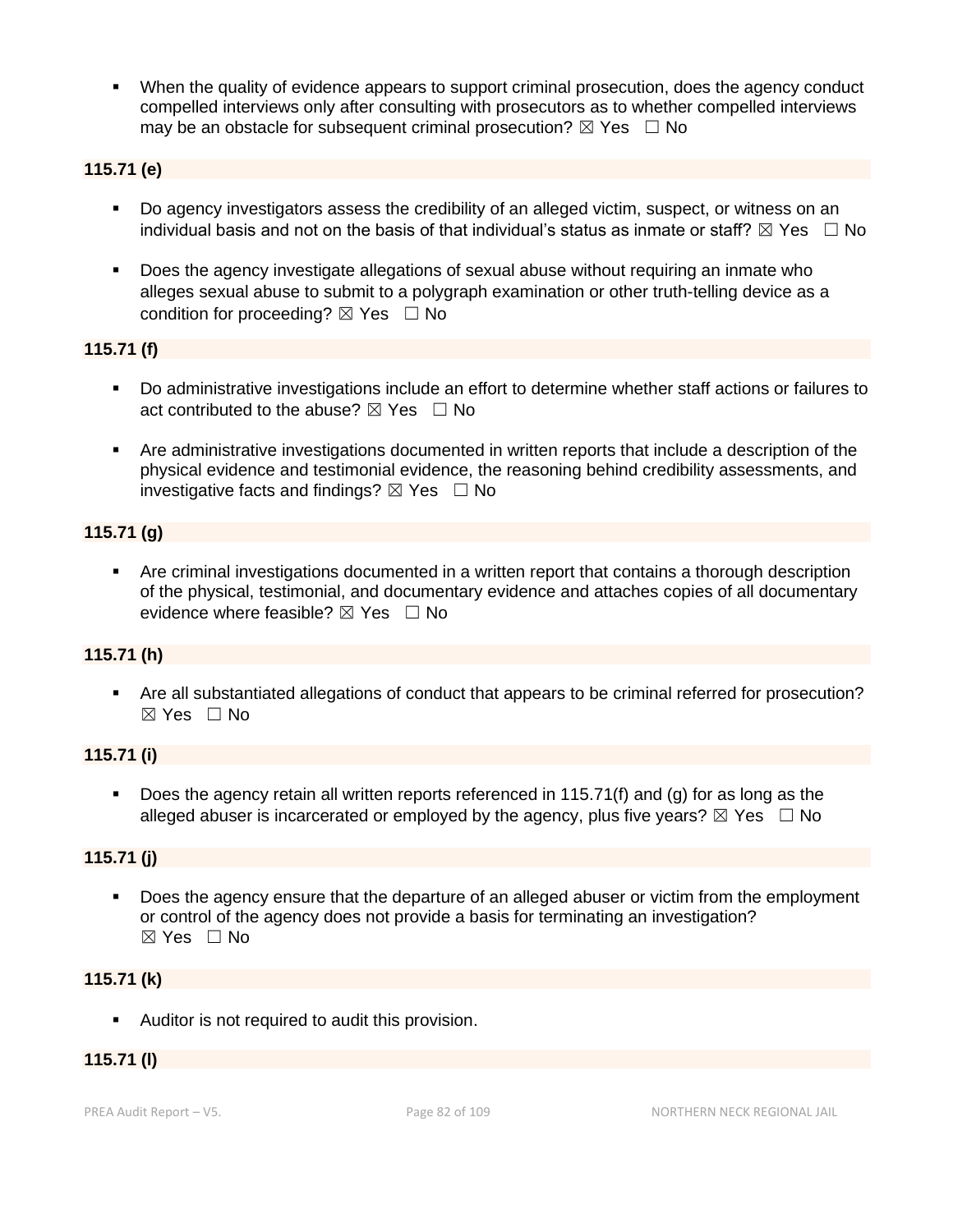When an outside entity investigates sexual abuse, does the facility cooperate with outside investigators and endeavor to remain informed about the progress of the investigation? (N/A if an outside agency does not conduct administrative or criminal sexual abuse investigations. See 115.21(a).)  $\boxtimes$  Yes  $\Box$  No  $\Box$  NA

### **Auditor Overall Compliance Determination**

|                | <b>Exceeds Standard</b> (Substantially exceeds requirement of standards) |  |
|----------------|--------------------------------------------------------------------------|--|
| $\overline{ }$ |                                                                          |  |

- ☒ **Meets Standard** (*Substantial compliance; complies in all material ways with the standard for the relevant review period*)
- ☐ **Does Not Meet Standard** (*Requires Corrective Action*)

### **Instructions for Overall Compliance Determination Narrative**

*The narrative below must include a comprehensive discussion of all the evidence relied upon in making the compliance or non-compliance determination, the auditor's analysis and reasoning, and the auditor's conclusions. This discussion must also include corrective action recommendations where the facility does not meet the standard. These recommendations must be included in the Final Report, accompanied by information on specific corrective actions taken by the facility.*

#### **Evidence Relied upon to make Compliance Determination:**

- **NNRJ Completed PAQ**
- **NNRJ Policy J08, Pages 6-7, 9-10**
- **NNRJ Policy J07, Page 1-2**
- **Review of all 3 Investigative Files for the past 12 months**
- **Certificates of Completion for Departmental Investigators**
- **Training Curricula for Investigative Training specific to Corrections**

### **Interviews with the following:**

- **PREA Coordinator**
- **Investigative Staff**

115.71 (a) (b) NNRJ Policy J08, pages 9-10, requires that the agency conduct administrative investigations of sexual abuse and harassment. The policy stipulates that criminal investigations shall be conducted by the local police department. The auditor has reviewed and verified that there is a MOU with the Sheriff's Office and State Police where they agree to conduct criminal investigations related to the PREA and that they agree to abide by the provisions of standard 115.21. The NNRJ policy stipulates that they will respond to complaints that are received internally and externally by a third party. The policy requires that investigations are responded to promptly. The auditor reviewed all 3 of the reported incidents that were reported during this audit period and verified that all of the incidents were responded to immediately by staff on duty. Targeted interviews with the facility investigators verified that the investigators are available to respond immediately if necessary. The auditor's review of the investigative reports verify that investigators respond to allegations during on and off duty hours. The auditor was provided training curricula and training certificates of designated investigators during the pre-audit phase. The auditor reviewed and verified that the facility investigators had proof of receiving the specialized training required by the standard.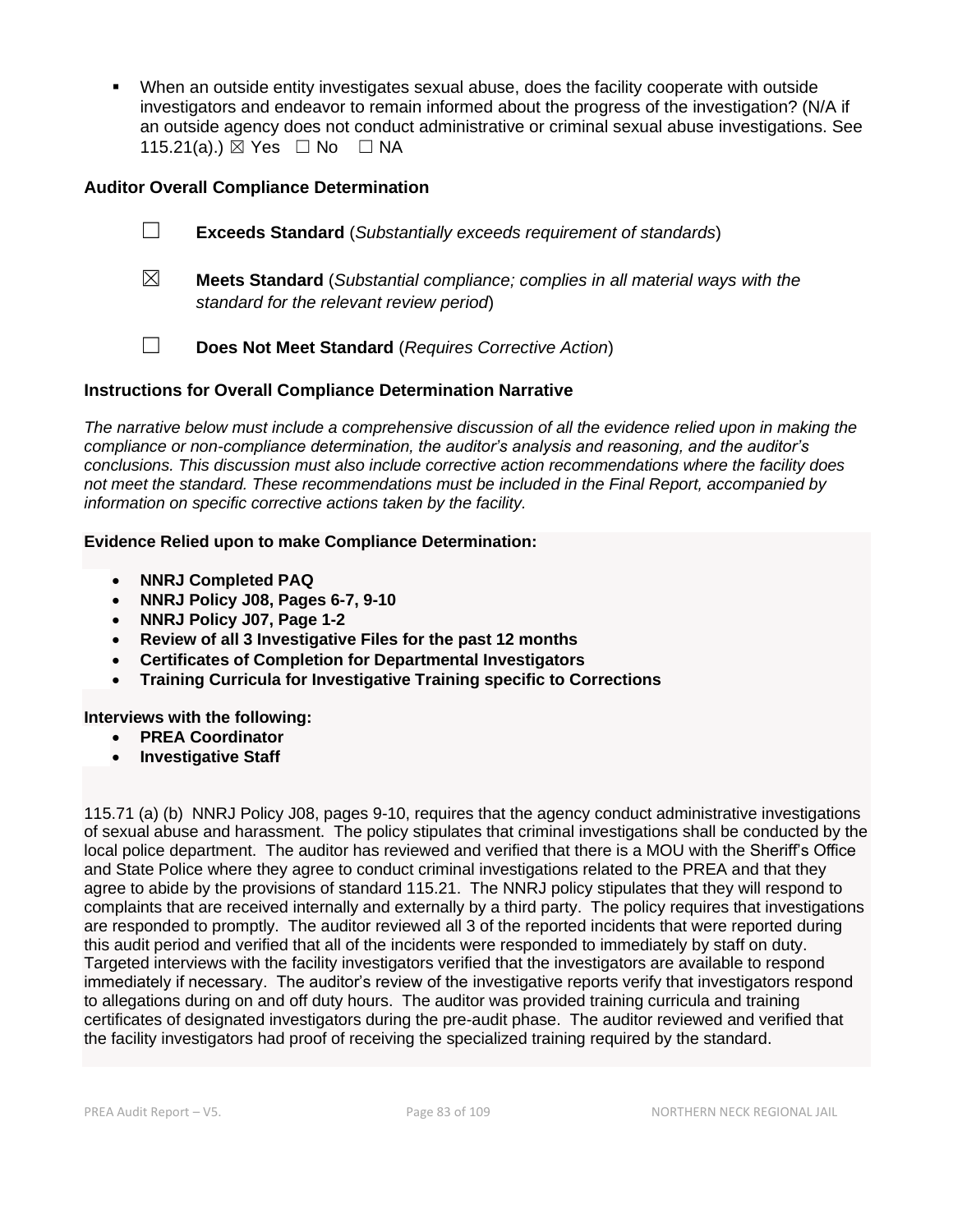115.71 (c) (d) (e) The auditor reviewed the investigative files of 3 allegations of sexual abuse or harassment. The auditor verified that no allegations required the collection of any physical evidence or DNA evidence. None of the alleged perpetrators had a history of sexual violence or complaints of sexual abuse. The credibility of the witnesses were evaluated on their merits and not their status as a prisoner or officer or staff member. There were no circumstances were either alleged victims nor abusers or victims were subjected to a polygraph examination.

115.71 (f) The departmental investigators documented their investigations in writing and included descriptions of the allegations, a description the evidence reviewed, as well as his reasonings for his findings. In the review of the investigations, there were no circumstances where the investigator found any witnessed unreliable based upon their statements alone. There were 2 occasions where the investigator found evidence that contradicted the alleged victim's statements.

115.71 (g) (h) (i) (j) According to the documents reviewed by the auditor, there have been one criminal investigation of sexual abuse or harassment during this audit period. The NNRJ Policy requires that all written reports are retained in accordance with this standard. Targeted interviews with the PREA Coordinator as well as the Superintendent and Investigative Personnel verified that they retain all investigative records in accordance with the standard and written policy. The PREA Coordinator was able to confirm that reports that were completed prior to this audit period and they were retained in a secure location.

115.71 (l) According to targeted interviews with the PREA Coordinator, Investigator and Superintendent verified that whenever an outside agency conducts an investigation of sexual abuse, the departmental investigator serves as a liaison and will keep the PREA Coordinator and Superintendent informed of the progress of the investigation. The Superintendent said that the only exception to this practice would be if there was an employee involved, and in such a case, the investigators would communicate directly with him.

# **Standard 115.72: Evidentiary standard for administrative investigations**

### **All Yes/No Questions Must Be Answered by the Auditor to Complete the Report**

### **115.72 (a)**

■ Is it true that the agency does not impose a standard higher than a preponderance of the evidence in determining whether allegations of sexual abuse or sexual harassment are substantiated? ⊠ Yes □ No

### **Auditor Overall Compliance Determination**

- ☐ **Exceeds Standard** (*Substantially exceeds requirement of standards*)
- ☒ **Meets Standard** (*Substantial compliance; complies in all material ways with the standard for the relevant review period*)
- ☐ **Does Not Meet Standard** (*Requires Corrective Action*)

### **Instructions for Overall Compliance Determination Narrative**

*The narrative below must include a comprehensive discussion of all the evidence relied upon in making the compliance or non-compliance determination, the auditor's analysis and reasoning, and the auditor's conclusions. This discussion must also include corrective action recommendations where the facility does*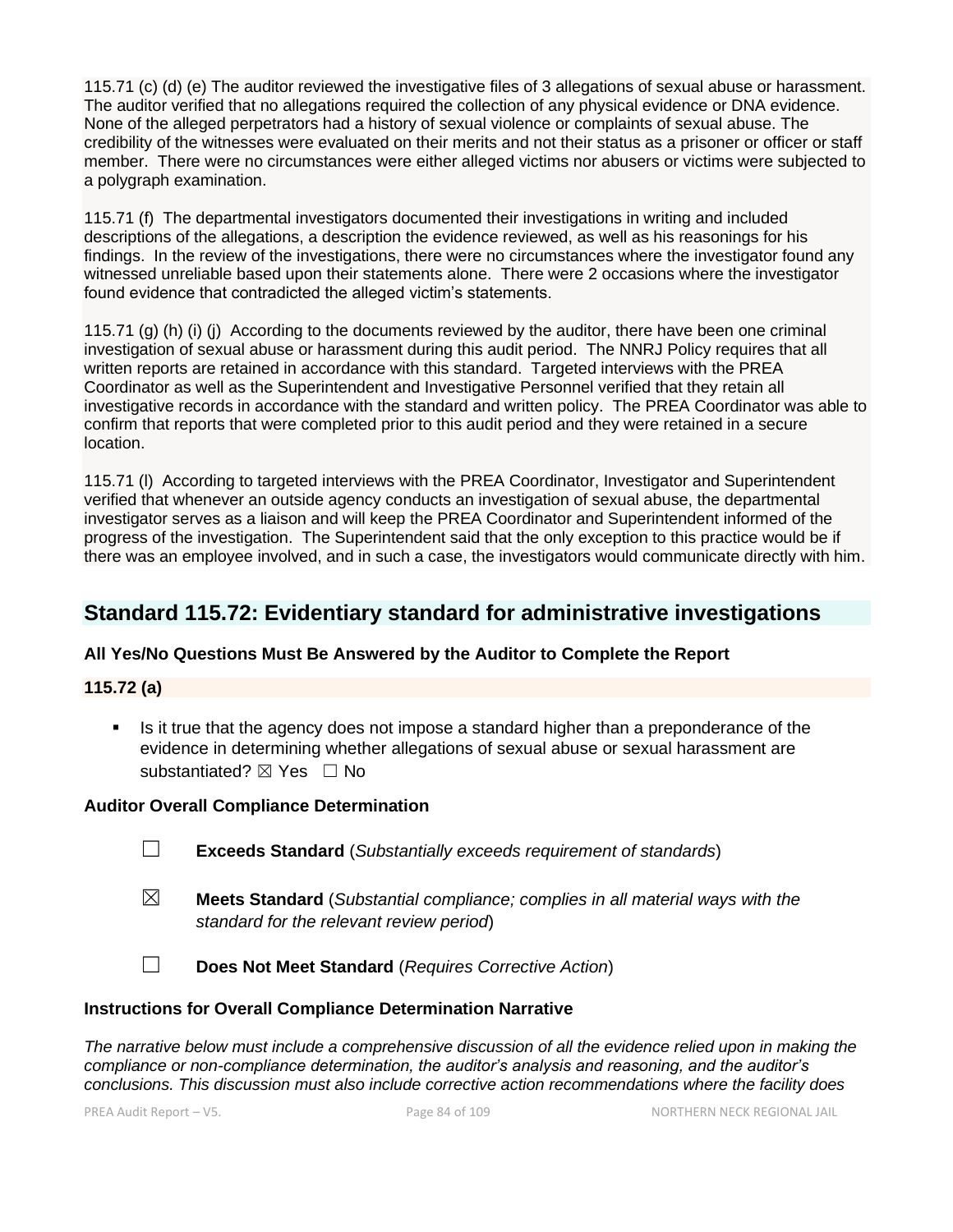*not meet the standard. These recommendations must be included in the Final Report, accompanied by information on specific corrective actions taken by the facility.*

### **Evidence Relied upon to make Compliance Determination:**

- **NNRJ Completed PAQ**
- **NNRJ Policy J08, Page 6**
- **Review of Investigative files for the past 12 months**
- •

**Interviews with the following:**

- **PREA Coordinator**
- **Agency Administrator (Superintendent)**
- **Investigative Staff**

115.72 (a) NNRJ Policy J08, page 6, stipulates that no evidentiary standard greater than a preponderance of the evidence will be used to substantiate an administrative investigation. During the past 12 months, there have been on case of sexual abuse or harassment awaiting final review for criminal prosecution. A Review of all investigative files for the past 12 months verified this information. A targeted interview with both the PREA Coordinator and facility investigator verified that the evidentiary standard for substantiating administrative investigations is not higher than a preponderance of the evidence.

# **Standard 115.73: Reporting to inmates**

### **All Yes/No Questions Must Be Answered by the Auditor to Complete the Report**

### **115.73 (a)**

■ Following an investigation into an inmate's allegation that he or she suffered sexual abuse in an agency facility, does the agency inform the inmate as to whether the allegation has been determined to be substantiated, unsubstantiated, or unfounded?  $\boxtimes$  Yes  $\Box$  No

### **115.73 (b)**

If the agency did not conduct the investigation into an inmate's allegation of sexual abuse in an agency facility, does the agency request the relevant information from the investigative agency in order to inform the inmate? (N/A if the agency/facility is responsible for conducting administrative and criminal investigations.)  $\boxtimes$  Yes  $\Box$  No  $\Box$  NA

### **115.73 (c)**

- Following an inmate's allegation that a staff member has committed sexual abuse against the inmate, unless the agency has determined that the allegation is unfounded, or unless the inmate has been released from custody, does the agency subsequently inform the inmate whenever: The staff member is no longer posted within the inmate's unit?  $\boxtimes$  Yes  $\Box$  No
- Following an inmate's allegation that a staff member has committed sexual abuse against the inmate, unless the agency has determined that the allegation is unfounded, or unless the inmate has been released from custody, does the agency subsequently inform the inmate whenever: The staff member is no longer employed at the facility?  $\boxtimes$  Yes  $\Box$  No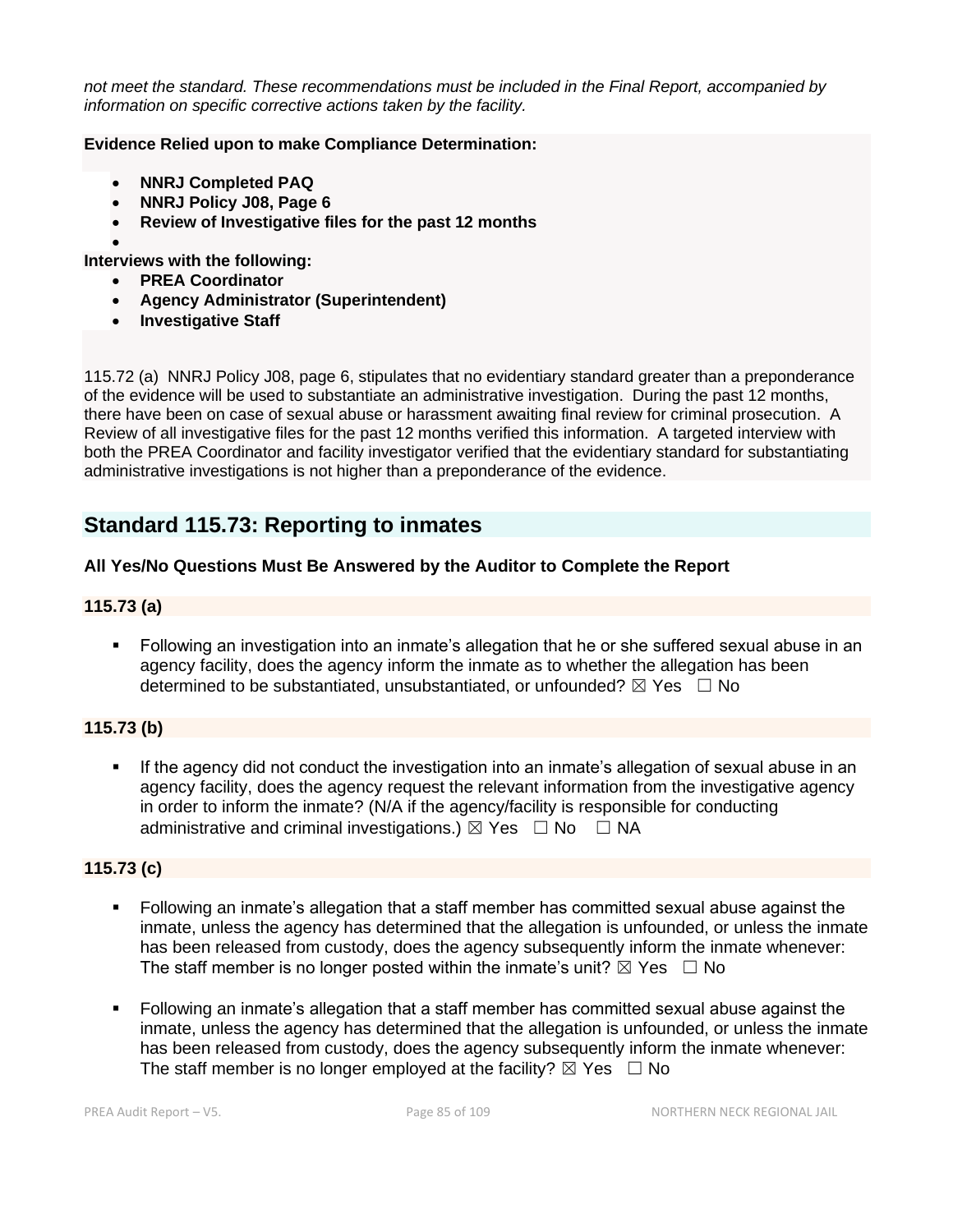- Following an inmate's allegation that a staff member has committed sexual abuse against the inmate, unless the agency has determined that the allegation is unfounded, or unless the inmate has been released from custody, does the agency subsequently inform the inmate whenever: The agency learns that the staff member has been indicted on a charge related to sexual abuse in the facility?  $\boxtimes$  Yes  $\Box$  No
- Following an inmate's allegation that a staff member has committed sexual abuse against the inmate, unless the agency has determined that the allegation is unfounded, or unless the inmate has been released from custody, does the agency subsequently inform the inmate whenever: The agency learns that the staff member has been convicted on a charge related to sexual abuse within the facility?  $\boxtimes$  Yes  $\Box$  No

# **115.73 (d)**

- Following an inmate's allegation that he or she has been sexually abused by another inmate, does the agency subsequently inform the alleged victim whenever: The agency learns that the alleged abuser has been indicted on a charge related to sexual abuse within the facility? ☒ Yes ☐ No
- Following an inmate's allegation that he or she has been sexually abused by another inmate, does the agency subsequently inform the alleged victim whenever: The agency learns that the alleged abuser has been convicted on a charge related to sexual abuse within the facility? ☒ Yes ☐ No

# **115.73 (e)**

**•** Does the agency document all such notifications or attempted notifications?  $\boxtimes$  Yes  $\Box$  No

# **115.73 (f)**

■ Auditor is not required to audit this provision.

### **Auditor Overall Compliance Determination**

- ☐ **Exceeds Standard** (*Substantially exceeds requirement of standards*)
- ☒ **Meets Standard** (*Substantial compliance; complies in all material ways with the standard for the relevant review period*)
- ☐ **Does Not Meet Standard** (*Requires Corrective Action*)

### **Instructions for Overall Compliance Determination Narrative**

*The narrative below must include a comprehensive discussion of all the evidence relied upon in making the compliance or non-compliance determination, the auditor's analysis and reasoning, and the auditor's conclusions. This discussion must also include corrective action recommendations where the facility does not meet the standard. These recommendations must be included in the Final Report, accompanied by information on specific corrective actions taken by the facility.*

### **Evidence Relied upon to make Compliance Determination:**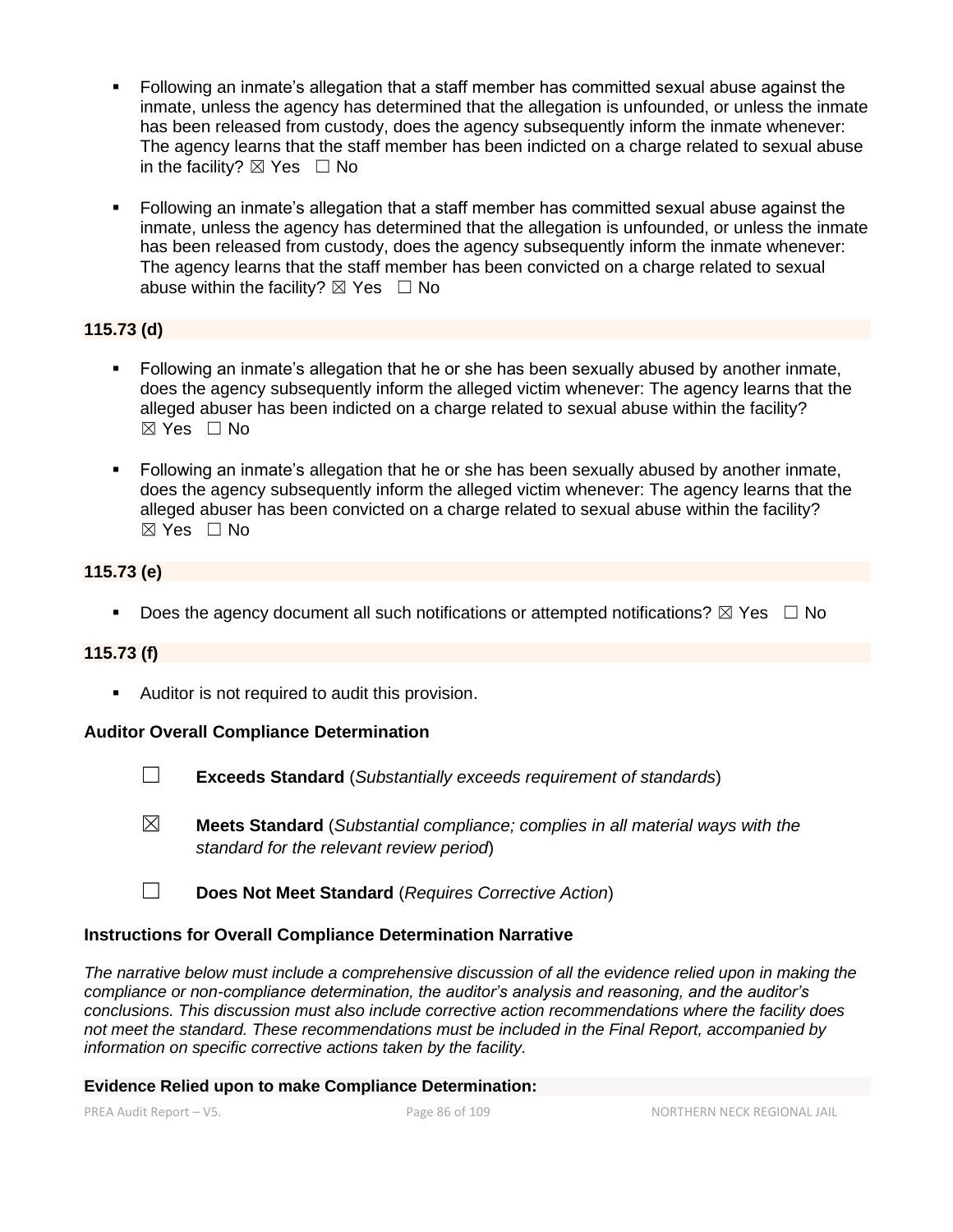- **NNRJ Completed PAQ**
- **NNRJ Policy J08, Pages 7**
- **MOU with the RCSO**
- **Review Investigative Files (3) for the past 12 months**
- **Interviews with the following:**
	- **PREA Coordinator**
	- **Agency Administrator (Superintendent)**

115.73 (a) According to NNRJ Policy J08, page 7, all prisoners who make an allegation of sexual abuse is informed as to whether the allegation is substantiated, unsubstantiated or unfounded. During the past 12 months, there have been 3 investigations completed by the agency as a result of sexual abuse allegations for prisoners in custody in the facility. The agency has a specific form for notifying prisoners of the outcome of the investigation. One allegation was unsubstantiated and one allegation was unfounded. There is one pending investigation that will likely be substantiated. The auditor conducted targeted interviews with the PREA Coordinator and the Jail Superintendent. The targeted interviews verified the information on the PAQ that there has been one external investigation in the past 12 months. They verified that if outside investigations were conducted that the established MOU requires that the Sheriff's Office keep the jail informed of the progress of such an investigation and that the provide a final report of such an investigation to the Superintendent. They confirmed that the final report would be required to contain the elements as required by the standard. The auditors asked the Superintendent if the Sheriff's Office was required to make prosecutorial referrals for all criminal incidents and he told me that they were.

115.73 (b) During the past twelve months, one investigation of sexual abuse was conducted by an outside agency. NNRJ Policy J08, page 7, requires that the jail be informed of the progress of and outcome of investigations conducted by outside agencies. The auditors reviewed the MOU with the Richmond County Sheriff's department, which requires that they inform the NNRJ of progress of investigations and that they provide a final report to the NNRJ in accordance with the standards.

115.73 (c) NNRJ Policy J08, pages 7, is written in accordance with the standard. During the past 12 months, there have been no substantiated or unsubstantiated allegations of sexual abuse against a staff member. The auditors reviewed all of the investigative files for the last 12 months and confirmed that there had been 3 allegations of sexual abuse or harassment in the past 12 months. One inmate who reported sexual abuse or harassment was interviewed by the auditor. However, the incident was still under investigation: thus, no notification had been made about the results.

115.73 (d) NNRJ Policy J08, pages 7 is written in accordance with the standard. The auditor reviewed all investigative files for the previous 12 months and there were no instances where an alleged abuser was either indicted or convicted of a charge related to sexual abuse within the facility.

115.73 (e) (f) NNRJ policy J08, pages 7, is written in accordance with the standard and page 7 requires that notification is documented. The auditor reviewed all investigative files from the last 12 months. The allegations of sexual abuse were made by prisoners who were in the facility at the time of the allegation. The auditor reviewed the investigative files for the past 12 months and verified that notification was not required to the inmates and this was in accordance with the standard.

# **DISCIPLINE**

# **Standard 115.76: Disciplinary sanctions for staff**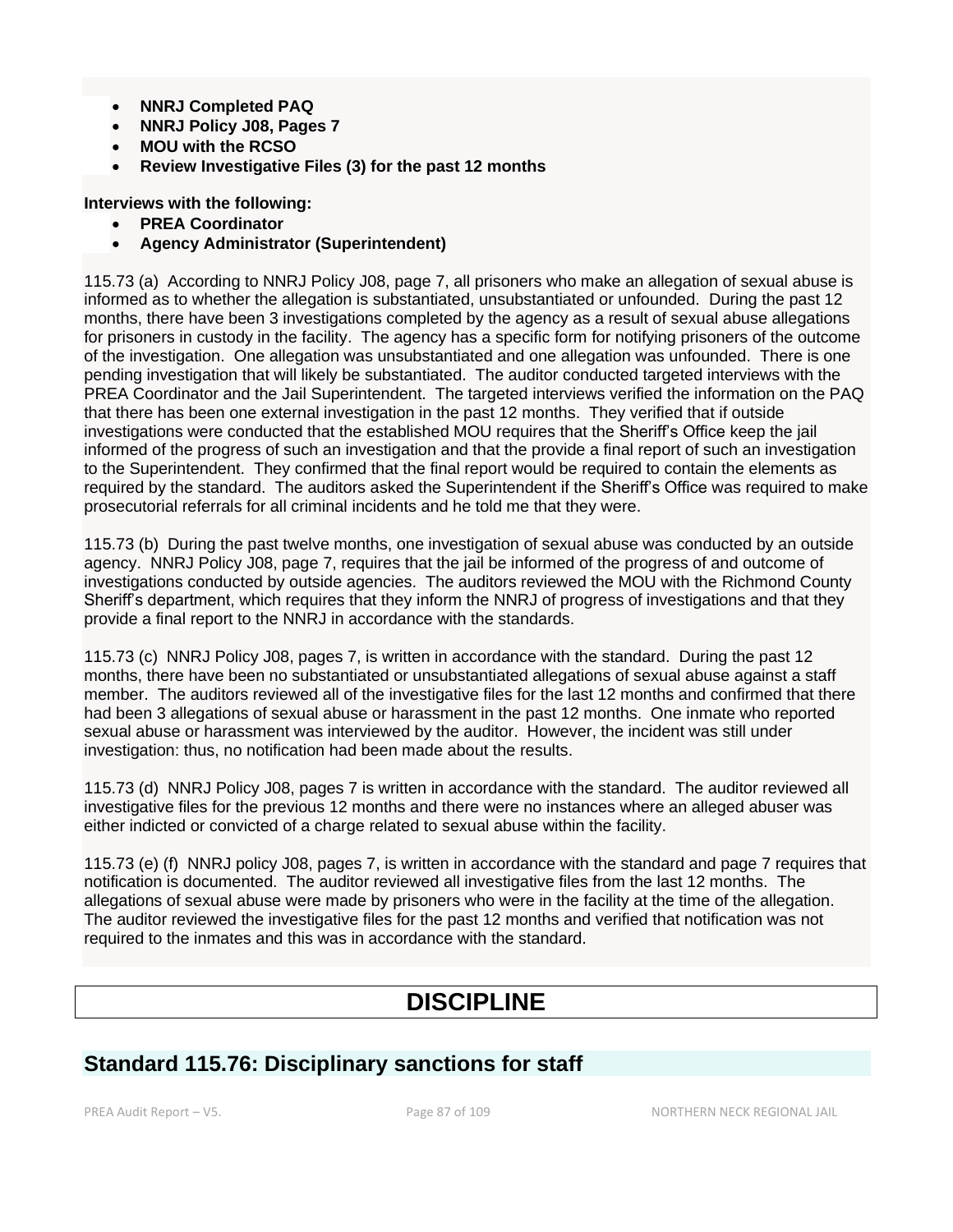### **All Yes/No Questions Must Be Answered by the Auditor to Complete the Report**

### **115.76 (a)**

• Are staff subject to disciplinary sanctions up to and including termination for violating agency sexual abuse or sexual harassment policies?  $\boxtimes$  Yes  $\Box$  No

# **115.76 (b)**

**•** Is termination the presumptive disciplinary sanction for staff who have engaged in sexual abuse? ☒ Yes ☐ No

### **115.76 (c)**

Are disciplinary sanctions for violations of agency policies relating to sexual abuse or sexual harassment (other than actually engaging in sexual abuse) commensurate with the nature and circumstances of the acts committed, the staff member's disciplinary history, and the sanctions imposed for comparable offenses by other staff with similar histories?  $\boxtimes$  Yes  $\Box$  No

### **115.76 (d)**

- Are all terminations for violations of agency sexual abuse or sexual harassment policies, or resignations by staff who would have been terminated if not for their resignation, reported to: Law enforcement agencies (unless the activity was clearly not criminal)?  $\boxtimes$  Yes  $\Box$  No
- Are all terminations for violations of agency sexual abuse or sexual harassment policies, or resignations by staff who would have been terminated if not for their resignation, reported to: Relevant licensing bodies?  $\boxtimes$  Yes  $\Box$  No

### **Auditor Overall Compliance Determination**

- ☐ **Exceeds Standard** (*Substantially exceeds requirement of standards*)
- ☒ **Meets Standard** (*Substantial compliance; complies in all material ways with the standard for the relevant review period*)

### **Instructions for Overall Compliance Determination Narrative**

*The narrative below must include a comprehensive discussion of all the evidence relied upon in making the compliance or non-compliance determination, the auditor's analysis and reasoning, and the auditor's conclusions. This discussion must also include corrective action recommendations where the facility does not meet the standard. These recommendations must be included in the Final Report, accompanied by information on specific corrective actions taken by the facility.*

#### **Evidence Relied upon to make Compliance Determination:**

• **NNRJ Completed PAQ** 

<sup>☐</sup> **Does Not Meet Standard** (*Requires Corrective Action*)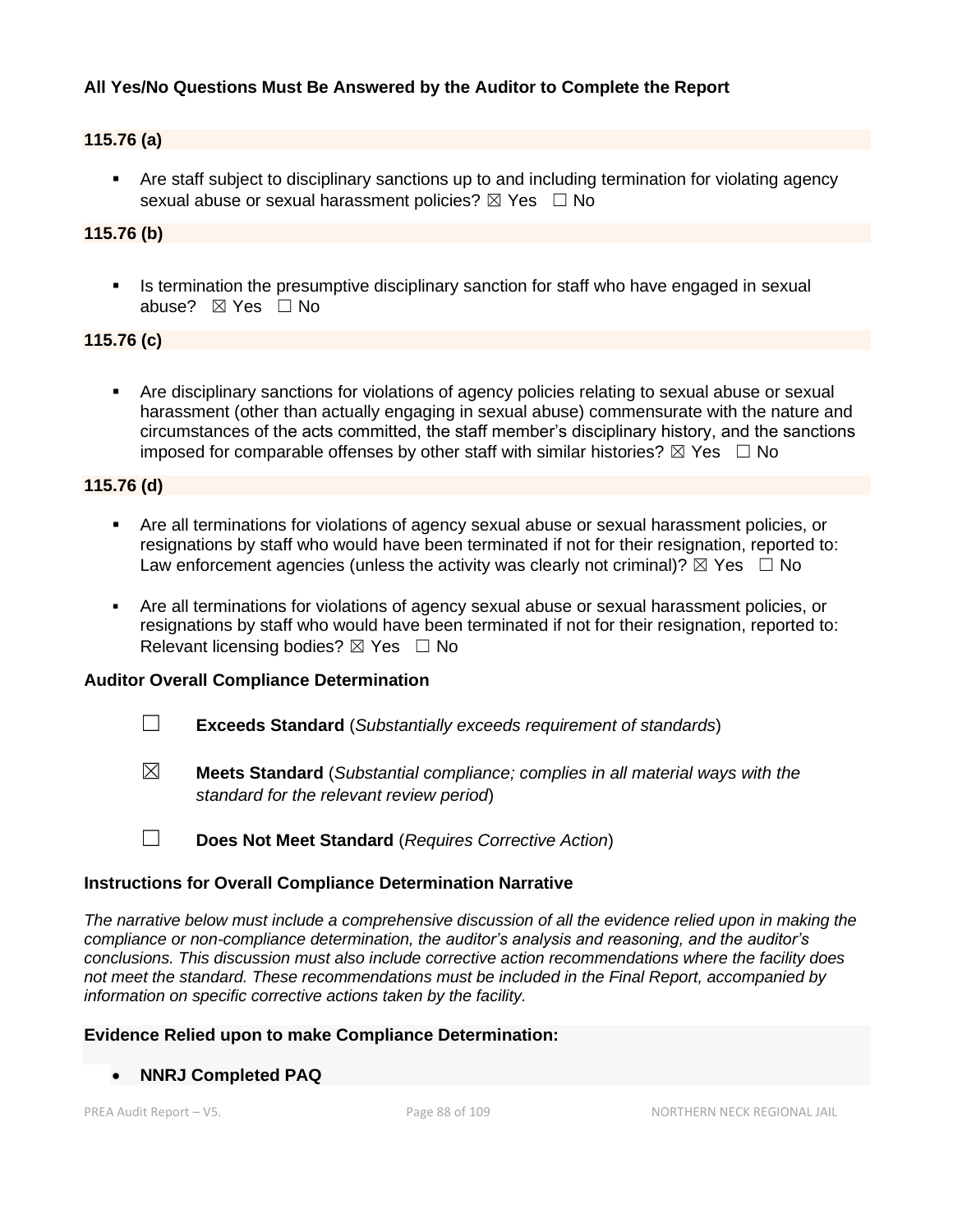- **NNRJ Policy C02, Pages 8**
- **Employee Handbook pg 12-13**

**Interviews with the following:**

- **PREA Coordinator**
- **Agency Administrator (Superintendent)**
- **Human Resources Director**

115.76 (a) (b) (c) (d) According to NNRJ Policy C02, pages 8, staff shall be subject to disciplinary sanctions up to and including termination for violating the jail's sexual abuse and harassment policies. In addition, Policy C02 page 8 requires that staff found responsible for sexual abuse of a prisoner shall be terminated from employment. Employees who are found to have violated jail policy related to sexual abuse and harassment, but not actually engaging in sexual abuse shall be disciplined in a manner commensurate with the nature and circumstances or the acts as well has the previous disciplinary history of the staff and comparable to other comparable offenses by other staff with similar disciplinary histories. According to the submitted PAQ, in the past 12 months, there were no staff terminations or disciplinary actions related to the sexual abuse or harassment of prisoners. Discussions with the PREA Coordinator, Superintendent and HR Director verified that there were no terminations or disciplinary actions related to sexual abuse or harassment of prisoners in the past 12 months.

# **Standard 115.77: Corrective action for contractors and volunteers**

### **All Yes/No Questions Must Be Answered by the Auditor to Complete the Report**

### **115.77 (a)**

- **EXECT** Is any contractor or volunteer who engages in sexual abuse prohibited from contact with inmates?  $⊠$  Yes  $□$  No
- Is any contractor or volunteer who engages in sexual abuse reported to: Law enforcement agencies (unless the activity was clearly not criminal)?  $\boxtimes$  Yes  $\Box$  No
- Is any contractor or volunteer who engages in sexual abuse reported to: Relevant licensing bodies? ⊠ Yes □ No

### **115.77 (b)**

In the case of any other violation of agency sexual abuse or sexual harassment policies by a contractor or volunteer, does the facility take appropriate remedial measures, and consider whether to prohibit further contact with inmates?  $\boxtimes$  Yes  $\Box$  No

### **Auditor Overall Compliance Determination**



☐ **Exceeds Standard** (*Substantially exceeds requirement of standards*)

☒ **Meets Standard** (*Substantial compliance; complies in all material ways with the standard for the relevant review period*)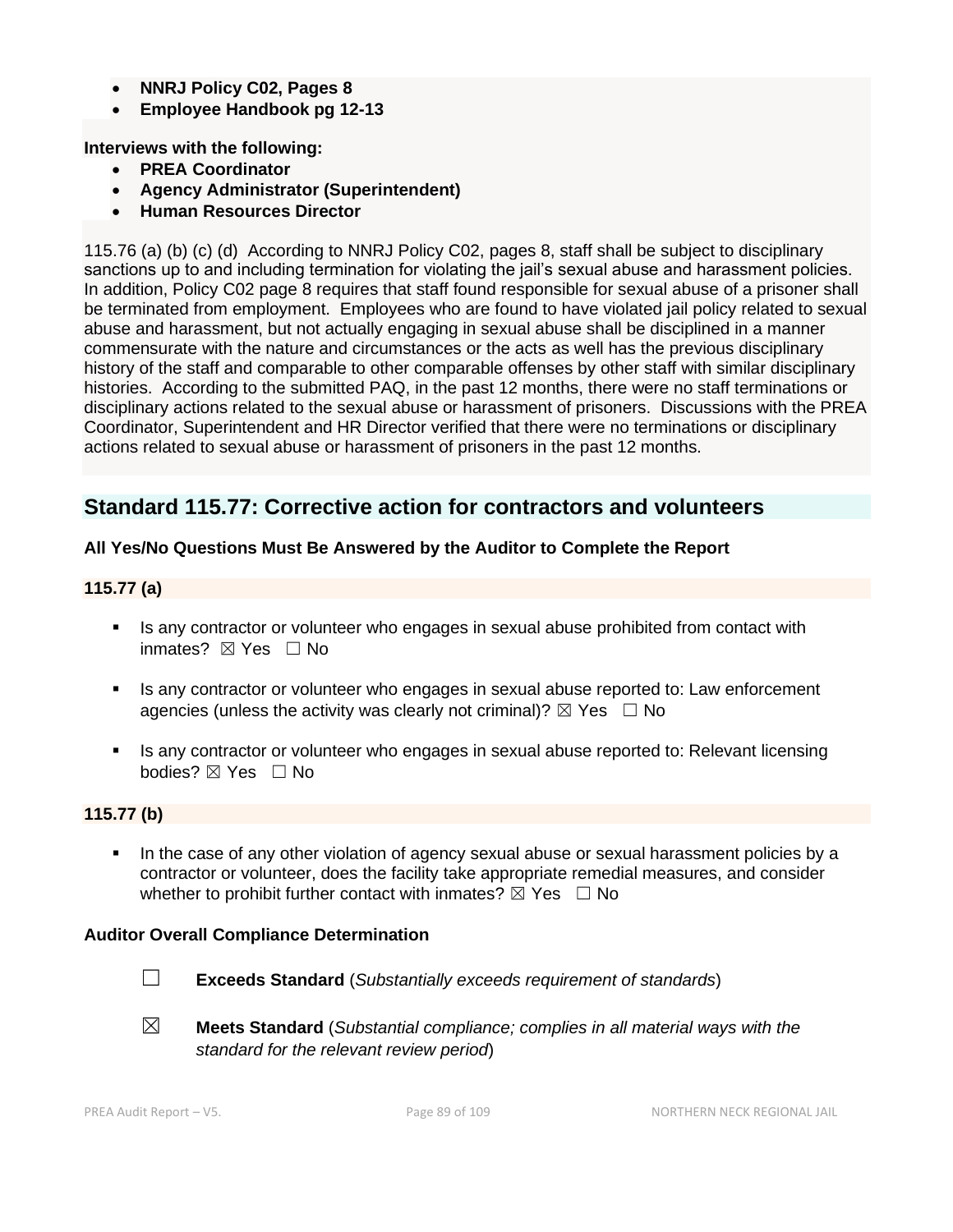☐ **Does Not Meet Standard** (*Requires Corrective Action*)

### **Instructions for Overall Compliance Determination Narrative**

*The narrative below must include a comprehensive discussion of all the evidence relied upon in making the compliance or non-compliance determination, the auditor's analysis and reasoning, and the auditor's conclusions. This discussion must also include corrective action recommendations where the facility does not meet the standard. These recommendations must be included in the Final Report, accompanied by information on specific corrective actions taken by the facility.*

### **Evidence Relied upon to make Compliance Determination:**

- **NNRJ Completed PAQ**
- **NNRJ Policy O07, Page 3**

**Interviews with the following:**

- **PREA Coordinator**
- **Agency Administrator (Superintendent)**
- **Targeted Interviews with contract staff**

115.77 (a) (b) NNRJ O07, page 3 stipulates that any contractor or volunteer who engages in unlawful sexual abuse of a prisoner is reported to law enforcement agencies and considers whether to prohibit contact with prisoners in the case of other violations or the sexual abuse or harassment policies. In the past 12 months, there have been no instances where volunteers or contractors have engaged in sexual abuse or harassment. During a targeted interview with the Superintendent, he indicated that any contractor or volunteer who was found to have engaged in any type of sexual abuse or harassment would have their security clearance to enter the jail immediately revoked. The Superintendent and the PREA Coordinator both verified during targeted interviews that there had been no instances of sexual abuse or harassment by contractors or volunteers in the past 12 months. Targeted interview with a education contractor revealed that she expected to be terminated and prosecuted if they engaged in sexual misconduct with a prisoner.

# **Standard 115.78: Disciplinary sanctions for inmates**

### **All Yes/No Questions Must Be Answered by the Auditor to Complete the Report**

### **115.78 (a)**

▪ Following an administrative finding that an inmate engaged in inmate-on-inmate sexual abuse, or following a criminal finding of guilt for inmate-on-inmate sexual abuse, are inmates subject to disciplinary sanctions pursuant to a formal disciplinary process?  $\boxtimes$  Yes  $\Box$  No

# **115.78 (b)**

Are sanctions commensurate with the nature and circumstances of the abuse committed, the inmate's disciplinary history, and the sanctions imposed for comparable offenses by other inmates with similar histories?  $\boxtimes$  Yes  $\Box$  No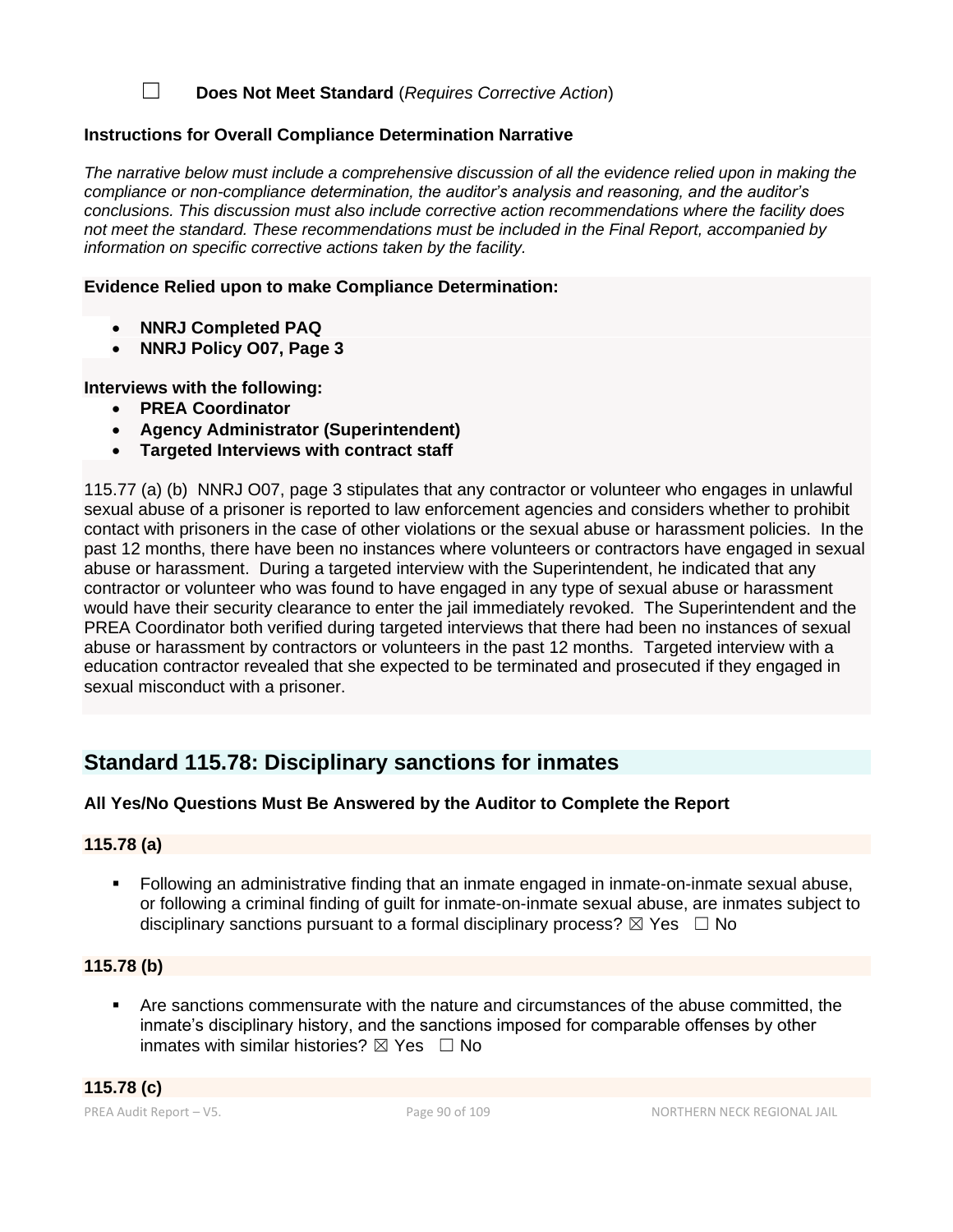When determining what types of sanction, if any, should be imposed, does the disciplinary process consider whether an inmate's mental disabilities or mental illness contributed to his or her behavior? ⊠ Yes □ No

### **115.78 (d)**

If the facility offers therapy, counseling, or other interventions designed to address and correct underlying reasons or motivations for the abuse, does the facility consider whether to require the offending inmate to participate in such interventions as a condition of access to programming and other benefits?  $\boxtimes$  Yes  $\Box$  No

## **115.78 (e)**

▪ Does the agency discipline an inmate for sexual contact with staff only upon a finding that the staff member did not consent to such contact?  $\boxtimes$  Yes  $\Box$  No

## **115.78 (f)**

For the purpose of disciplinary action does a report of sexual abuse made in good faith based upon a reasonable belief that the alleged conduct occurred NOT constitute falsely reporting an incident or lying, even if an investigation does not establish evidence sufficient to substantiate the allegation?  $\boxtimes$  Yes  $\Box$  No

## **115.78 (g)**

If the agency prohibits all sexual activity between inmates, does the agency always refrain from considering non-coercive sexual activity between inmates to be sexual abuse? (N/A if the agency does not prohibit all sexual activity between inmates.)  $\boxtimes$  Yes  $\Box$  No  $\Box$  NA

### **Auditor Overall Compliance Determination**

- ☐ **Exceeds Standard** (*Substantially exceeds requirement of standards*)
- ☒ **Meets Standard** (*Substantial compliance; complies in all material ways with the standard for the relevant review period*)
- ☐ **Does Not Meet Standard** (*Requires Corrective Action*)

### **Instructions for Overall Compliance Determination Narrative**

*The narrative below must include a comprehensive discussion of all the evidence relied upon in making the compliance or non-compliance determination, the auditor's analysis and reasoning, and the auditor's conclusions. This discussion must also include corrective action recommendations where the facility does not meet the standard. These recommendations must be included in the Final Report, accompanied by information on specific corrective actions taken by the facility.*

### **Evidence Relied upon to make Compliance Determination:**

### • **NNRJ Completed PAQ**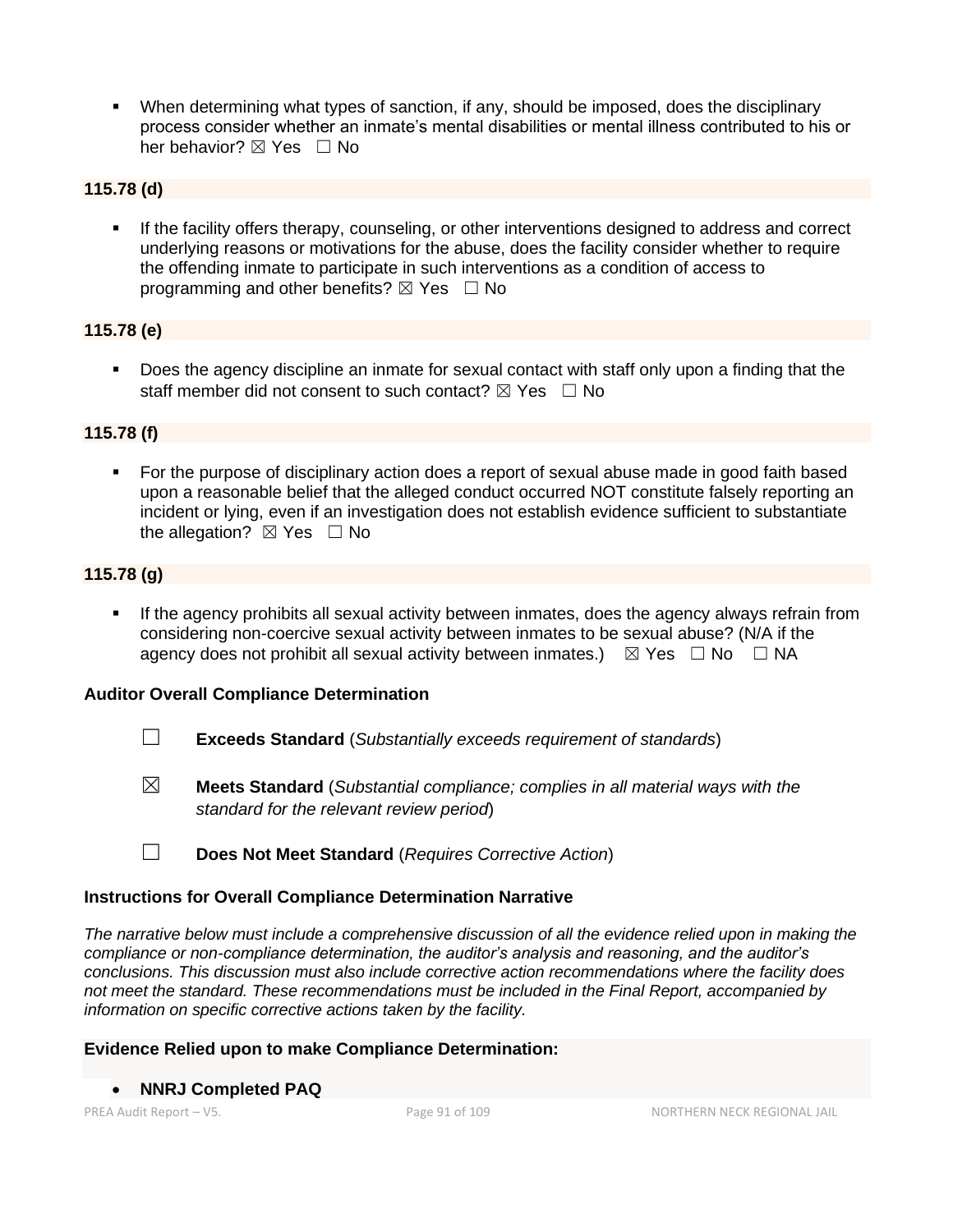• **NNRJ Policy J07, J03**

### **Interviews with the following:**

- **PREA Coordinator**
- **Agency Administrator (Superintendent)**

115.78 (a) According to NNRJ policy J07, page 2, prisoners are subject to formal disciplinary action following an administrative finding that they engage in inmate on inmate sexual abuse. According to the submitted PAQ, there has been one instance of inmate on inmate sexual abuse that is under criminal investigation. There have been no substantiated allegations of staff on inmate sexual abuse or harassment or criminal findings of guilt for inmate on inmate sexual abuse.

115.78 (b) According to NNRJ policy J07, page 2, disciplinary action for prisoners is proportional to the abuse committed as well as the history of sanctions for similar offenses by other prisoners with similar histories.

115.78 (c) NNRJ policy J07, page 2, requires that NNRJ staff consider whether a prisoner's mental health contributed to their behavior before determining their disciplinary sanctions.

115.78 (d) The auditor interviewed mental health personnel regarding their initiation of counseling or therapy for individuals who have committed sexual offenses. The auditors also asked if participation in such counseling or therapy was required in order to participate or access other programs or counseling. The mental health personnel said that any decision to offer counseling or therapy to offenders would be on a case by case basis because of the complexity of the type of treatment that is often required. The mental health personnel, as well as the PREA Coordinator said that there were no requirements for treatment in order to participate in other programs.

115.78 (e) NNRJ policy J07, page 2, stipulates that prisoners will not be disciplined for sexual contact with staff unless it is substantiated that the staff did not consent. There were no unsubstantiated or substantiated instances of prisoner on staff sexual abuse or harassment during the audit period.

115.78 (f) NNRJ policy J07, page 2, prohibits disciplining prisoners who make allegations in good faith with a reasonable belief that prohibited conduct occurred. There were no instances, in the past 12 months, where prisoners were disciplined for making unsubstantiated or unfounded allegations of sexual abuse or harassment.

115.78 (g) The NNRJ prohibits all prisoner to prisoner sexual activity and according to page 2 of Policy J07, they do not consider non-coercive sexual contact as sexual abuse.

# **MEDICAL AND MENTAL CARE**

# **Standard 115.81: Medical and mental health screenings; history of sexual abuse**

# **All Yes/No Questions Must Be Answered by the Auditor to Complete the Report**

### **115.81 (a)**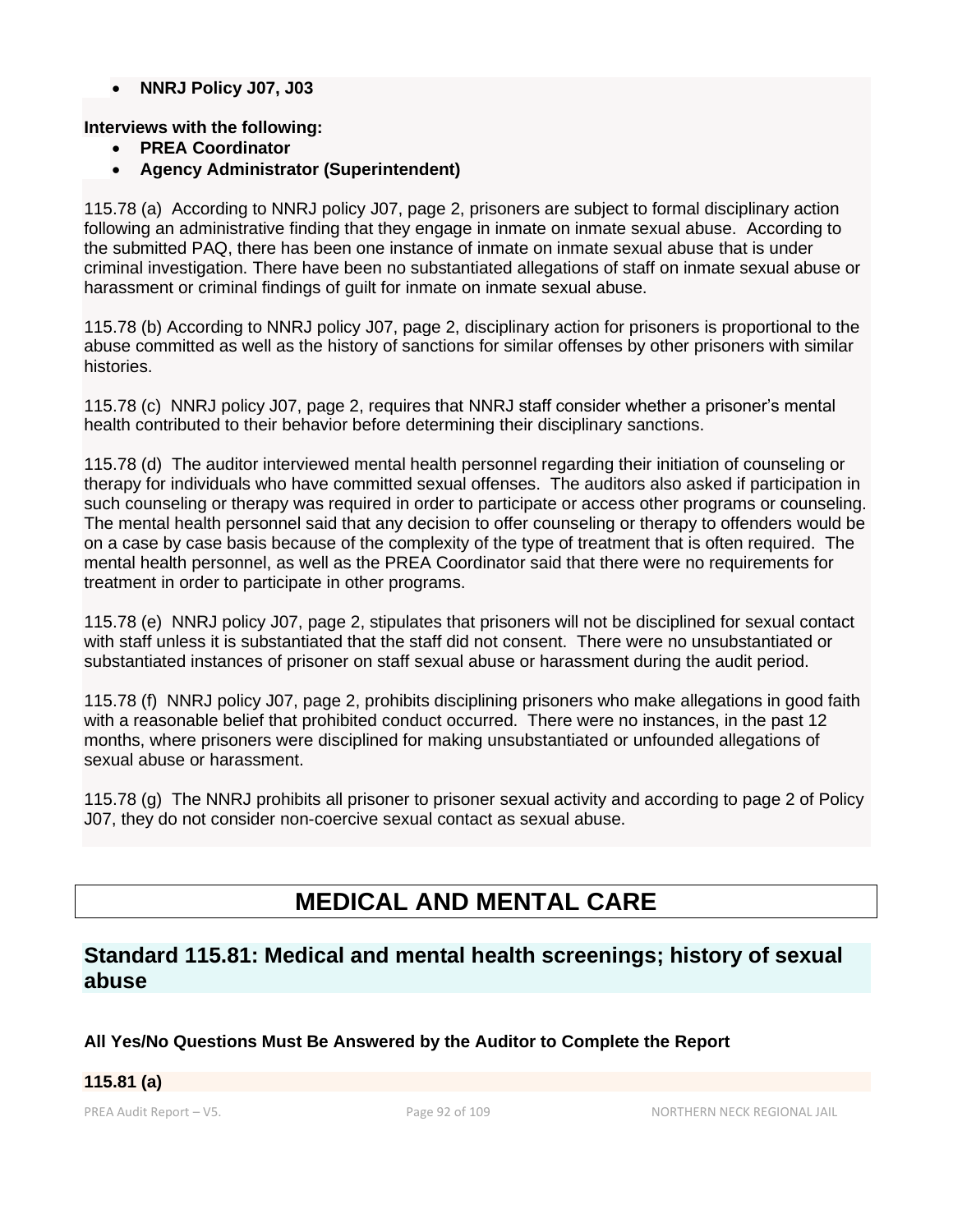If the screening pursuant to  $\S$  115.41 indicates that a prison inmate has experienced prior sexual victimization, whether it occurred in an institutional setting or in the community, do staff ensure that the inmate is offered a follow-up meeting with a medical or mental health practitioner within 14 days of the intake screening? (N/A if the facility is not a prison.)  $\Box$  Yes  $\Box$  No  $\boxtimes$  NA

# **115.81 (b)**

**.** If the screening pursuant to  $\S$  115.41 indicates that a prison inmate has previously perpetrated sexual abuse, whether it occurred in an institutional setting or in the community, do staff ensure that the inmate is offered a follow-up meeting with a mental health practitioner within 14 days of the intake screening? (N/A if the facility is not a prison.)  $\Box$  Yes  $\Box$  No  $\boxtimes$  NA

### **115.81 (c)**

If the screening pursuant to  $\S$  115.41 indicates that a jail inmate has experienced prior sexual victimization, whether it occurred in an institutional setting or in the community, do staff ensure that the inmate is offered a follow-up meeting with a medical or mental health practitioner within 14 days of the intake screening?  $\boxtimes$  Yes  $\Box$  No

### **115.81 (d)**

Is any information related to sexual victimization or abusiveness that occurred in an institutional setting strictly limited to medical and mental health practitioners and other staff as necessary to inform treatment plans and security management decisions, including housing, bed, work, education, and program assignments, or as otherwise required by Federal, State, or local law?  $\boxtimes$  Yes  $\Box$  No

### **115.81 (e)**

Do medical and mental health practitioners obtain informed consent from inmates before reporting information about prior sexual victimization that did not occur in an institutional setting, unless the inmate is under the age of 18?  $\boxtimes$  Yes  $\Box$  No

### **Auditor Overall Compliance Determination**

- ☐ **Exceeds Standard** (*Substantially exceeds requirement of standards*)
- ☒ **Meets Standard** (*Substantial compliance; complies in all material ways with the standard for the relevant review period*)
- ☐ **Does Not Meet Standard** (*Requires Corrective Action*)

### **Instructions for Overall Compliance Determination Narrative**

*The narrative below must include a comprehensive discussion of all the evidence relied upon in making the compliance or non-compliance determination, the auditor's analysis and reasoning, and the auditor's conclusions. This discussion must also include corrective action recommendations where the facility does*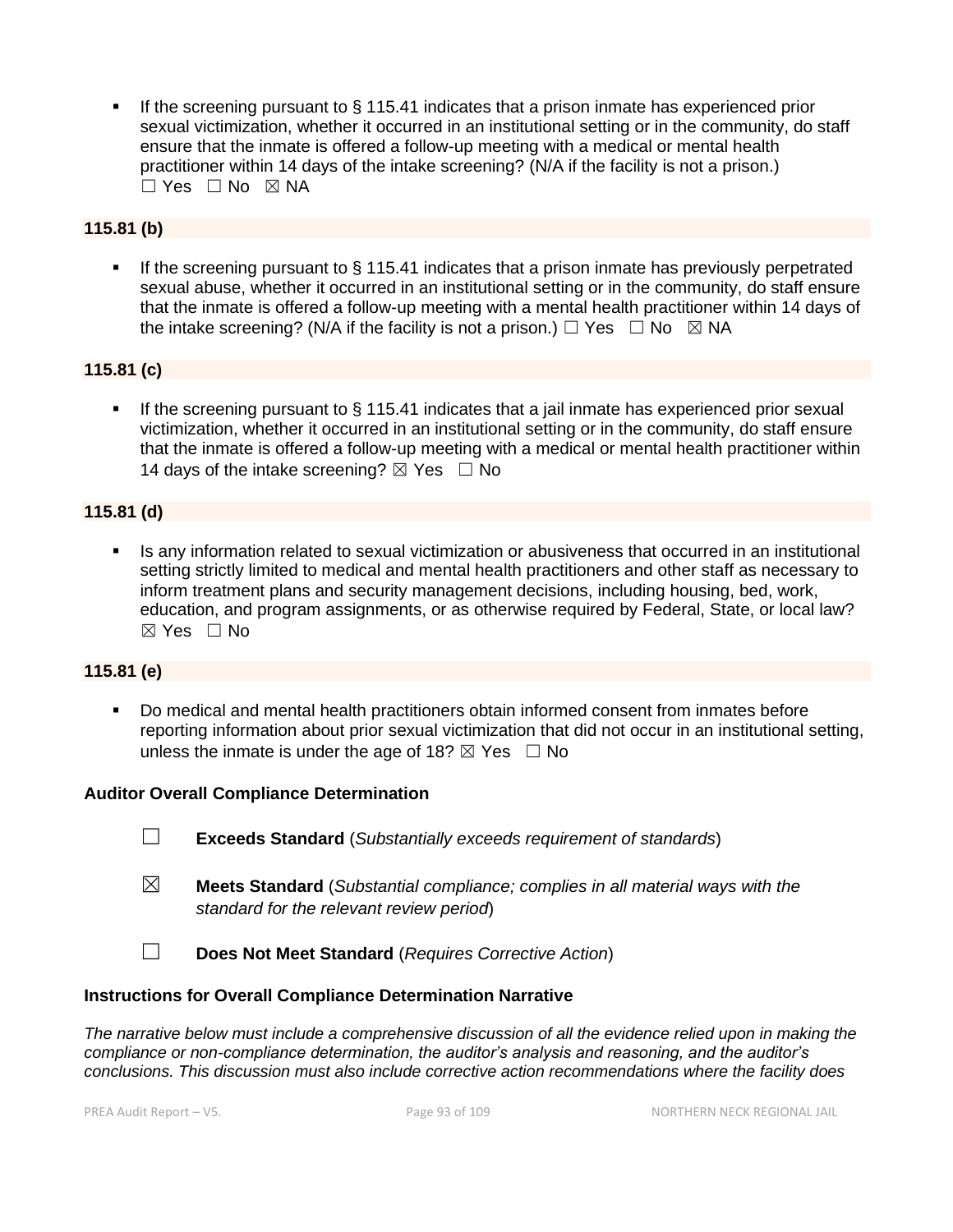*not meet the standard. These recommendations must be included in the Final Report, accompanied by information on specific corrective actions taken by the facility.*

#### **Evidence Relied upon to make Compliance Determination:**

- **NNRJ Completed PAQ**
- **NNRJ Policy N01, Page 4**
- **NNRJ Policy M06, Pages 2, 6**
- **Risk Screening Forms of inmates who reported prior victimization**
- **Follow up mental health referral within 14 days**

**Interviews with the following:**

- **PREA Coordinator**
- **Agency Administrator (Superintendent)**
- **Medical and Mental Health Staff**
- **Inmate Who Reported Victimization During Risk Screening**

115.81 (c) NNRJ policy N01 and M06 state that all prisoners shall receive a meeting mental health personnel within 96 hours, and the mental health screening shall consider the results of the intake screening process. The auditors reviewed files of inmates and confirmed that all were given a mental health evaluation within 96 hours. This evaluation, in most cases usually occurred sooner than is required by policy. Interviews with medical and mental health staff confirm that they are notified immediately and offer a followup meeting with any inmate that has a specific complaint or request related to sexual abuse prior to incarceration. The PREA Coordinator stated she is copied on all notifications and verifies that mental health consult.

115.81 (d) NNRJ policy M06, page 2 states that all information related to sexual victimization and abusiveness that occurred in an institutional setting shall be strictly limited to medical, mental health, and any other staff on a need to know basis. Interviews with both medical and mental health staff, as well as the PREA Coordinator confirm that information related to sexual victimization and sexual abusiveness is kept secure and confidential. This information is limited access and only used to make housing, bed, work, education, and other program assignments.

115.81 (e) NNRJ policy M06, page 2 states that medical and mental health personnel will obtain informed consent from inmates before reporting information about prior sexual victimization that did not occur in an institutional setting, unless the inmate is under the age of 18. Interviews with medical and mental health staff confirm that they would gain informed consent before reporting information about prior sexual victimization that did not occur in an institutional setting. Mental health staff interviews indicate that they explain informed consent and the limits of confidentiality.

# **Standard 115.82: Access to emergency medical and mental health services**

### **All Yes/No Questions Must Be Answered by the Auditor to Complete the Report**

### **115.82 (a)**

Do inmate victims of sexual abuse receive timely, unimpeded access to emergency medical treatment and crisis intervention services, the nature and scope of which are determined by medical and mental health practitioners according to their professional judgment?  $\boxtimes$  Yes  $\Box$  No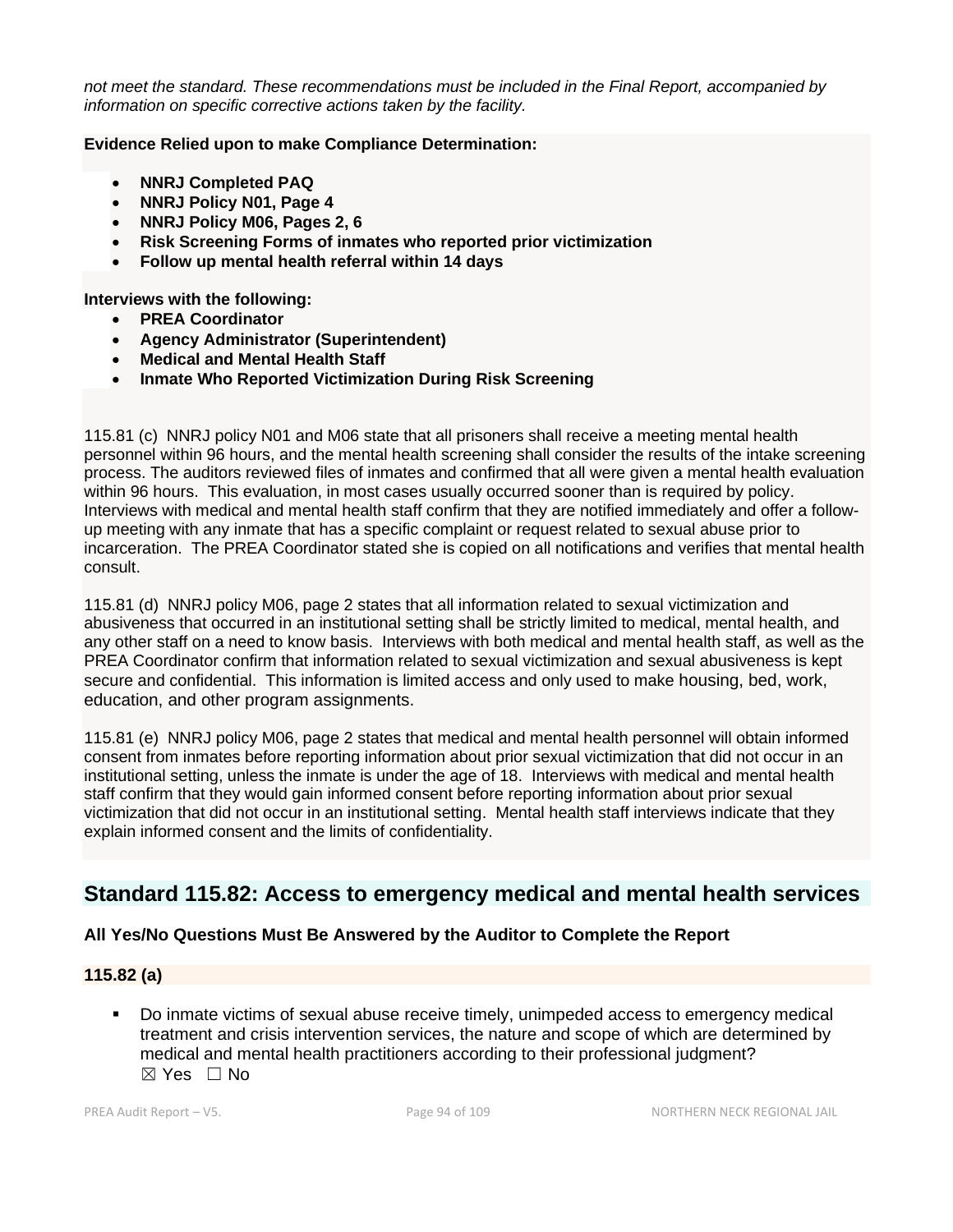### **115.82 (b)**

- If no qualified medical or mental health practitioners are on duty at the time a report of recent sexual abuse is made, do security staff first responders take preliminary steps to protect the victim pursuant to § 115.62?  $\boxtimes$  Yes  $\Box$  No
- Do security staff first responders immediately notify the appropriate medical and mental health practitioners? ⊠ Yes □ No

### **115.82 (c)**

■ Are inmate victims of sexual abuse offered timely information about and timely access to emergency contraception and sexually transmitted infections prophylaxis, in accordance with professionally accepted standards of care, where medically appropriate?  $\boxtimes$  Yes  $\Box$  No

### **115.82 (d)**

Are treatment services provided to the victim without financial cost and regardless of whether the victim names the abuser or cooperates with any investigation arising out of the incident?  $\boxtimes$  Yes  $\Box$  No

### **Auditor Overall Compliance Determination**

- ☐ **Exceeds Standard** (*Substantially exceeds requirement of standards*)
- ☒ **Meets Standard** (*Substantial compliance; complies in all material ways with the standard for the relevant review period*)
- ☐ **Does Not Meet Standard** (*Requires Corrective Action*)

### **Instructions for Overall Compliance Determination Narrative**

*The narrative below must include a comprehensive discussion of all the evidence relied upon in making the compliance or non-compliance determination, the auditor's analysis and reasoning, and the auditor's conclusions. This discussion must also include corrective action recommendations where the facility does not meet the standard. These recommendations must be included in the Final Report, accompanied by information on specific corrective actions taken by the facility.*

### **Evidence Relied upon to make Compliance Determination:**

- **NNRJ Completed PAQ**
- **NNRJ Policy M05, Page 2-3**

### **Interviews with the following:**

- **PREA Coordinator**
- **Agency Administrator (Superintendent)**
- **Medical and Mental Health Staff**
- **Random Security Staff**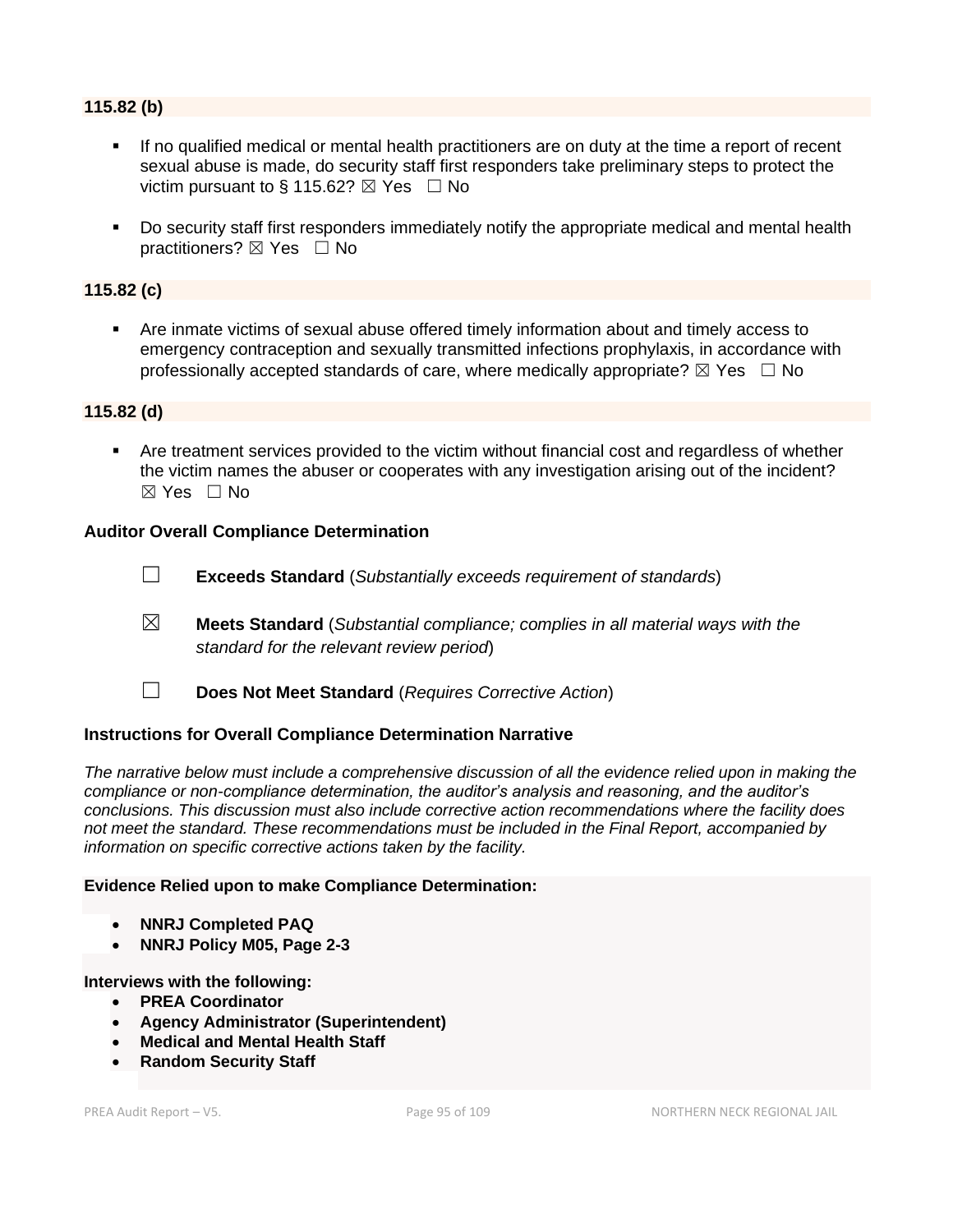115.82 (a) NNRJ policy M05 page 2 states that all inmate victims of sexual abuse will receive timely, unimpeded access to emergency medical treatment and crisis intervention services. Interviews with medical and mental health staff, as well as the PREA Coordinator confirm that victims of sexual abuse would receive timely, unimpeded access to emergency medical treatment and crisis intervention services. Crisis intervention services are provided by the CSB, which was confirmed by the PREA Coordinator. Mental Health staff are also available to provide support counseling and treatment.

115.82 (b) Qualified medical and mental health staff are available 24/7 at NNRJ to respond to incidents of sexual abuse. Interviews with medical and mental health staff confirm there are always medical staff on duty and available to respond to incidents of sexual abuse. They indicate they would be immediately notified by security staff. Interviews with security staff indicate that they would take preliminary steps to protect the victim and immediately notify medical staff.

115.82 (c) NNRJ policy M05 page 2 states that all inmate victims of sexual abuse while in the Jail will be offered information and access to emergency contraception and sexually transmitted infections prophylaxis in accordance with professionally accepted standards of care, where medically appropriate. Interviews with medical and mental health staff confirm that victims of sexual abuse would be offered these services. There have been no incidents of sexual assault at the NNRJ in the last 12 months requiring these services.

115.82 (d) NNRJ policy M05 page 2 states that forensic examinations will be performed by Sexual Assault Forensic Examiners (SAFE's) or Sexual Assault Nurse Examiners (SANE) at a local hospital without a financial cost to the victim. Interviews with medical and mental health staff, as well as the PREA Coordinator and Superintendent confirm that victims of sexual abuse would not be charged for services received as a result of a sexual abuse incident. There have been no incidents of sexual assault at the NNRJ in the last 12 months that have required these services.

# **Standard 115.83: Ongoing medical and mental health care for sexual abuse victims and abusers**

# **All Yes/No Questions Must Be Answered by the Auditor to Complete the Report**

### **115.83 (a)**

Does the facility offer medical and mental health evaluation and, as appropriate, treatment to all inmates who have been victimized by sexual abuse in any prison, jail, lockup, or juvenile facility?  $\boxtimes$  Yes  $\Box$  No

### **115.83 (b)**

▪ Does the evaluation and treatment of such victims include, as appropriate, follow-up services, treatment plans, and, when necessary, referrals for continued care following their transfer to, or placement in, other facilities, or their release from custody?  $\boxtimes$  Yes  $\Box$  No

### **115.83 (c)**

▪ Does the facility provide such victims with medical and mental health services consistent with the community level of care?  $\boxtimes$  Yes  $\Box$  No

### **115.83 (d)**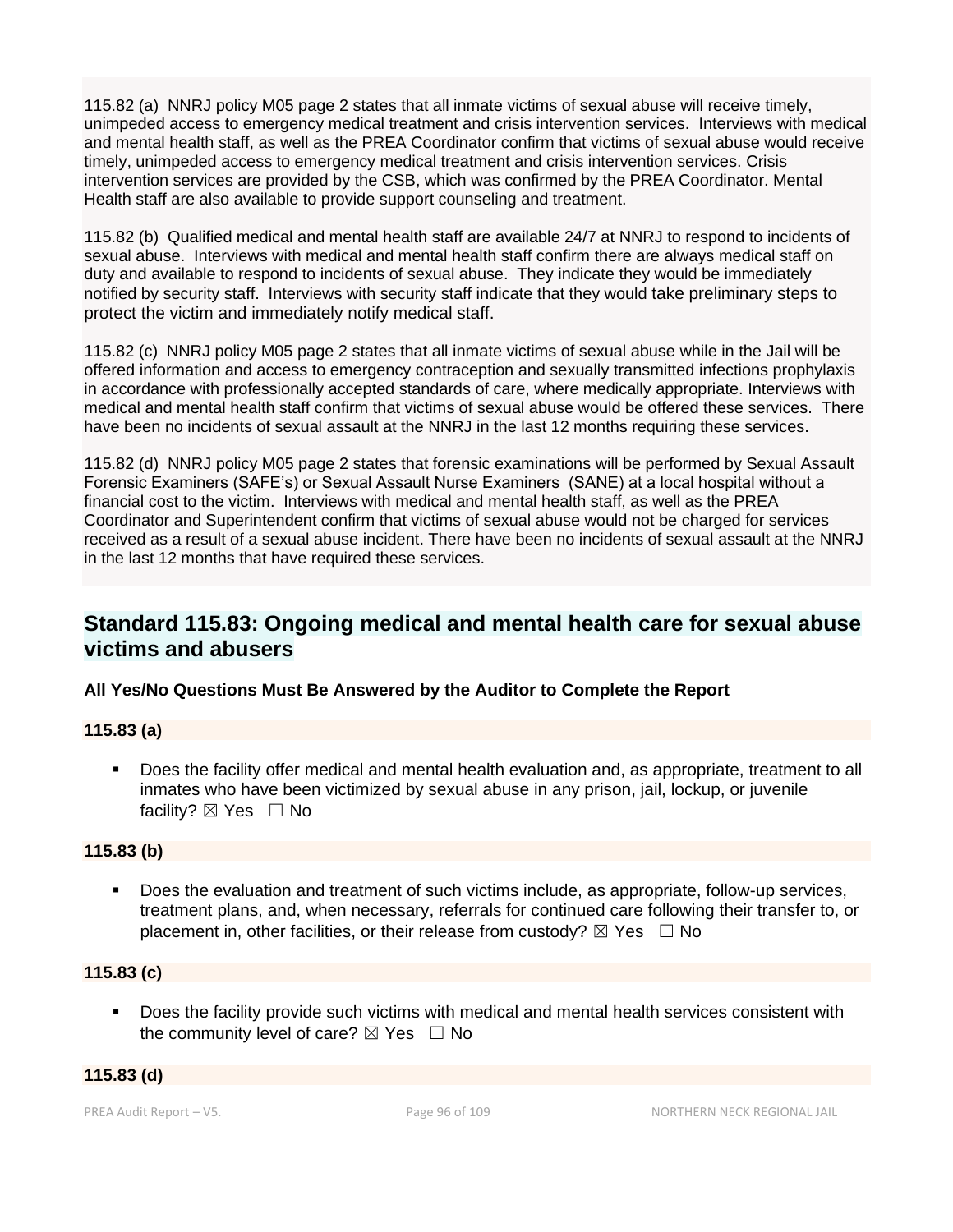Are inmate victims of sexually abusive vaginal penetration while incarcerated offered pregnancy tests? (N/A if "all-male" facility. *Note: in "all-male" facilities, there may be inmates who identify as transgender men who may have female genitalia. Auditors should be sure to know whether such individuals may be in the population and whether this provision may apply in specific circumstances.*) ⊠ Yes  $□$  No  $□$  NA

# **115.83 (e)**

**•** If pregnancy results from the conduct described in paragraph  $\S$  115.83(d), do such victims receive timely and comprehensive information about and timely access to all lawful pregnancyrelated medical services? (N/A if "all-male" facility. *Note: in "all-male" facilities, there may be inmates who identify as transgender men who may have female genitalia. Auditors should be sure to know whether such individuals may be in the population and whether this provision may apply in specific circumstances.*)  $\boxtimes$  Yes  $\Box$  No  $\Box$  NA

### **115.83 (f)**

▪ Are inmate victims of sexual abuse while incarcerated offered tests for sexually transmitted infections as medically appropriate?  $\boxtimes$  Yes  $\Box$  No

### **115.83 (g)**

Are treatment services provided to the victim without financial cost and regardless of whether the victim names the abuser or cooperates with any investigation arising out of the incident?  $\boxtimes$  Yes  $\Box$  No

### **115.83 (h)**

**.** If the facility is a prison, does it attempt to conduct a mental health evaluation of all known inmate-on-inmate abusers within 60 days of learning of such abuse history and offer treatment when deemed appropriate by mental health practitioners? (NA if the facility is a jail.)  $\Box$  Yes  $\Box$  No  $\boxtimes$  NA

### **Auditor Overall Compliance Determination**

- ☐ **Exceeds Standard** (*Substantially exceeds requirement of standards*)
- ☒ **Meets Standard** (*Substantial compliance; complies in all material ways with the standard for the relevant review period*)
- ☐ **Does Not Meet Standard** (*Requires Corrective Action*)

### **Instructions for Overall Compliance Determination Narrative**

*The narrative below must include a comprehensive discussion of all the evidence relied upon in making the compliance or non-compliance determination, the auditor's analysis and reasoning, and the auditor's conclusions. This discussion must also include corrective action recommendations where the facility does*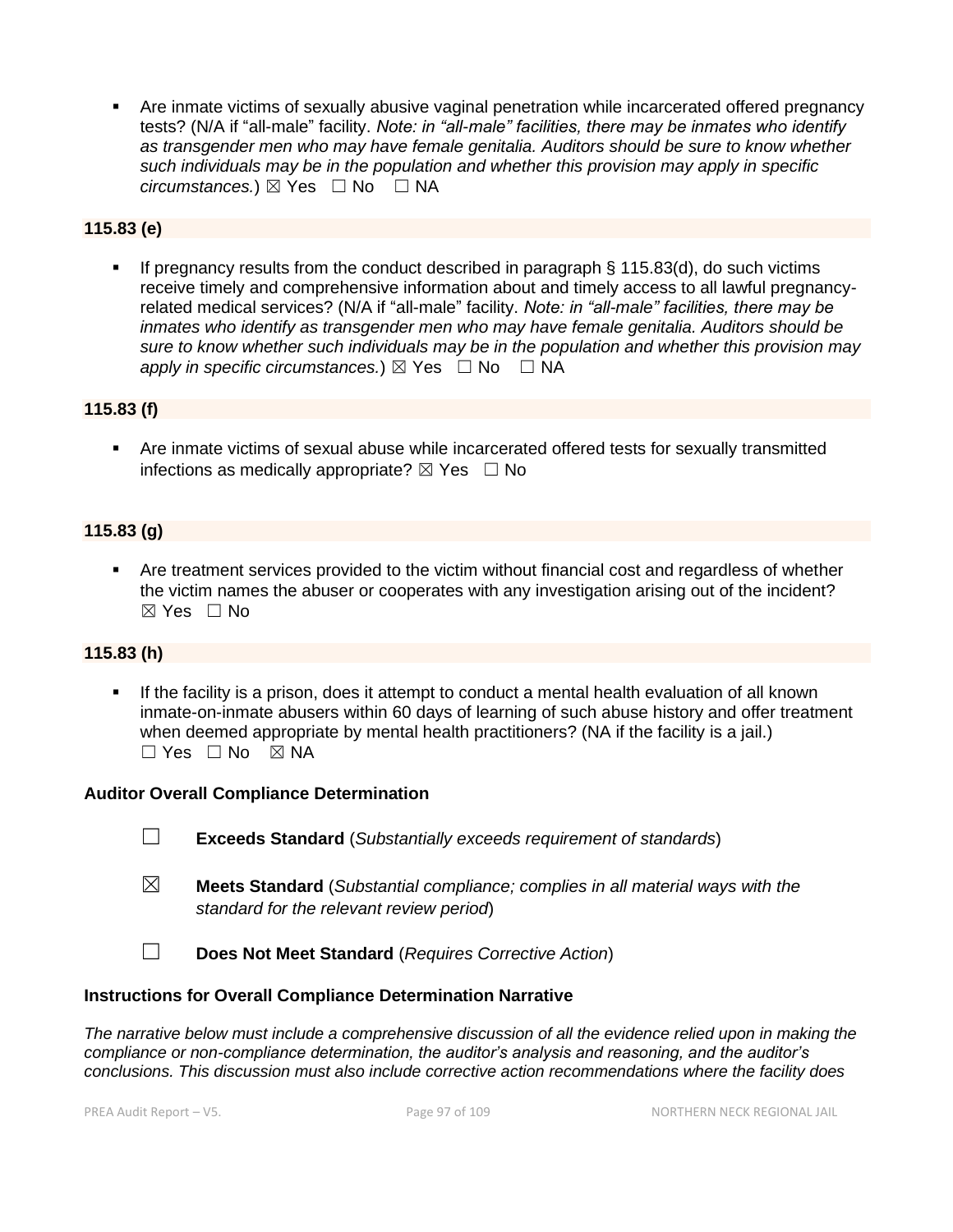*not meet the standard. These recommendations must be included in the Final Report, accompanied by information on specific corrective actions taken by the facility.*

### **Evidence Relied upon to make Compliance Determination:**

- **NNRJ Completed PAQ**
- **NNRJ Policy M05, Page 2-3**

### **Interviews with the following:**

- **PREA Coordinator**
- **Agency Administrator (Superintendent)**
- **Medical and Mental Health Staff**

115.83 (a) (b) (c) NNRJ policy M05 pages 2-3 states that the Jail will offer medical and mental health evaluation and treatment to all inmates who have been victimized by sexual abuse in any prison, jail, lockup, or juvenile facility. The evaluation and treatment of such victims will include follow up services, treatment plans, and referrals for continued care following their transfer or release. Interviews with medical and mental health staff, as well as the PREA Coordinator confirm that these services would be available to inmates who have been victims of sexual abuse, and these services would be consistent with the community level of care. Targeted interview with an alleged victim of sexual abuse confirmed that evaluation and treatment was provided in accordance with the standard.

115.83 (d) (e) (f) NNRJ policy page 2 states that inmate victims of sexual abusive vaginal penetration while in the Jail will be offered pregnancy tests. Inmate victims who become pregnant while in the Jail will receive comprehensive information about all lawful pregnancy-related medical services. Inmate victims of sexual abuse while in the Jail will be offered tests for sexually transmitted infections as medically appropriate. Interviews with medical and mental health staff confirm that female inmates who were victims of abusiveness vaginal penetration would be offered pregnancy tests. Inmate victims of sexual abuse would be offered tests for sexually transmitted infections and emergency prophylaxis. There have been no incidents of sexual assault at the NNRJ in the last 12 months requiring these services.

115.83 (g) NNRJ policy page 2 states that all treatment services for sexual abuse will be provided to the victim without financial cost and regardless of whether the victim names the abuser or cooperates with any investigation arising out of the incident. Interviews with medical and mental health staff, as well as the PREA Coordinator confirm that these services would be provided to the inmate at no cost. There have been no incidents of sexual assault at the NNRJ in the last 12 months requiring a prisoner to pay for these services and this was verified during targeted interviews with a prisoner who alleged sexual abuse.

# **DATA COLLECTION AND REVIEW**

# **Standard 115.86: Sexual abuse incident reviews**

# **All Yes/No Questions Must Be Answered by the Auditor to Complete the Report**

# **115.86 (a)**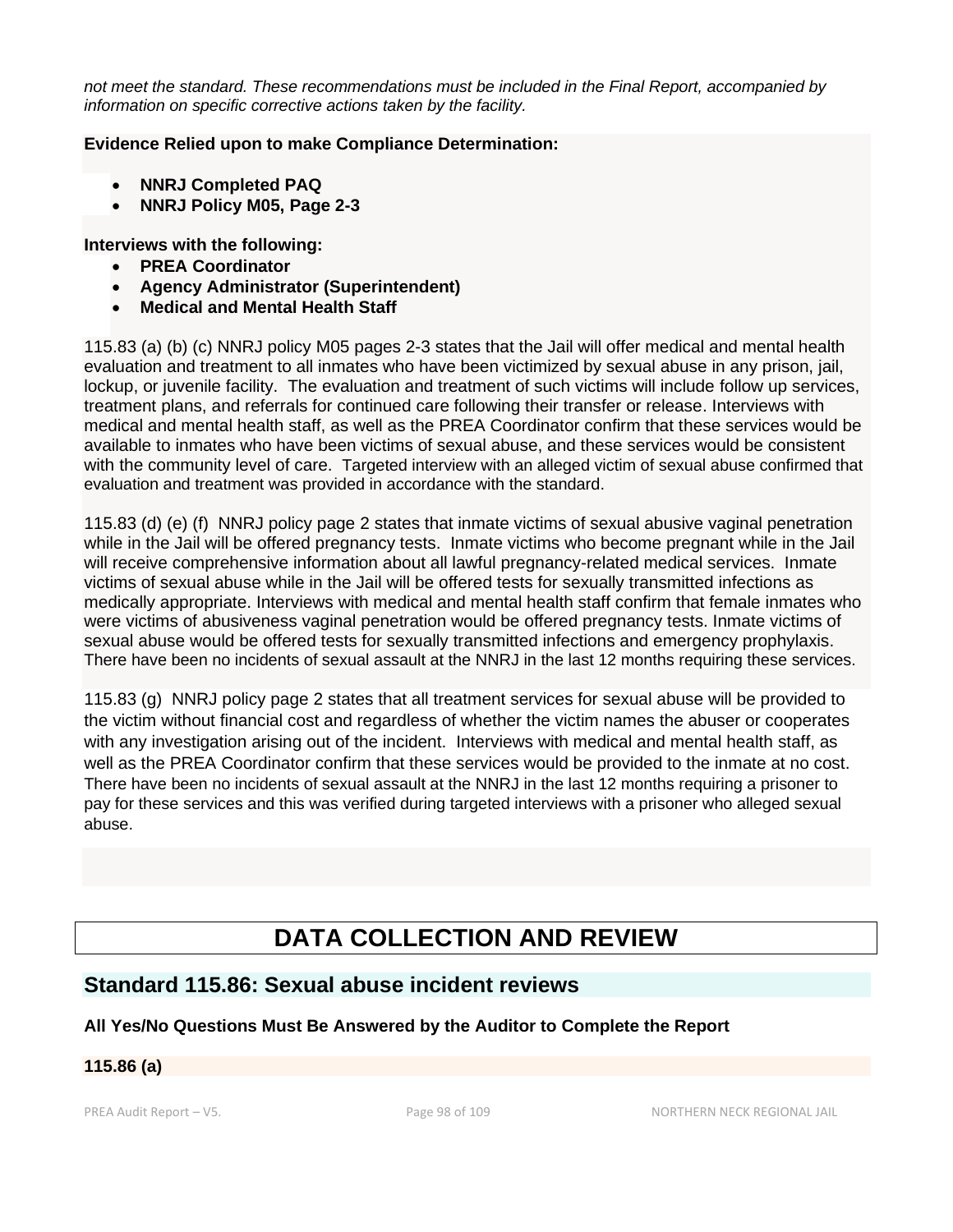Does the facility conduct a sexual abuse incident review at the conclusion of every sexual abuse investigation, including where the allegation has not been substantiated, unless the allegation has been determined to be unfounded?  $\boxtimes$  Yes  $\Box$  No

### **115.86 (b)**

▪ Does such review ordinarily occur within 30 days of the conclusion of the investigation? ☒ Yes ☐ No

### **115.86 (c)**

**•** Does the review team include upper-level management officials, with input from line supervisors, investigators, and medical or mental health practitioners?  $\boxtimes$  Yes  $\Box$  No

### **115.86 (d)**

- Does the review team: Consider whether the allegation or investigation indicates a need to change policy or practice to better prevent, detect, or respond to sexual abuse?  $\boxtimes$  Yes  $\Box$  No
- Does the review team: Consider whether the incident or allegation was motivated by race; ethnicity; gender identity; lesbian, gay, bisexual, transgender, or intersex identification, status, or perceived status; gang affiliation; or other group dynamics at the facility?  $\boxtimes$  Yes  $\Box$  No
- Does the review team: Examine the area in the facility where the incident allegedly occurred to assess whether physical barriers in the area may enable abuse?  $\boxtimes$  Yes  $\Box$  No
- Does the review team: Assess the adequacy of staffing levels in that area during different shifts? ⊠ Yes □ No
- Does the review team: Assess whether monitoring technology should be deployed or augmented to supplement supervision by staff?  $\boxtimes$  Yes  $\Box$  No
- Does the review team: Prepare a report of its findings, including but not necessarily limited to determinations made pursuant to §§ 115.86(d)(1) - (d)(5), and any recommendations for improvement and submit such report to the facility head and PREA compliance manager? ☒ Yes ☐ No

### **115.86 (e)**

■ Does the facility implement the recommendations for improvement, or document its reasons for not doing so?  $\boxtimes$  Yes  $\Box$  No

### **Auditor Overall Compliance Determination**



☐ **Exceeds Standard** (*Substantially exceeds requirement of standards*)

☒ **Meets Standard** (*Substantial compliance; complies in all material ways with the standard for the relevant review period*)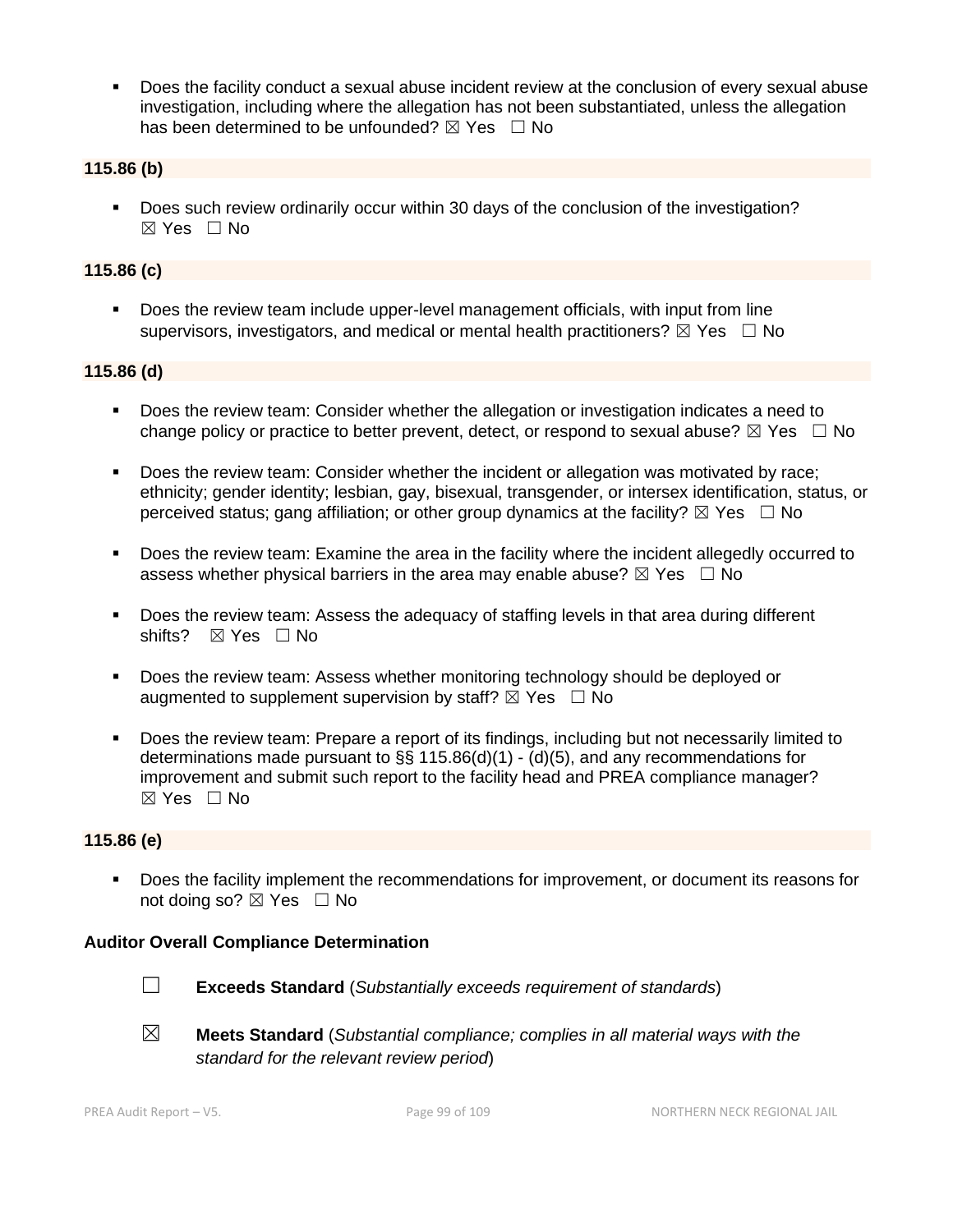☐ **Does Not Meet Standard** (*Requires Corrective Action*)

### **Instructions for Overall Compliance Determination Narrative**

*The narrative below must include a comprehensive discussion of all the evidence relied upon in making the compliance or non-compliance determination, the auditor's analysis and reasoning, and the auditor's conclusions. This discussion must also include corrective action recommendations where the facility does not meet the standard. These recommendations must be included in the Final Report, accompanied by information on specific corrective actions taken by the facility.*

### **Evidence Relied upon to make Compliance Determination:**

- **NNRJ Completed PAQ**
- **NNRJ Policy J08, Page 7-8**
- **Incident Review**

**Interviews with the following:**

- **PREA Coordinator**
- **Incident Review Team Members**

115.86 (a) (b) (c) NNRJ policy J08 page 3 states that a sexual abuse incident review will be conducted within 30 days after the conclusion of every sexual abuse investigation unless the allegation has been determined to be unfounded. The review team will consist of upper-level management officials, supervisors, investigators, and medical/mental health personnel. The NNRJ has had 1 incident within the last 12 months which required an incident review. Auditor interviewed two members of the incident review team, who confirmed there has been one incident which required an incident review. A second review is pending on the outcome of a criminal investigation. The Auditor reviewed the incident review and found the NNRJ in compliance with the standard.

115.86 (d) (e) NNRJ policy J08 page 3 states that the review team will consider a need to change policy or practice to better prevent, detect, or respond to sexual abuse; if the incident or allegation was motivated by race, ethnicity, gender identity, lesbian, gay, bisexual, transgender, or intersex identification, status, perceived status, gang affiliation; the area in the jail where the alleged incident occurred to assess whether physical barriers in the area may permit abuse; the adequacy of staffing levels in that area during different shifts; and whether monitoring technology should be deployed or augmented to supplement supervision by staff. Interviews with two members of the incident review team confirm all these factors are considered. An interview with the PREA Coordinator confirms that a report of the findings, including recommendations for improvement, would be completed and submitted to the Superintendent for review and approval. The PREA Coordinator also stated any recommendations would be implemented, or the reasons for not doing so would be documented.

# **Standard 115.87: Data collection**

# **All Yes/No Questions Must Be Answered by the Auditor to Complete the Report**

# **115.87 (a)**

Does the agency collect accurate, uniform data for every allegation of sexual abuse at facilities under its direct control using a standardized instrument and set of definitions?  $\boxtimes$  Yes  $\Box$  No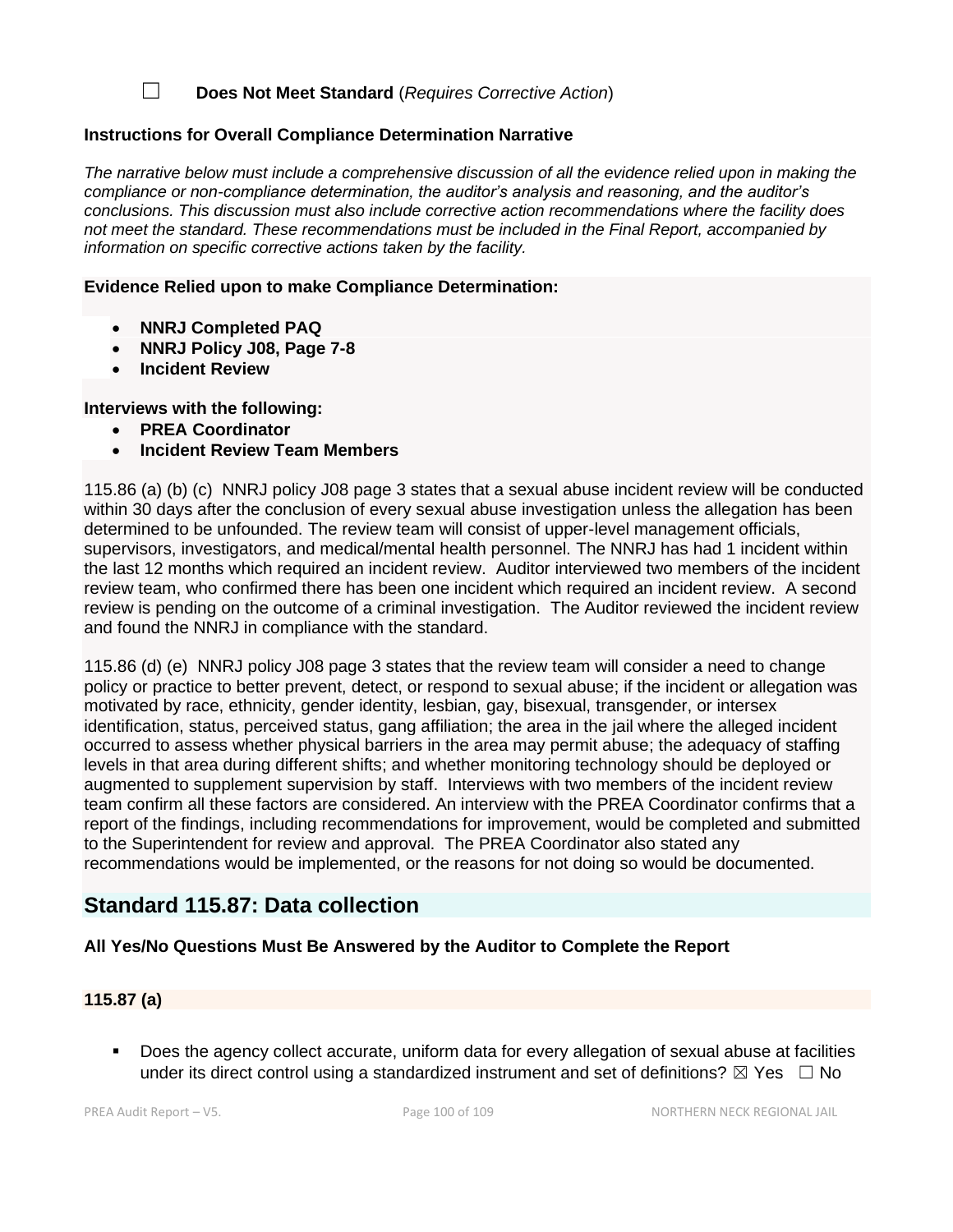### **115.87 (b)**

▪ Does the agency aggregate the incident-based sexual abuse data at least annually? ☒ Yes ☐ No

## **115.87 (c)**

▪ Does the incident-based data include, at a minimum, the data necessary to answer all questions from the most recent version of the Survey of Sexual Violence conducted by the Department of Justice? ☒ Yes ☐ No

### **115.87 (d)**

▪ Does the agency maintain, review, and collect data as needed from all available incident-based documents, including reports, investigation files, and sexual abuse incident reviews? ☒ Yes ☐ No

### **115.87 (e)**

Does the agency also obtain incident-based and aggregated data from every private facility with which it contracts for the confinement of its inmates? (N/A if agency does not contract for the confinement of its inmates.)  $\boxtimes$  Yes  $\Box$  No  $\boxtimes$  NA

### **115.87 (f)**

▪ Does the agency, upon request, provide all such data from the previous calendar year to the Department of Justice no later than June 30? (N/A if DOJ has not requested agency data.)  $\boxtimes$  Yes  $\Box$  No  $\Box$  NA

### **Auditor Overall Compliance Determination**

- ☐ **Exceeds Standard** (*Substantially exceeds requirement of standards*)
- ☒ **Meets Standard** (*Substantial compliance; complies in all material ways with the standard for the relevant review period*)

☐ **Does Not Meet Standard** (*Requires Corrective Action*)

### **Instructions for Overall Compliance Determination Narrative**

*The narrative below must include a comprehensive discussion of all the evidence relied upon in making the compliance or non-compliance determination, the auditor's analysis and reasoning, and the auditor's conclusions. This discussion must also include corrective action recommendations where the facility does not meet the standard. These recommendations must be included in the Final Report, accompanied by information on specific corrective actions taken by the facility.*

#### **Evidence Relied upon to make Compliance Determination:**

- **NNRJ Completed PAQ with ADP since last PREA Audit**
- **NNRJ Policy J08, Page 8**
- **NNRJ Website containing sexual abuse data**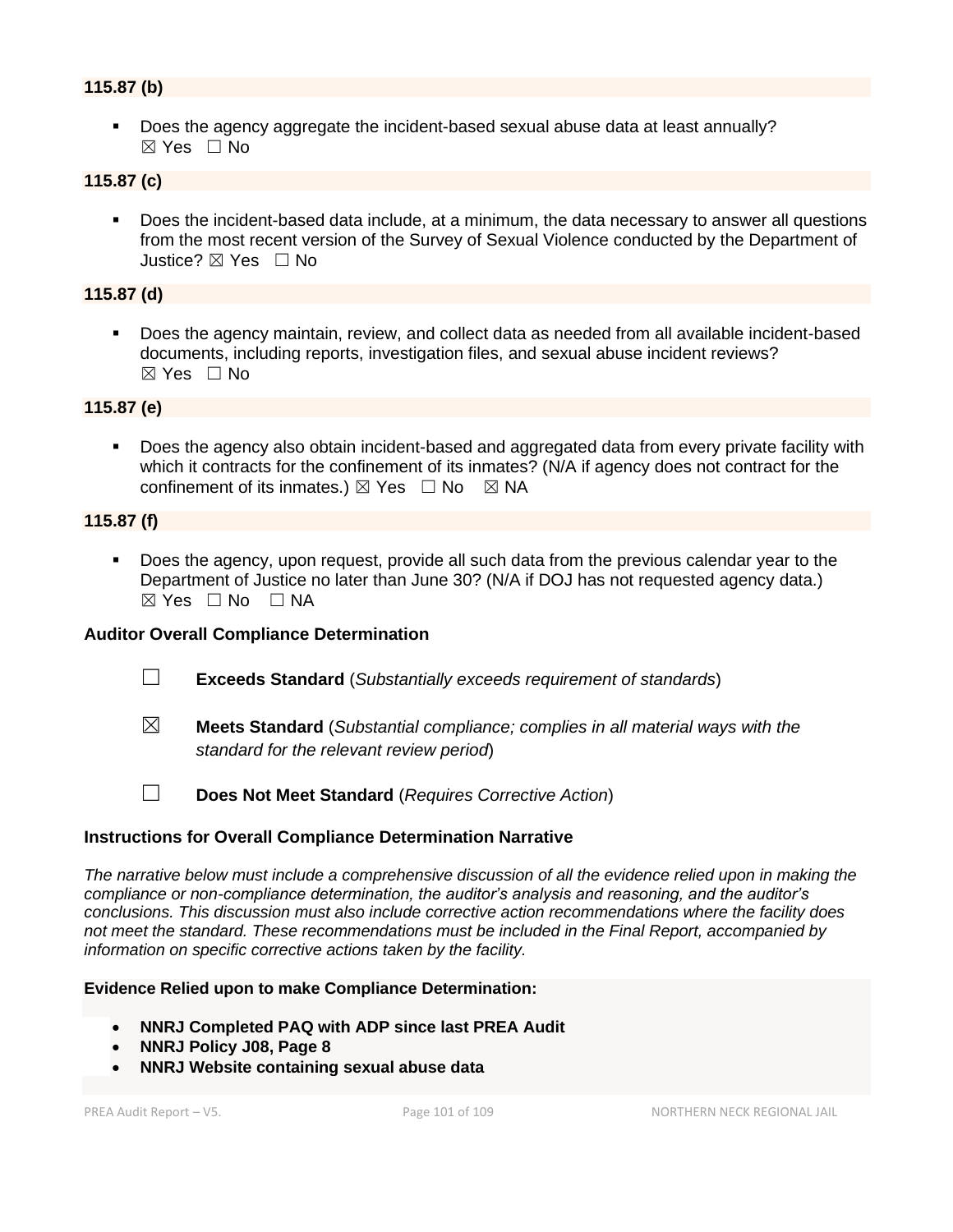**Interviews with the following:**

- **PREA Coordinator**
- **Agency Administrator (Superintendent)**

115.87 (a) (b) (c) (d) (e) (f) The NNRJ policy J08, page 8 states that the Jail will collect annually accurate, uniform data for every allegation of sexual abuse necessary to answer all questions from the most recent version of the Survey of Sexual Violence conducted by the Department of Justice and complete an annual report based upon said data. The auditor reviewed the NNRJ website and found that annual reports containing aggregated sexual abuse data are available from 2012-2019. Interviews with the PREA Coordinator and the Agency Administrator confirm the agency maintains, reviews, and collects data as needed from all available incident-based documents, including reports, investigation files, and sexual abuse incident reviews. Interviews with the PREA Coordinator and Agency Head confirm data from the previous calendar year would be supplied to the Department of Justice no later than June 30<sup>th</sup>, if requested. The PREA Coordinator stated data from the previous several years had not been requested.

# **Standard 115.88: Data review for corrective action**

### **All Yes/No Questions Must Be Answered by the Auditor to Complete the Report**

### **115.88 (a)**

- Does the agency review data collected and aggregated pursuant to § 115.87 in order to assess and improve the effectiveness of its sexual abuse prevention, detection, and response policies, practices, and training, including by: Identifying problem areas?  $\boxtimes$  Yes  $\Box$  No
- Does the agency review data collected and aggregated pursuant to § 115.87 in order to assess and improve the effectiveness of its sexual abuse prevention, detection, and response policies, practices, and training, including by: Taking corrective action on an ongoing basis?  $\boxtimes$  Yes  $\Box$  No
- Does the agency review data collected and aggregated pursuant to § 115.87 in order to assess and improve the effectiveness of its sexual abuse prevention, detection, and response policies, practices, and training, including by: Preparing an annual report of its findings and corrective actions for each facility, as well as the agency as a whole?  $\boxtimes$  Yes  $\Box$  No

### **115.88 (b)**

■ Does the agency's annual report include a comparison of the current year's data and corrective actions with those from prior years and provide an assessment of the agency's progress in addressing sexual abuse  $\boxtimes$  Yes  $\Box$  No

### **115.88 (c)**

Is the agency's annual report approved by the agency head and made readily available to the public through its website or, if it does not have one, through other means?  $\boxtimes$  Yes  $\Box$  No

### **115.88 (d)**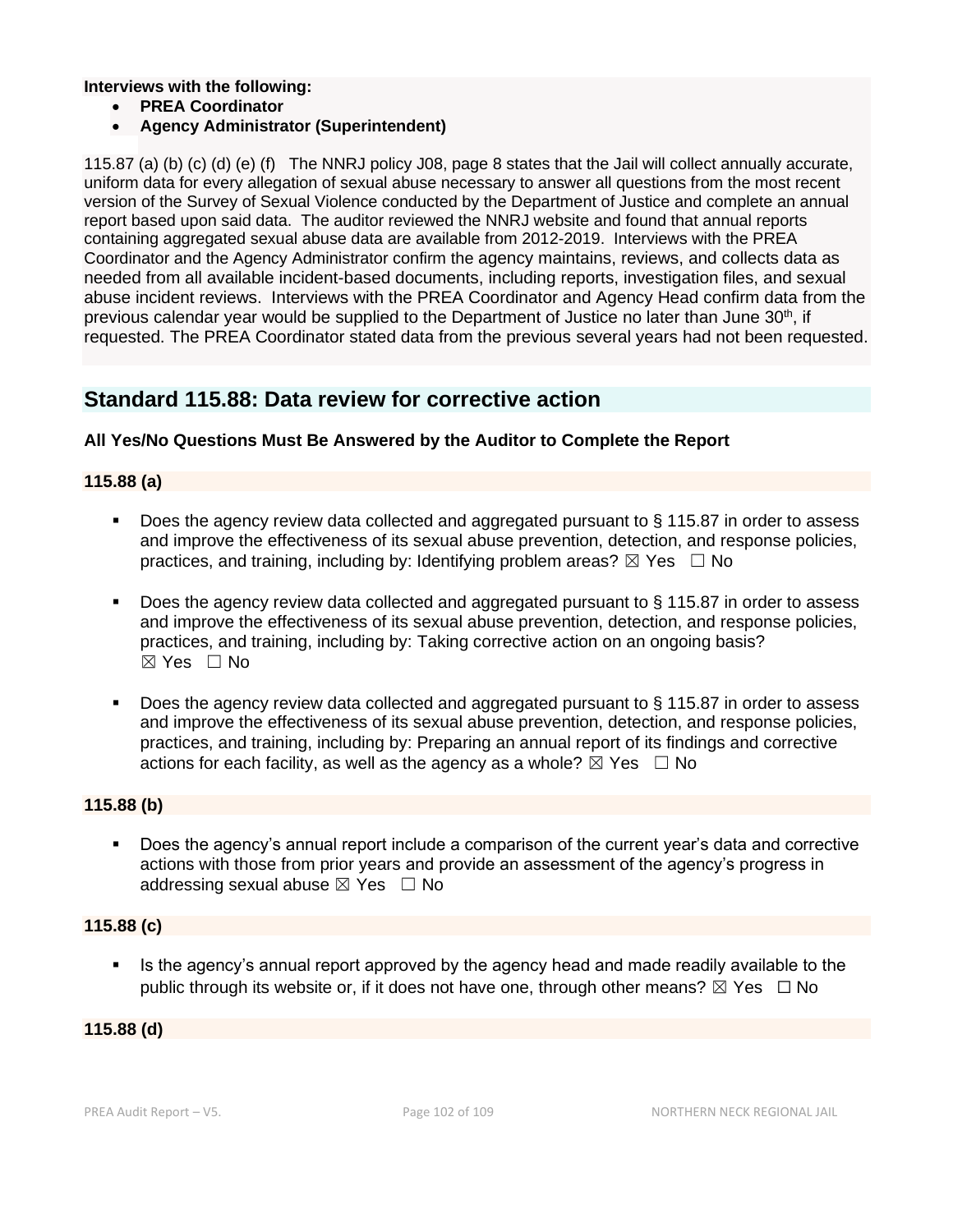Does the agency indicate the nature of the material redacted where it redacts specific material from the reports when publication would present a clear and specific threat to the safety and security of a facility?  $\boxtimes$  Yes  $\Box$  No

### **Auditor Overall Compliance Determination**

|             | <b>Exceeds Standard</b> (Substantially exceeds requirement of standards)                                                          |
|-------------|-----------------------------------------------------------------------------------------------------------------------------------|
| $\boxtimes$ | <b>Meets Standard</b> (Substantial compliance; complies in all material ways with the<br>standard for the relevant review period) |
|             | Does Not Meet Standard (Requires Corrective Action)                                                                               |

### **Instructions for Overall Compliance Determination Narrative**

*The narrative below must include a comprehensive discussion of all the evidence relied upon in making the compliance or non-compliance determination, the auditor's analysis and reasoning, and the auditor's conclusions. This discussion must also include corrective action recommendations where the facility does not meet the standard. These recommendations must be included in the Final Report, accompanied by information on specific corrective actions taken by the facility.*

### **Evidence Relied upon to make Compliance Determination:**

- **NNRJ Completed PAQ with ADP since last PREA Audit**
- **NNRJ Policy J08, Page 8**
- **NNRJ Website containing sexual abuse data**

### **Interviews with the following:**

- **PREA Coordinator**
- **Agency Administrator (Superintendent)**

115.88 (a) (b) (c) (d) The NNRJ completes an annual report based upon data collected pursuant to 115.87. NNRJ policy J08, page 8 indicates that data collected pursuant to 115.87 will be made readily available to the public through the Jail's website, excluding all personal identifiers after final approval by the Superintendent. The NNRJ annual report contains no material that has been redacted. The auditor reviewed the NNRJ website and found that annual reports containing aggregated sexual abuse data are available from 2012-2019. The reports indicate that the agency reviewed the data collected in order to assess and improve the effectiveness of its sexual abuse prevention, detection, and response policies, practices, and training. The reports contain a comparison between current year's data and previous year's data. The NNRJ did not identify any problem areas, therefore no corrective action was listed. The annual report indicates the agency's efforts to address sexual abuse include continually providing inmate education and staff training. Interviews with the PREA Coordinator and the Agency Administrator confirm these efforts.

# **Standard 115.89: Data storage, publication, and destruction**

# **All Yes/No Questions Must Be Answered by the Auditor to Complete the Report**

# **115.89 (a)**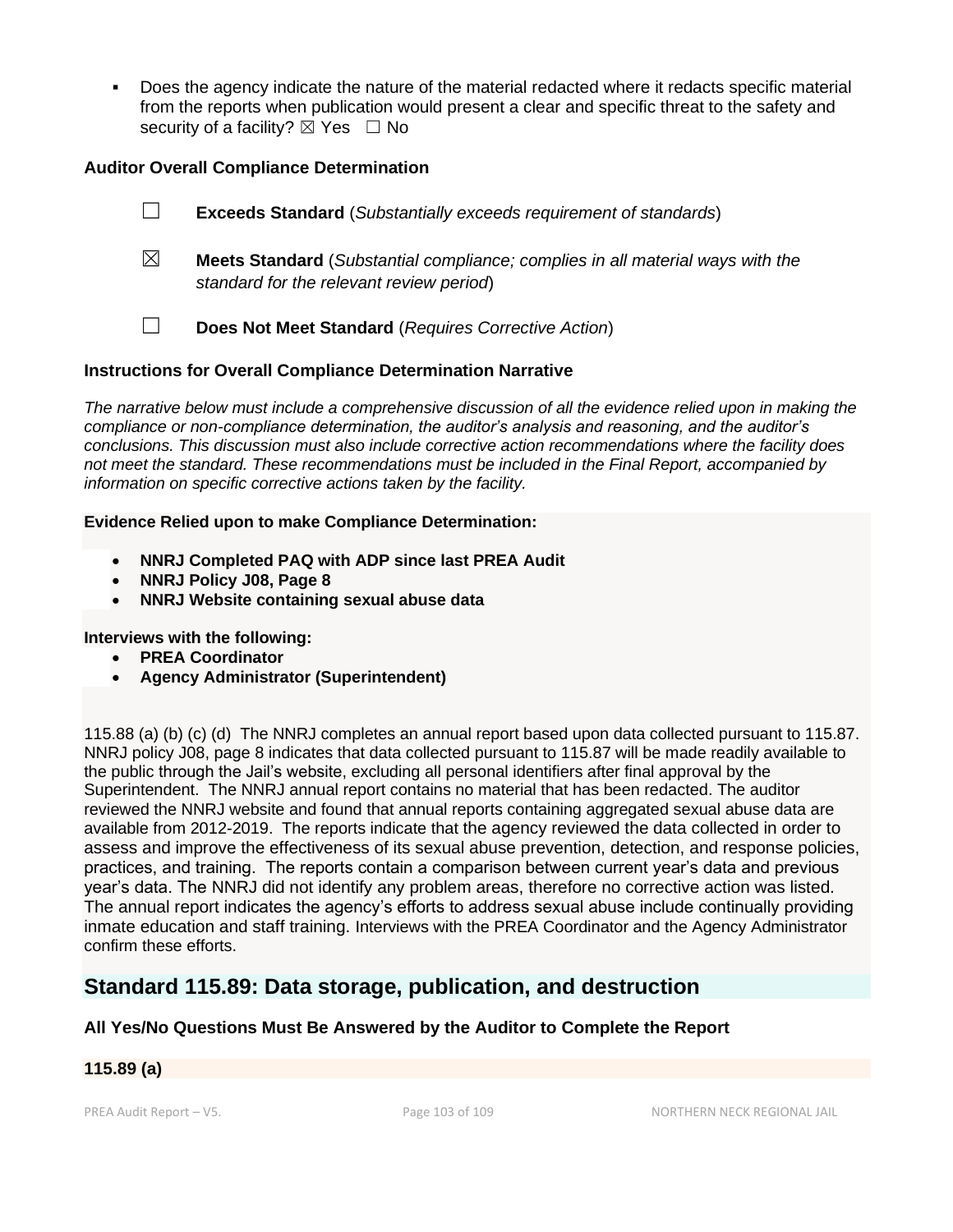■ Does the agency ensure that data collected pursuant to § 115.87 are securely retained? ☒ Yes ☐ No

### **115.89 (b)**

■ Does the agency make all aggregated sexual abuse data, from facilities under its direct control and private facilities with which it contracts, readily available to the public at least annually through its website or, if it does not have one, through other means?  $\boxtimes$  Yes  $\Box$  No

### **115.89 (c)**

■ Does the agency remove all personal identifiers before making aggregated sexual abuse data publicly available?  $\boxtimes$  Yes  $\Box$  No

### **115.89 (d)**

Does the agency maintain sexual abuse data collected pursuant to § 115.87 for at least 10 years after the date of the initial collection, unless Federal, State, or local law requires otherwise? ⊠ Yes □ No

### **Auditor Overall Compliance Determination**

- 
- ☐ **Exceeds Standard** (*Substantially exceeds requirement of standards*)
- ☒ **Meets Standard** (*Substantial compliance; complies in all material ways with the standard for the relevant review period*)
- ☐ **Does Not Meet Standard** (*Requires Corrective Action*)

### **Instructions for Overall Compliance Determination Narrative**

*The narrative below must include a comprehensive discussion of all the evidence relied upon in making the compliance or non-compliance determination, the auditor's analysis and reasoning, and the auditor's conclusions. This discussion must also include corrective action recommendations where the facility does not meet the standard. These recommendations must be included in the Final Report, accompanied by information on specific corrective actions taken by the facility.*

### **Evidence Relied upon to make Compliance Determination:**

- **NNRJ Completed PAQ**
- **NNRJ Policy J08, Page 8**
- **NNRJ Website containing sexual abuse data**

### **Interviews with the following:**

- **PREA Coordinator**
- **Agency Administrator (Superintendent)**

115.89 (a) (b) (c) (d) The NNRJ policy J08, page 8 indicates that data collected pursuant to 115.87 will be made readily available to the public through the Jail's website, excluding all personal identifiers after final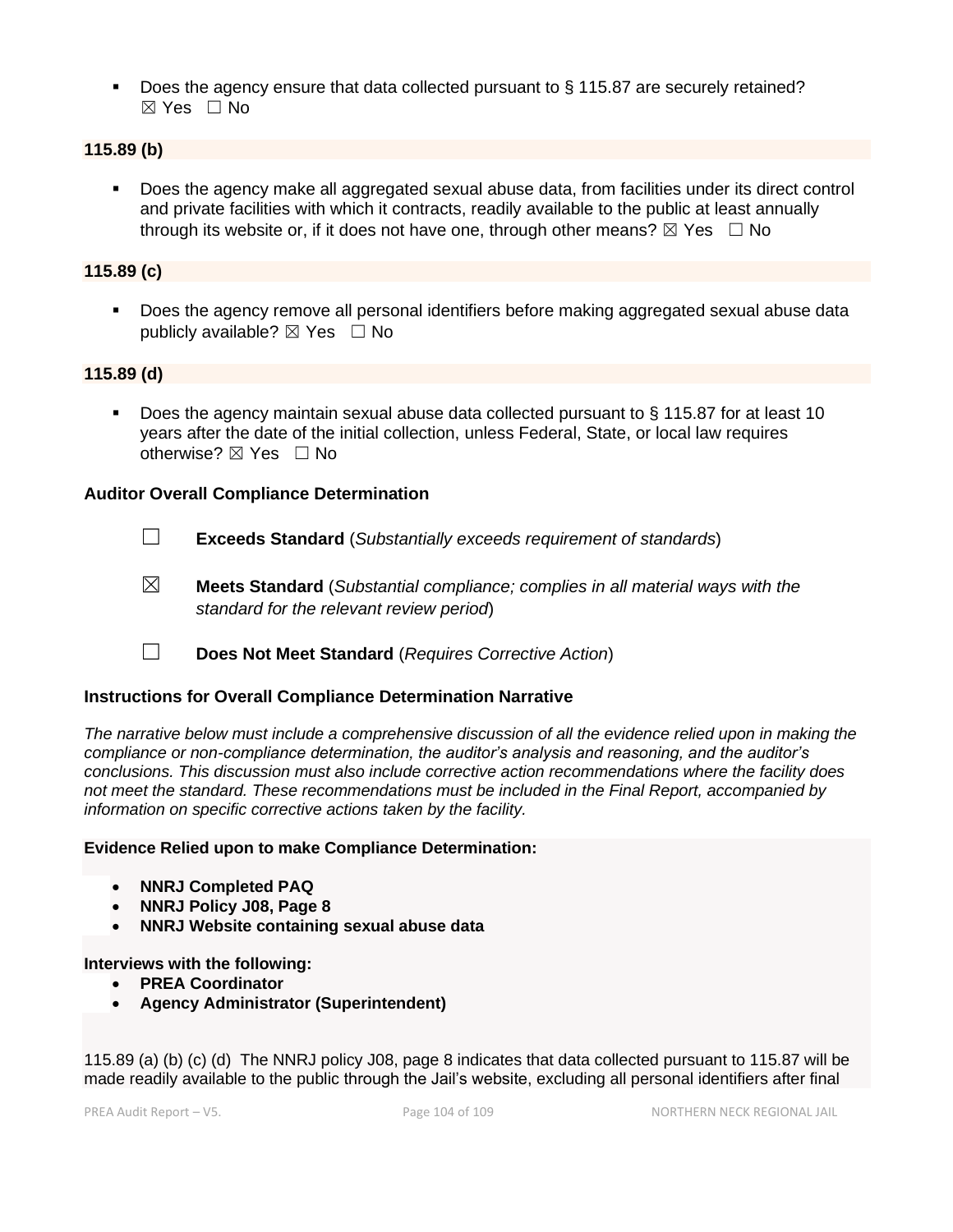approval by the Superintendent. NNRJ policy states the Jail will ensure all data collected is securely retained for at least 10 years after the date of the initial collection unless Federal, State, or local law requires otherwise. The auditor reviewed the NNRJ website and found that annual reports containing aggregated sexual abuse data are available from 2012-2019. Interviews with the PREA Coordinator and the Agency Administrator confirm all sexual abuse data is securely maintained in a locked cabinet in the PREA Coordinator's office.

# **AUDITING AND CORRECTIVE ACTION**

# **Standard 115.401: Frequency and scope of audits**

### **All Yes/No Questions Must Be Answered by the Auditor to Complete the Report**

### **115.401 (a)**

▪ During the prior three-year audit period, did the agency ensure that each facility operated by the agency, or by a private organization on behalf of the agency, was audited at least once? (*Note: The response here is purely informational. A "no" response does not impact overall compliance with this standard.*)  $\Box$  Yes  $\boxtimes$  No

### **115.401 (b)**

- Is this the first year of the current audit cycle? (*Note: a "no" response does not impact overall compliance with this standard.*)  $\Box$  Yes  $\boxtimes$  No
- **.** If this is the second year of the current audit cycle, did the agency ensure that at least one-third of each facility type operated by the agency, or by a private organization on behalf of the agency, was audited during the first year of the current audit cycle? (N/A if this is **not** the *second* year of the current audit cycle.)  $\Box$  Yes  $\Box$  No  $\boxtimes$  NA
- If this is the third year of the current audit cycle, did the agency ensure that at least two-thirds of each facility type operated by the agency, or by a private organization on behalf of the agency, were audited during the first two years of the current audit cycle? (N/A if this is **not** the *third* year of the current audit cycle.)  $\Box$  Yes  $\Box$  No  $\boxtimes$  NA

### **115.401 (h)**

▪ Did the auditor have access to, and the ability to observe, all areas of the audited facility? ☒ Yes ☐ No

### **115.401 (i)**

▪ Was the auditor permitted to request and receive copies of any relevant documents (including electronically stored information)?  $\boxtimes$  Yes  $\Box$  No

### **115.401 (m)**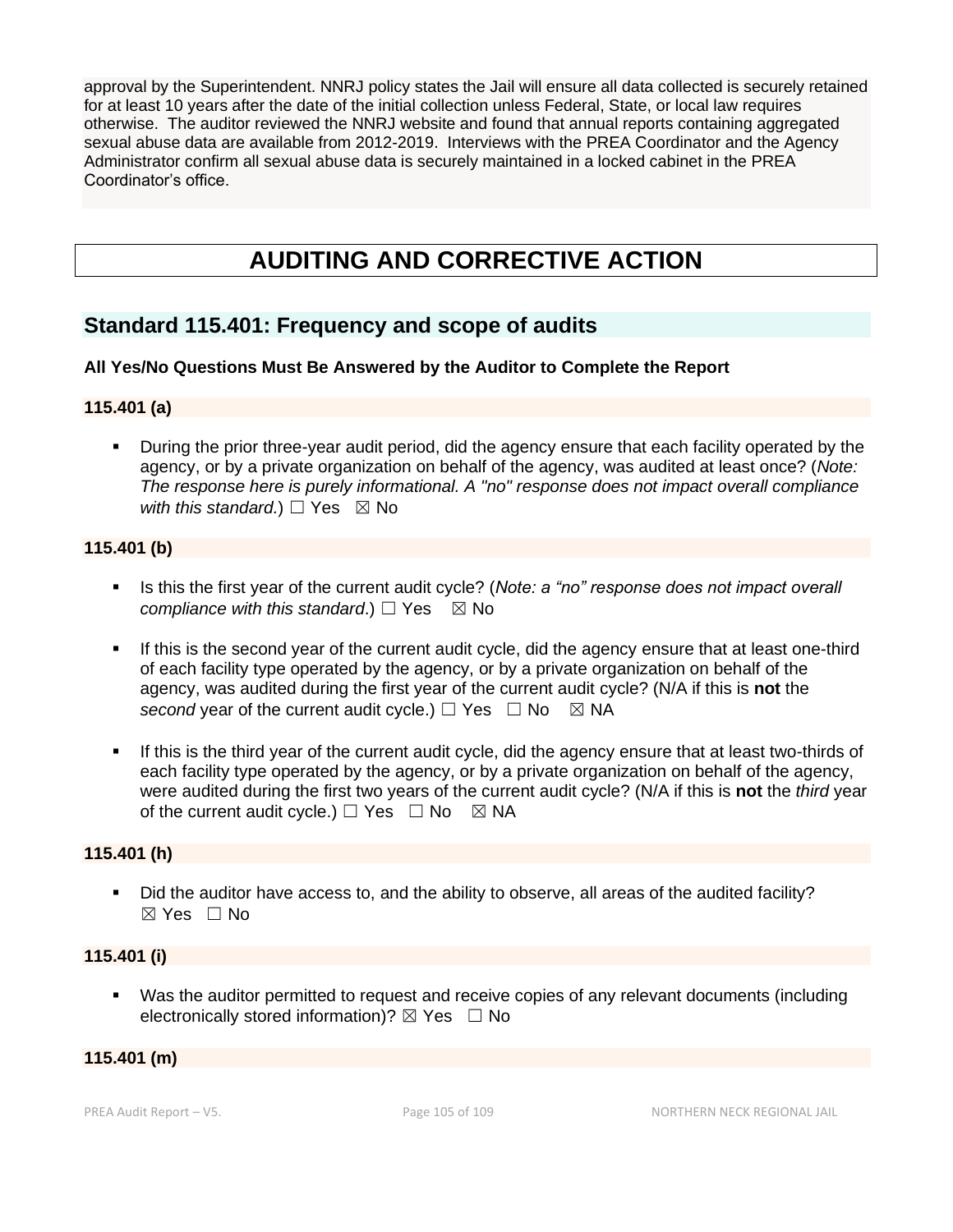▪ Was the auditor permitted to conduct private interviews with inmates, residents, and detainees?  $\boxtimes$  Yes  $\Box$  No

### **115.401 (n)**

▪ Were inmates permitted to send confidential information or correspondence to the auditor in the same manner as if they were communicating with legal counsel?  $\boxtimes$  Yes  $\Box$  No

## **Auditor Overall Compliance Determination**

- ☐ **Exceeds Standard** (*Substantially exceeds requirement of standards*)
- ☐ **Meets Standard** (*Substantial compliance; complies in all material ways with the standard for the relevant review period*)
- ☒ **Does Not Meet Standard** (*Requires Corrective Action*)

### **Instructions for Overall Compliance Determination Narrative**

*The narrative below must include a comprehensive discussion of all the evidence relied upon in making the compliance or non-compliance determination, the auditor's analysis and reasoning, and the auditor's conclusions. This discussion must also include corrective action recommendations where the facility does not meet the standard. These recommendations must be included in the Final Report, accompanied by information on specific corrective actions taken by the facility.*

#### **Evidence Relied upon to make Compliance Determination:**

- **NNRJ Completed PAQ**
- **Review of Previous NNRJ Final PREA Compliance Report**

**Interviews with the following:**

- **PREA Coordinator**
- **Agency Administrator (Superintendent)**
- **Random and Targeted Inmates**

### **Observation of the following:**

### • **Observation of, and access to all areas of the NNRJ during the site review**

115.401 (a) (b) According to the previous PREA Audit Certification report reviewed by the auditor, the last PREA audit of the NNRJ was conducted on November 18-20, 2015.

115.401 (h) The auditor was given unrestricted access to all areas of the NNRJ and were able to observe both inmates and staff in various settings. The auditor was made to feel welcome and able to go to any area when requested.

115.401 (i) The auditor was permitted to review, request and receive copies of all relevant and requested documents, including electronically stored information. All requested documentation was provided in a timely manner.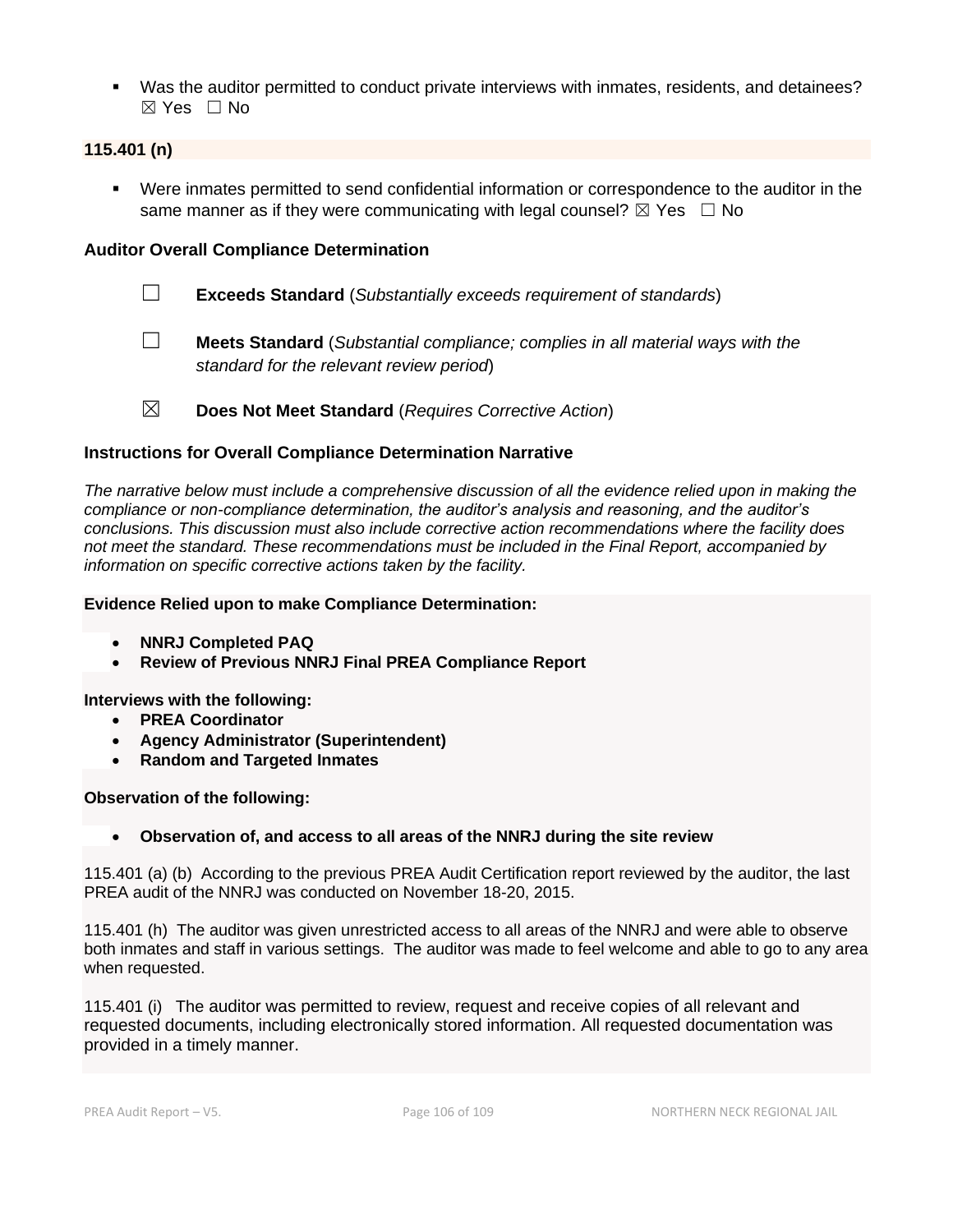115.401 (m) (n) The auditor was permitted to conduct private interviews with inmates at the NNRJ, both informally and formally. Auditor was given private interview rooms to interview inmates, which were convenient to inmate housing areas. The NNRJ staff facilitated getting the inmates to the auditors for interviews in a timely and efficient manner. Auditor did not receive any confidential communication from any inmate at the NNRJ, however informal interviews with inmates confirm that they were aware of the audit and the ability to communicate with the auditors.

**Corrective Action:** The facility did not have an audit in the previous three years prior to the current audit. The corrective action requires that the facility complete an audit and it has been completed.

**Corrective Action Summary and Determination of Compliance:** The NNRJ has successfully completed their PREA audit.

# **Standard 115.403: Audit contents and findings**

## **All Yes/No Questions Must Be Answered by the Auditor to Complete the Report**

### **115.403 (f)**

The agency has published on its agency website, if it has one, or has otherwise made publicly available, all Final Audit Reports. The review period is for prior audits completed during the past three years PRECEDING THIS AUDIT. The pendency of any agency appeal pursuant to 28 C.F.R. § 115.405 does not excuse noncompliance with this provision. (N/A if there have been no Final Audit Reports issued in the past three years, or in the case of single facility agencies that there has never been a Final Audit Report issued.)  $\boxtimes$  Yes  $\Box$  No  $\Box$  NA

## **Auditor Overall Compliance Determination**

- ☐ **Exceeds Standard** (*Substantially exceeds requirement of standards*)
- ☒ **Meets Standard** (*Substantial compliance; complies in all material ways with the standard for the relevant review period*)
- ☐ **Does Not Meet Standard** (*Requires Corrective Action*)

### **Instructions for Overall Compliance Determination Narrative**

*The narrative below must include a comprehensive discussion of all the evidence relied upon in making the compliance or non-compliance determination, the auditor's analysis and reasoning, and the auditor's conclusions. This discussion must also include corrective action recommendations where the facility does not meet the standard. These recommendations must be included in the Final Report, accompanied by information on specific corrective actions taken by the facility.*

### **Evidence Relied upon to make Compliance Determination:**

- **NNRJ Completed PAQ**
- **NNRJ Website containing previous Final Report**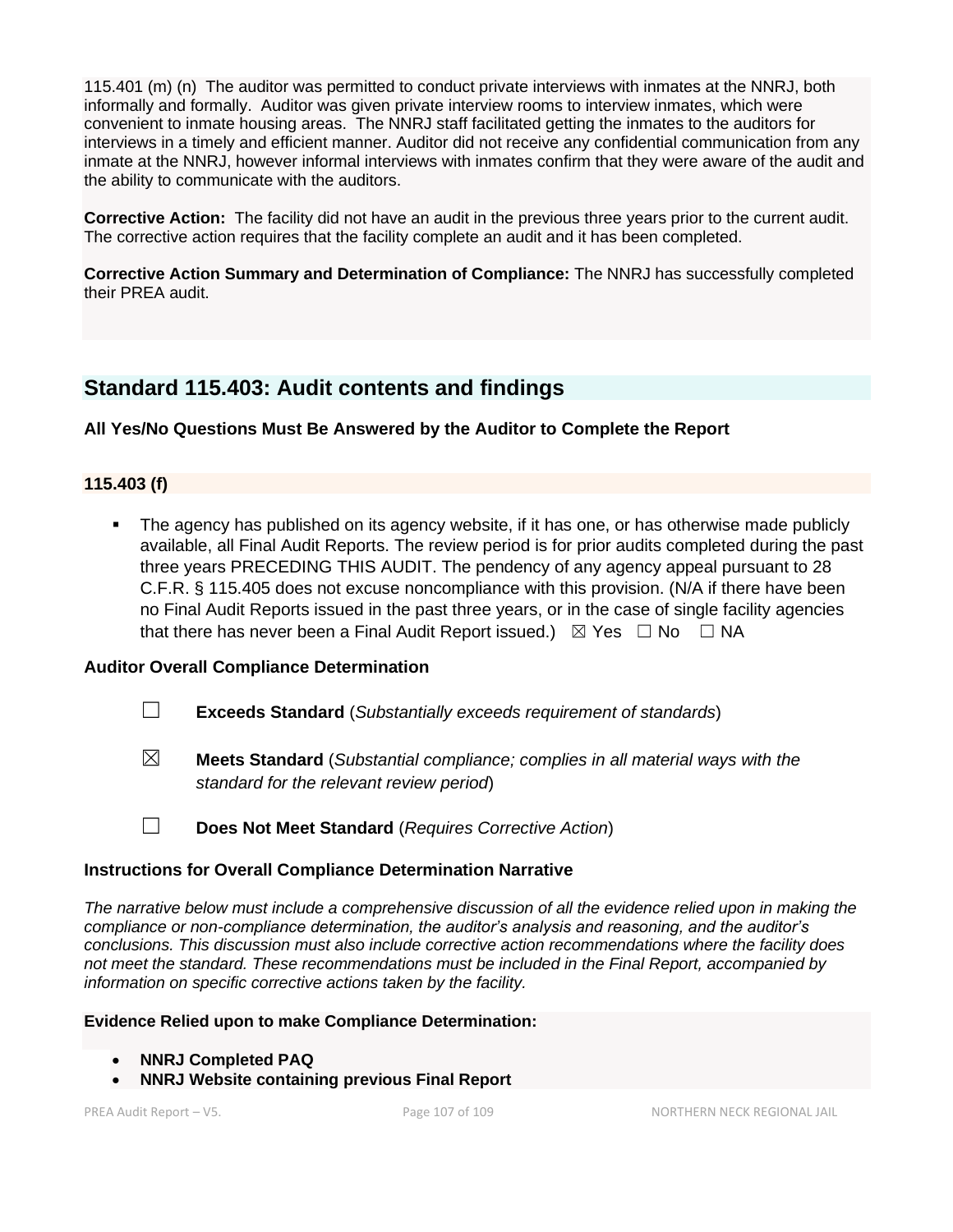#### **Interviews with the following:**

- **PREA Coordinator**
- **Agency Administrator (Superintendent)**

115.403 (f) The NNRJ website has a link on its PREA page labeled PREA Certification that contains the report from the previous PREA Certification audit which was completed in November, 2015. The auditors reviewed this information on the website.